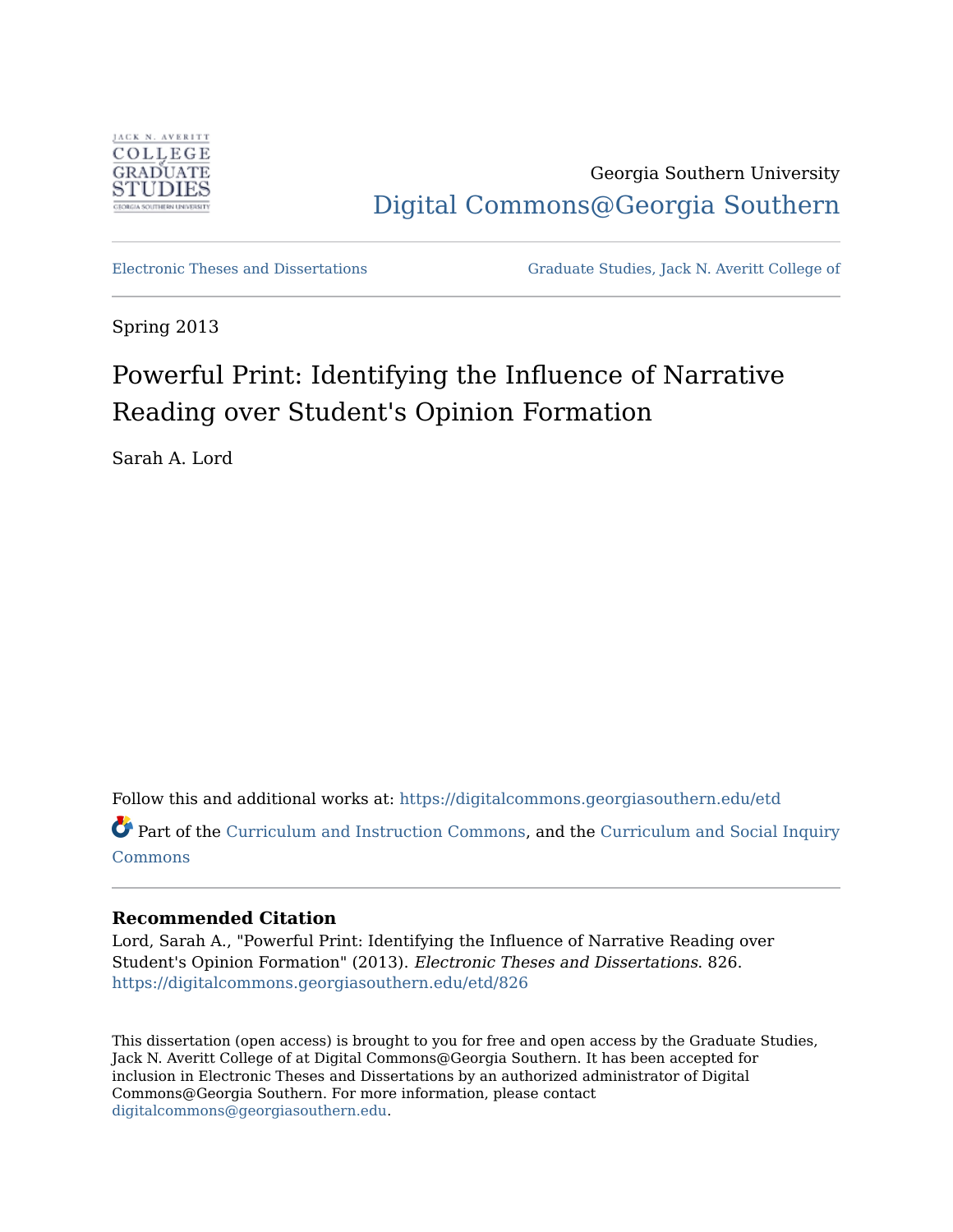#### POWERFUL PRINT: IDENTIFYING THE INFLUENCE OF NARRATIVE READING OVER STUDENT'S OPINION FORMATION by

#### SARAH A. LORD

(Under the direction of John Weaver)

#### ABSTRACT

This study examined the ways in which reading works of fiction affects the formation of student's opinions and attitudes by using literature circles discussions and journal writing. It uses Louise Rosenblatt's (1938) Reader Response Theory supported by Lev Vygotsky's (1962) writings about the social dynamics of language development. Methodologically I followed the example of literature circles set forth by Janice Almasi and Linda Gambrell (1994, 1995).

Participants were fifth grade students in a rural South Georgia elementary school who participated during the 2010-2011 school year. The students participated in small peer-led discussion groups. The students chose the books they would read and held weekly literature circles to discuss those books. Before reading began, the students' knowledge and opinions of certain key words, "Nazi", "German" and "Jew" were assessed. After completion of the first novel their thoughts on those same texts were assessed again. Then the groups switched books and the process was repeated until all participants had read all books. In the second phase of the study, the students were given free reign to choose books on any subject and the process was repeated.

Each time the children met, their conversations were recorded. Those comments showed a consistent shift in attitude from their initial reactions. The students' attitudes which began as largely neutral toward all three key terms had shifted toward the negative for the terms "Nazi" and "German", and toward the positive for the term "Jew" by the end of the study. Other findings showed that, while the students may have been hesitant to accept the characterization of people groups based on the information in the novels, they blindly accepted other information presented within.

INDEX WORDS: Almasi, Attitude, Fiction, German, Jew, Literature Circles, Nazi, Opinion, Reader Response, Reading, Rosenblatt, Vygotsky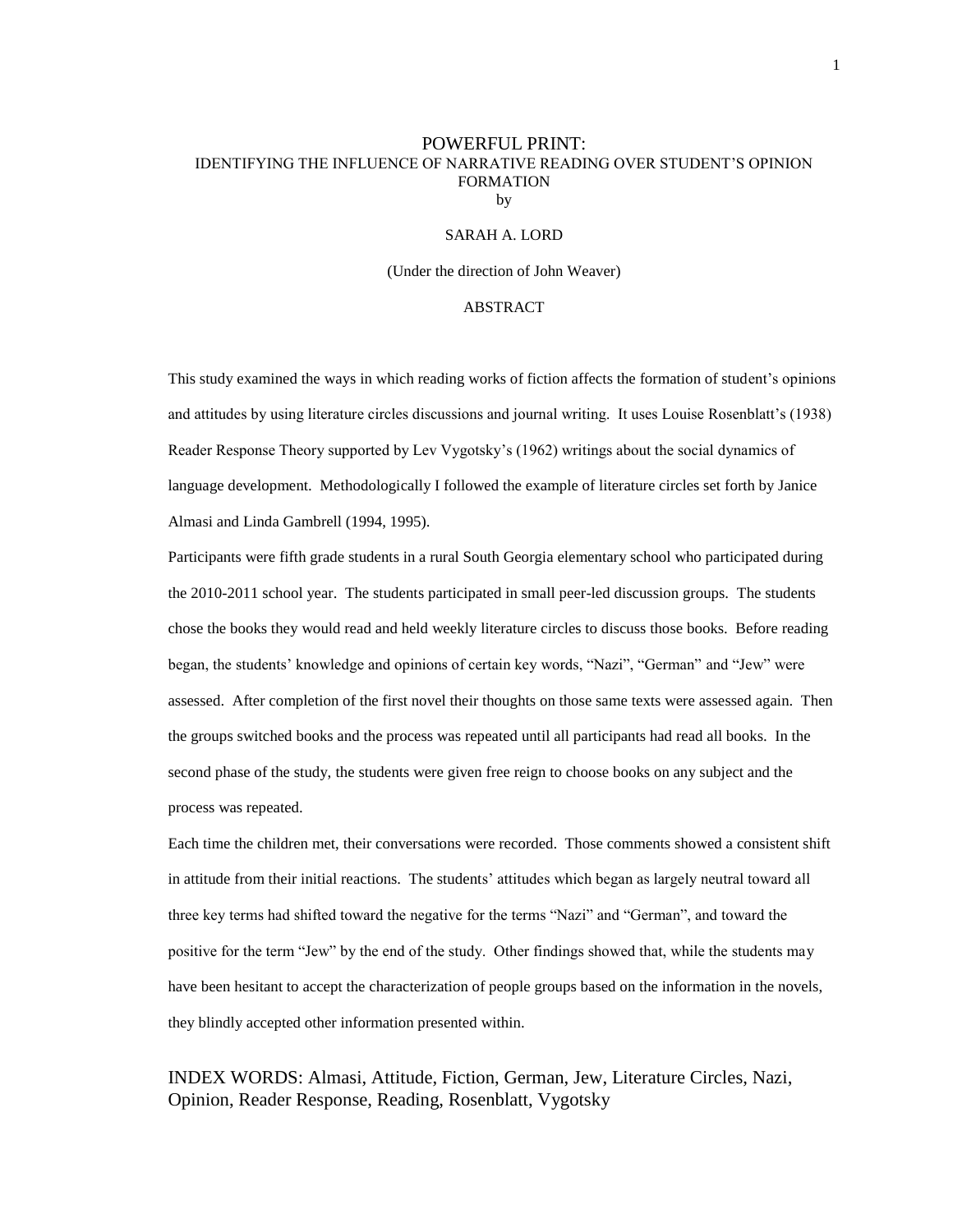# POWERFUL PRINT: IDENTIFYING THE INFLUENCE OF NARRATIVE READING OVER STUDENT'S OPINION FORMATION by

### S. ANGELA LORD

#### UNIVERSITY OF GEORGIA, 1999, BSEd

### ARMSTRONG ATLANTIC STATED UNIVERSITY, 2003, MEd

#### GEORGIA SOUTHERN UNIVERSITY, 2005, EdS

A Dissertation Submitted to the Graduate Faculty of Georgia Southern University in Partial Fulfillment of

the Requirements for the Degree

DOCTOR OF EDUCATION

STATESBORO, GEORGIA

2013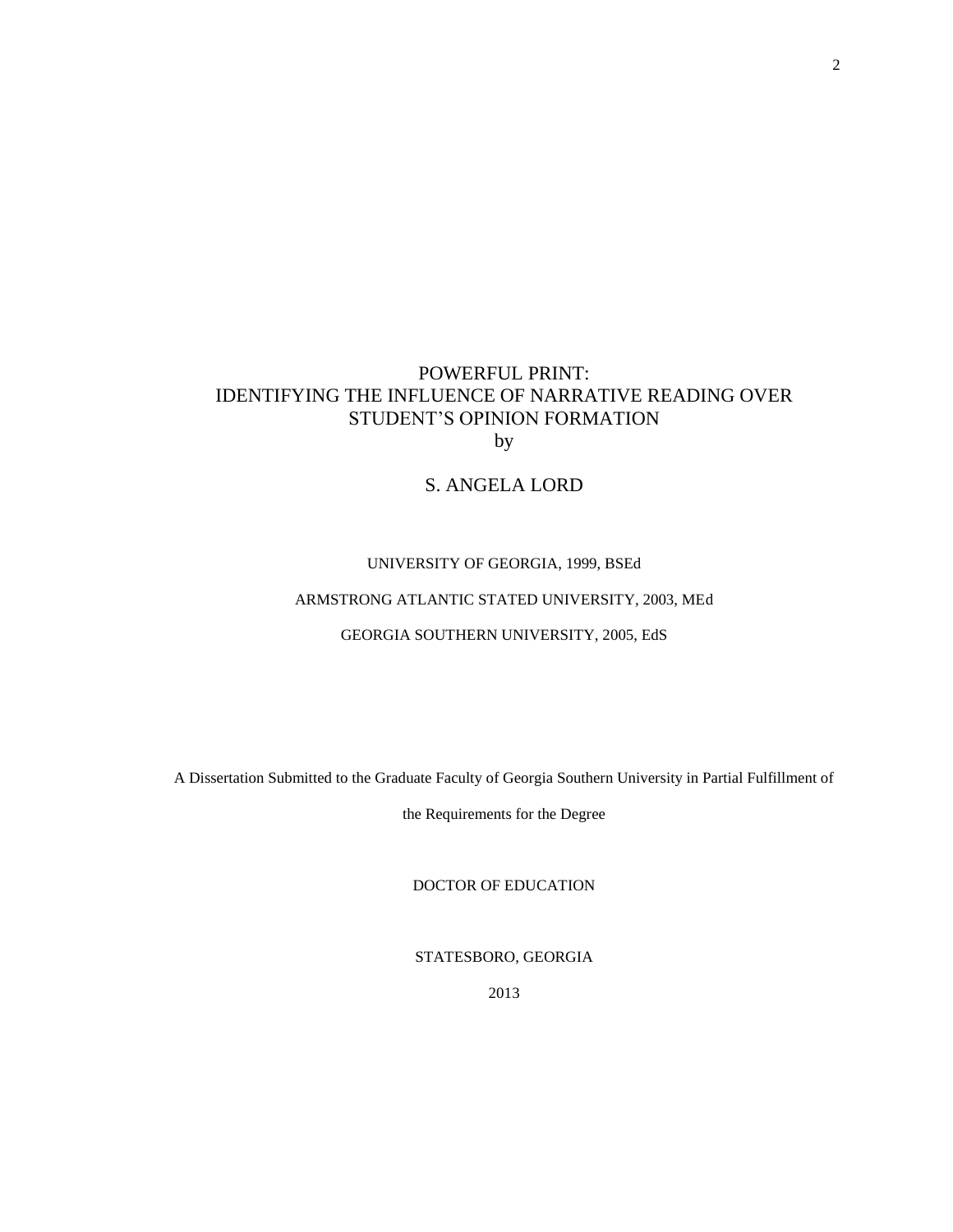© 2013

# S. ANGELA LORD

All Rights Reserved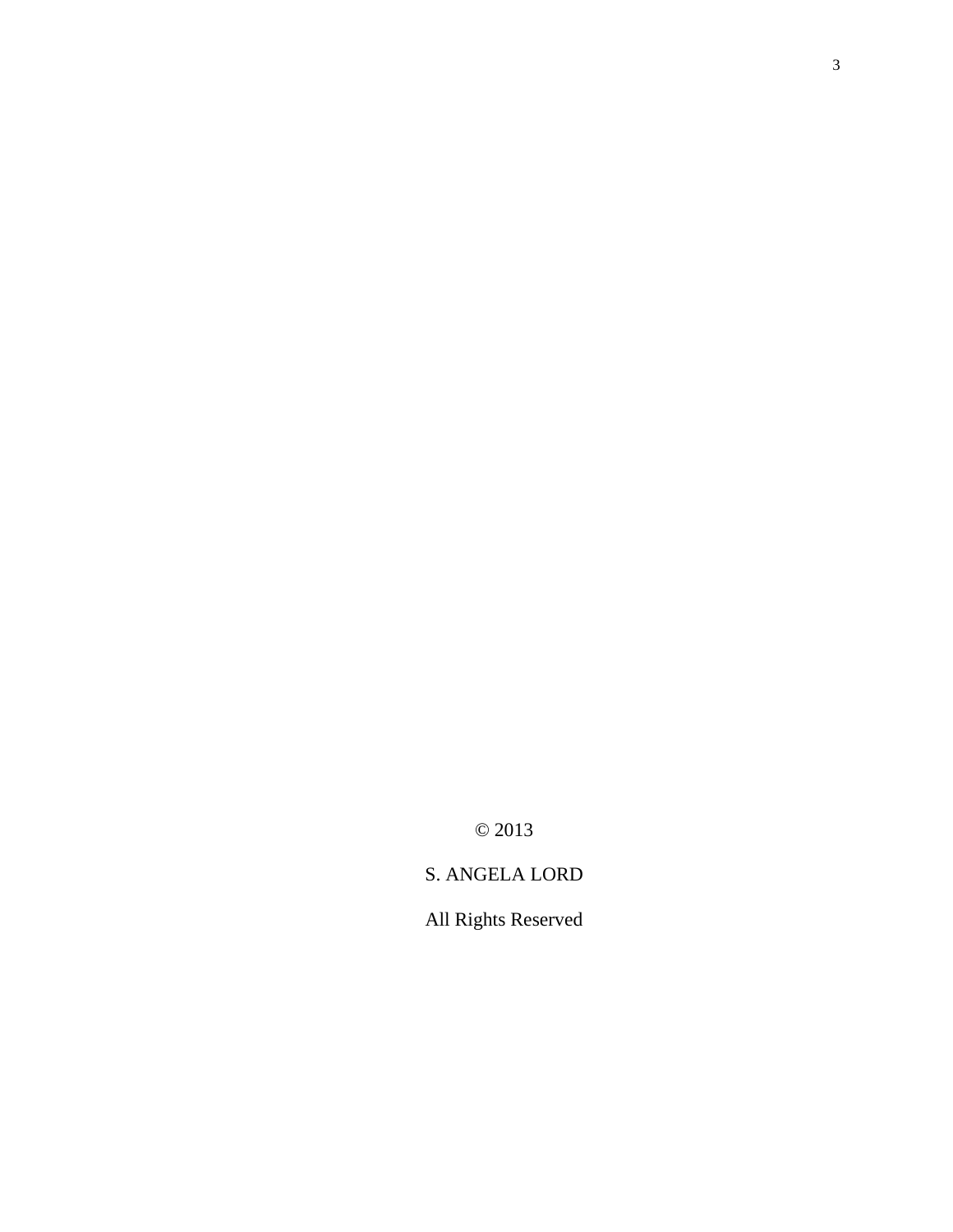### POWERFUL PRINT:

### IDENTIFYING THE INFLUENCE OF NARRATIVE READING OVER

# STUDENT'S OPINION FORMATION

by

# S. ANGELA LORD

Major Professor: John Weaver<br>Committee: Marla Morris Marla Morris Michael Moore Michael McKenna

Electronic Version Approved: May 2013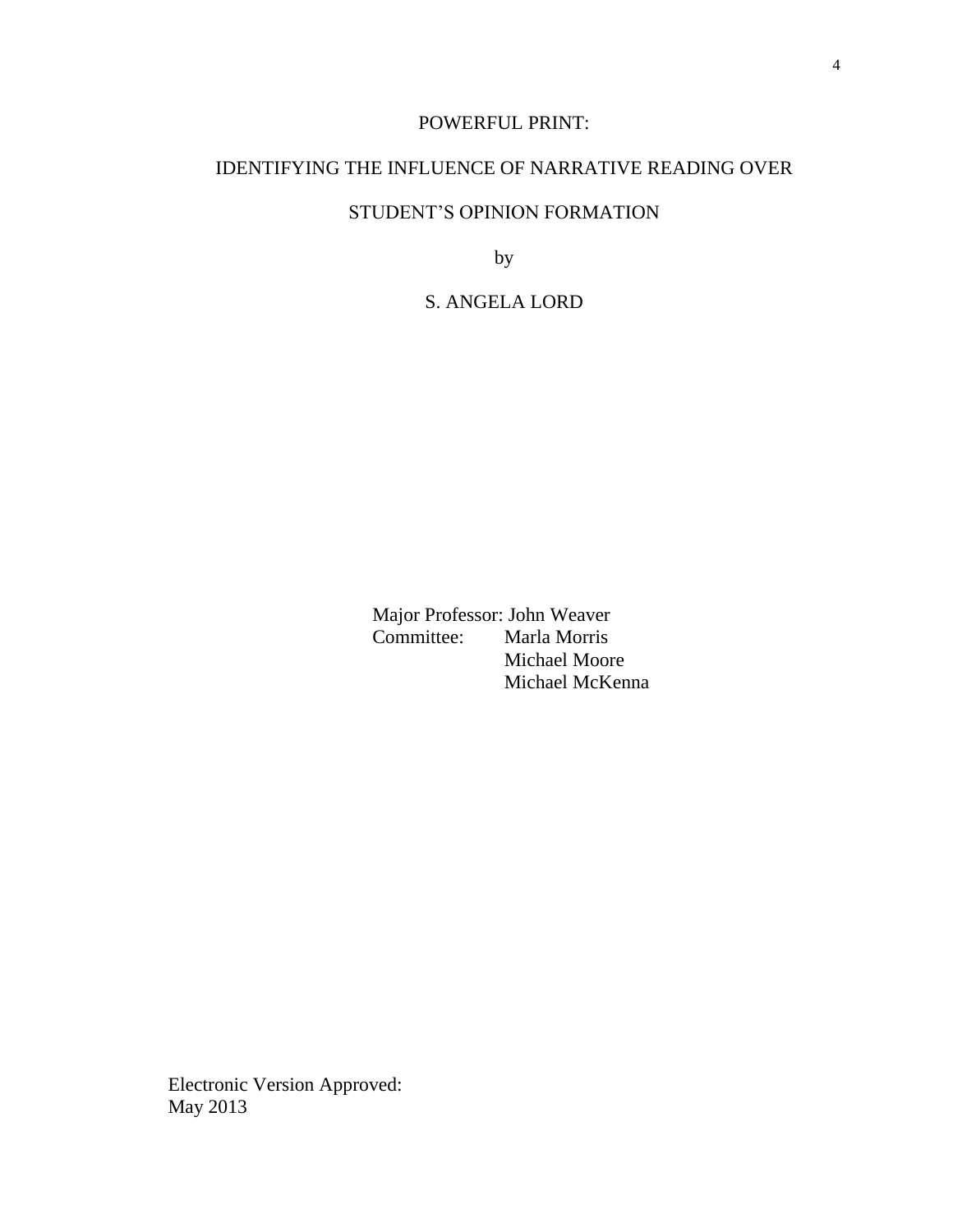### DEDICATION

To my husband - This work has been arduous and long. At times I have wanted to quit. Without your support (and impressive parenting skills) I never would have reached the end of this stage of the journey. I look forward to continuing our journey together.

To my mother – Thank you for always being my biggest cheerleader. You have always stood beside me and pushed me to better myself. And thank you for your editing skills, without which this dissertation would just be a mess. I love you.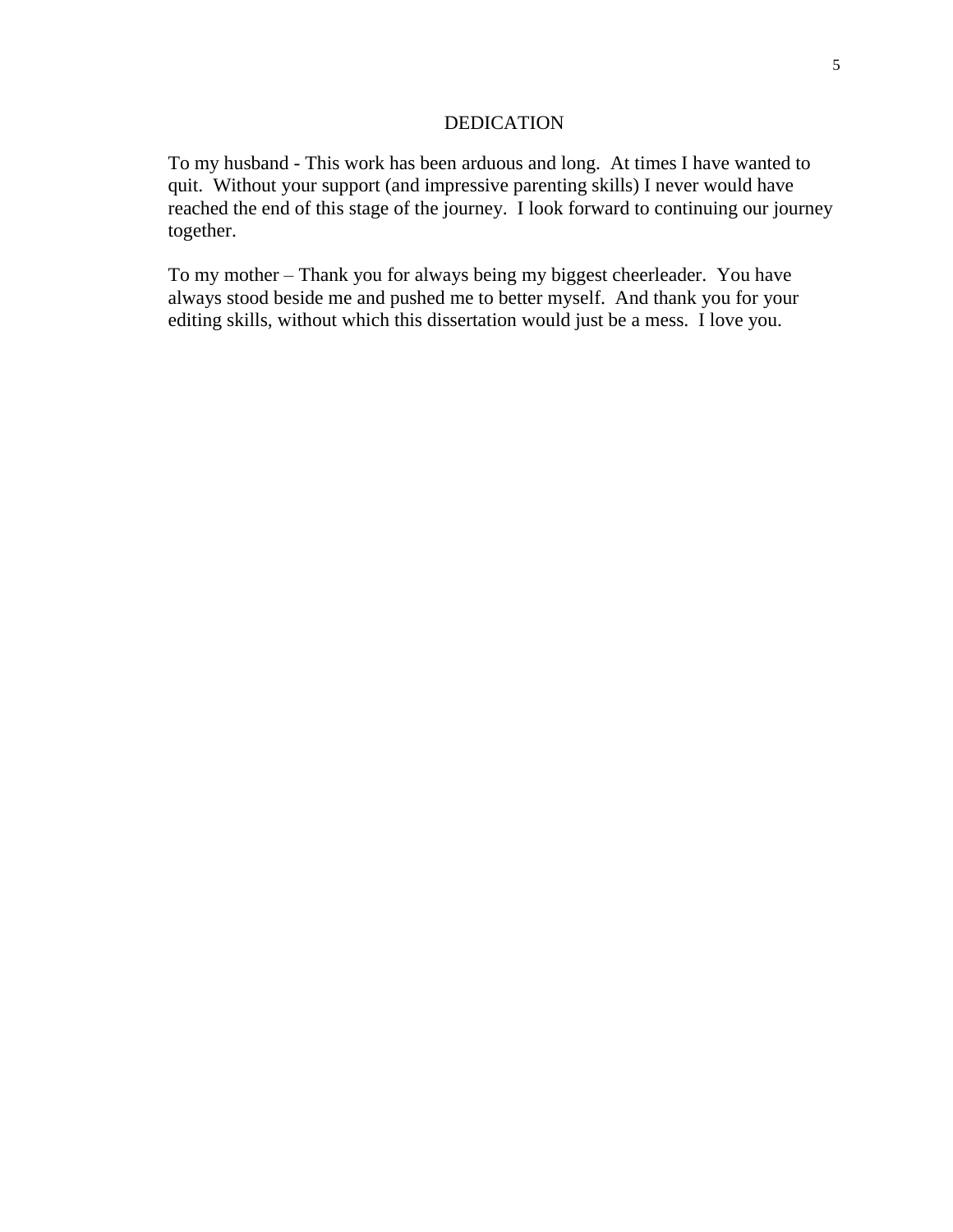### Acknowledgments

I would like to acknowledge my chair Dr. John Weaver, and the rest of my committee for their guidance, patience, and challenges. Some of the questions you have asked me over the years have been tough, but like the old saying goes, "If it was easy, everyone would do it."

I would like to acknowledge all of my teachers, from preschool, Sunday school, elementary, middle and high school, college(s). It is the cumulative effect of your hard work and role models that helped propel me to become the teacher and student I am today, and hope to continue to be for many years to come.

I would also like to acknowledge the many students and parents I have had over the years. I have learned so much from being your teacher and have enjoyed watching you grow. Thank you for allowing me to be a part of your lives. I feel truly blessed.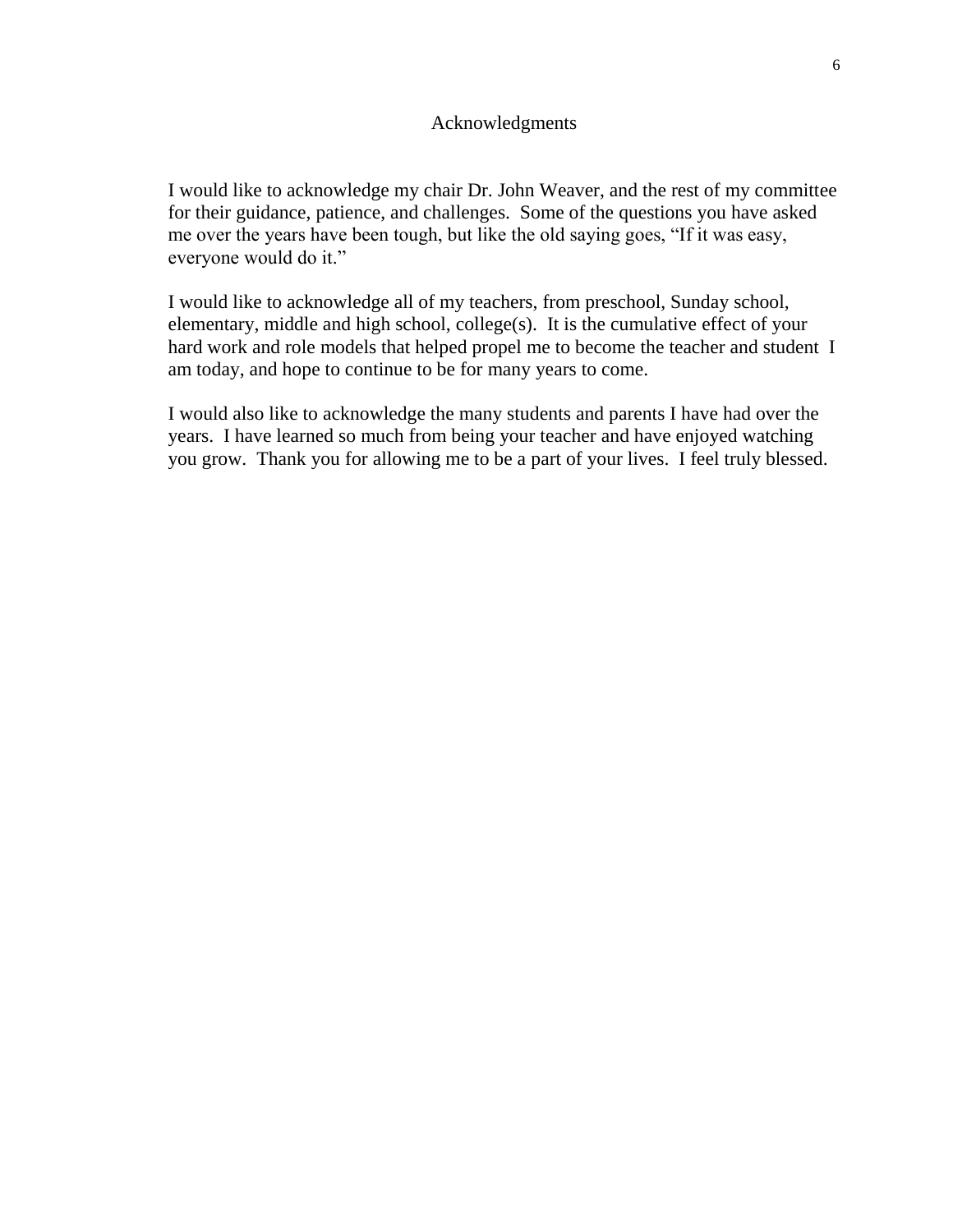# TABLE OF CONTENTS

# **CHAPTER**

| 1 WHY SHOULD WE READ? AN INTRODUCTION AND              |  |
|--------------------------------------------------------|--|
|                                                        |  |
|                                                        |  |
|                                                        |  |
|                                                        |  |
|                                                        |  |
|                                                        |  |
|                                                        |  |
|                                                        |  |
|                                                        |  |
|                                                        |  |
|                                                        |  |
|                                                        |  |
|                                                        |  |
|                                                        |  |
|                                                        |  |
| 4 NOW THAT WE'RE READING: PRESENTATION OF RESEARCH  86 |  |
|                                                        |  |
|                                                        |  |

|--|--|--|--|--|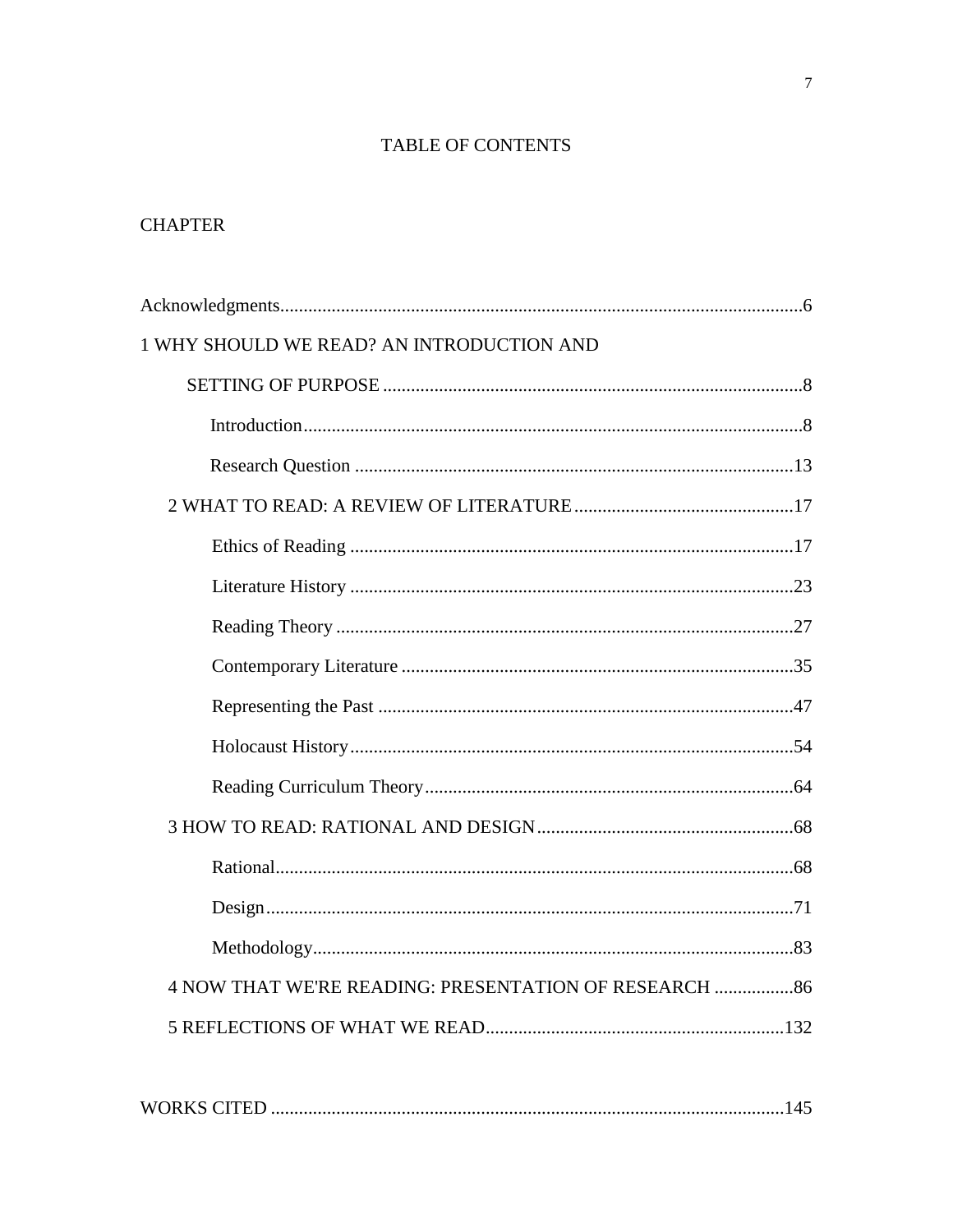#### CHAPTER 1

### Why should we read?

### An introduction and setting of purpose

*Mark Twain said he often moved cities, counties, and even entire states when necessary to help a story along. Nothing gets in my way either. If I can't find a building, then I'll construct one on the spot. If a street does not fit on my map, then I won't hesitate to either move it or draw a new map. I would guess that about half the places in this book are described somewhat correctly. The other half either don't exist or have been modified or relocated to such an extent that no one would recognize them. Anyone looking for accuracy is wasting time.* 

*– John Grisham*

# **Introduction:**

Why do people read? That is an important question that needs to be answered before any true understanding of reading can occur. I love to read. I read constantly when I have the time and freedom to do so. And I want to share this love of reading with others. I believe that children are born with an innate curiosity and wonderment that, when cultivated, leads to a love of reading. "The pleasures that drew us first to literature were not those of the literary scholar" (Probst, 1988, p. 3). People read because it is fun.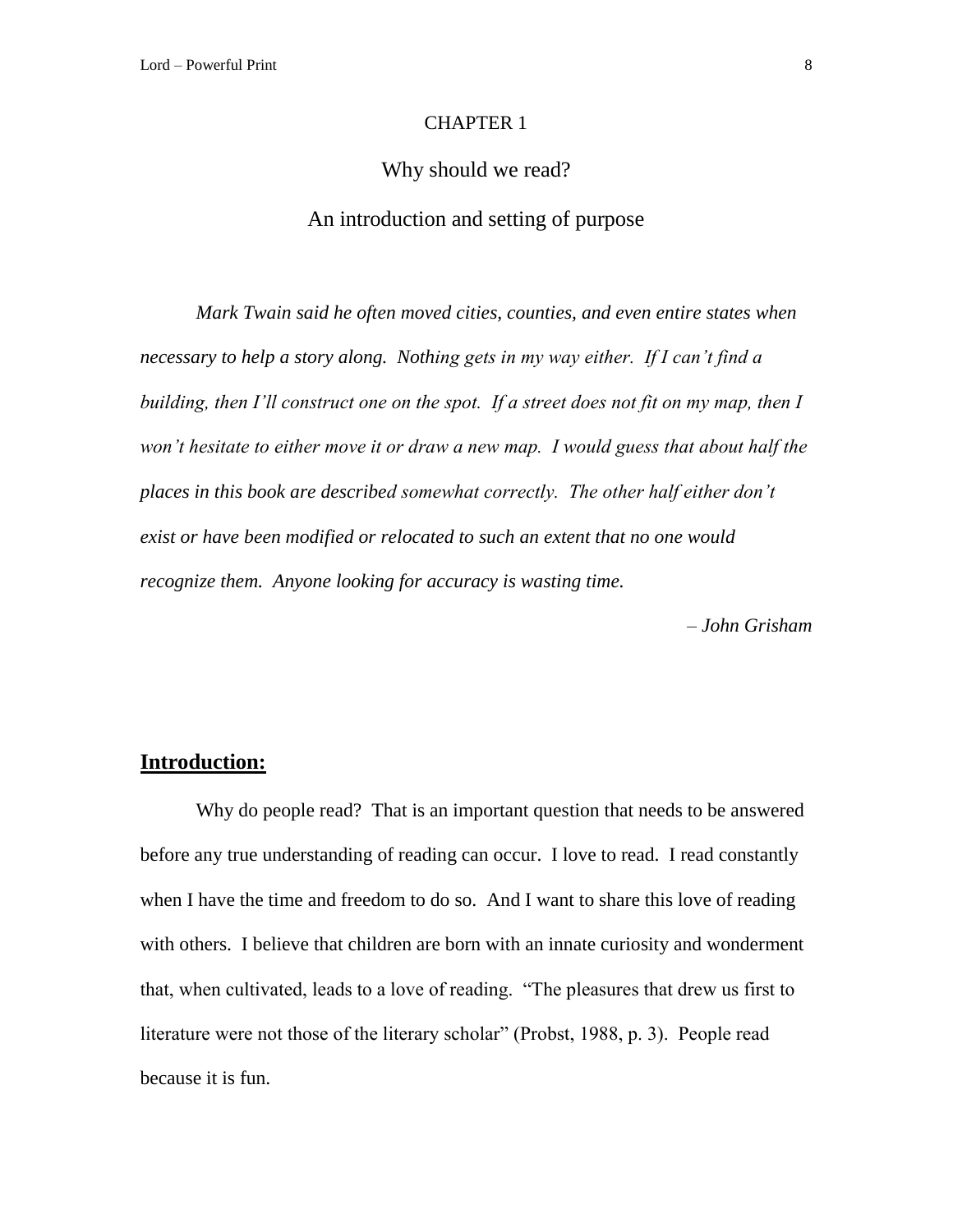When an avid reader is reading, the world fades away. The reader becomes one with the text. As a young reader, Alberto Manguel's (1996) mother used to urge him to put down the books and join the "read world" (p. 11). Manguel's mother, however, could not understand that "each book was a world unto itself, and in it [he] took refuge" (Manguel, 1996, p. 11). Manguel *was* in a world that was very real to him; as real as the children playing soccer in the street outside of his window. He felt a drive, a compulsion to continue his journey into the text. I do not believe he intended to ignore the "real world" or to disobey the wishes of his mother. He simply was unable to free himself from the power of the written word. And I am sure it was not simply one book that grabbed his attention. Lovers of reading read continually.

Logophiles move rapidly from one book to the next. We feel compelled to keep reading, and must, therefore, proceed. And often, once is not enough. A true lover of reading can read a book over and over again without losing the sense of excitement found the first time if there is a connection between the reader and the text. Morris (2008) speaks of this when she says, "When I was a child, my favorite book was Ray Bradbury's *The Illustrated Man*. I can very clearly remember reading and re-reading this novel about a man covered in tattoos. These tattoos told stories, these tattoos came to life . . . ." (p.94). Morris felt a need to read this book over and over because she felt a connection with it.

It can be quite disconcerting to find oneself with time to read and no book in hand. There is usually a short time of mourning between texts that allows for complete closure from the first book and readiness for the next, but that time is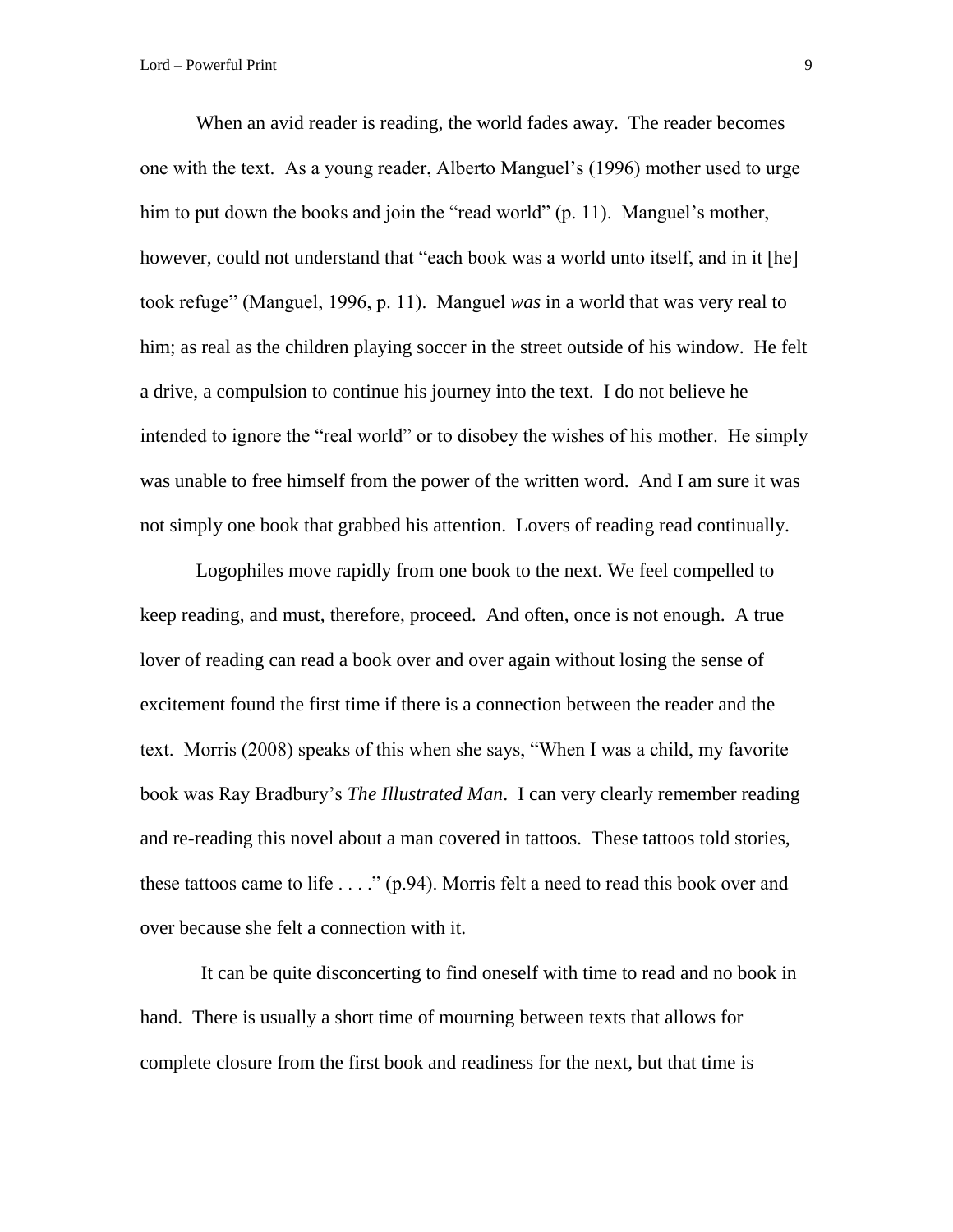usually brief. Robert Scholes (1989) does a beautiful job of explaining the push that we feel to continue reading.

*Though a narrative may urge us onward toward its conclusion with considerable force, there is something in us that resists. We may dearly wish to finish a particular story, to know how it comes out, to experience the joy, the catharsis, or whatever lies in wait for us at the end, but at the same timeand the more pleasure the book is giving us the more strongly we feel this – we don't want it to end. We want it to go on forever* (p. 19).

I often feel a sense of sadness when I finish a book I have really enjoyed. There is that glorious moment when the book is complete, I hear the crack as the book slams shut, take a deep breath and refocus my eyes. I must leave the world that the print has created and reenter reality, and for just a moment as my bedroom slides back into focus and I see the laundry I have neglected on the floor, or the papers I was supposed to grade but haven't, depressions sets in. While I am engaged with a book, I think about the characters as though they are my friends. I worry about the places and situations in which I left them. I have even been known to make a comment out of the blue about a concern I have for some character or event in a book, and my poor husband is left believing that I am speaking about friends or work. This consumption of the reader by the text is pleasurable, and that is why most people read.

Pleasure, however, is not the only reason for reading. People also read for utility. We read because we have to. As a people of a culture of print, those who cannot read are at a considerable disadvantage. Consider for a moment how many times a day the average American is called upon to read something. Whether it is the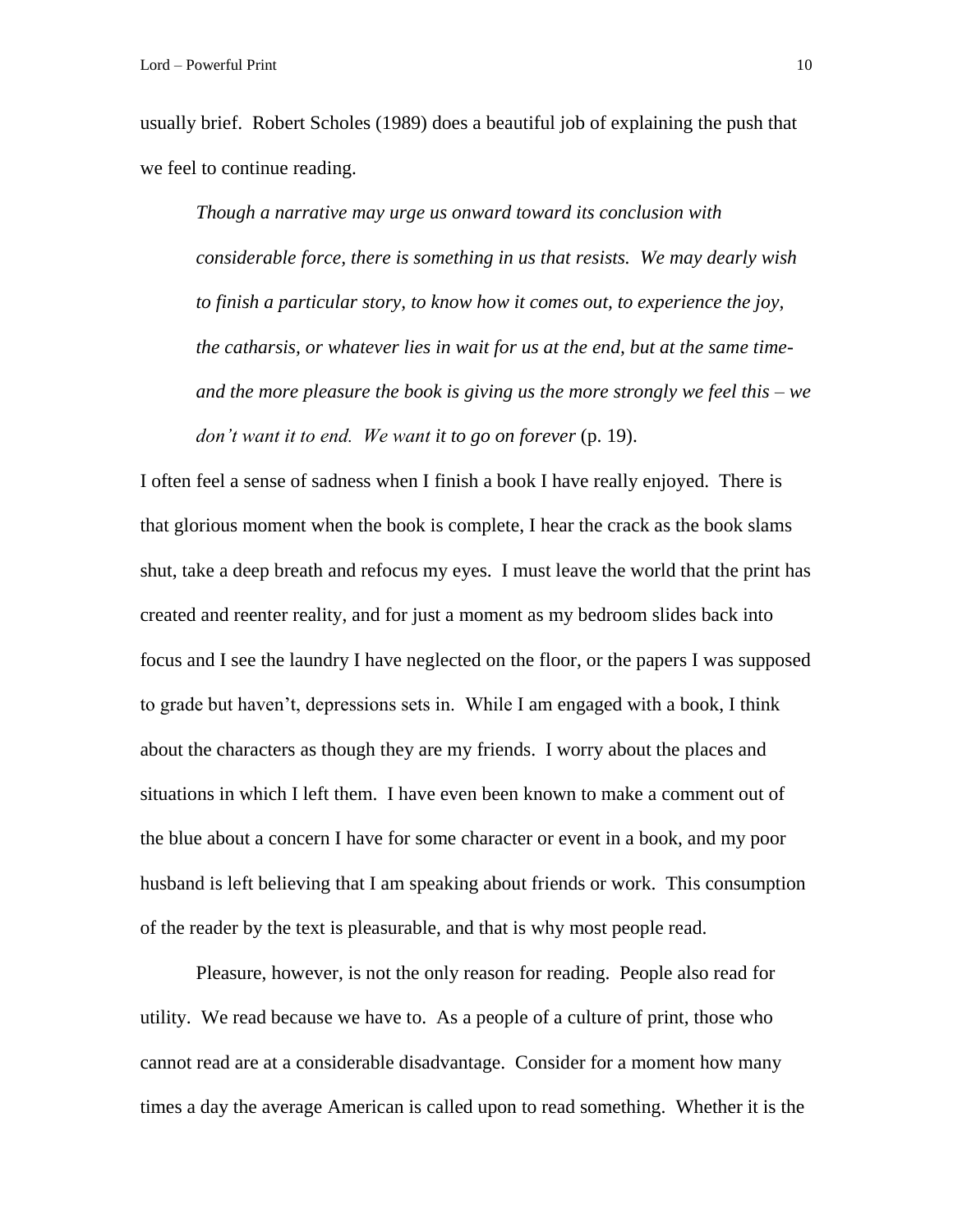directions on the box of oatmeal or the flavor of the creamer for your morning coffee; the shampoo bottle in the shower and the label on your pants; the morning newspaper or blog, or even the bottom line of ESPN, print is everywhere. And this is all before leaving the house to start the day! Street signs, clocks, e-mail, memos, notes, homework, school work, menus, notes from the teacher, bible study, video games, movie menus on the DVD . . . the list is endless! This utility reading, while perhaps not the most glamorous of reason for reading, is very real and very necessary in American daily life.

Additionally, people read to learn- to gain new knowledge and insights. Teachers love to assign reading for their students so that they may learn new and wondrous things. Many hours of my life have been spent bent over textbooks as I forced new knowledge into my head - knowledge that I was told I needed to have to be a good citizen or a good student or a good teacher. Many (perhaps most) of those hours were not fun because the choice to read those things was not mine. I had no ownership. I was told to read them so that I could learn, but how much learning really took place? Socrates says that reading cannot teach anyone anything that he does not already know (Manguel, 1996). Written words, according to Socrates, only have the power to help you recall or clarify information you already possess. He believed that writing and, by association reading as well, would "create forgetfulness in the learners' souls, because they will not use their memories; they will trust to the external written characters and not remember themselves" (Jowett, 2000, 189). There may be some truth to Socrates' claims. If I pick up a textbook about proper methods used in chemical engineering, I fear that no amount of time spent in that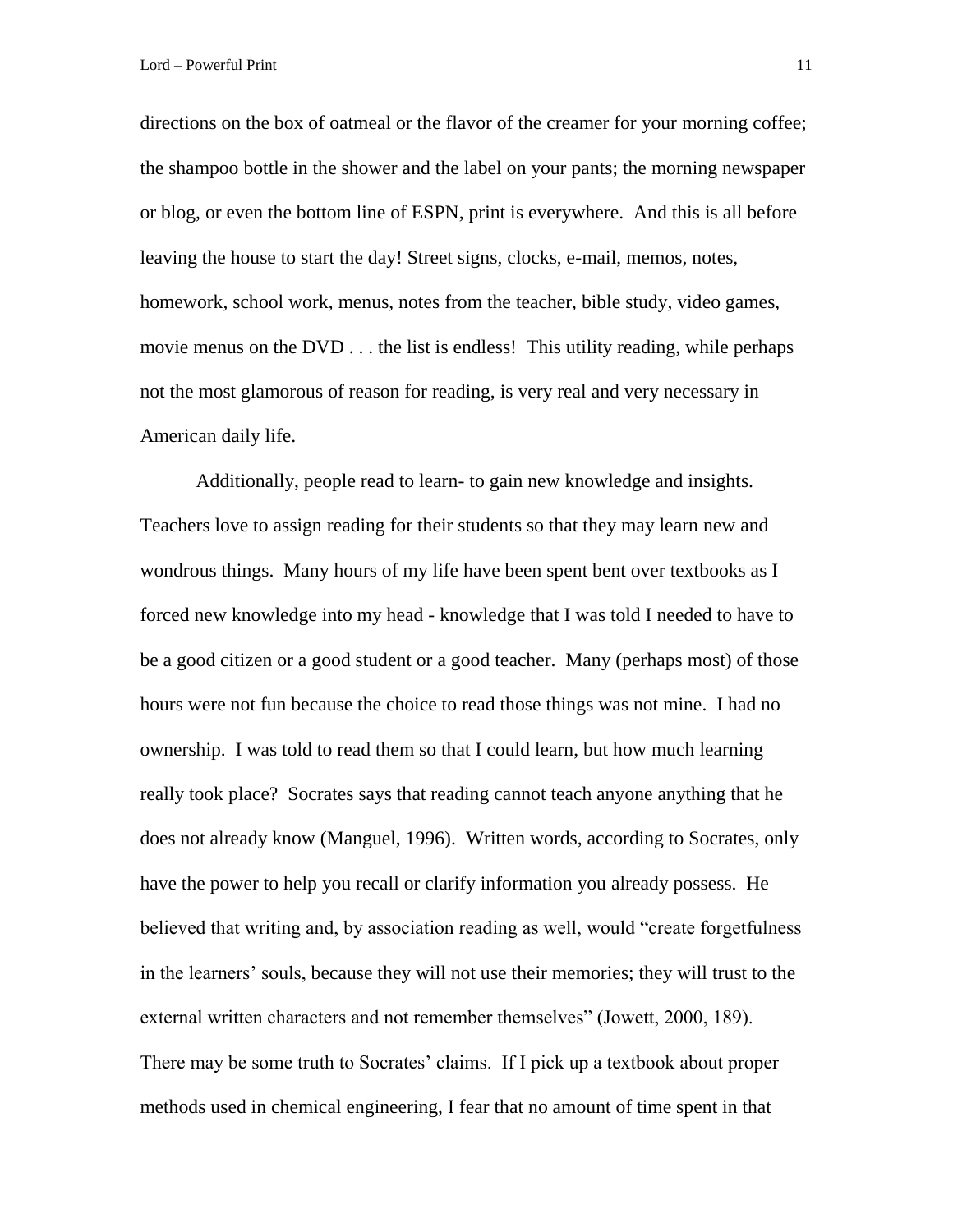book will help me. I do not know anything about the subject, so therefore methodological instruction will not teach me much. I do not already know it, and therefore it cannot be recalled by the text.

But Socrates is not completely correct. For a knowledgeable chemical engineer, that book may contain very useful information of which she was previously unaware. "For Socrates, the text read was nothing but its words, in which sign and meaning overlapped with bewildering precision" (Manguel, 1996, p. 59). Meaning belonged to the reader, not the text. The reader, according to her prior knowledge, assigned the meaning to the text. This view changed as reading progressed through history. Toward the year 1250, Richard de Fournival disagreed with Socrates' contention and suggested, "since all humankind desires knowledge and has but a short time to live, [humankind] must rely on the knowledge gathered by others to increase the wealth of its own" (Manguel, 1996, p. 59). We must rely on the research, knowledge and wisdom of those who came before us if we intend to continue down the path of knowledge without constantly retracing the already very well worn paths.

The key to how much a text can help you learn is the desire to learn the knowledge it contains. When reading my assignments in college, I may have been able to retain the information long enough to use it for a class, but then it was quickly forgotten if it held no life significance for me. I had no desire to retain that information, so I did not actually learn it. However, when I was interested in a subject, the readings were often far less arduous, and at times even enjoyable. That desire, enjoyment, and pleasure is necessary in all reading for the reading to be successful.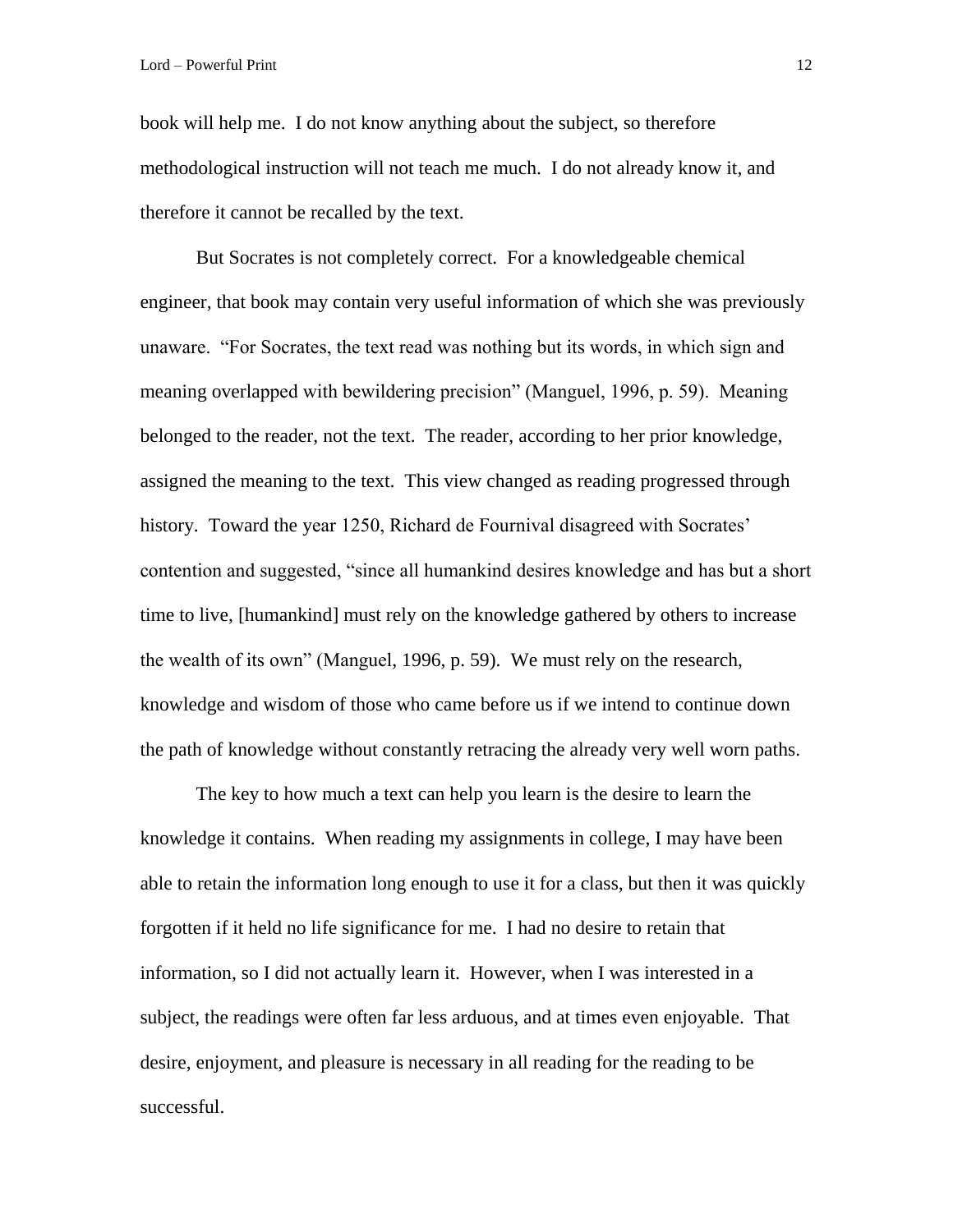### **Research Question:**

When I finished reading The King of Torts (Grisham, 2003), I thought that I had a sense of what tort law was all about. I had learned some new vocabulary (the term tort, for example), and I thought I could follow in a conversation with fellow law scholars on the subject without sounding completely ignorant. However, when I read Grisham's disclaimer at the end of his book "anyone looking for accuracy is wasting time" (2003, np), I was flabbergasted, flummoxed, and confused. How could it all, or largely, be simply made up? I had trusted this author. I had believed what he had to say. I had bought into it completely. And I was deceived. Yes, I knew it was fiction. I never thought that the characters or actions were legitimate, but I had simply assumed that the background was true. How DARE he simply make it up! He was the one with some law experience in his past, and I had none. Therefore he was the expert and I was the pupil, and he let me down.

It was then that the power of the written word really came to light for me. I realized that when someone writes down a thought, it becomes true for someone else who reads it – even if it is a complete and total fabrication. People believe a little of what they hear and some of what they see, but they tend to believe most of what they read. It seems the simple act of putting a thought into print, (especially if someone can find a publisher willing to mass-produce it) offers that thought validity. By taking the time to write it down, the thought is granted importance. I now realize that I know precious little about the practice of law in Mississippi (or any other state for that matter) despite the many John Grisham books lining my bookshelf. And this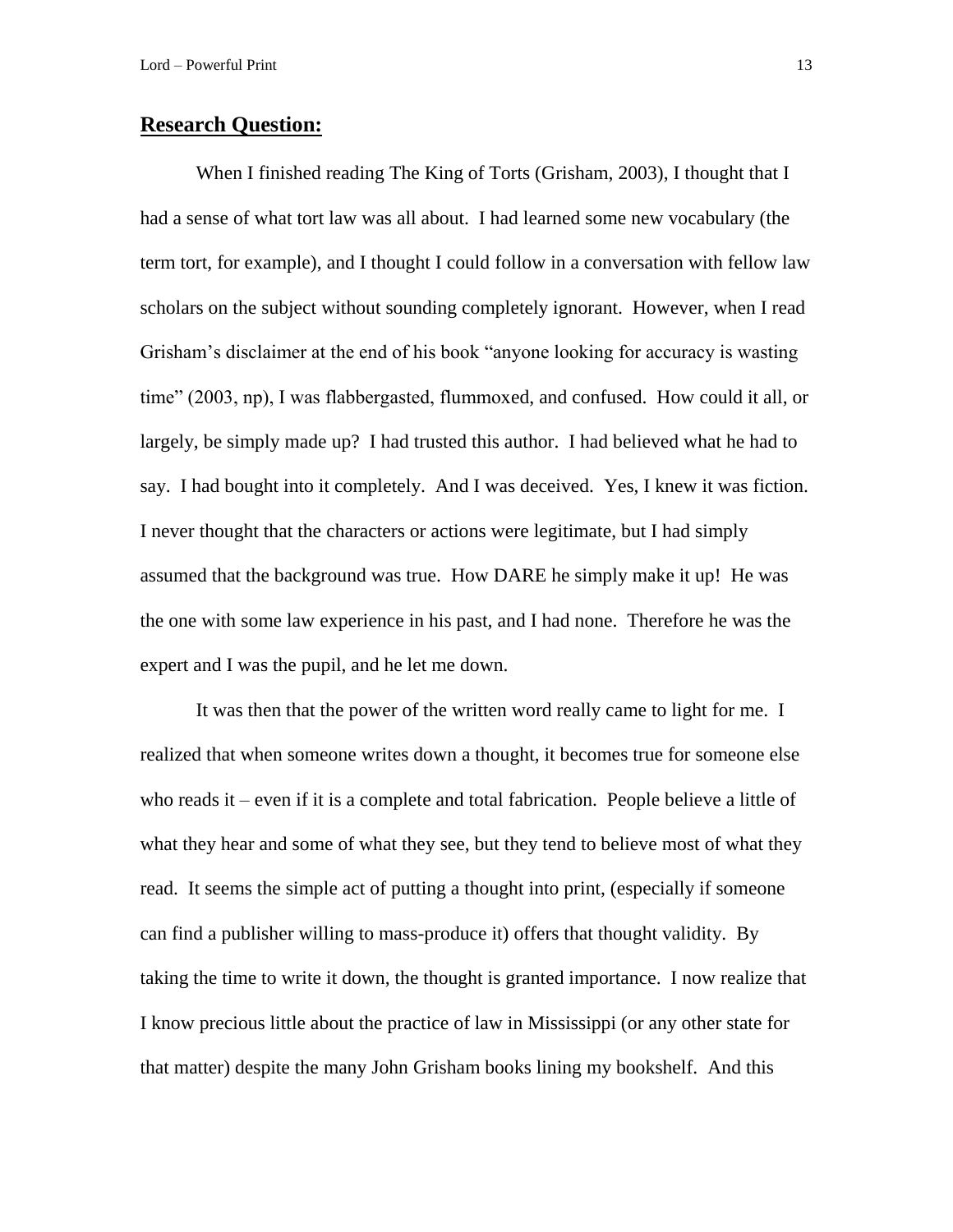realization makes me wonder how many other things I have read and taken for granted. How much have the books that I have read, both fictitious and scholarly, formed my thinking? How many of my ideas are actually mine, and how many were put there by various authors without my knowledge or consent? How many of those thoughts were simply made up, or worse yet, are just plain wrong?

These questions made me decide to do more research on this topic. How does reading something – specifically a narrative, change the way in which one thinks? I set out to find the answer by working with elementary age students in literature circles to try to expose their thought processes before reading a given novel and then again after reading that novel. I decided to begin with novels written about The Holocaust because I knew it was a subject about which the students would have little preconceived biases, and therefore the biases they developed after reading would be easily distinguishable. Once we were through with the Holocaust books, we moved on to books on other topics.

Before we began, the participants were asked to write down what they "knew" to be true about the Holocaust by doing some free association with given terms. Then they were given novels which centered on The Holocaust, but which are written from widely different points of view. For example, one group was given *Friedrich* by Hans Peter Richter (1987). Friedrich portrays German citizens as normal people living in a difficult time; people who show an array of attitudes towards the Nazis and the war. This book makes little or no mention of the camps at all.

Another group was given *The Devil's Arithmetic* by Jane Yolen (1990). In this book, a young child is transported back through time and space and put into a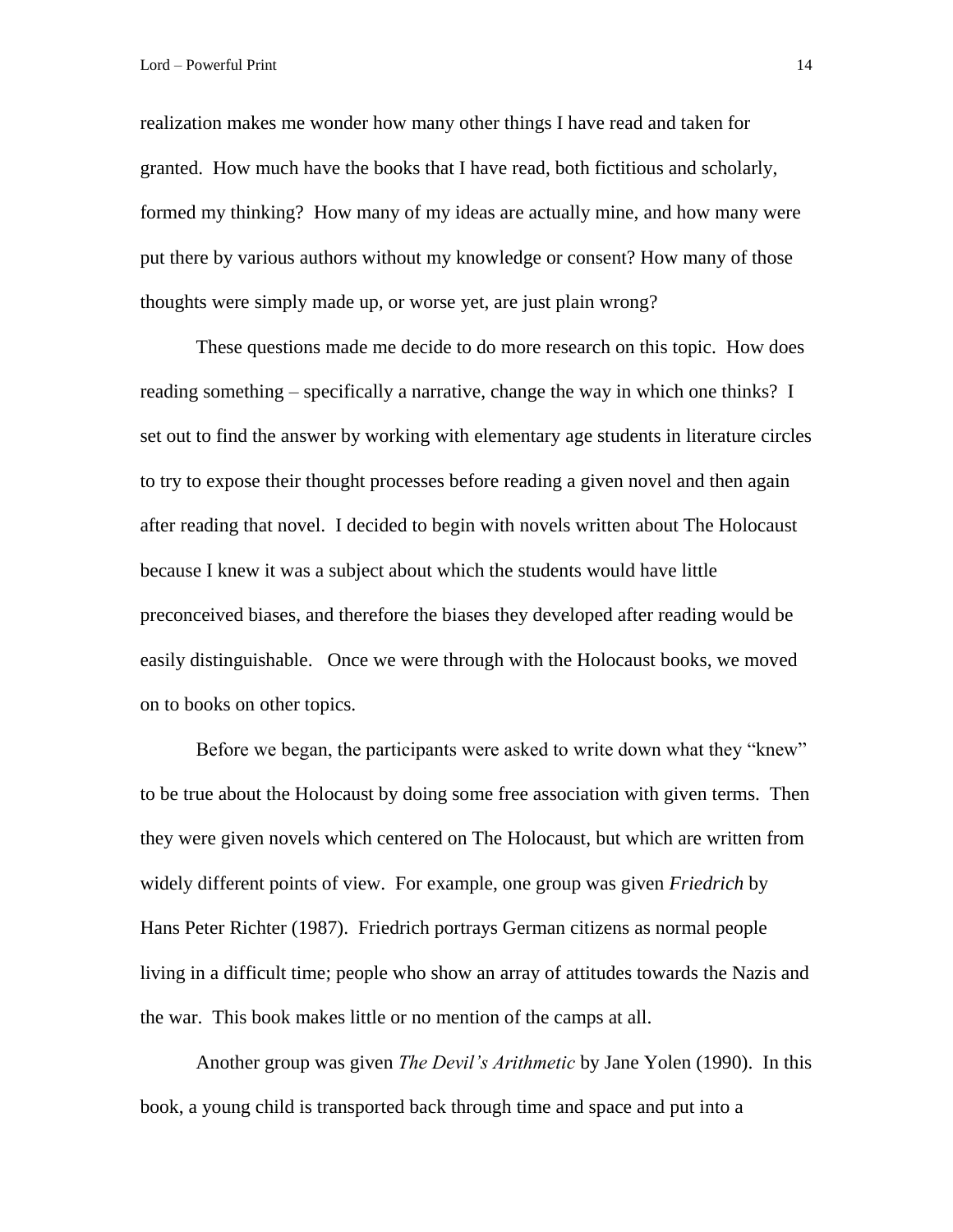concentration camp. The only reference to non- Jewish Germans in this book is to the SS soldiers, and it is quite negative. A third group read *Jacob's Rescue* by Malka Drucker and Michael Halperin (1993). In this novel, a Polish family puts their lives at risk to save a young Jewish boy named Jacob and his brother. Drucker and Halperin use the terms "German" and "Nazi" interchangeably. Any Germans in this story are bad and intentionally inflict harm on all Polish people, not just to the Jews.

The students were encouraged to keep a journal of their thoughts and discoveries as they read. They also met weekly to discuss the books. After reading these books, the participants again wrote about their thoughts concerning Holocaust related issues. The driving research question was "Will the students show a shift in their "knowledge" base and in their opinions that is in line with the book they are given?" This schematic shift should be expressed in their conversations and journal writings. After completing one round, the groups switched books and the procedure was repeated. Following the example set by Louise Rosenblatt's Reader Response theory, the students were allowed to construct their own meaning of the text through their reading, journaling, and discussing. Those literature circles lead themselves with as little interference as possible from the researcher. According to Almasi (1995), the instructional goals of peer-led literature groups are to "interact with others in a manner that foster[s] meaningful interpretation of literature" (p. 319) and to "become a support structure for one another as they attempt to interpret literature and construct meaning" (p. 319) as well as to "set agendas for discussing literature and for interacting with one another in a conversational manner" (p. 320). These were the guidelines that we followed.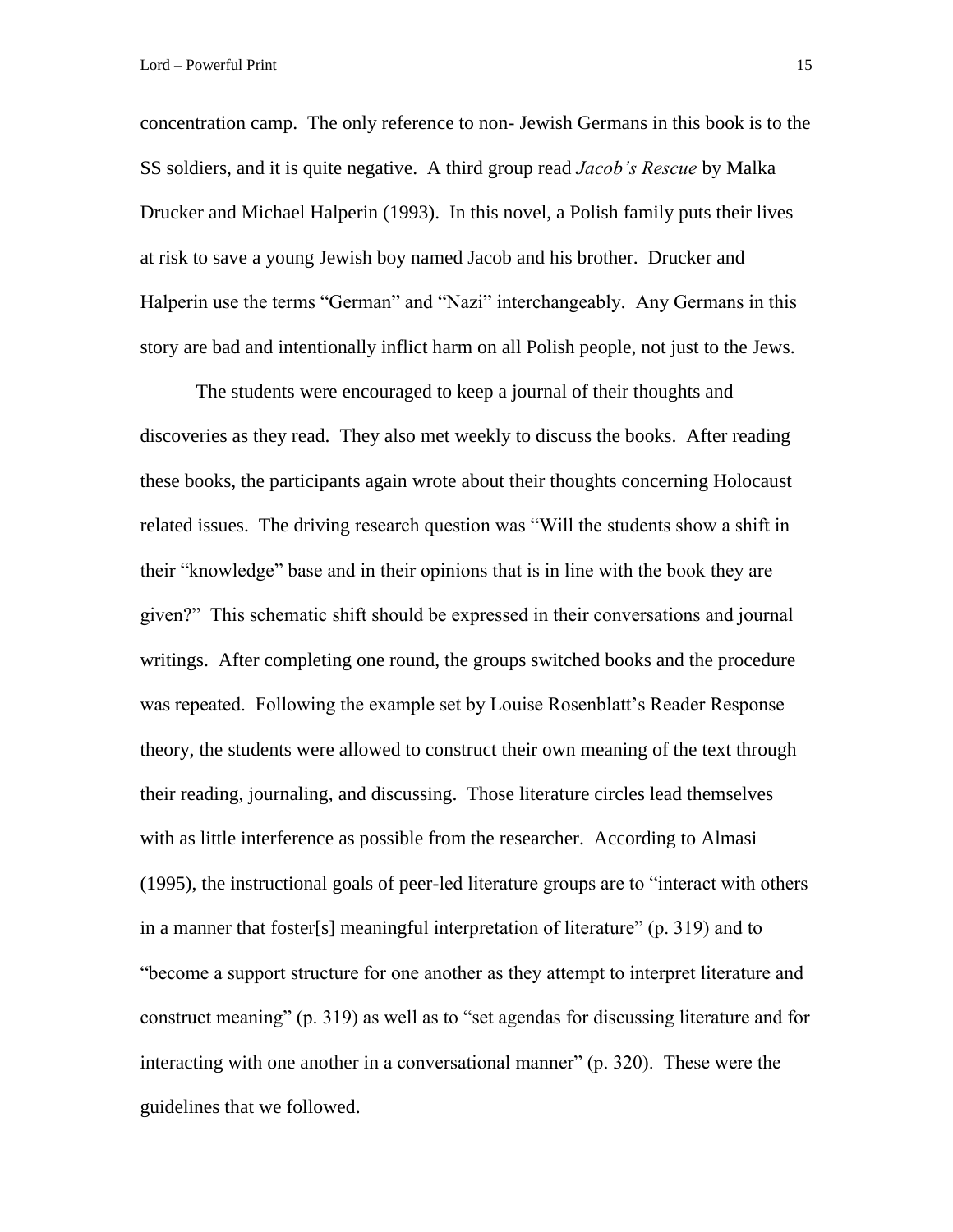Once the novels about the Holocaust were completed, the students were given free rein to choose books from my class room collection purely for pleasure. The same format was followed for the groups, and I observed their discussions and writings for evidence of schematic shifts. At the close of the groups, we discussed together if their opinions changed, and how much their minds were changed by the fiction they were reading, as well as whether or not they were aware of the text's influence over their thoughts. Whether or not their thoughts changed and the extent to which they changed can only be truly decided by the participants themselves. Finally, I asked them to write about the experience and what they did or did not discover about the power exerted over them by the printed material they were reading.

As you read through this dissertation, you will encounter in chapter 2 a review of the scholarly literature. It opens with a review of the ethics of reading, goes into the history of literature and then moves on to different approaches to reading theory. We will then look at how literature is handled in modern classrooms as well as using literature to represent the past, a specific overview of using literature to represent The Holocaust, and finally how reading is tied in with curriculum studies. Chapter 3 addresses theoretical reasoning as well as methodology. Chapter 4 will introduce you to my students and what they learned from their reading. In chapter 5, we will synthesize the information from chapter 4 into appropriate conclusions about the effect that print can have over the reader. So let's dive right in.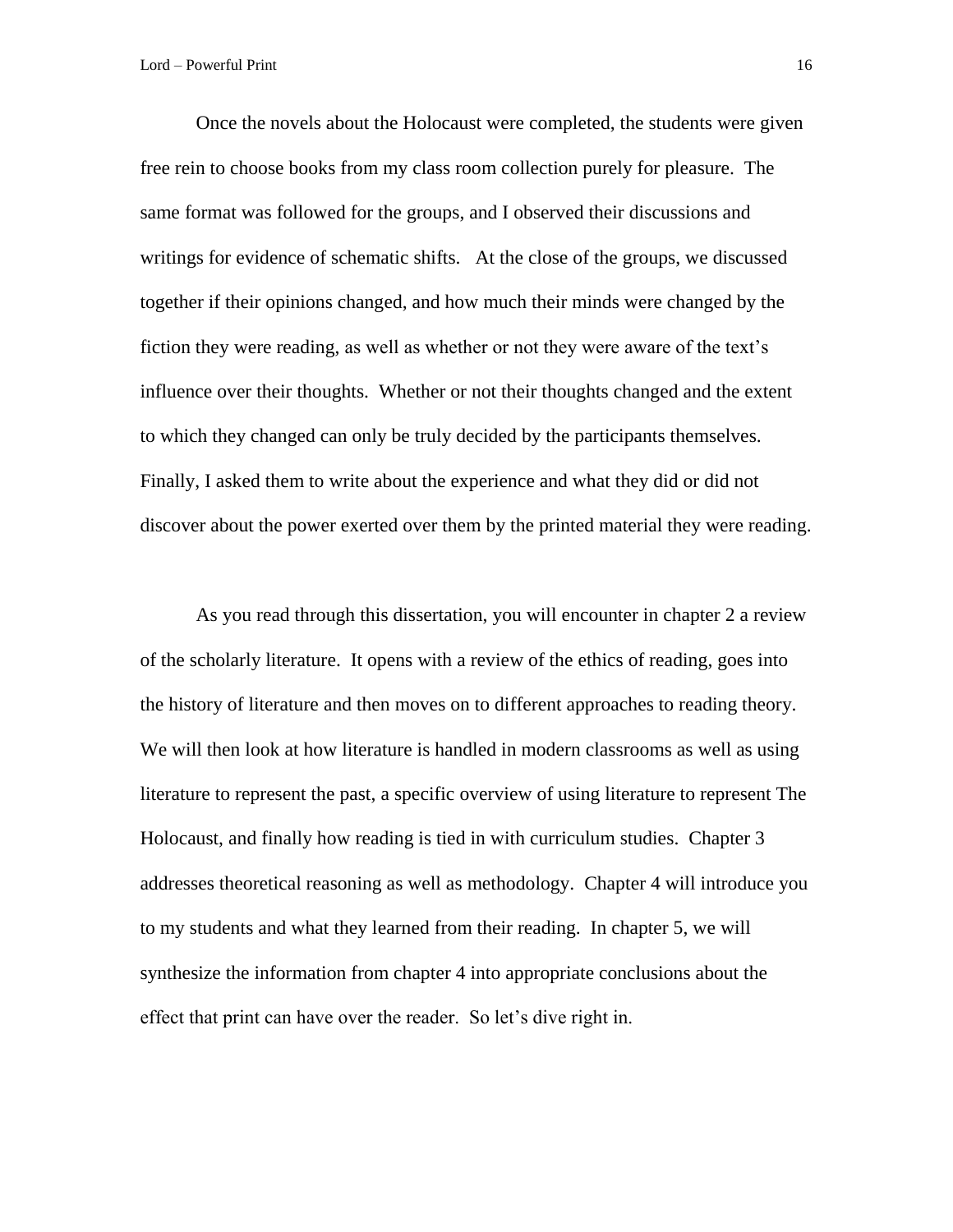#### CHAPTER 2

### What to Read -

### A review of Literature

*There are two distinct classes of what are called thoughts: those that we produce in ourselves by reflection and the act of thinking, and those that bolt into the mind of their own accord.*

*-Thomas Paine*

As Thomas Paine says in the above quote, human thought is not autonomous. Our thoughts are the products of our environment. They may be born of our observations intermingled with our remembrances of our personal experiences, or they may be placed there by the influences of a trusted Other. In this case, the Other is print. For the purposes of this dissertation, we will be investigating the literature surrounding the ethics of reading, literature history, reading theory, contemporary literature, representing the past, and finally Holocaust history.

### **Ethics of Reading**

When discussing ethics of reading, the first question that must be asked is what should be read and by whom. How will that reading be done? J. Hillis Miller (2001) discusses these and other questions with regard to the ethics of reading Joseph Conrad's (2011) controversial *Heart of Darkness.* "Should we read *Heart of Darkness?* May we read it? Must we read it? Or, on the contrary, ought we not to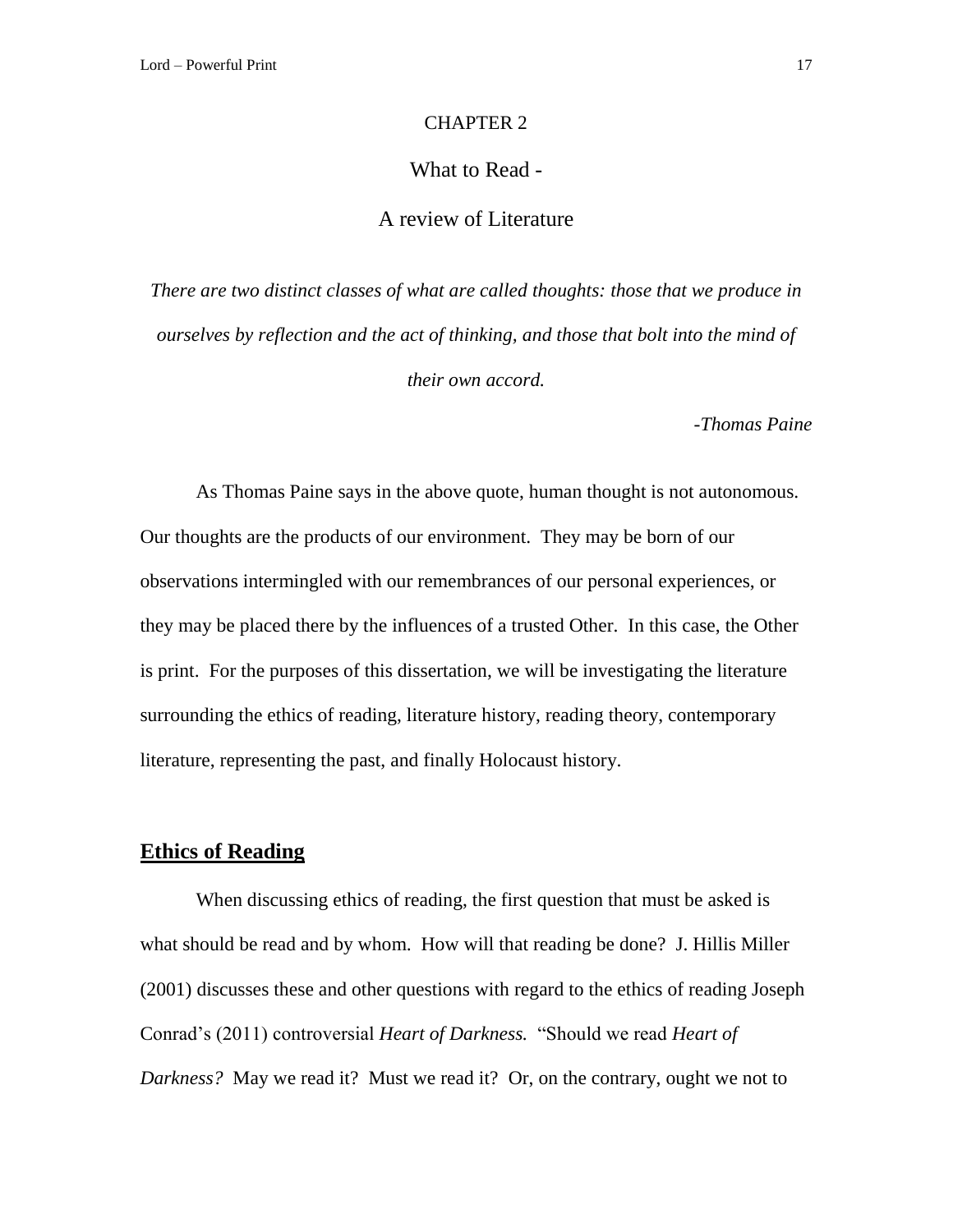read it or allow our students and the public in general to read it? Should every copy be taken from all the shelves and burned? What or who gives us the authority to make a decision about that? Who is this "we" in whose name I speak? What community forms that "we"? (Miller, 2010, 104). These are the question of ethical reading.

Miller is calling for all readers to take responsibility for their reading choices. It is not enough to take another's judgments of a work as one's own without investing a little of oneself into the reading of said work. Conrad's work is controversial because of its portrayal of imperialism and slavery. Does that make it unworthy of being read? Does that make it dangerous? To be ethical, each reader must evaluate the worth of the piece for herself. After all, as Miller (2010) later asks, how can one decide if she should read something without first reading it to determine its worth? The act of reading Miller's work does not make one racist. On the contrary, if one elects to avoid literature because of the fervor created around it without actually experiencing it for oneself, that is like racism, but rather "textism," to coin a term. The two isms are the same at heart. They are allowing another person to do your thinking for you. In this context, we are not using the term reading as "just run[ing] the words passively through the mind's ear, but perform[ing] a reading in the strong sense, an active response that renders justice to a book by generating more language in its turn, the language of attestation, even though that language may remain silent or implicit" (Miller, 2001, 104). Everyone responds to his reading in some fashion. The question is how to respond ethically.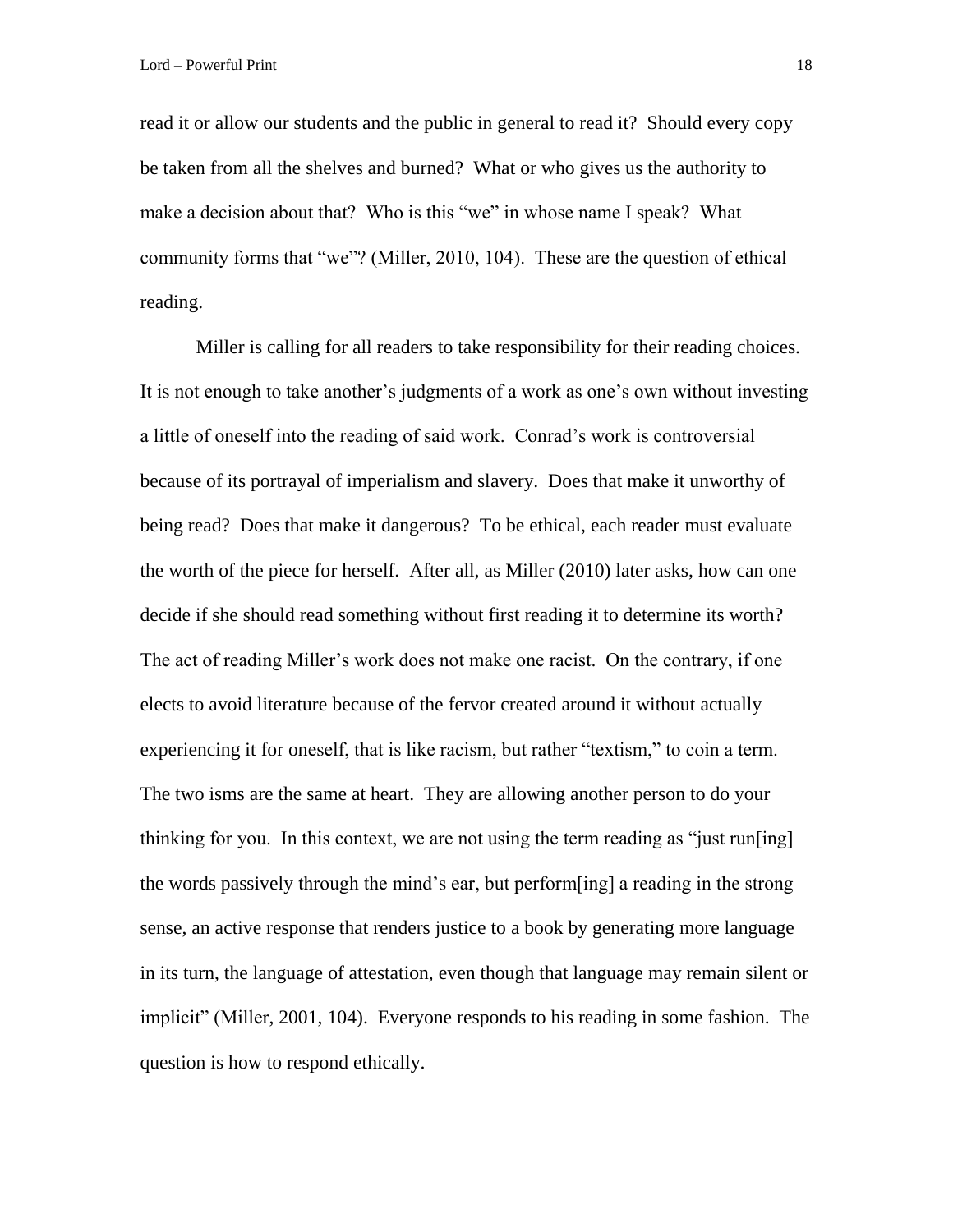"Reading deeply and widely in one's discipline – reading deeply and widely in interdisciplinary ways – is reading ethically" (Morris, 2006, 12). In order to converse within a discipline, it is necessary to be well versed. One cannot learn to swim by simply wading in the water, just as one cannot begin to understand a discipline by simply skimming over some articles. In order to be ethical in one's response, one must necessarily be knowledgeable. This is especially true when dealing with stories from survivors of traumatic events. "Without seeking an ethical relationship with the text and continually questioning our reading methodologies, we risk becoming the passive readers that Louise Rosenblatt warns about in her research on Reader Response Theory" (Houlihan, 2010, 80). Passive readers do not engage with the text in a way that allows meaning to develop from "the transaction that occurs between the reader and the text wherein the reader constructs a personal envisionment of meaning" (Barson, 2000, 565). Instead, passive readers are focused exclusively on how they are affected by the text, "not on what their textual interpretations can do to enhance the agency of characters within the text" (Houlihan, 2010, 80).

This type of self-indulgent reading denies the characters and the text the agency to critique social injustices and oppressive stereotypes. "In this case, the reader not only does a disservice to the characters within the text, s/he also risks denying the text its full potential as a possible vehicle for ethical contact between the suffering human and the humanitarian. In other words, ethical reading is not simply necessary for the humanitarian who wishes to engage ethically with the suffering characters in the text. An ethical relationship between the reader and the text is also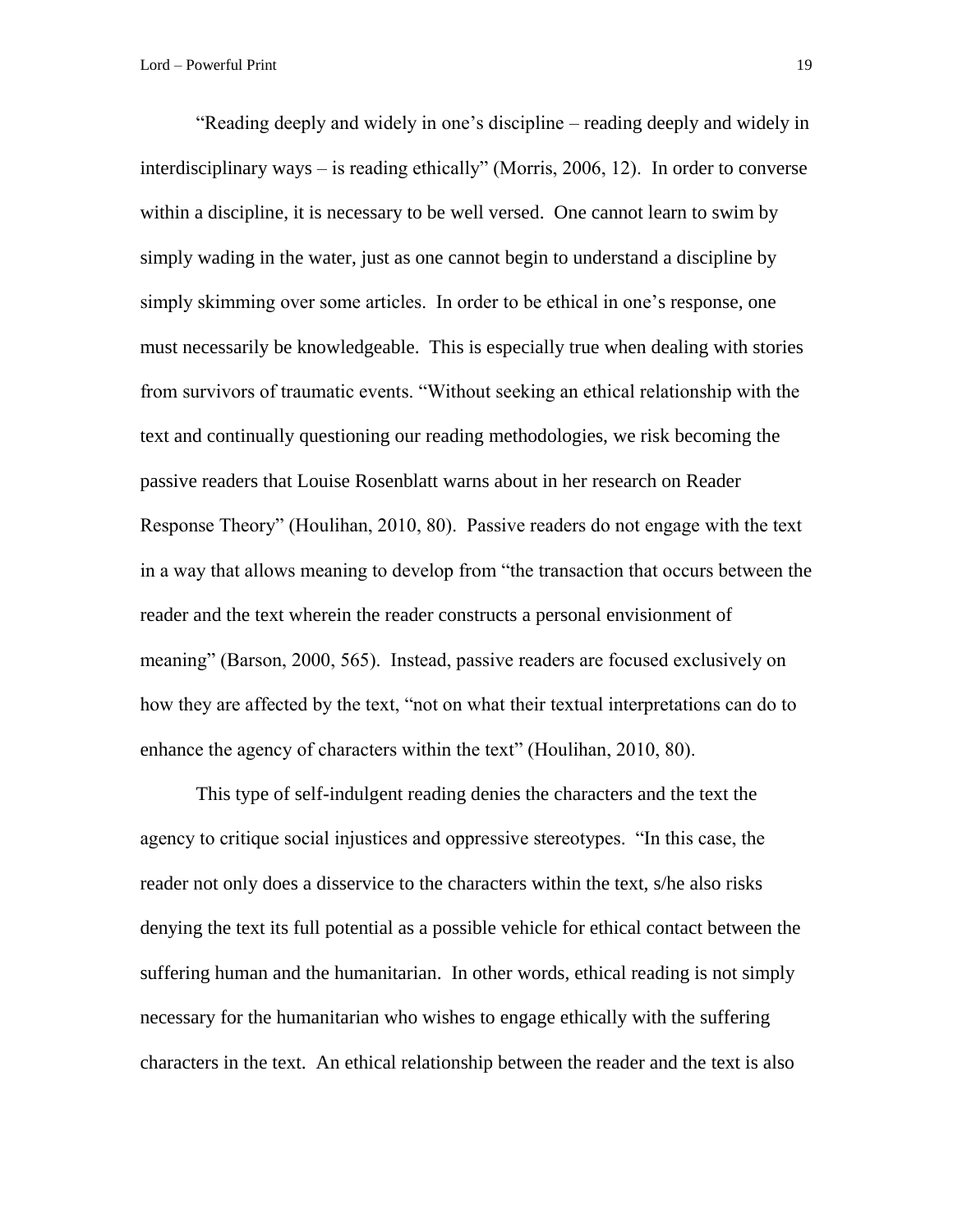vital for understanding a text's cultural work and how it promotes social change" (Houlihan, 2010, 80-81).

When reading ethically, one must acknowledge the power and the right of a text to promote its agenda. Ethical readings should also evaluate "the judgments we make as readers" and "the more difficult representational and political problems of literature" (Chen, 2005, 161). According to Will Wright (2005), cultures exist in the midst of stories and are a way to explain the unknown such as religion, destiny, and progress. We do not read in isolation, nor do we write there. Some claim that personal writing "allows for the perpetuation of the fallacy that a writer can be free of social influences, independent of a society and of its politics, and owners of his/her own perspective and experiences – of those the writer expresses on the page specifically" (Allen, 2008, 890). No writer can exist in a separate realm away from the influences of the world. It is silly, therefore, to think that any work of writing in any genre would be free from those same influences. Jane Thompkins (1985) asserts that readers of prose should not seek the uniqueness of textual works; rather, readers should examine how texts engage with a "storehouse of commonly held assumptions, reproducing what is already there in a typical and familiar form" (xvi).

When reading or writing anything, our preexisting condition will be an influence. If you have a certain political viewpoint, be it conservative or liberal, that will show through in your writing. A Christian and Muslim who read the same historical writing will likely see very different things, because they approach from very different conditions. These preexisting conditions create in us certain expectations. If you believe a certain group of people to be malicious, then you will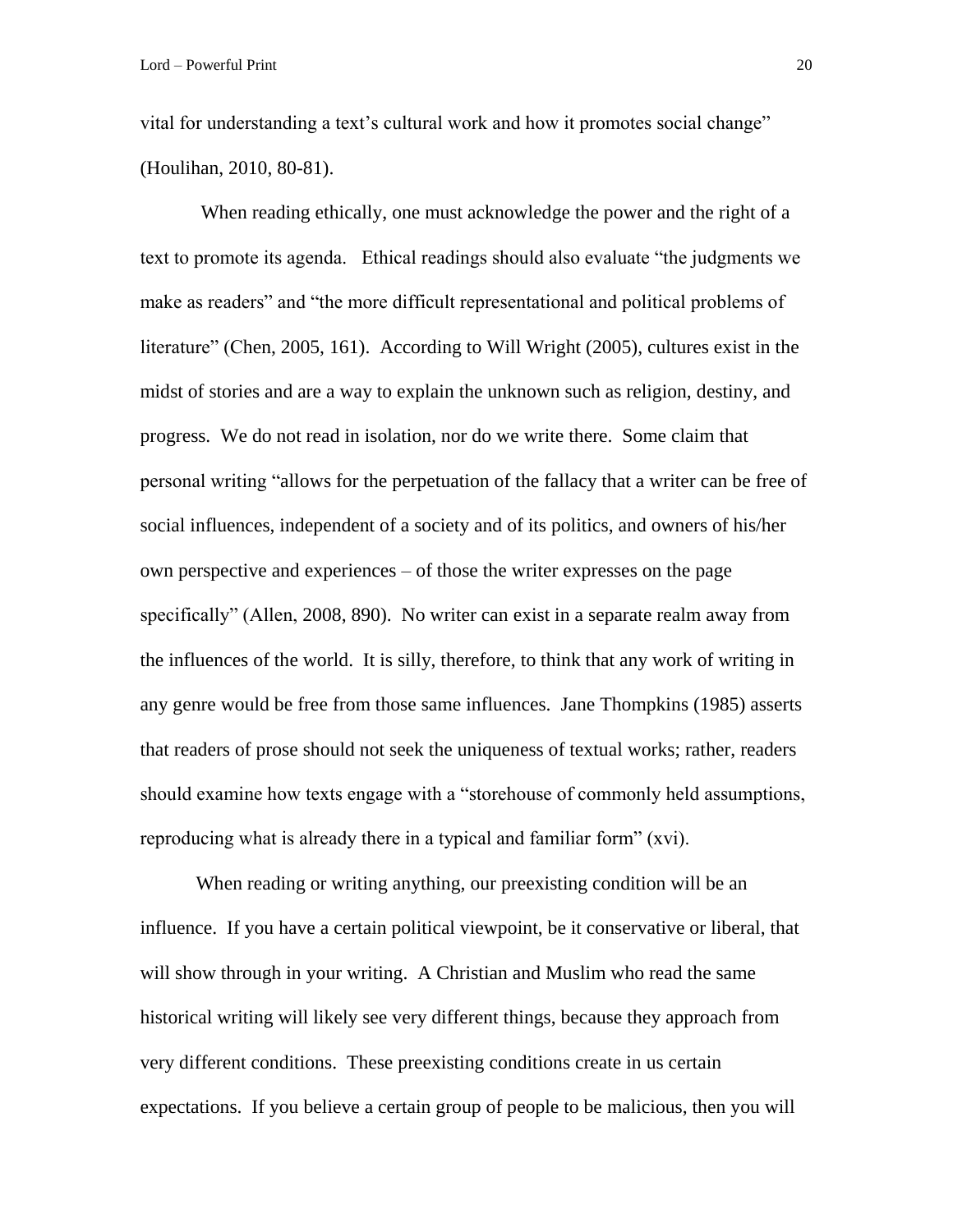read writing about that group of people in a malicious way. And if you ascribe a benevolence, or powerlessness, or malevolence to a certain people group, those conditions will show up in what you read about those people, thereby making it difficult for you to see what else may be imbedded in the writing. "While these presumptions and expectations are present in all our acts of reading, they can be more pernicious in the context of reading the testimonies of extreme suffering and atrocity because of the ways they make us deaf or blind to what survivors are trying to communicate to us" (Geddes, 2008, 9). While it is impossible to disentangle oneself from her situatedness, it is important to recognize the slant from which we read, so as to be aware of our own biases.

Biases naturally influence the way in which we interpret and respond to literature. And, just as there are many different ways of approaching testimonies, there are equally many different ways to respond. "[T]here is no single approach to listening to the many different traumatic experiences and histories we encounter ... the irreducible specificity of traumatic stories requires in its turn varied responses – responses of knowing and of acting – of literature, film, psychiatry, neurobiology, sociology, and political and social activism" (Caruth, 1995, ix). Slaughter (2006) asserts that readers should view themselves as "the huimanitarian, the subject position of one who already recognizes the human dignity of the wounded and attempts to relieve the suffering" (6). But there is a danger in attempting to follow Slaughter's admonition. "There is a danger of universalizing, of assuming survivors of different atrocities, for example, experience the same thing just because we use the same words to describe what has occurred (Geddes, 2008, 2).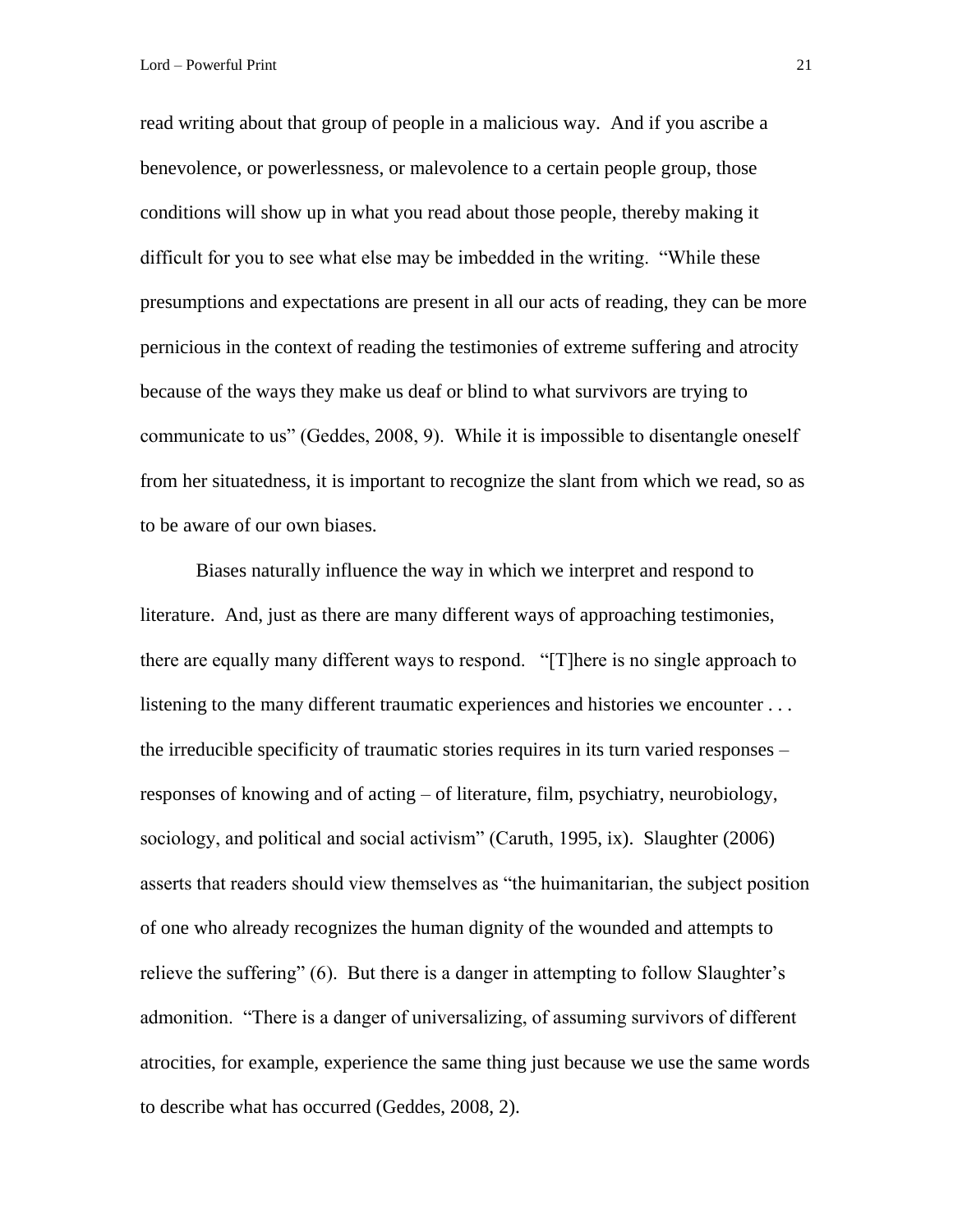Each survivor's story is individual and unique. That survivor is sharing his secrets, and thereby making himself vulnerable to the judgment of every person who picks up his work of print. In particularly well written works of survivor history, the author has a way of "making the reader feel as if he or she has been, so to speak, inside the narrator's skin and has experienced all his subject's feelings as well as seen what he saw" (Miller, 2001, 137). It causes the reader to take on, if only minimally and momentarily, the mantle of those characters. Accepting those emotions is not only imperative, it is a "methodological necessity" (Arendt, 1994, 403). To deny the indignation caused by the Nazis, for example, is "not to be objective, but to condone them and such condoning cannot be changed by a condemnation which the author may feel duty bound to add but which remains unrelated to the description itself" (Arendt, 1994, 404).

 One must be careful, however, when registering emotions in texts, not to become narcissistic in such a way that the "attention is focused away from the survivor and towards our own emotional responses, such that the survivor's experience is eclipsed in our writing" (Geddes, 2008, 5). We are called to be touched and changed by the reading, but not to lose touch with the reality that this is not our story, and it would be unethical to attempt to appropriate their stories as our own.

"Literature, particularly story-telling in literature, as well as teaching and writing about literature, seems to have something essentially to do with the sharing of secrets" (Miller, 2001, 139). So what do we do once the stories have been shared with us? According to Miller, (2001) "such sharing is more than the imparting of knowledge. It also lays on the one who receives the secret an obligation, a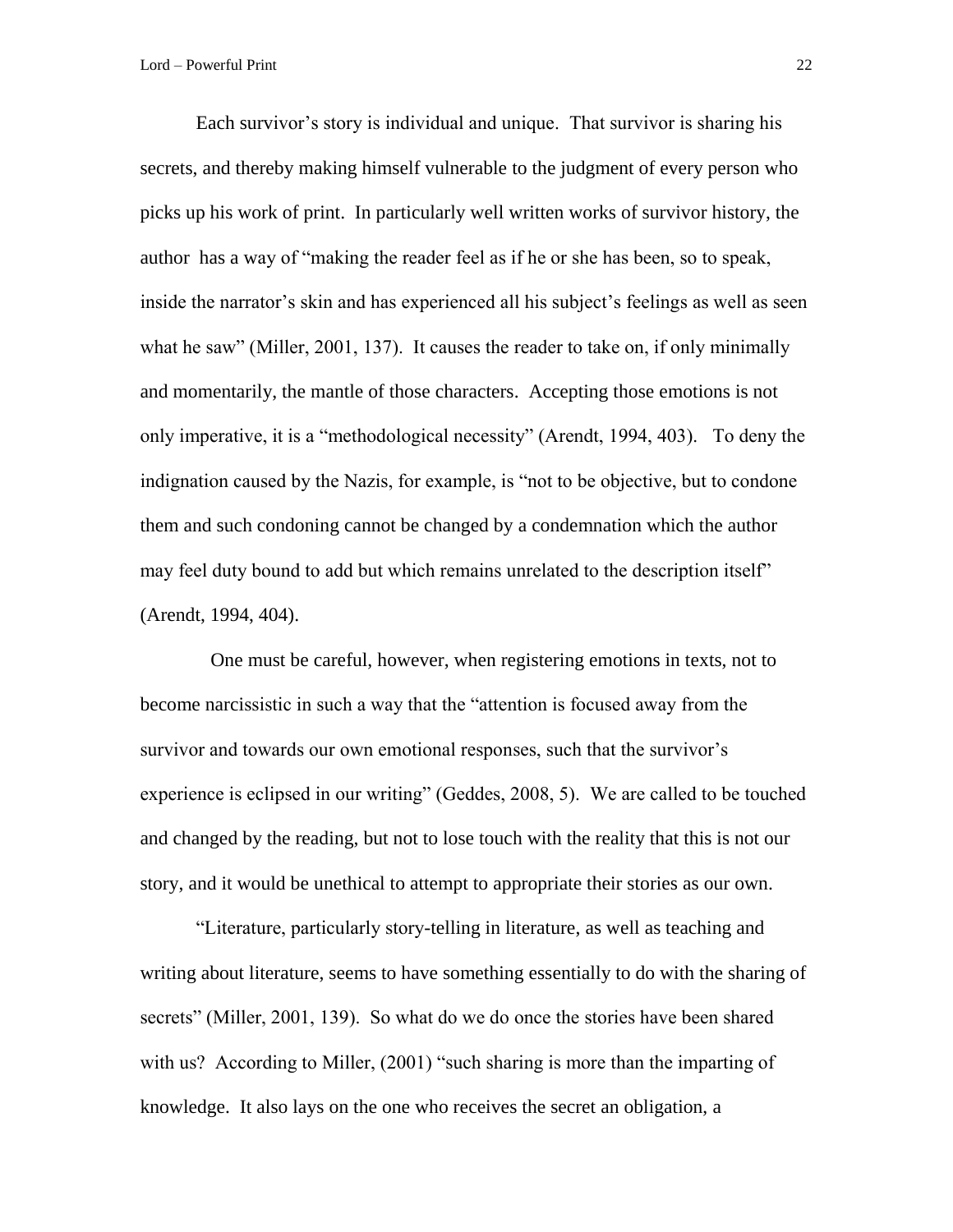responsibility to judge, to decide, to act" (Miller, 2001, 138). And so we write. We write in personal journals. We write critiques in scholarly journals. We write to flesh out our thoughts and reactions to the reading. Developing an ethical relationship with other humans "is a task not for theory, but for genres such as ethnography, the journalist's repost, the comic book, the docudrama, and especially the novel (Mejia, 1999, xvi).

Determining the worth of a work of print is just what readers are asked to do. There is a judgment that takes place every time something is read. The reader must decide for herself what use she has for the work and what to do about it once she is finished. "What should we do? Or, rather, what should *I* do, since the act of reading is personal, individual, and secret even. Others can see that I hold the book in my hands and am running my eyes from line to line, but what is going on inside my mind and feelings is hidden, unless I choose to make it public, to bring it out into the open" (Miller, 2001, 138). Those who choose to write about what they have read bring the reading out into the open. They share their secrets: secrets that came from within the text itself. Reading deeply and honestly, judging respectfully, and responding honestly is ethical handling of literature.

### **Literature History**

When one endeavors to delve into the depths of the history of literature, one must first answer the question of where to start. We could go all the way back to the very beginning of reading itself, with cave men and their painting on walls as the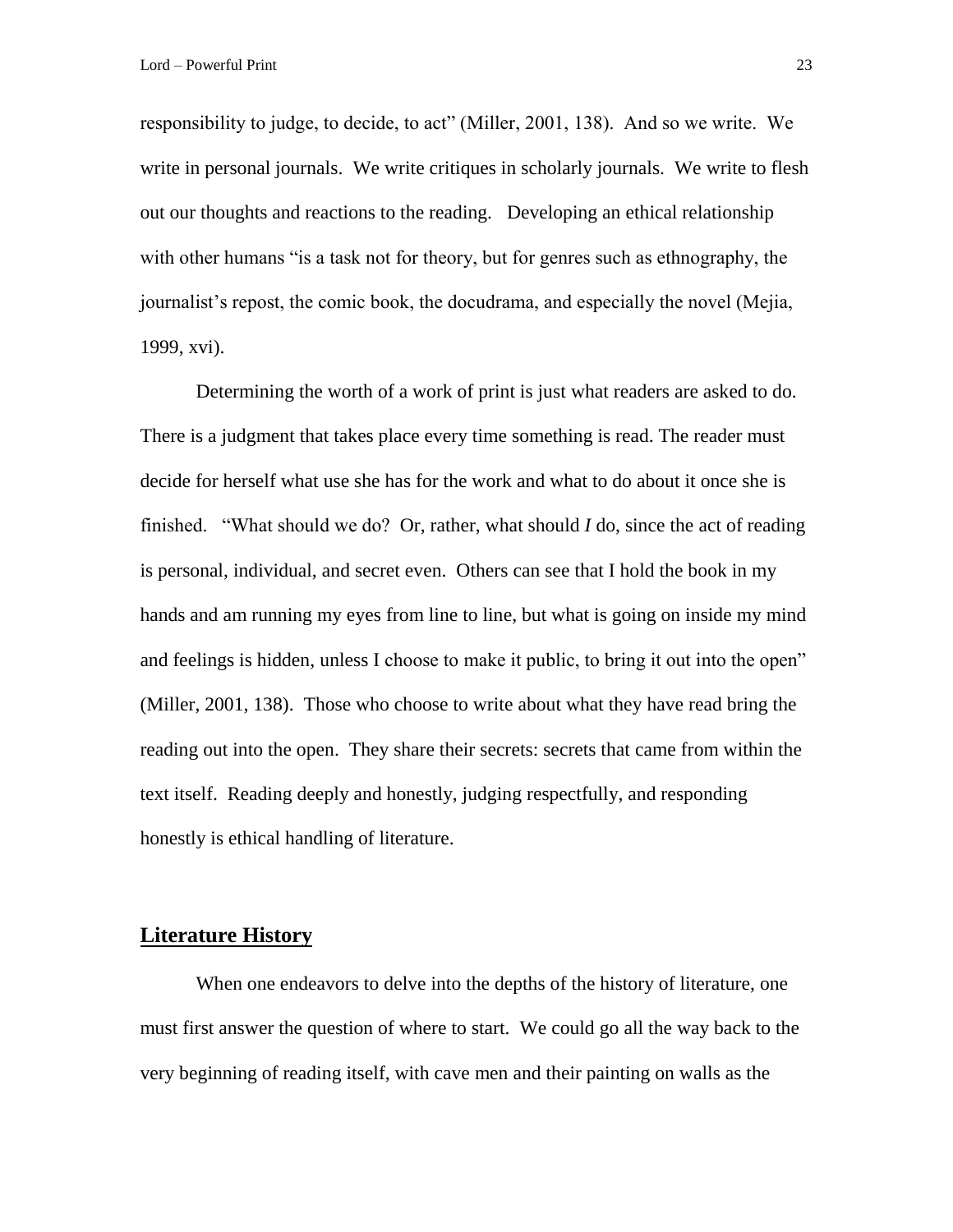beginning of print and storytelling. We could begin with the beginning of the alphabet in 1000 BC when there were no letters, or with the Greek alphabet of 800 BC where vowels were first introduced. (Rodgers, 2004). We could choose to look at the 2000 years it took our species to "make the cognitive breakthroughs necessary to learn to read with an alphabet" and that today "our children have to reach those same insights about print in roughly 2000 days" (Wolf, 2007, p. 19). We could approach it from trying to understand "what reading demands of our brain and knowing how it contributes to our capacity to think, to feel, to infer, and to understand other human beings[as it] is especially important today as we make the transaction from a reading brain to an increasingly digital one" (Wolf, 2007, p. 4).

One could begin to study literature with the printing press and Gutenberg, and its effect on written history. We could spend time discussing the works of Febure and Martin (1958) in which they discuss the first three centuries of printing. Or we could begin with Rudolf Hirsch (1967) who writes about printing, selling and reading in the first century after the printing press came into use. There are wonderful writing by Elizabeth Eisenstine (1979) about how print was used as an agent of change and by Robert Darnton (1982), who discusses the underground print movement in France before the revolution.

While this history of writing and reading is truly fascinating, to give that much history its proper respect would take quite a while. And the focus of this dissertation is not on the history of alphabetic principals or that of writing and print. Therefore, I answered the question of where to begin by narrowing my focus to the theories of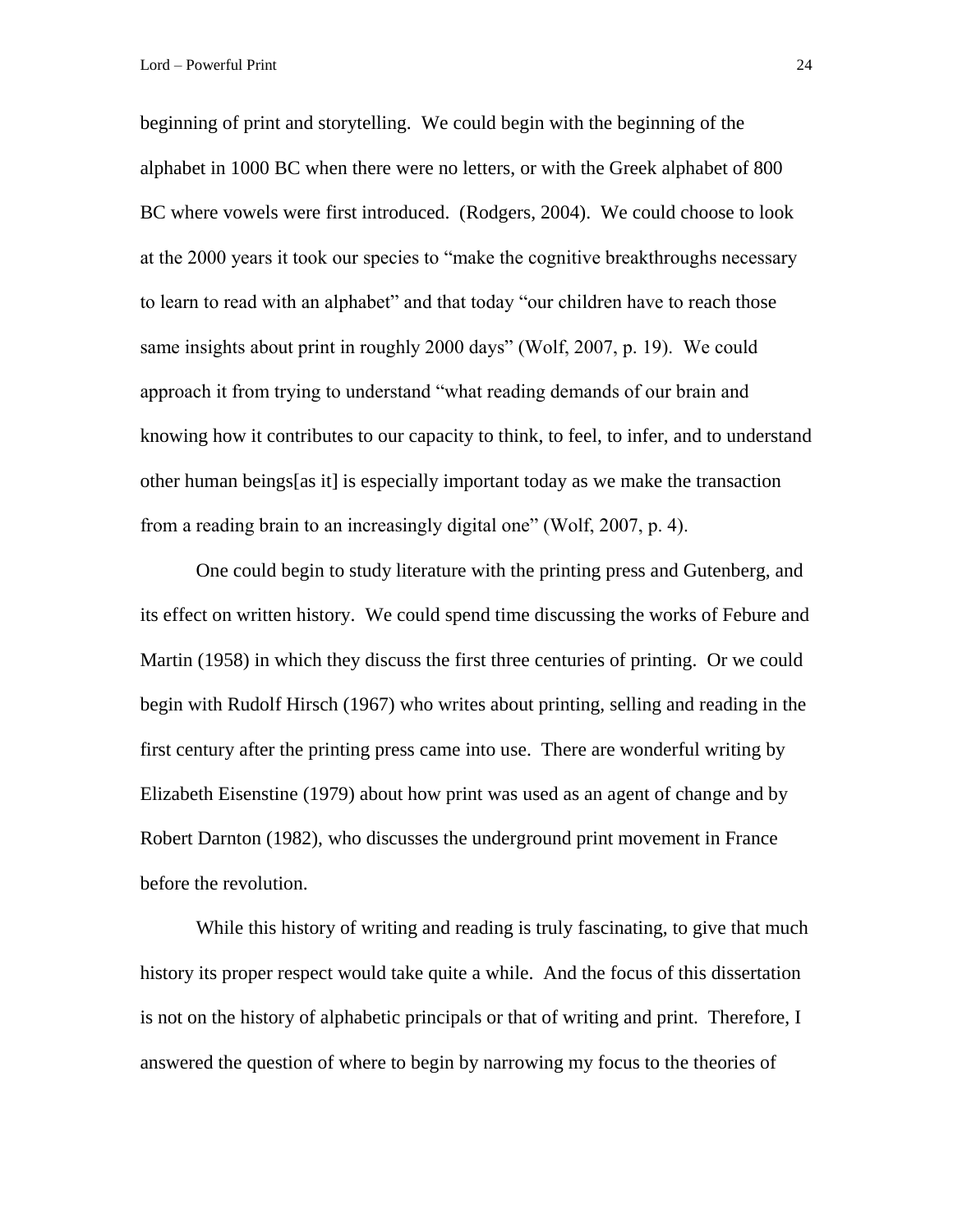reading instruction used in schools here in America since that was the most relevant to my work.

When literature was budding as a field of study in the New World of America, there were "[a]t least three traditions . . . already fully intertwined in the English curriculum of 1890: an ethical tradition which placed its emphasis on moral and cultural development, a classical tradition of intellectual discipline and close textual study, and a nonacademic tradition more concerned with 'enjoyment' and 'appreciation '" (Applebee, 1974, p. 1). Enjoyment was not considered important in the world of academe. Literature was used to inform and educate, anything else was frivolous and not deemed worthy of the energies of the institutions of higher learning.

Literature was seen as the vehicle through which learning was to occur. This learning was accomplished in most cases by using primers. *The New England Primer* was the first primer used in the New World. It was first published around 1686. This primer and its predecessor *The Protestant Tutor for Youth* [published in Europe] contained the same main components: alphabet work, syllabarium, the Lord's Prayer, catechism and other religious teachings. Among these is the famous child's prayer *Now I lay me down to sleep*. Religious instruction was of utmost importance in the new world. The N. E. Primer was modeled after those used regularly in Europe and was very heavy on mature and religiously moralistic content (Applebee, 1974).

In 1783 Noah Webster compiled a spelling book "designed explicitly to foster the unity and common culture which he sensed that the nation lacked" (Applebee, 1974, p. 3). This also provided a much-needed American source for books, as most teaching books were printed in England. Webster's book had sections for the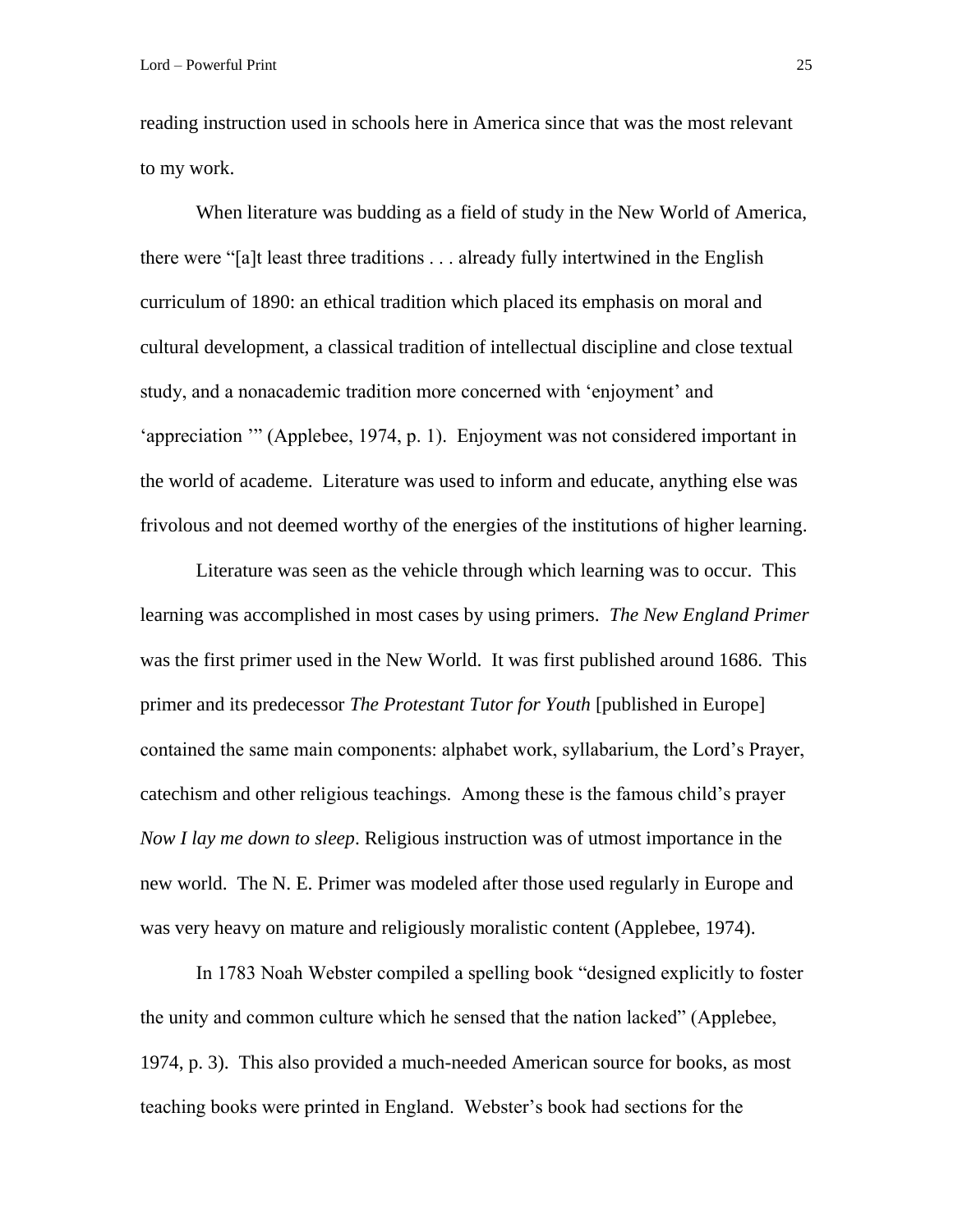alphabet, primer, speller, and reader. Its spelling lists brought about the popularity of this particular book. This speller became the universal speller of choice, and was still in use in some places in the 1900's. (Applebee, 1974; Martin, 1999; Venezky, 1987). While its predecessors had religious indoctrination as one of the main reason for reading, Webster's purpose was more secular. It focuses on nationalism, along with the more obvious purpose of teaching reading and spelling. "Rather than the Catholicism or Protestantism of early books, selections were chosen for patriotic content, ethical emphasis, and usefulness in the development of the speaking voice" (Applebee, 1974, p. 3-4).

Following Webster's speller, more attention was given to the literary quality of the selections. Texts began to include poetry and prose by the likes of Shakespeare, Longfellow, and Wordsworth. (Pierpont, 1829). Some new books that followed Webster's were Lindley Murray's three books (1799-1801), which were devoted half to poetry, and Pierpont's series (1820-30), which included excerpts from Shakespeare (Applebee, 1974). Even while these literary pieces were finding their focus, there was another current pushing against them. A movement was at work to steer educators away from these readers and into more contextually based literature. The belief here was that students didn't need to waste time reading something just because it was well written when they could be "learning" something. The century produced, among others, *The Christian Reader* (made up entirely of tracts from the Bible and hymns) and *The Farmer's School-Book,* with offerings on "making and preserving cheese, raising calves, and the nature of manure" (Applebee, 1974, p. 4). This touched off a debate that, ironically, is still going on today. Educators still cannot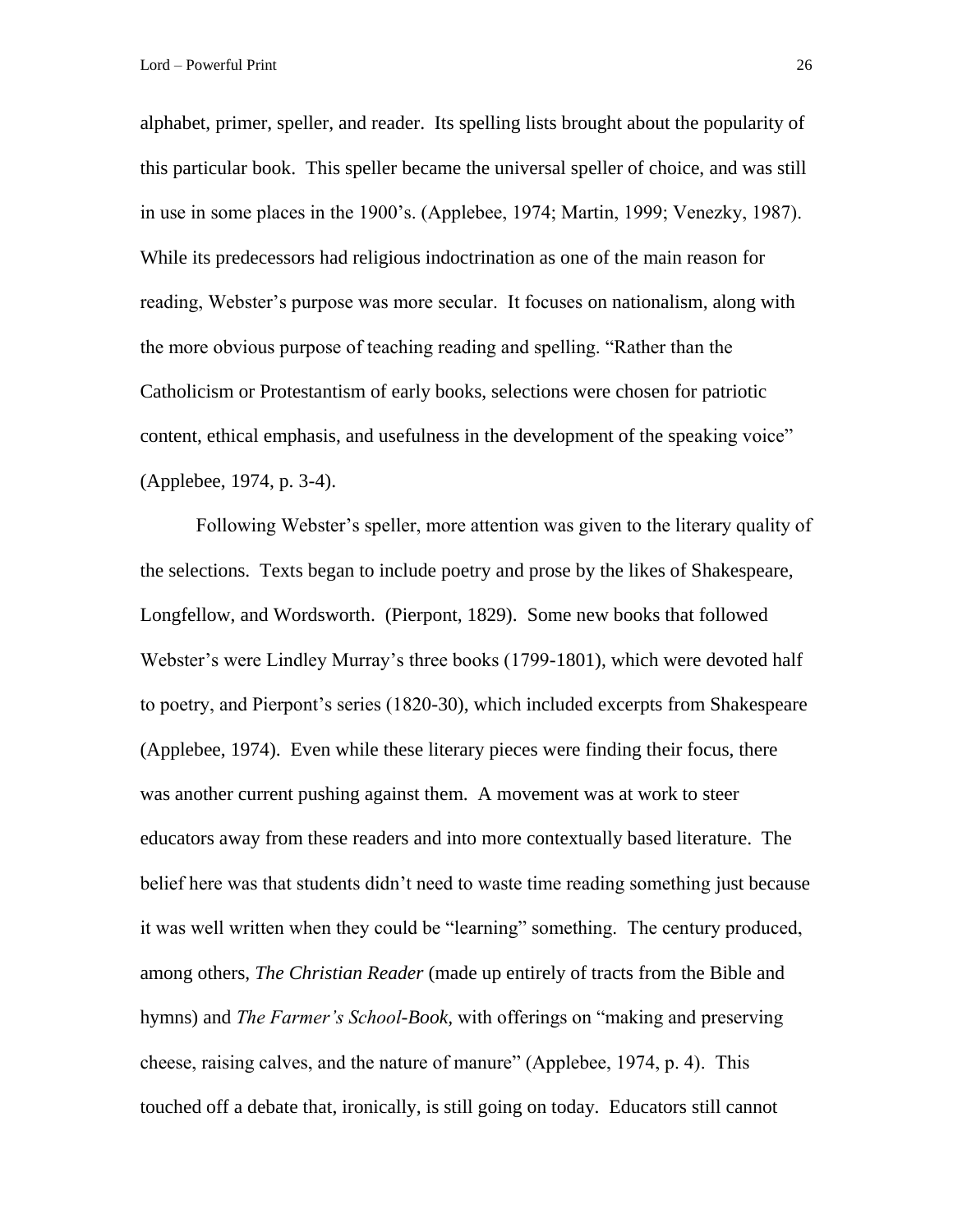agree on the proper emphasis and placement of reading instruction. Should it be reading for reading instruction, or should the students' readings be guided by the content of other subject areas? One method that tried to answer was the basal reader.

Basal readers made their first appearance on the reading scene with McGuffey Readers in the mid 1800's. These readers combined excerpts from many American and European authors that had a moral slant without being directly religious in its instruction. They also increased in difficulty from one reader to the next. (Applebee, 1974). They were divided into six levels, starting with basic one or two syllable words forming the sentences. They then moved on incrementally, with increasing difficulty at each step, until reaching level six, which contained passages from the likes of Shakespeare and Longfellow (Payne, nd). This method of delivery is still used in many classrooms today.

### **Reading Theory**

From the beginning of reading history, there have been many different approaches to the theories behind it. The history of reading theory is the history of pendulum swings. Consistently the next new thing in reading theory is a reaction to the prevailing theory before it, and most often the reaction is one of opposition. One example of reading theory which dominated the landscape in American education starting in the 1920's was the Maturational perspective. There was a strongly held belief that "young children needed time to mature and to develop knowledge of the self before beginning formal reading instruction" (Crawford, 1995, p. 72). After that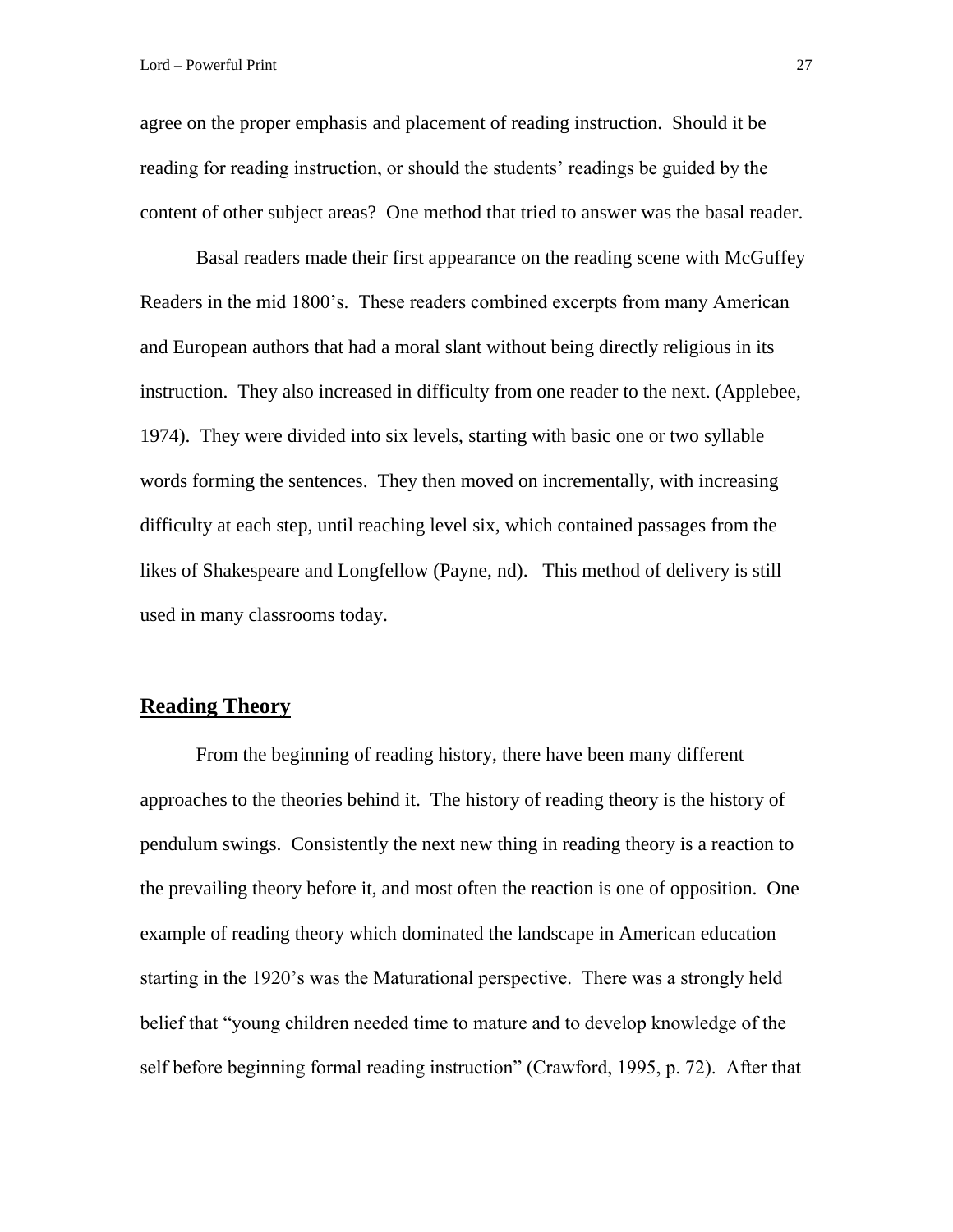came the Developmental Era, in which supporters shared a belief that children must be ready before they could learn to read, but that family environment and literacy experiences could influence that readiness. (Crawford, 1995). Developmentalist had four key assumptions at the core of their beliefs: "All children are capable of learning to read and write, basic skills are essential, all disadvantaged children lack skills and experience, and finally steps must be taken to help disadvantaged children develop" (Young, 2004, p. 2). Another theory was that of the Psycholinguistic perspective which came to popularity in the late 1950s. In this theory, it was proposed that readers were active constructors of meaning and high importance was placed on using meaningful texts rather than repetitive high frequency texts. This belief gave rise to the Whole Language philosophy of teaching. (Goodman, 1986). While these theories were rifling for top billing, there were two others that were gaining ground and attention. We will focus on those two notable theories: the Formalist Criticism and Reader Response theories.

The prevailing theory from the  $1930$ 's –  $1960$ 's was that of Formalist Criticism or New Criticism. A formalist approach to reading was formed by the New Critics – a group influenced by the likes of William Empson, I. A. Richards, Cleanth Brooks, Alan Tate, R. P. Blackmur, Keneth Burke, Yvor Winters, Robert Penn Warren, and William K. Wimsatt, Jr. While this group was never a cohesive school of thought, far from it, and the individuals each had very different ideas on a wide range of topics, they were held together by "their reaction against the preceding or contemporary critical schools and views" (Wellek,1978, 613) that came before them. They all rejected "the kind of metaphorical, evocative criticism practiced by the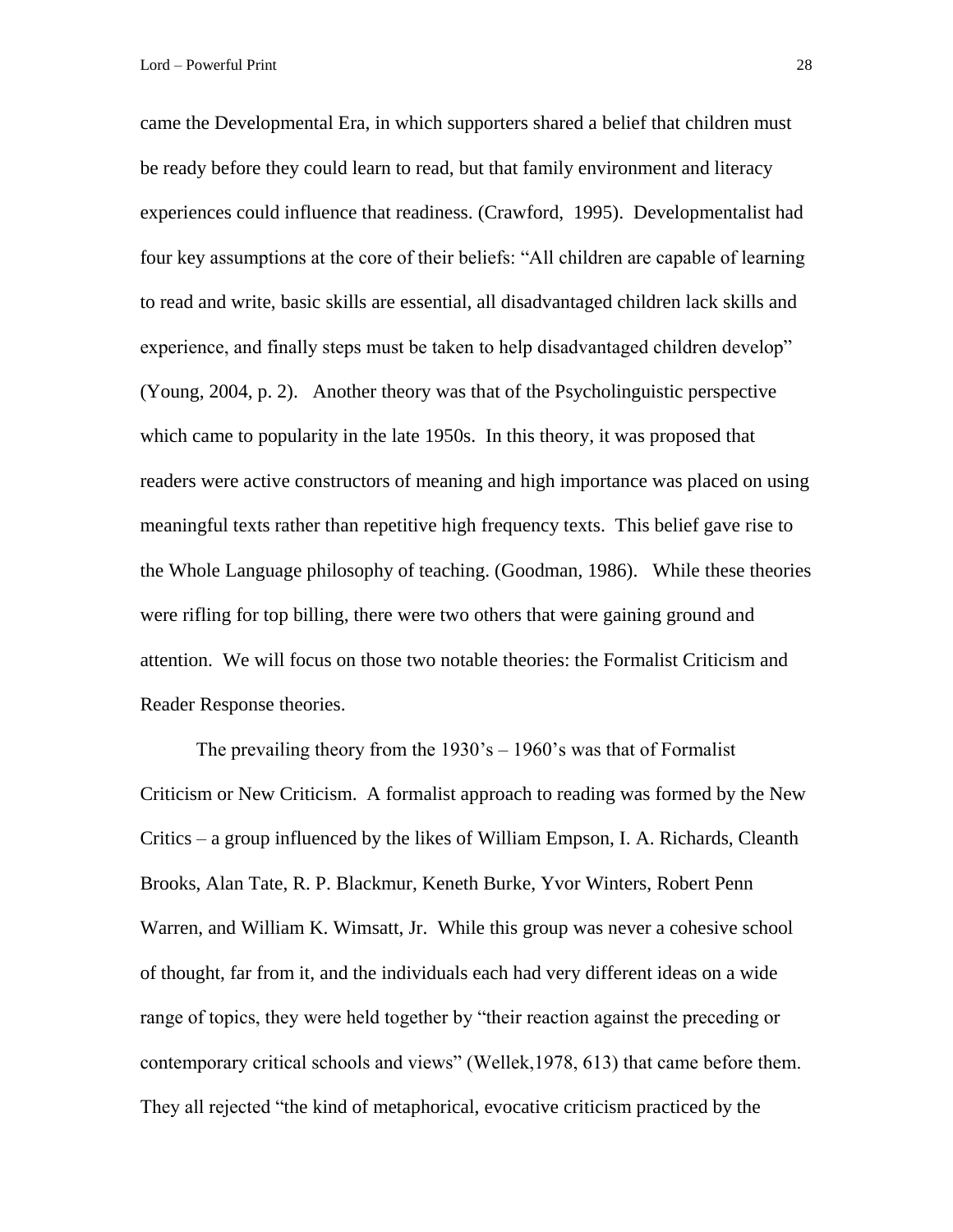impressionists" (Wellek, 1978, 614). Tate, Blackmur, Burke, and Winters were highly critical of the neo-Humanists, and none of them were in favor of Marxism. This group encouraged the reader to "focus on a [literary work's] verbal detail, not its historical context or political/psychological/ philosophical ideas, but its metaphors, ironies, and ambiguities" (Bauerlein, 2007, p. B6). This theory came in opposition to the popular anthologies of the time that offered a great deal of historical and political background about the author as the only lens through which to view works of literature. (Brooks, 1983; Connell, 1996; Scholes, 1989).

New Criticism extoled the importance of close reading of the work itself and rejected attention to the author's biography or geography. Close reading includes attention to the internal characteristics of the text itself, with focus on elements of the text such as rhythm, meter, theme, imagery, and metaphor. "Meaning exists on the page. . . . [T]he meaning of a text is intrinsic and should not be confused with the author's intentions not the work's affective dimension" (Delahoyde, nd, 1).

Among the other ideas of old that the New Critics rejected was the idea of intentional fallacy. William Wimsatt (1954) speaks of intentional fallacy in the following:

*We argued that the design or intention of the author is neither available not desirable as a standard for judging the success of a work of literary art, and it seems to us that this is a principle which goes deep into some differences in the history of critical attitudes. It is a principle which accepted or rejected points to the polar opposites of classical "imitation" and romantic expression. It entails many specific truths about inspiration, authenticity, biography,*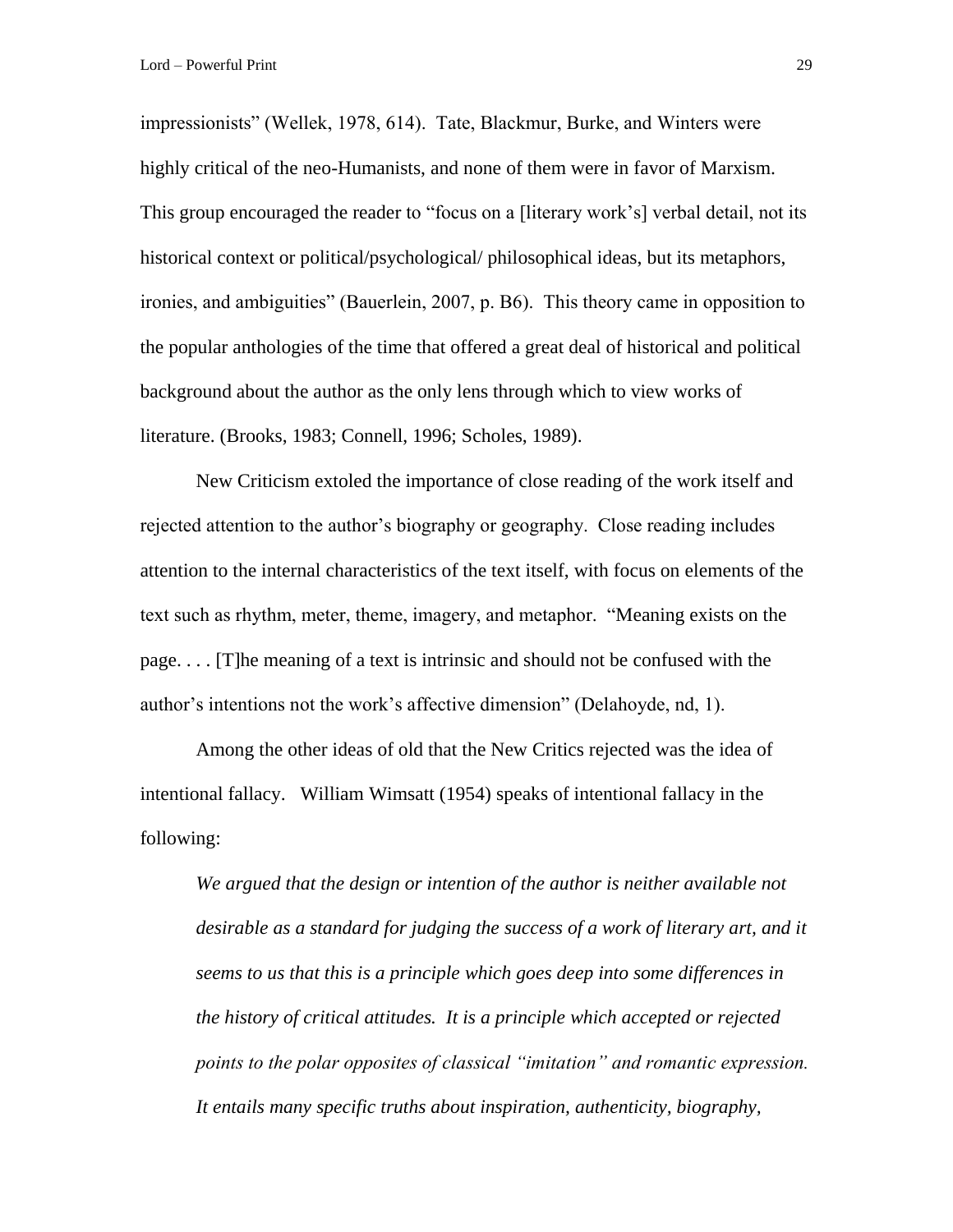*literary history and scholarship. . . . [t]here is hardly a problem of literary criticism in which the critic's approach will not be qualified by his view of "intention"* (3).

Intentional fallacy is the mistake of attempting to understand the author's intentions when interpreting a literary work. New Critics rejected the notion that the author's intent was valid, even when statements from the author were available. The meaning belongs to the text, and to consider anything else would, for the New Critics, rob the text of its autonomy.

The sister argument of intentional fallacy is affective fallacy. Affective fallacy is the mistake of equating a work with the emotional effect it has on the reader. For New Critics, a text should not be understood on its connection with or response from its readers. Its merit and meaning must be inherent. "The affective fallacy is a confusion between the poem and its results (what it *is* and what it *does*), a special case of epistemological skepticism, through usually advanced as if it had far stronger claims than the overall forms of skepticism. It begins by trying to derive the standard of criticism from the psychological effects of the poem and ends in impressionism and relativism" (Wimsatt, 1954, 21). The outcome of either affective or intentional fallacy is that "the poem itself, as an object of specifically critical judgment, tends to disappear" (Wimsatt, 1954, 21).

In 1941 John Crowe Ransom published a book entitled *The New Criticism* in which he discussed the works of Yvor Winters, T.S. Eliot, and Ivor A. Richards. These men, along with Allen Tate, Cleanth Brooks, and others listed above, are considered the fathers of the New Criticism (Brooks, 1983; Wellek, 1978). New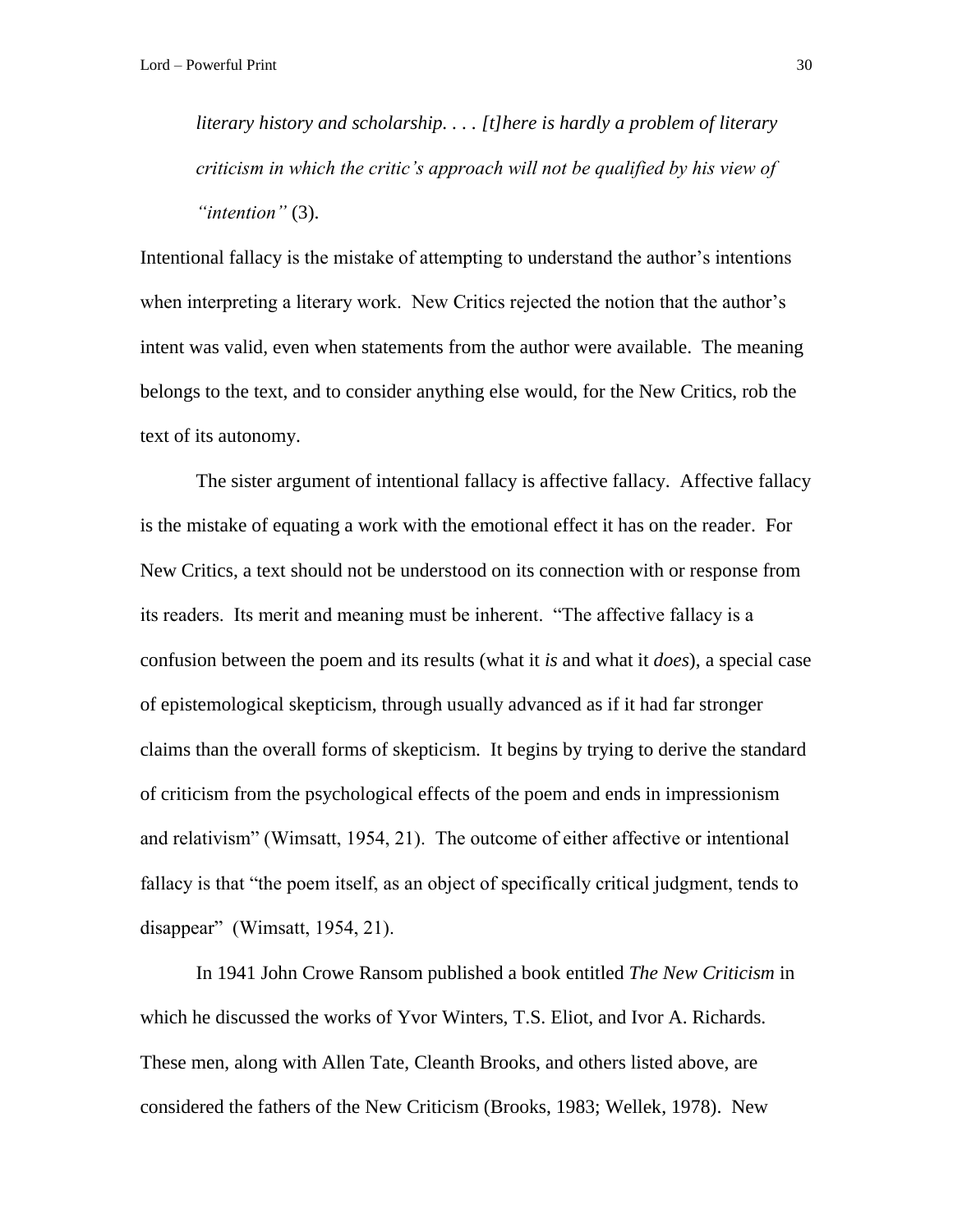Lord – Powerful Print 31

Criticism largely came into existence when T.S. Eliot and I.A. Richards exchanged letters during the early 1920s. Richards's *The Principles of Literary Criticism* (1924) proclaimed that criticism had become tainted by contemporary historical scholars who "endeavored by underground tactics to invert the covenants of the trust held by literary criticism" (p. 48). In 1919, John Crowe Ransom, Allen Tate, and Cleanth Brooks were editors of The Kenyon Review, The Sewanee Review, and The Southern Review, respectively. These three men worked closely to try to "preserve aesthetic values from the onslaughts of scientific attitudes" (Patnaik, 1982, p. 3). Tate addressed the issue of science in a lecture in 1940. He spoke of "the vain attempts to emulate the methods of science by tracing influence conceived in terms of forces, causes and effects, or biological analogies of growth and development, or by applying psychology, economics and sociology to literature" (Wellek, 1978, 614). Tate also stated that the historical method "has disqualified our best minds for the traditional functions of criticism. It ignores the meaning of the destination in favor of the way one gets there" (Quoted in Wellek, 1978, 614). Blackmur (1951) dismisses those who approach literature with a scientific attitude by saying that scholarship and science "believe it has made an interpretation by surrounding the work with facts" (487). It was the intent of these men to preserve the study of literature as an aesthetic focus so that it could not be appropriated by other fields of study and therefore watered down or otherwise perverted (Edwards, 2009).

The term *New Critic* "came to stand for those who disparaged a study of the author and his time" (Brooks, 1983, p. 42) and found the meaning of a text "through impersonal analysis of the literary work as an autonomous entity that can be analyzed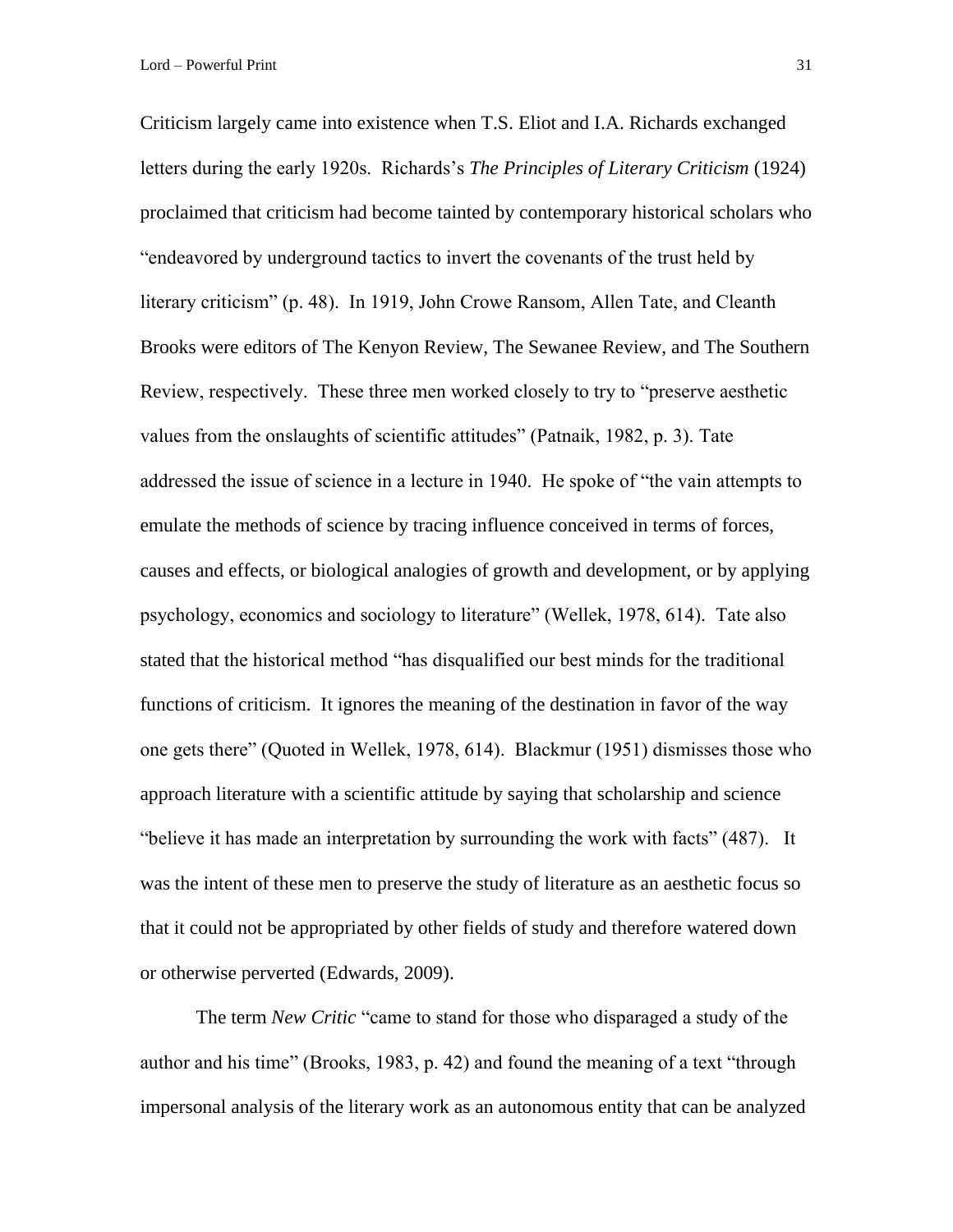objectively" (Connell, 1996, p. 4). Formalist criticisms are highlighted by focusing on a close reading of the text and taking each work at face value, rather than imparting meaning based upon situated truths. For them, the truth of the literature was to be found within the text itself.

The "New Critics were the first professional theorists; the first humanists to make theory into a recognized disciplinary activity" (Bauerlein, 2007, p. B6). They were not the first to establish principles for literature theorizing, "but they were the first to establish theory as a distinct practice in the humanities" (Bauerlein, 2007, p. B7). Like all theories, the New Critics had their tenets for proper reading of literature. Among them, the concept of intentional fallacy flies in the face of previous schools of thought which claim that the author's original intent is of utmost importance. In contrast, the New Critics do not hold the author's intention in highest regard at all. Rather it is the reader's interpretation of written words that gives them life (Marshall, 2002).

This method of reading is what most of my generation would be familiar with from high school literature classes. It is reading a piece of literature and then dissecting it: examining its pieces to determine what makes it what it is. It is "working with patterns of sound, imagery, narrative structure, point of view, and other techniques discernible on close reading of the text" (Delahoyde, n.d., p.1) New Criticism seeks to determine the function and appropriateness of a work of prose.

In response to this criticism came Louise Rosenblatt's (1938) *Literature as Exploration*. In this book, along with many other publications over the next 50 years, Rosenblatt called for a more transactional interaction between reader and text.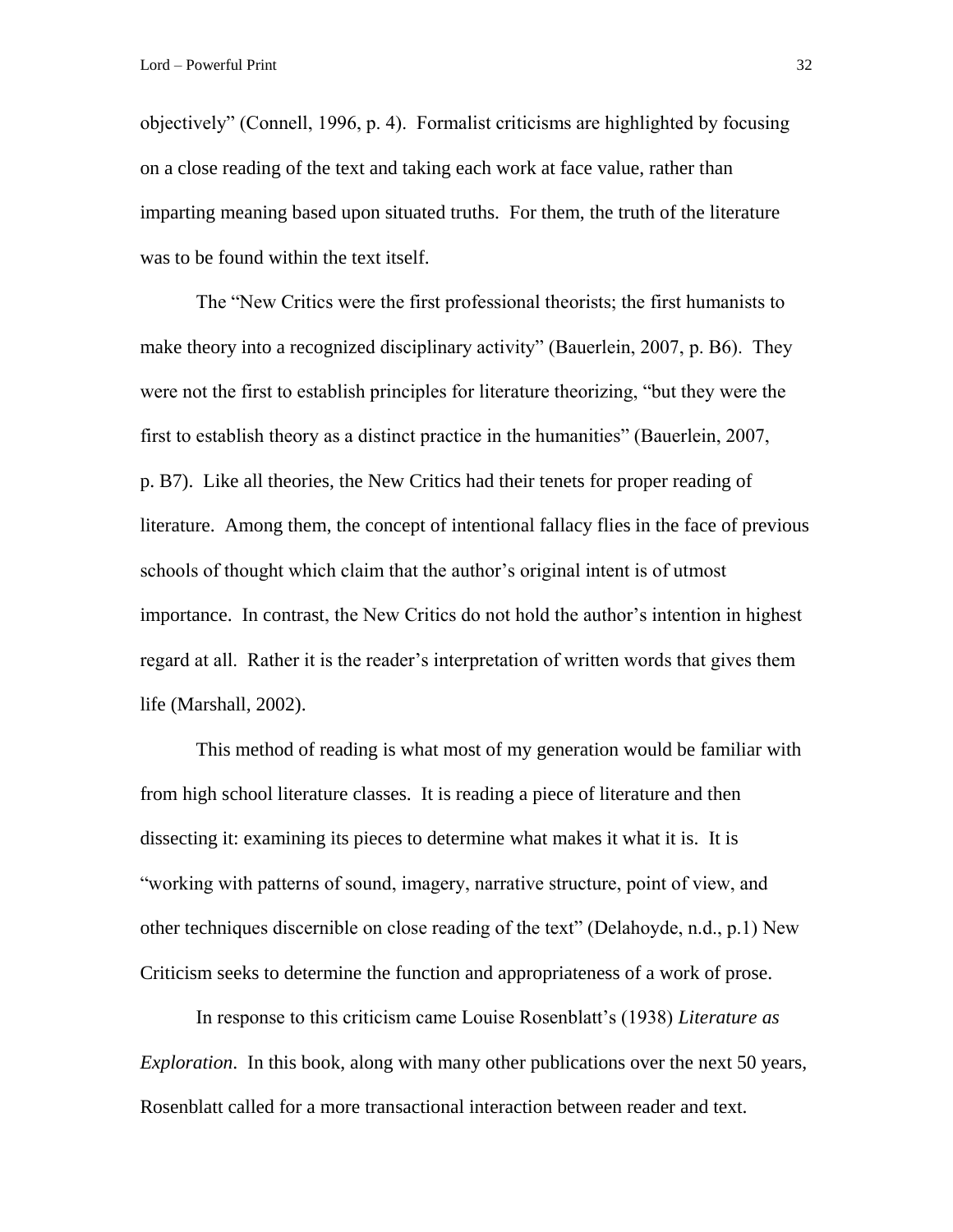Lord – Powerful Print 33

"Reader Response theory locates meaning construction in the personal lived-through quality of a literary experience, making the relationship between the text and the reader central" (Connell, 1996, p. 1). While Rosenblatt and the New Critics share a common interest in restoring literature as art, their methods for achieving this goal are significantly different. New Criticism redefined literature as art by turning exclusively to the text (Connell, 1996) while Rosenblatt (1985) has called the literacy experience, "the process in which the reader selects out ideas, sensations, feelings, and images drawn from his past linguistic, literary, and life experience, and synthesizes them into a new experience" (p. 40). If one is using New Criticism when reading, the same end should be reached regardless of the reader because the text itself does not change. However, with Reader Response, it is the experiences that the reader brings to the work that help create its meaning. In reader response, the "affective fallacy" is not wrong, it is paramount. It is through the interaction of all of these components on the part of the reader, as well as the text itself, that the art of literature comes to life in the reader response realm.

"Reading is a transaction, a two-way process including a reader and a text at a particular time under particular circumstances" (Rosenblatt, 2001, p. 268). For true reading to take place there must be an interaction, a "transaction," to use the term that Rosenblatt borrowed from Dewey and Bently (1949). Her reader response theory puts much emphasis on the experience of the reading rather than simply taking the words on the page as existing on their own. A transaction is a relationship between the reader and the text that is "a reciprocal process in contrast to notions of the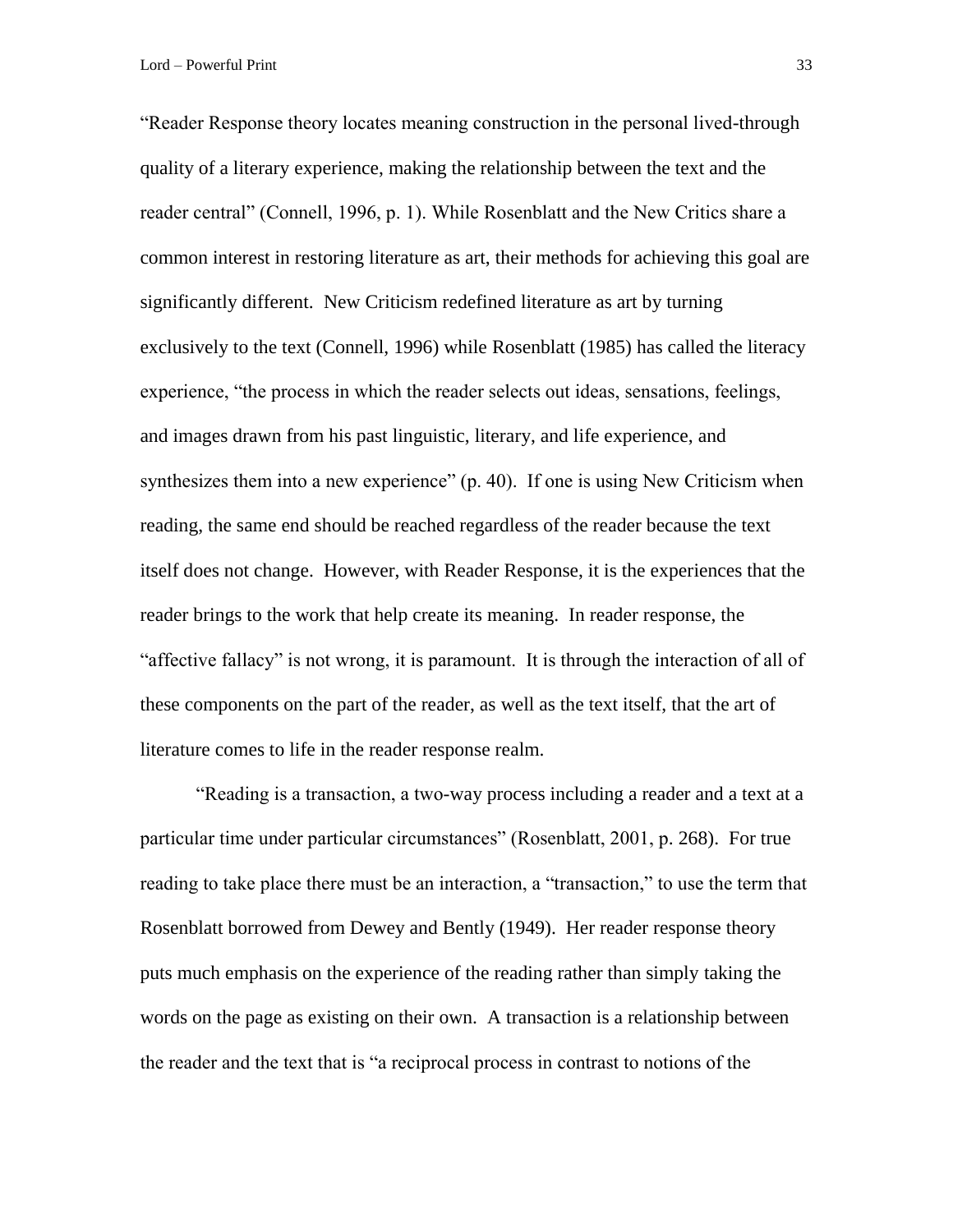passive reader acted on by the text, or the passive text acted on by the reader" (Rosenblatt, 1985, p. 40).

Rosenblatt's theory of reading was largely influenced by the words of John Dewey and his work on the knower and the known. Dewey contended that "knowers" (readers) and "the known" (literature) should not be seen in a dualistically isolated way. Instead they should be viewed in terms of their transaction upon one another (Connell, 1996; Dewey and Bently, 1949; Rosenblatt, 1938). Some have labeled Rosenblatt's work as a "response to Dewey's call for an educational theory to be built upon a permanent frame of reference to the organic nature of experience" (Connell, 1996, p. 2). Others have gone further and credited Rosenblatt's theory with expanding the horizons of literature. "Reader response theories such as Louise Rosenblatt's have led many of us to challenge beliefs about possibilities for change from an older, traditional model of text-centered literature instruction to a more reader-centered and response-centered model" (Cox & Many, 1992, p. 33).

It is a delicate balancing act and one of some debate to determine the proper method of reading. "Textual fundamentalism is the belief that texts always say just what they mean, so that any honest or decent person ought to be able to understand this perfectly clear meaning without making any fuss about it. The problem with this position is that it requires an infallible author, a perfect language, and a timeless context in order to work." (Scholes, 1989, p. 52). Is it the job of the reader to divine the author's intended meaning, or to construct meaning of her own? Some, like the New Critics, would hold that the author imparts meaning into the text and it is the job of the reader to find that meaning. Rosenblatt (1998) counters with the statement that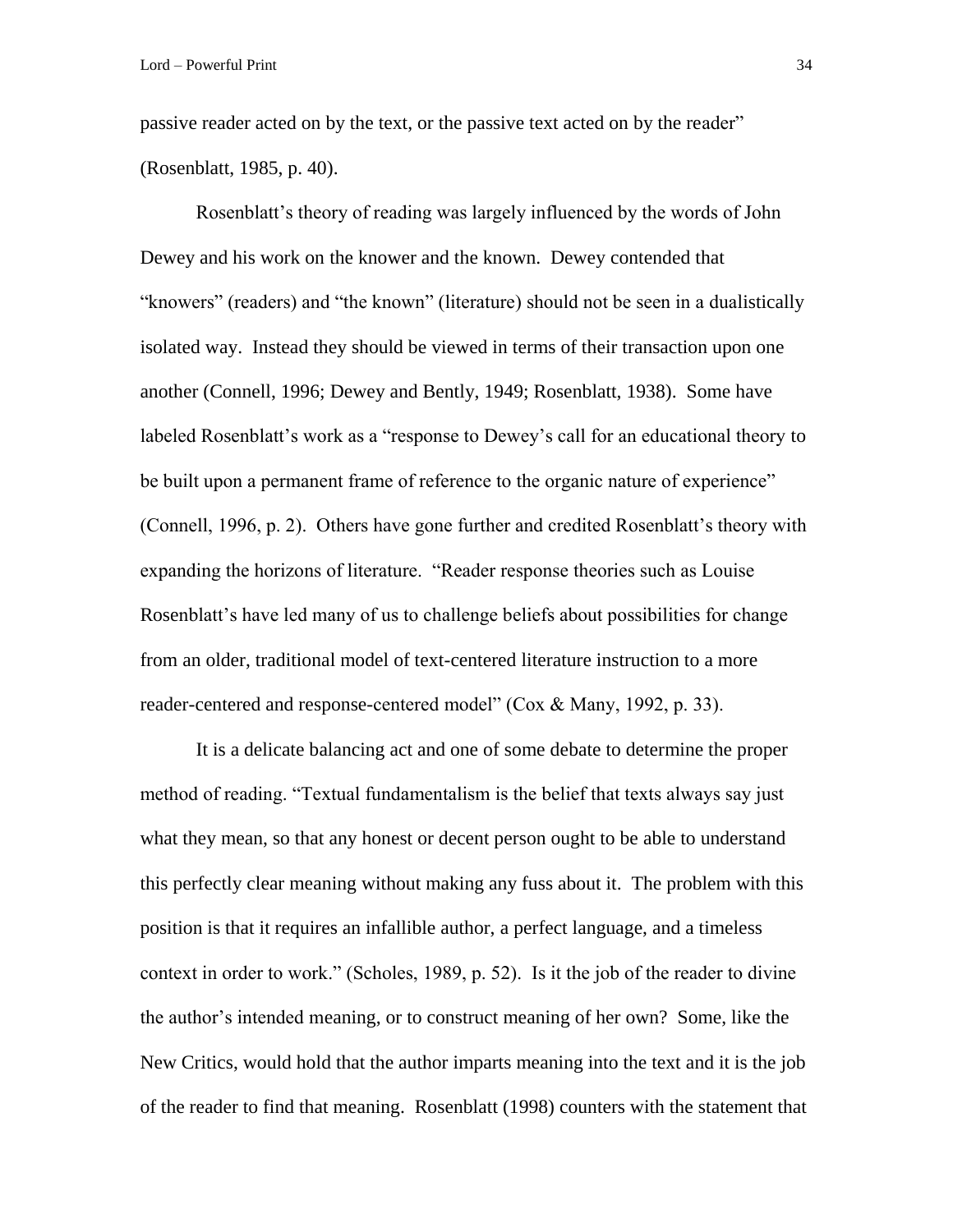"the text is simply a set of marks on paper until a reader . . . transacts with it" (p. 890). Rosenblatt contends that it is not the text that holds meaning, but the interpretation of that text by the reader. It is the transaction that is important.

A criticism of texts "focused on the writer's life and background, a criticism focused on the work that he wrote, and a criticism focused on the reader's response to that work are all legitimate modes of inquiry and are compatible with each other" (Brooks, 1983, p. 44). It is up to the reader to decide from which direction to approach the reading. The important thing to remember here is that without the written text, there would be nothing to read, but without the reader, the text is dead. "In every act of reading the irreducible otherness of writer and reader is balanced and opposed by this need for recognition and understanding between two parties" (Scholes, 1989, p. 51). When a teacher makes the decision of how to approach reading, this can greatly influence how that the students under her charge receive literature.

# **Contemporary Literature**

How does all of this affect how literature is viewed and used today? Steuer and Steddom (1979) state that "[t]he McGuffey Readers, first published in 1836, are perhaps the most widespread and influential textbooks ever used in American classrooms" (p. 58). This may be true since they seem to have inspired even our current texts. Basal readers in the tradition of the McGuffey readers are still prominent on the educational landscape today. There is an ongoing debate between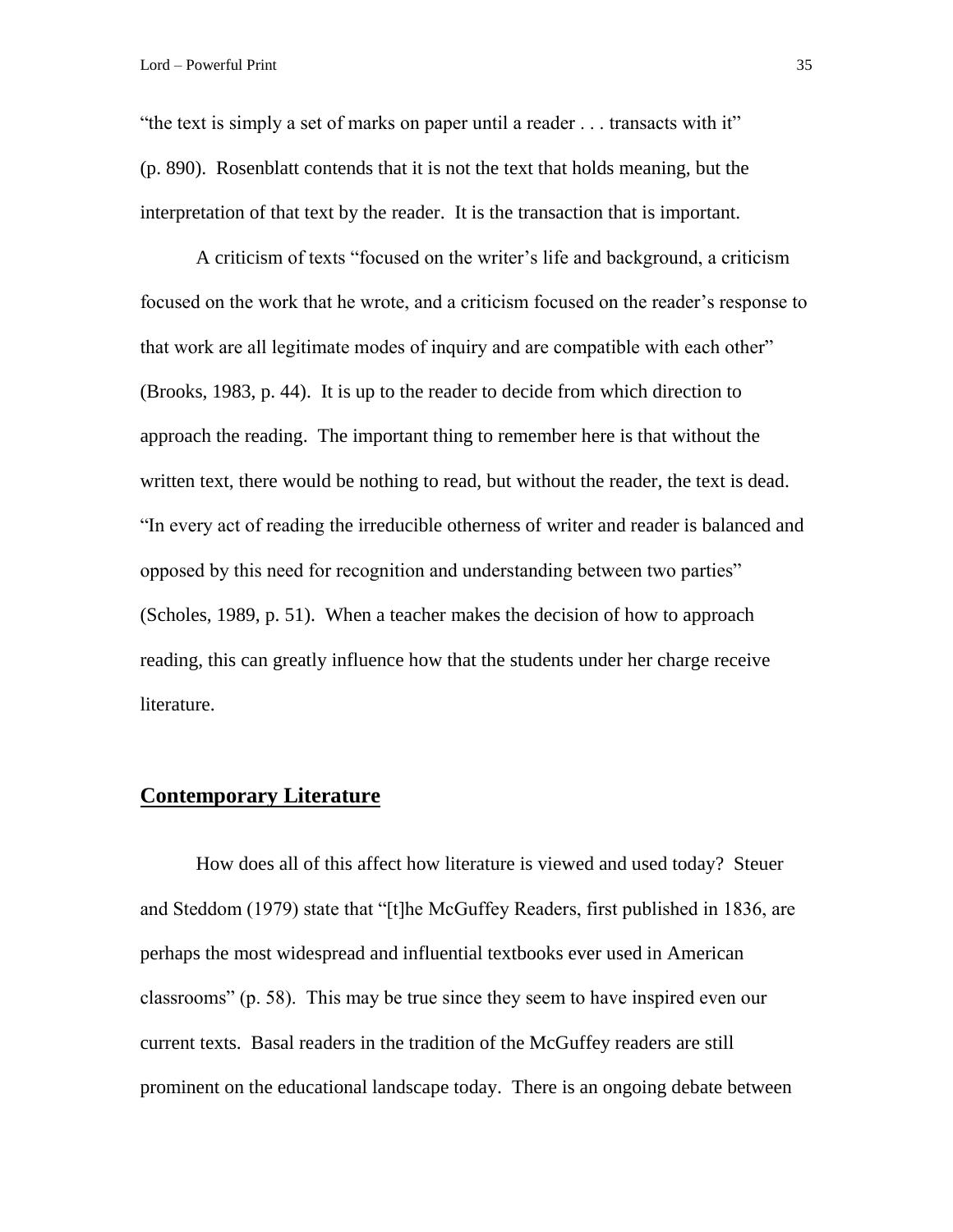the supporters of textbook readers and those who prefer trade books. Supporters of basal readers (Barr and Shadow, 1989; Baumann, 1992; Baumann and Heubach, 1996; Ediger, 2010; Hoffman, McCarthey, Bayles, Price, Elliott, Dressman, & Abbott, 1995; Sosniak and Stodolsky, 1993) believe that they provide a scope and sequence for beginning teachers. They offer organization and activities as well as evaluation options. "Textbooks are also helpful for experienced teachers to lean upon when teaching many curriculum areas and time is needed to gather resources in a crowded school day" (Ediger, 2010, p. 703). In response to claims that basal readers deskill teachers, Baumann (1992) suggests that "there is a simple cause and effect relationship between the materials of literacy instruction, basal readers specifically, and teachers' freedom, or lack thereof, to direct literacy lessons. . . .Basal materials do not teach, any more than the trade books or maps and globes do" (p. 397). Teachers teach. The instructional materials are simply there to help.

Those who support the use of trade books in school instruction (Apple, 1982; Apple, 1986; Duthie, 1996; Freeman, 1995; Harvey, 1998; Helper, 1998; Shannon, 1987) cite, among other things, the rapidity with which textual books become outdated. "They may also become too formal in use whereby facts are learned by pupils with little or very few opportunities for critical and creative thinking" (Ediger, 2010, p. 703). There is also the concern that teachers may use only the information found in the text books, essentially ignoring any other sources of information that may be equally useful, or even more useful to the students (Ediger, 2010). Shannon (1989) criticizes the use of basal readers by saying that "[v]irtually no one, including the teacher, is offered a literacy which asks readers to go beyond the word and literal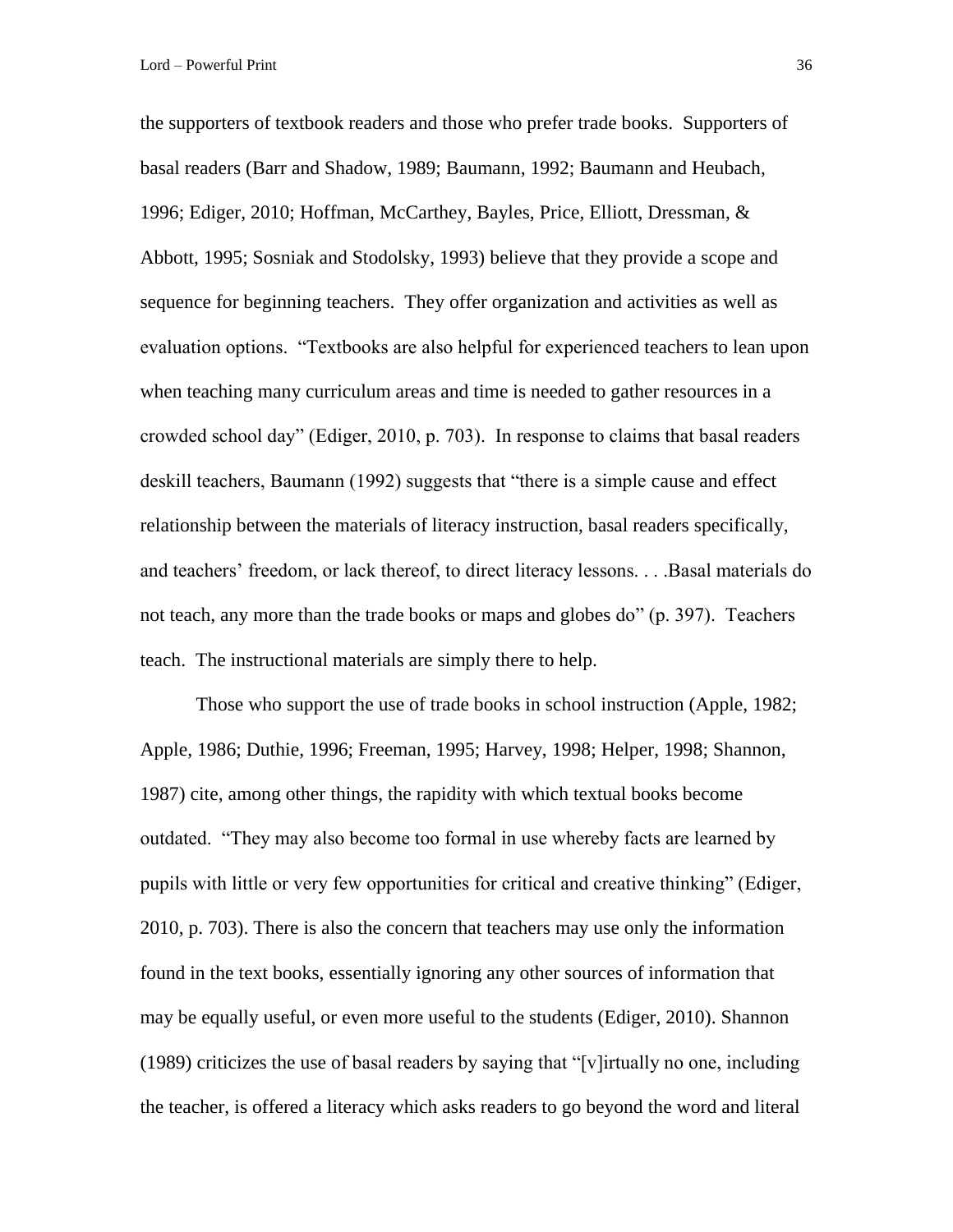translation of text to tackle the sense, feeling, truth, and intention of an author through the words he or she used in a text. Moreover, no one is asked to develop his or her ability to express understanding of a text – what it does and might mean in one's life. In short, no one is asked to be truly literate by any criterion beyond a standardized test" (p. 111).

There is also the argument that trade books make knowledge more accessible. As students age, the reading gap widens. By upper elementary school, a classroom may have students with wildly different reading abilities. Social Studies text books, for example, may be rather difficult for a lower level reader due to the density of dates, names, and places (Beck & McKeown, 1991; Beck, McKeown, & Gromoll, 1989). A trade book containing the same information, however, may be on an easier text level and presented in a more compelling format. Another concern is that the excerpts are often taken from what may be a good and engaging book, but without the context of the rest of the story, these excerpts can be confusing and displaced. If the basal publishers are careful in their selections, however, and only choose passages that can stand alone coherently, basal readers may be very useful in engaging the children's interest, and may even inspire them to go get the book and read it in its entirety. Interest in what one is reading is one of, if not the most important component in comprehension and vocabulary development, which are the two areas that are most focused on and most tested in reading instruction.

Throughout American history, reading enjoyment has been, by far, the least important aspect of educational focus. "In the past 3 decades, only three major empirical studies in library studies and information science have focused on the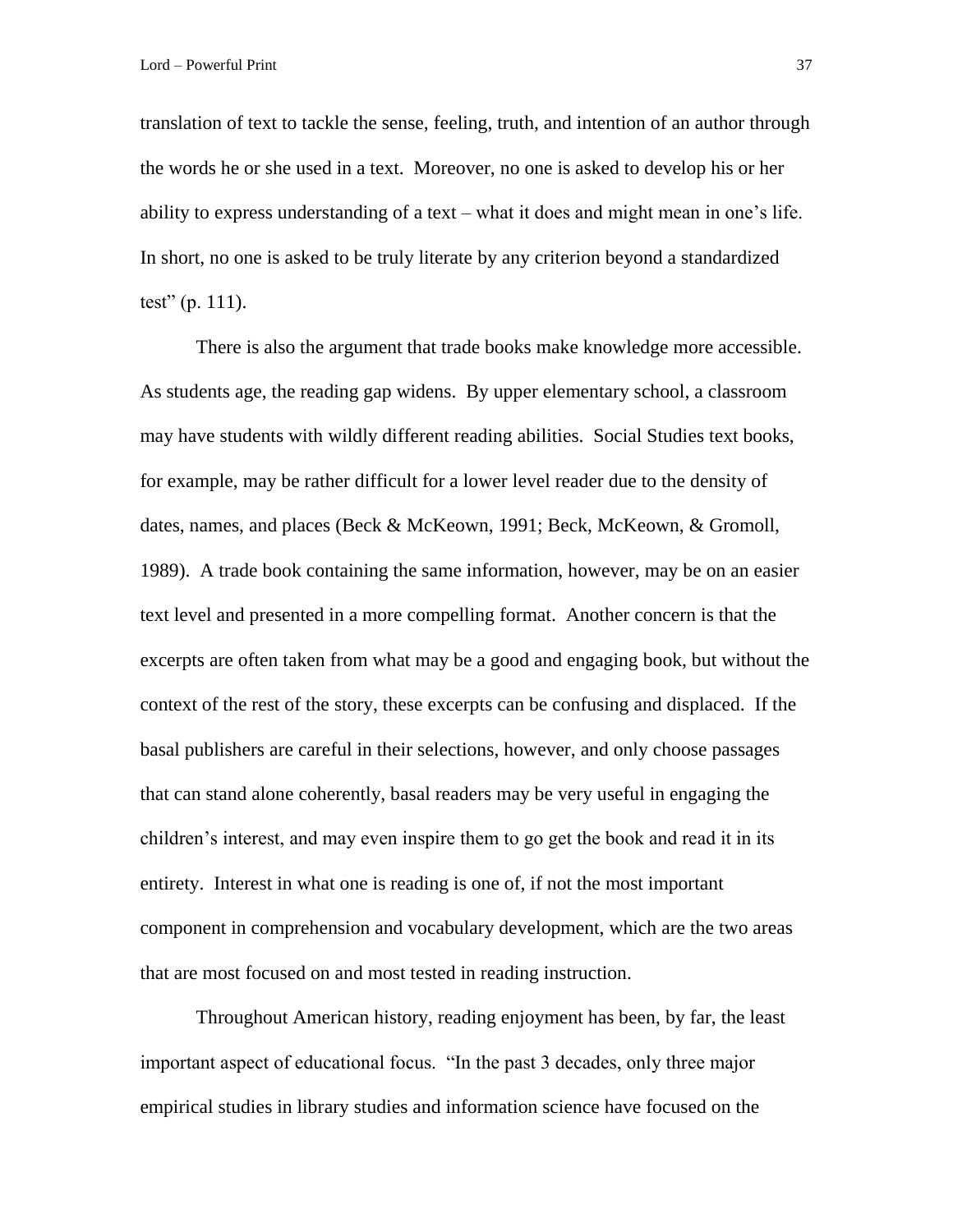selection of books for pleasure reading" (Reuter, 2007, p. 1745). If schools better understood what their students were interested in, they could use information about pleasure reading to stimulate independent reading in students. For example, the vast majority of "educational reading" done in schools is non-fiction. I can remember being told in my teacher training classes in college that most teachers are female and girls prefer reading fiction. Therefore we teachers tend to read fiction more than nonfiction. And, according to my professors, this happens at a detriment to our boys, because boys would rather hear non-fiction over fiction any day. Looking back, I am impressed that my professors were trying to find the texts that the students would be interested in. But when we look at those few studies that have been done on student interests, we find that while boys enjoy non-fiction more than girls, both boys and girls enjoy fiction more than non-fiction (Boraks, Hoffman & Bauer, 1997; Childress, 1985; Harkrader & Moore, 1997; Reuter, 2007; Simpson, 1996).

Harkrader and Moore (1997) conducted a study with fourth-grade boys and girls in an effort to determine how genre affected independent reading book selections. They found that fourth-grade boys have a stronger affinity for non-fiction than do their female counterparts, but both fourth-grade boys and girls preferred fiction more strongly than non-fiction. This puts to rest the much-heralded claim in teacher education that to reach boys a teacher must use non-fiction literature.

The key ingredient for "the majority of children across grade level, gender and geographic region" was that they had "highly similar compelling reasons for liking a book: plot, action and emotional appeal" (Boraks, et al., 1997, p. 335). There is also evidence that physical characteristics play a central role in book selection among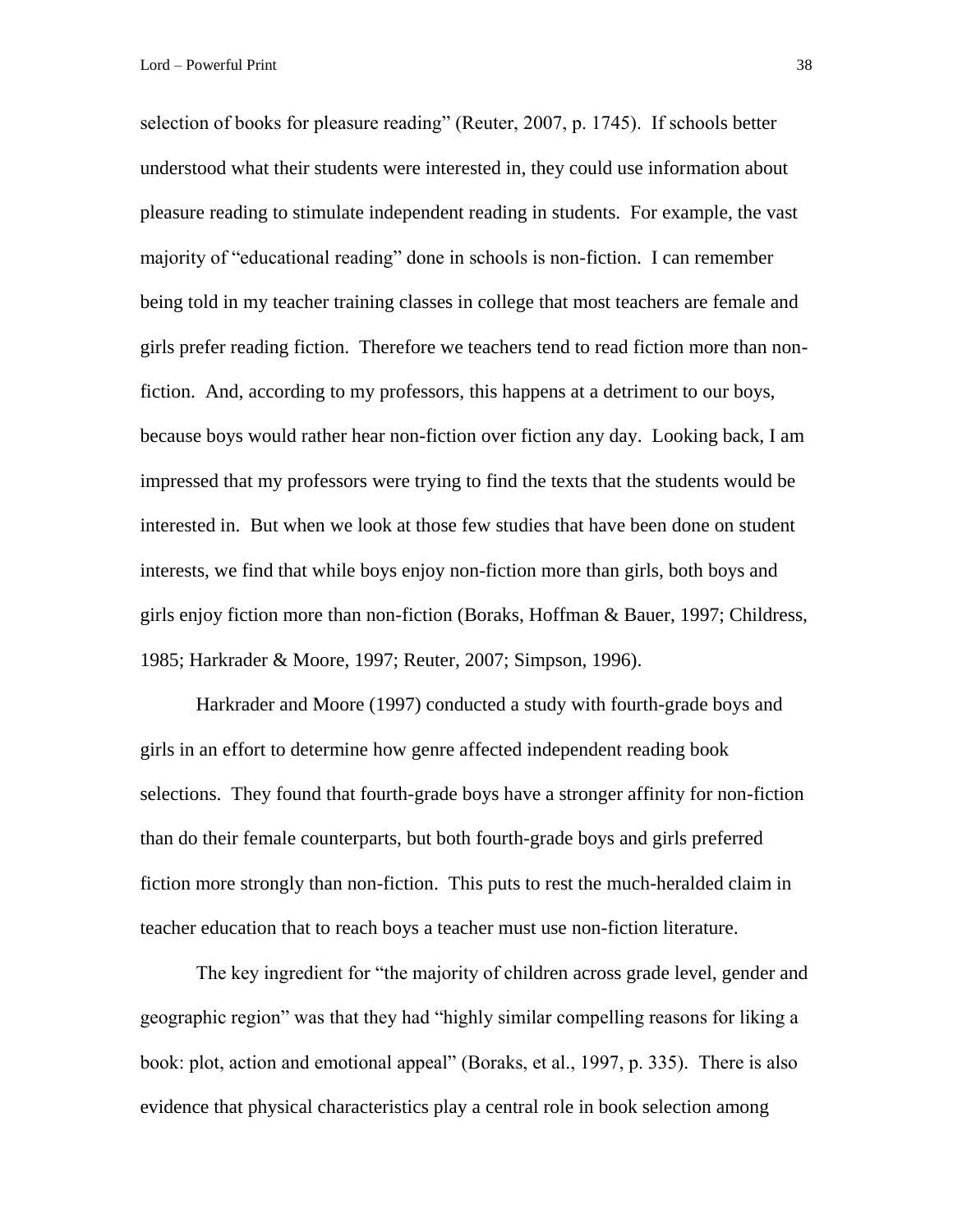children, and that children, like adults, look for emotional responses and personal connections when choosing books (Reuter, 2007). Nearly all groups of people who enjoy reading want a book that will engage them on a personal level. These people want to spend time with the characters, dwell in the settings, and become a part of the plot.

So much can be learned from spending time with a fictional character. Fiction does not *seem* to teach or preach. It seems to be for entertainment purposes only. But this is not the case. Novels do teach, even if they do not intend to. The characters become very real to the reader. A fictional character can become a friend about whom the reader worries, with whom the reader laughs and cries, to whom the reader listens and with whom the reader relates. The reader connects with the character and therefore, not only does the character become real, but the backdrop to the story does as well. Consider for a moment how much influence our friends have over what we think. Now combine that influence with the power of print. Mark Faust (Vine and Faust, 1993) expresses this thought very well.

*When I was a kid, I read all these adventure stories. At first, I was just an imaginative member of Tom Swift's gang, coping with the neighborhood. But as I grew older, I traveled to foreign lands, climbed formidable mountains, fought my way through forbidding jungles, survived being shipwrecked, flew impossible missions. . . . In many ways these adventures that I took through reading were as real to me as anything else in my life.* (p. 31).

For Faust, and many others like him, the acceptance of this fictitious world was complete. He became a member of the novel's society, and in doing so accepted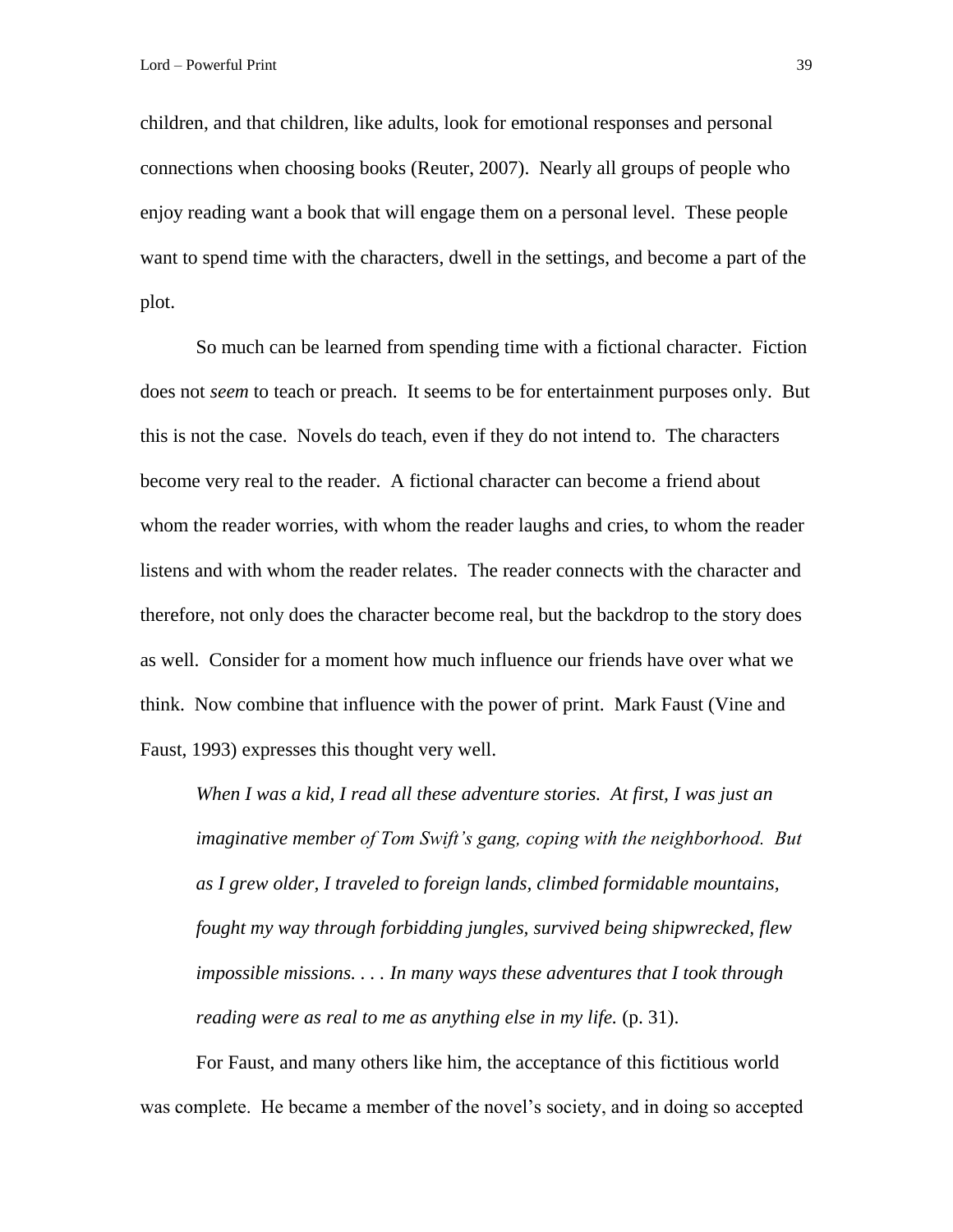their viewpoints, at least to an extent. I have to wonder if he was aware of how much his conceptions of the world were being influenced as he climbed those mountains and fought his way through the jungles. If this was the only chance he had to visit those places, then he would have no other way to formulate schemata about them. Would he be surprised to go there in actuality and find that things are not exactly as he thought them to be?

"[W]e, as readers, must be individually responsible for what we make of the literature.... We should not ... be overawed by anyone, for to accept values, attitudes, and ideas without question is to decline responsibility for one's own mind, becoming at best the lucky disciple of someone wise, at worst the unfortunate pawn of a fool" (Probst, 1988, p. 23). Readers should not accept the ideas of text without question. It is the responsibility of the reader to question what is written. But is that how most people read? I fear most people, children especially, take texts at face value, as we are taught to do through religious indoctrination, utility reading, and nationalistic traditions. Manguel (1996) writes about the impact that reading in his childhood had on him. As an adult he was "able to dissociate [him]self from their fiction; but in [his] childhood and much of [his] adolescence, what the book told [him], however fantastical, was true at the time of [his] reading, and as tangible as the stuff of which the book itself was made" (p. 11). Manguel was an unsophisticated reader as a child, and therefore, the thought to question what he was reading never occurred to him. Children by nature accept that others know more than they do and accept authority of those they deem wiser than themselves. Print wields this authority with very little effort.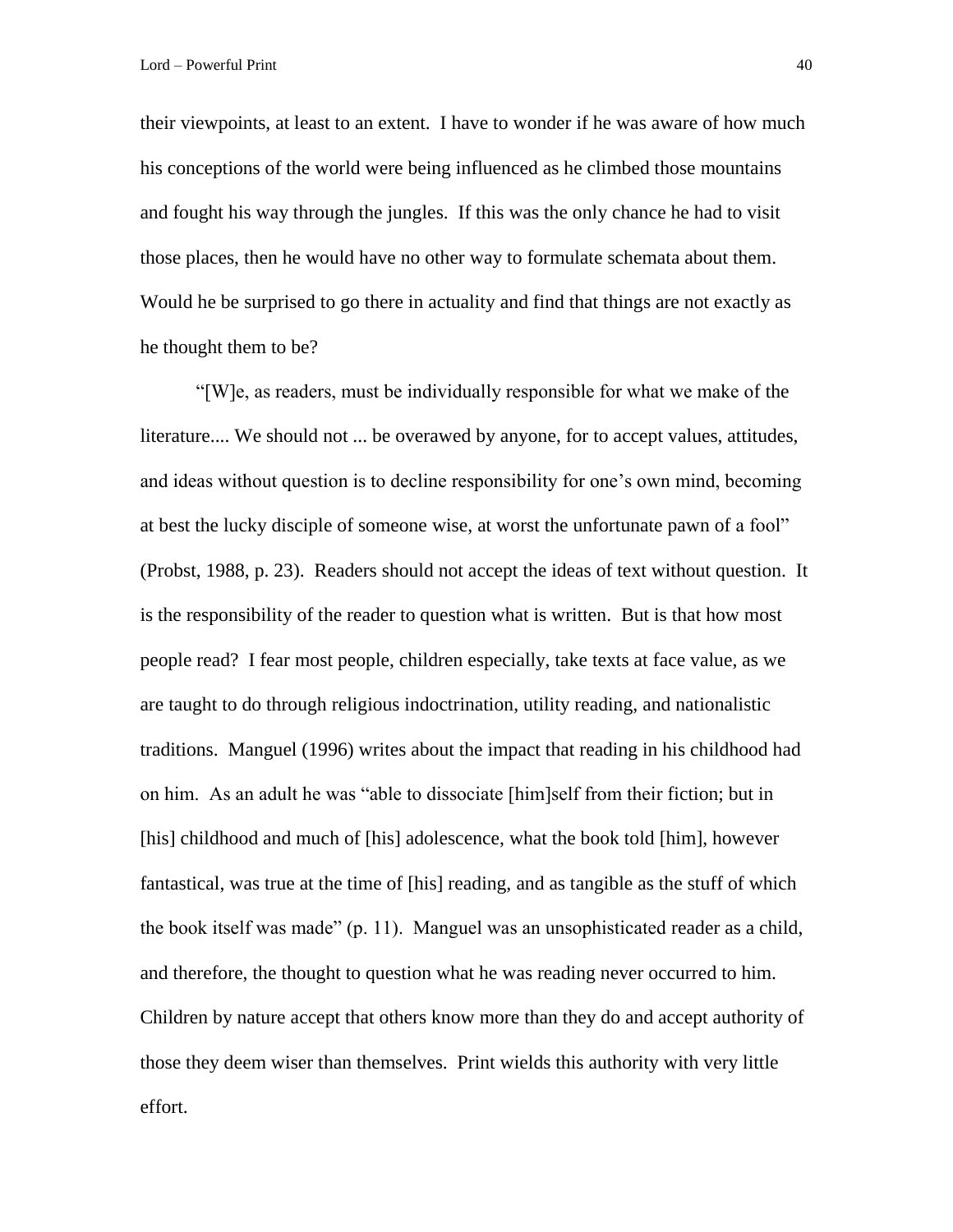This power of print can be a very useful tool in the classroom. Soublis and Winkler (2004) write about the experiences they have encountered while using literature in their classrooms. Even though their ages have matured well beyond young adult status, these authors contend that "young adult novels are still changing [their] lives" (Soublis & Winkler, 2004, p. 12). Soublis and Winkler read in front of and with their students often. They discuss the literature together as peers. These educators are not focused on being the authority with all of the right answers. They cultivate a relationship with their students as well as with the text. One of their students spoke of his experience sharing his journal entry about a particular novel. He said, "During that instant in time, because my comrades understood the novel, they understood me. I felt respected and warm inside. Who would have thought that a little book could give me the courage and strength to do something that two years ago I never would have been able to do?" (Soublis & Winkler, 2004, p. 13). This student found a safe place in which to reside within the community of readers. He felt sure that his personal experiences would be accepted rather than rebuked because of the acceptance that the class had for the character in the book that had a similar life experience.

 I highly advocate reading aloud to students of all ages in every class; as well as public discussion of what has been read. It is my belief that there is no discipline that cannot be enhanced by reading a narrative, either fiction or auto/biographical, which ties into the subject. "High interest materials enable a child to become absorbed in a book and he/she will engage in reading for longer periods of time" (Harkrader & Moore, 1997, p. 325). They also enable the "teacher to expand the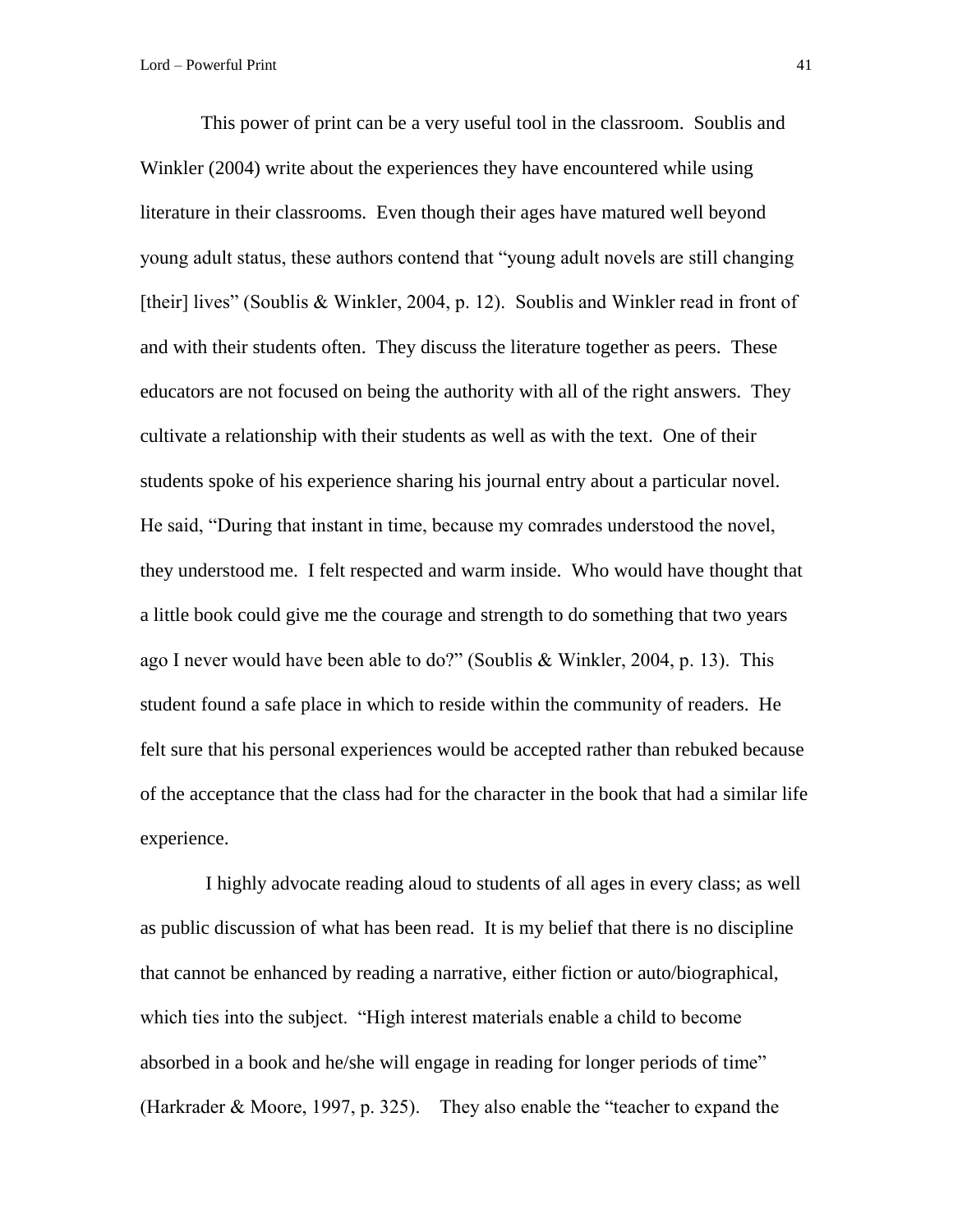interest of the children and anticipate new areas of interest" (Harkrader & Moore, 1997, p. 325). Literature has the power to make even the most dry and seemingly useless subject matter become interesting when it brings the subject to life.

Ironically, just over a decade ago, Harkrader and Moore (1997) wrote, "With the stress on using authentic literature for a variety of purposes many teachers have moved, or are moving, to literature-based and whole language learning" (p. 326). Another article from the same time period claimed "more elementary teachers use literature-based reading instruction. Both fiction and nonfiction titles are used by some teachers to supplement or *replace* content area textbooks" (Boraks, Hoffman, & Bauer, 1997, p. 310; emphases added). This was obviously written at a time in the educational pendulum swing when children could be left behind to discover a love of reading.

Vygotsky writes about the importance of discussion in the learning process. According to him, what and how we think is impacted by everything in the world around us, and shown in what we create and how we interact with that world. "Vygotsky begins his effort to understand thinking by trying to understand the context of thinking. He tries to understand how people and the things that they create-their buildings, their ways of structuring their world through speech, their routines, and everything else through which they bring order to their surroundings-help to shape the ways in which they and others view the world. Note that the process is (at least) twoway: people's thinking shapes their physical and symbolic worlds, and their engagement with those worlds in turn shapes how they (and others) think". (Smagorinsky, 2007, p. 62).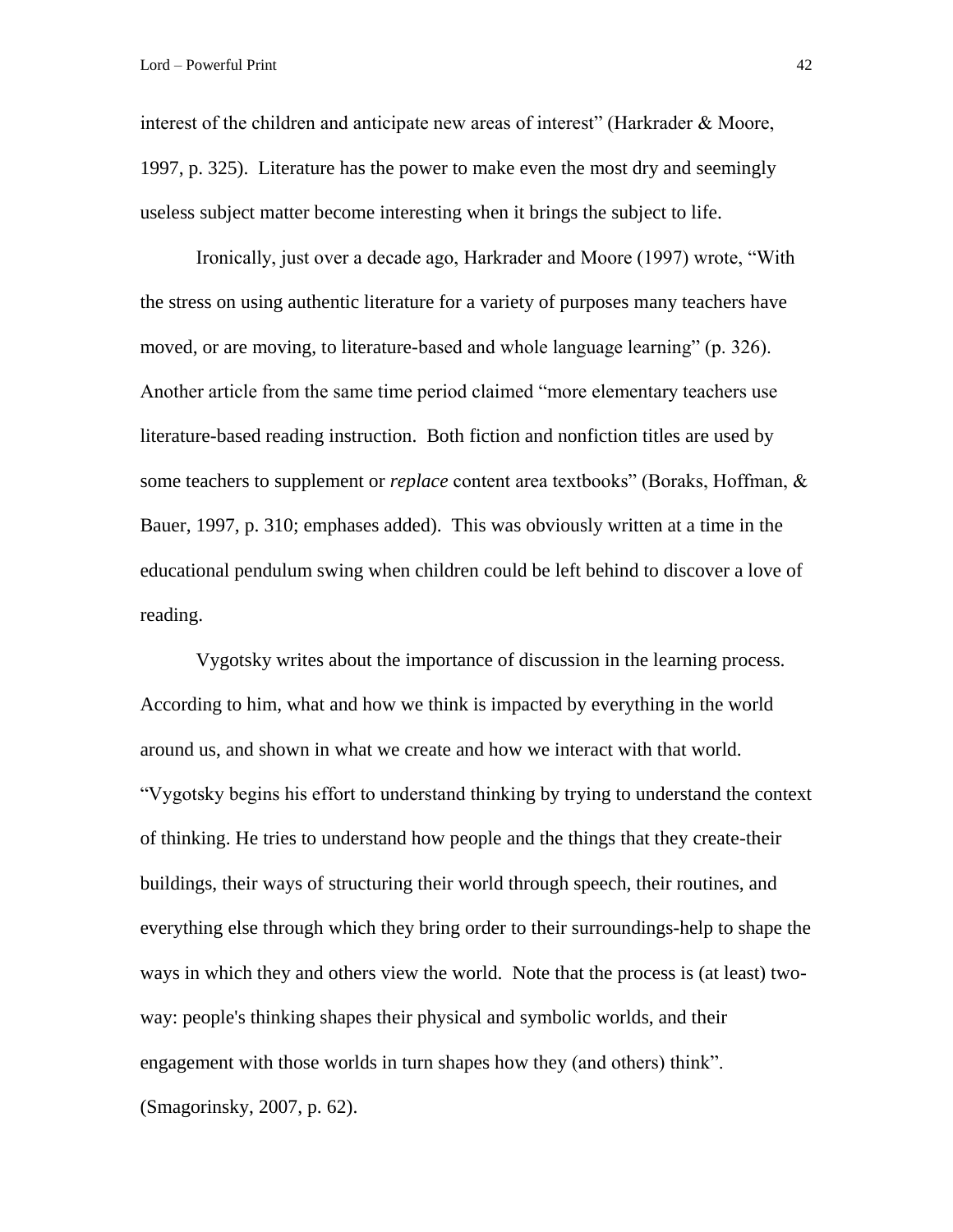Vygotsky's work becomes important in the educational world because he links the importance between thinking and speech. "For Vygotsky, speech is the primary "tool" in the construction of culture. Through speech, people express what is on their minds. They, in turn, help to structure a society through the ways in which their speech both constructs a reality and brings it to order so that others may move easily within it" (Smagorinsky, 2007, p. 64). What that means for the classroom is that by allowing students to speak about their thoughts, a culture of engagement and experimentation will emerge. For Vygotsky, learning is social. "Whereas Piaget sought to understand how the individual child, egocentric and even autistic, gradually becomes socialized, able to decentrate and communicate, Vygotsky saw the child as initially a social creature who only becomes individuated over time" (Packer, 2008, p. 10).

There are many ways in which teachers can allow students to speak and interact socially in their classrooms. One very effective way is by allowing students to have peer-led discussion groups. "Often, small-group discussions allow for such generative, constructive, experimental, developmental speech because there is no officially dominant leader such as a teacher, no central person to direct the flow of discussion, and less formality to limit how kids can think and speak about a topic" (Smagorinsky, 2007, p. 65). The children are able to let their thinking flow freely and are able to feed off of one another's thoughts in order to develop their own. This is especially helpful in literature circles. "Vygotsky's view of speech as serving a developmental role in thinking helps to provide a different approach to talking about literature. This view has found a footing through the "writing to learn" movement, in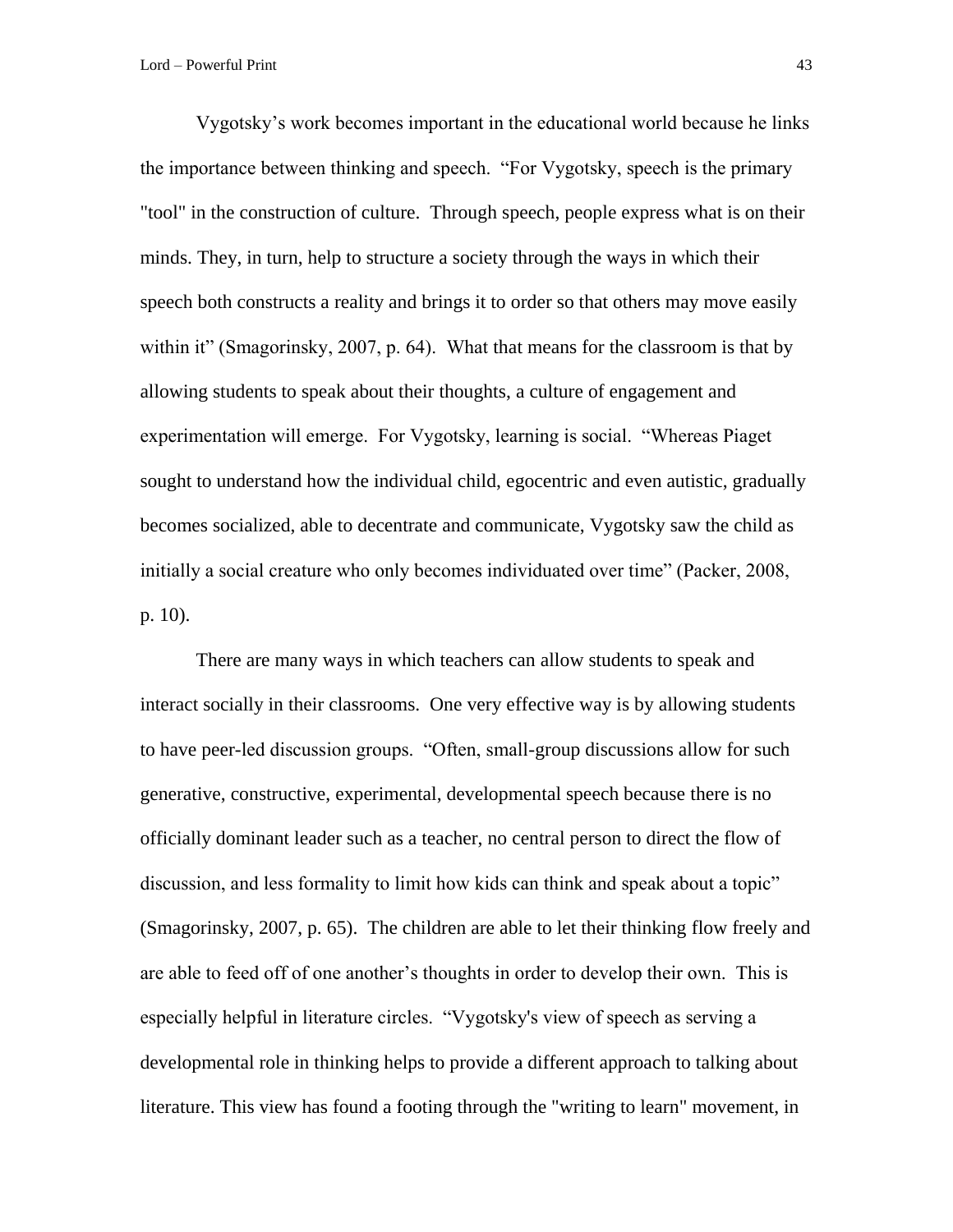which people use writing as a tool to dis-cover what they have to say. Central to this approach is the idea that writing for the purpose of learning has a playful or experimental dimension" (Smagorinsky, 2007, p. 65).

Literature circles offer students the opportunity to be in charge of their education, in much the same way adults engage in book clubs. "Think of the book clubs that adults often form. The speech genre is usually quite different: People laugh a lot, they digress with stories that in some way are inspired by the reading or discussion, they use the discussion to think through new ideas, they co-construct meaning by building on one another's thoughts, they eat and drink, everyone has the same access to the floor, and it's OK to cry. Not surprisingly, they enjoy these discussions a lot more than the typical high school kid enjoys a typical literature discussion in class -they attend these sessions of their own volition and often view them as important social and intellectual occasions" (Smagorinsky, 2007, p. 65). Literature circles, when used with students, can reflect the environment spoken about by Smagorinsky. Janice Almasi and Linda Gambrell write about the formation and use of literature circles in a classroom setting. This is discussed in greater detail in chapter 3.

Literature circles can also lead to conflict. People tend to hold fast to their ideas once they have been formed. After reading a narrative, and drawing conclusions about that narrative, it is uncommon to embrace a challenge to those conclusions. "When precious interpretations of text are challenged by discrepant evidence or new information, the reader experiences cognitive conflict" (Almasi, 1995, p. 317). It is in the nature of many of us to avoid conflict. "People do not like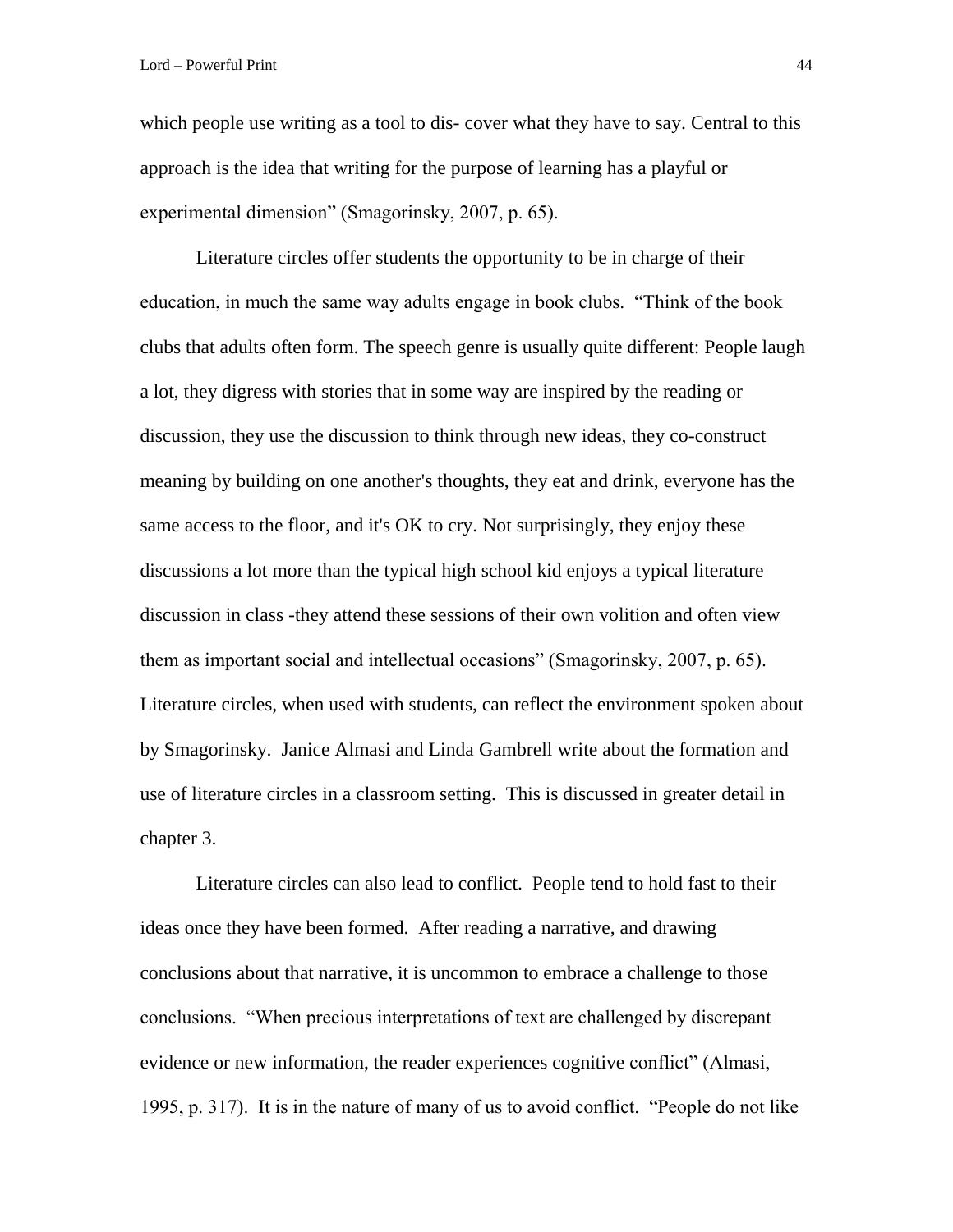what is new because it threatens what is old" (Morris, 2009, p. 4). If someone challenges our thoughts, we may brush them off as ignorant or naïve, or call them stupid and do not give their ideas any credence. But if we are to grow and solidify what we think and what we believe, these ideas must be tested. "Central to the process of creating conceptual change is the notion that conflicts must be confronted head on" (Almasi, 1995, p. 317). Until you have questioned your beliefs and decided to keep them, you cannot claim them as your own. Until then, you are borrowing them because someone or something else has placed them in your mind.

Print not only informs, but it also has the power to shape a person's thoughts. "Literacy practices are an important medium through which we interact with the human environment and by which we directly and vicariously contemplate who we are at any one point in time, who we might hope to be in the future, who we fear being, and who we expect to be" (Richardson & Eccles, 2007, p. 342). What Richardson and Eccles so elegantly state here is very true. It is through reading that many people define themselves and their perceptions of others. There are examples in the literature of reading even being able to change perceptions of things that are common and well known. Gliner, Goldman, & Hubert (1983) found that after reading a narrative passage, readers' changed their perceptions of real world objects (in their case, animals) when compared to a pre-reading evaluation. If reading a narrative can change the perception of something the readers are as familiar with as common animals, how much more power does reading have to shape thoughts about an unfamiliar subject?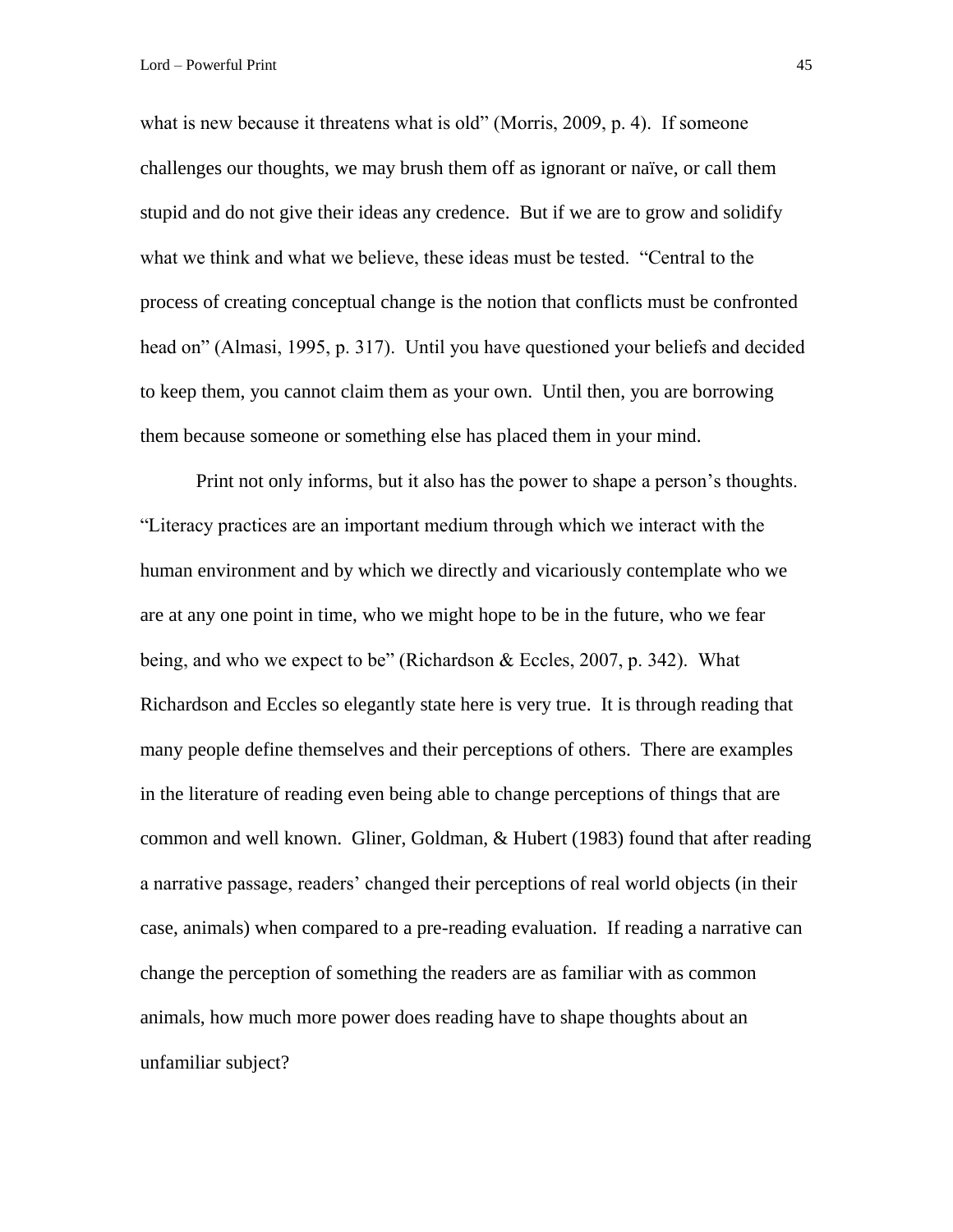Many people do not realize how much reading impacts what they think and who they become. They do not understand that "studying the other teaches about the self" (Morris, 2008, p. 5). In Richardson and Eccles (2007) a young man who claims to read a lot as an escape from a difficult adolescence is asked if there is a particular book that may have had a significant impact on whom he has become. The young man replied, "I don't think so. They're a good time waster, a good way to get rid of the situation . . . but otherwise they don't shape my life" (p. 346). Conversely, a young woman who was a low-frequency reader credited books she had read as a child with giving her the strength and role models to transcend her low socioeconomic status and go on to college. (Richardson & Eccles, 2007). Another boy credited his reading about Richard Nixon's mistakes to have influenced "values as he emerged into adulthood" (Richardson & Eccles, 2007, p. 350). Perhaps the infrequency of the young woman's reading experiences allowed her more insight into how this reading impacted her, while the young man who read often was unaware because being influenced by reading was so common in his life. Perhaps it could be compared to being asked to notice one's own breath.

These are but a few examples of how "reading was an important catalyst in the gestation of identity formation related to both gender and ethnicity and career-related possible selves" (Richardson  $& Eccles, 2007, p. 348$ ). The interesting part is that none of the participants seemed to realize that the print they were reading had these effects on them until they were explicitly asked. Unless one is made aware of the powerful impact print is having over him, it is not likely that he will become cognizant on his own because power is so commonplace. Joe Kincheloe (2002)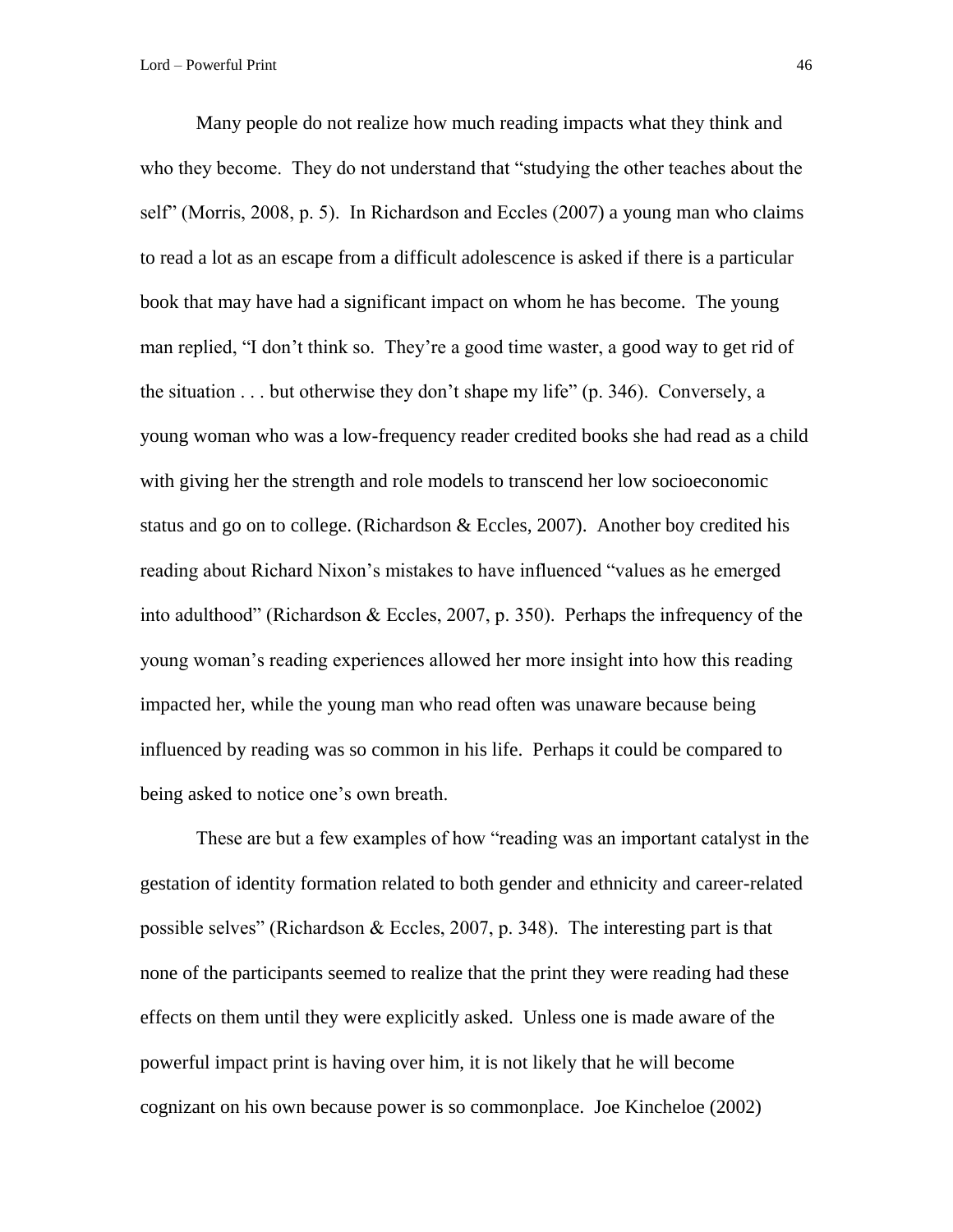writes of the presence of power in our world. "Power is a fundamental constituent of reality, embedded in the social framework of race, class, gender, commerce, occupations, communications, and everyday interaction . . .. Power is present in all human relationships" (p. 119). The relationship between print and the reader is no exception.

#### **Representing the Past**

Now that we know why to read and how to frame our thinking about reading, we face the next step in the reading process. We must decide what to read. Which materials deserve our time? What genres are worthy of the powerful transactions that occur when reading takes place? Some people choose to spend their time reading educational text – magazines, journals, and scholarly books. Others just can't stomach it. Richardson & Eccles (2007) write of a young English major who had put aside her earlier notion of becoming a lawyer because of the *type* of reading that occupation would require. "Not all reading was pleasurable for Antoinette and she did not want a career that involved reading books that were not interesting to her. The type of reading was of critical importance. When she said 'I love reading' she was referring to fiction" (p. 351). What people are reading is as important, or perhaps more important, than why or how they read.

The first step in choosing what to read is to determine the purpose for reading. Is the intention of the reading for entertainment, for educational purposes, or both? For most people involved in higher education, reading is the sole method of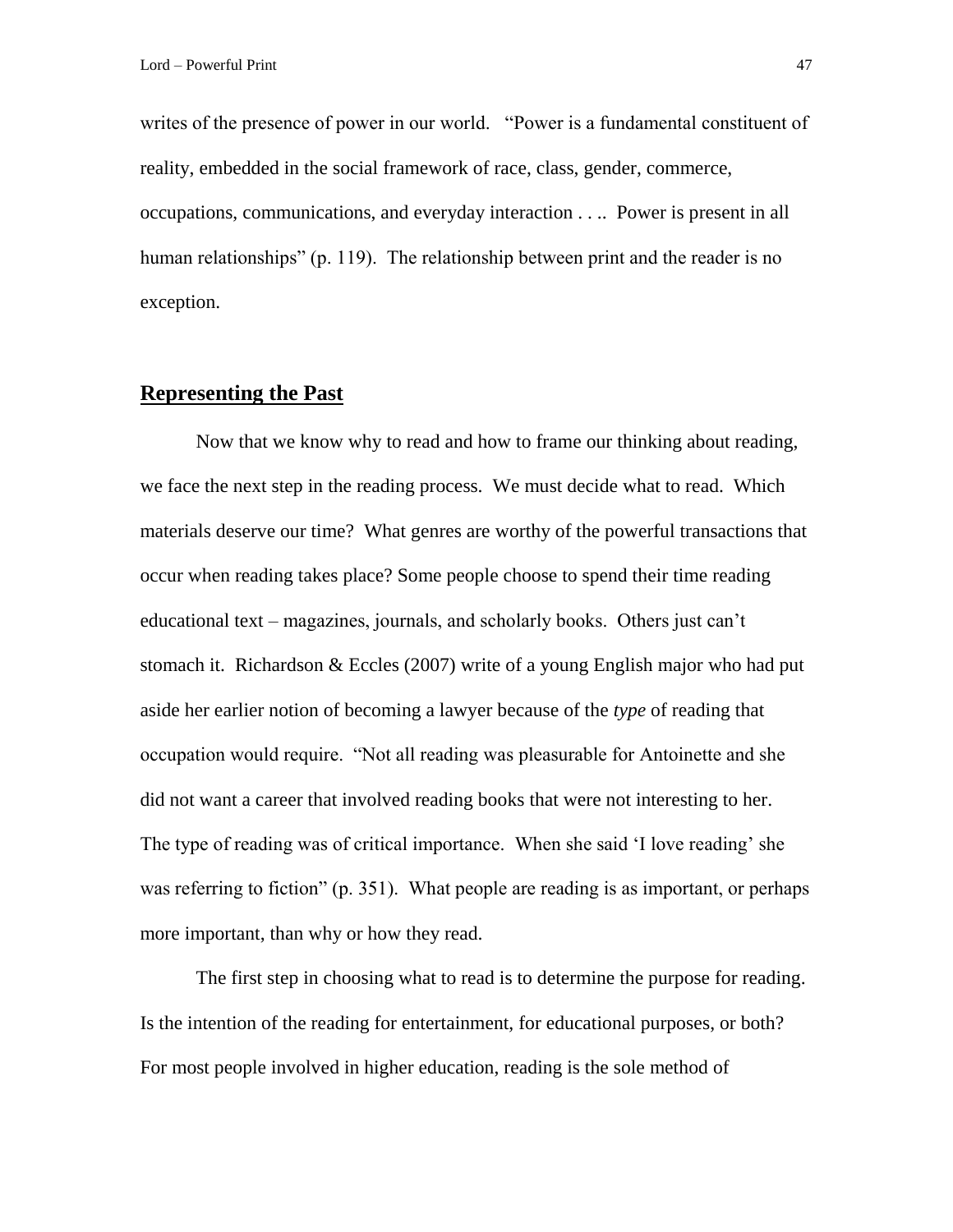uncovering the thinking of others in and out of their field. Reading texts can put us in touch with people from across the globe. It is not hampered by time and space. Thousands of years ago, St. Augustine was able to read the words of Aristotle, who lived long before him, and he came to realize that letters were "invented so that we might be able to converse even with the absent" (quoted in Manguel, 1996, p. 45). Intellectual reading is an invaluable tool for gaining knowledge and wisdom, but it is not the only way to learn.

One might think that the two types of reading; educational and entertaining or, as Rosenblatt (2001) refers to them, efferent and aesthetic - can never meet, but that is categorically untrue. For example, if one wished to read in order to learn about some instance from the past, there are two main choices – factual historical texts or (auto)biographical narratives. These narratives may come in the form of memoir, (auto)biographical sketch, or historical fiction. "Autobiography, by virtue of its authenticity, would seem an ideal medium for enabling children to come to terms with the past" (Short, 1997, p. 180). Both narratives and factual text can offer educational value about the past, but only the narrative should be read aesthetically.

Many people may contend that history should be left in the hands of the historians. "[S]ome academics feel that historians are the keepers of memory and represent an authoritative voice of the past. . ." (Morris, 2001, p. 16). Historians, in the minds of some in academe, are the owners of history. They imply that novelists bastardize history by adding to it or offering interpretations of it. Chartier (2006) quotes Cervantes' fictional character Don Quixote as saying, "The poet may describe or sing things, not as they were, but as they ought to have been, while the historian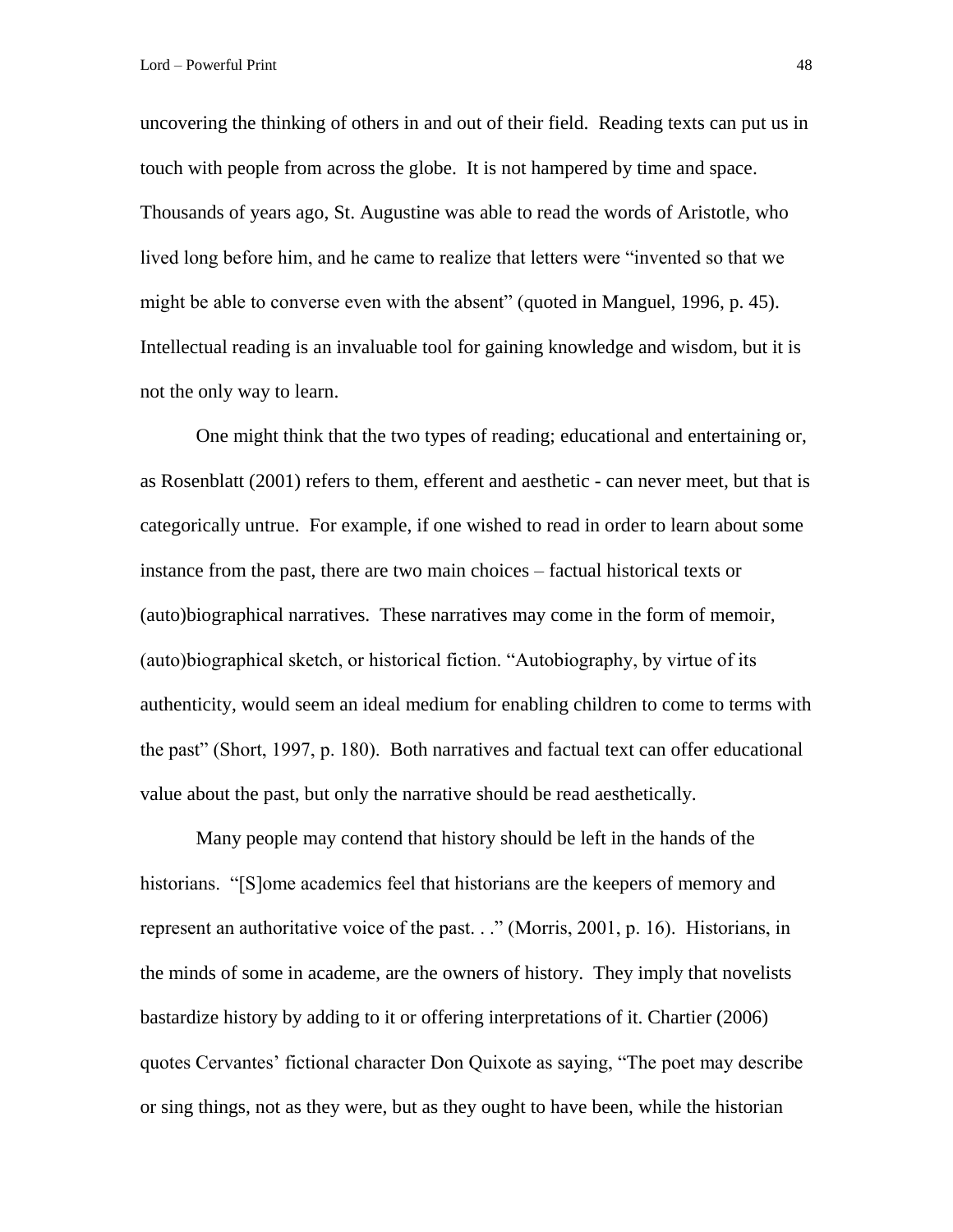has to write them down, not as they ought to have been, but as they were, without adding to or subtracting from the truth" (pp. 134-135). Quixote's quote expresses a naive view of history; I dare say an impossible one.

There are those in academe who would agree with Quixote that historians are somehow more noble or honest in their representation of history. Among them are Ranke and Popper. Leopold von Ranke famously stated "you have reckoned that history ought to judge the past and to instruct the contemporary world as to the future. The present attempt does not yield to that high office. It will merely tell how it really was" (Bartlett, 1992, np). Karl Popper (1966) claimed that the historian's perspective is "the official judgment of history" (p. 180). Both are noted for their beliefs that history is more pure and less interpreted when told by historians who report the facts, than by those attempting to find meaning in the past.

However, not everyone agrees with this delineation between history and philosophy. In his book *Narration and Knowledge,* Arthur Danto (1987) went so far as to outline reasons that, not only could historians not adequately retell the past, but that no true statements of the past are possible. He claimed that "[h]istorical statements are made by historians, and historians have motives for making historical statements about one past thing rather than another. Not merely that, but historians have certain feelings about the past things they are concerned to describe. Some of these feelings may be personal, some may be shared by members of various groups the historian belongs to. Such attitudes induce historian to make emphases, to overlook certain things, indeed to distort" (Danto, 1987, 31). Here, Danto is not only claiming that *true* historical statements cannot happen, but also that historians are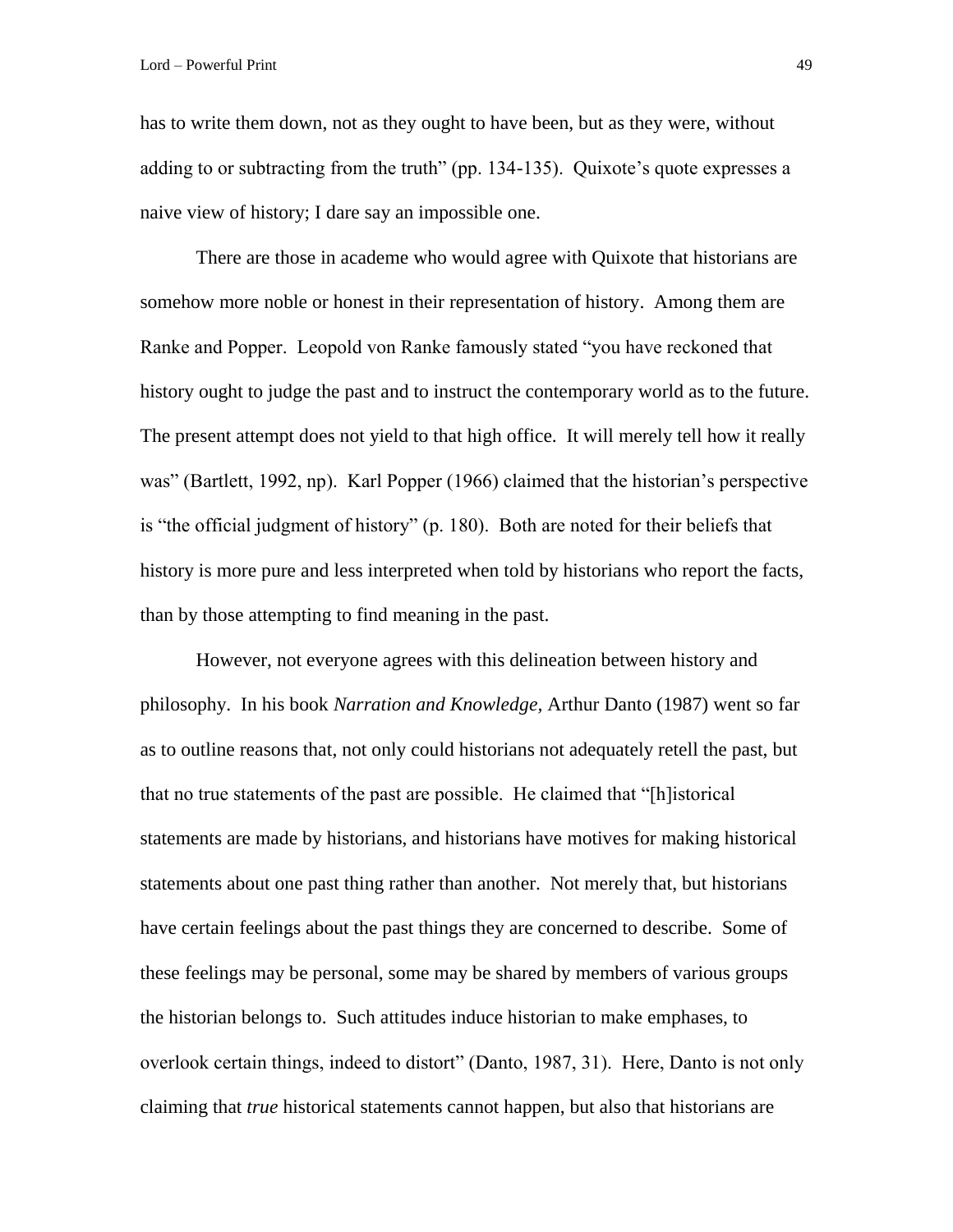human, fallible, biased beings, and as such are incapable of being wholly factual when reporting about the past.

Danto also said "[e]very statement purportedly about the past is strictly speaking meaningless. But then, with meaningless statements, the question whether they are true or false cannot, in principal arise. So, if we cannot make a meaningful statement about the past, we cannot make a true statement about the past" (29). He goes on to explain that a non-analytical position is meaningful only when it is verifiable by personal experience. This provides great support for the use of (auto)biographical sketches and the narrative form when searching for validity in history.

Haden White is well known for his contention that historians can effectively use narrative as a form of communication to help the reader accept the past they are attempting to represent. "Far from being a problem, then, narrative might well be considered a solution to a problem of general human concern, namely, the problem of how to translate knowing into telling, the problem of fashioning human experience into a form assimilable to structures of meaning that are generally human rather than culture specific" (White, 1987, p. I).

White observed "the historical theory of the 1950s and 1960s focused exclusively on the components of the historical text (that is, the individual descriptions and explanations of historical events that we may find in the historical text), while being both unwilling and unable to deal with the historical text as a narrative whole." (quoted in Ankersmit, 2009b, p. 77). White found the support for which he was searching in the writings of literary theorists about the best practices for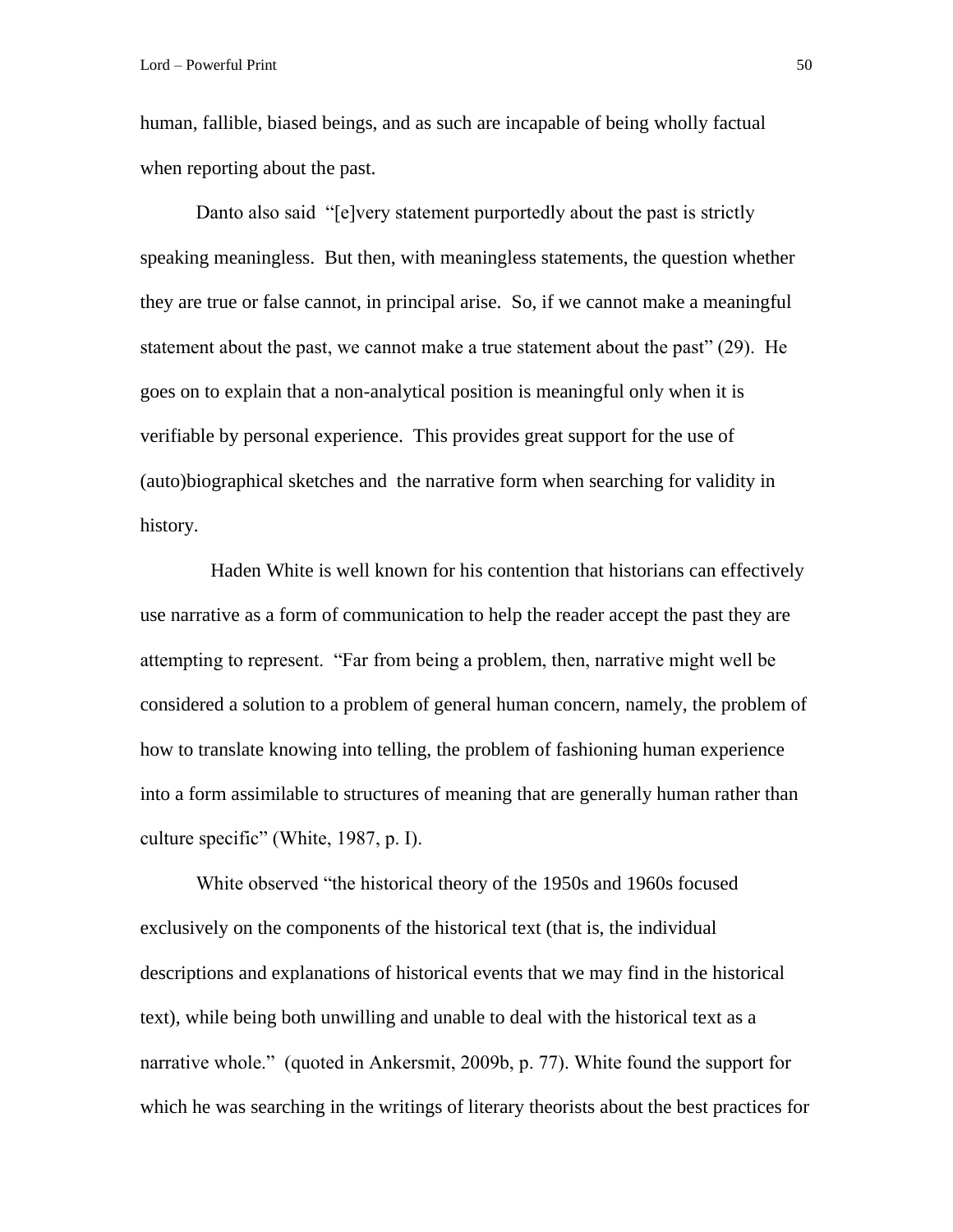Lord – Powerful Print 51

reading and analyzing literary text. "The literary deniaisement of historiography is something we owe, above all, to White. This has, arguably, been his most important contribution to historical theory and will undoubtedly prove to be his lasting legacy to that discipline" (Ankersmit, 2009b, p. 78).

A student of White's writing, Carr (2009) contrasts historians, or philosophers of history, with history itself. "Most critics of the classical philosophers of history had contrasted it unfavorably with history itself, which seemed to them capable of attaining genuine and possibly even objective knowledge" (p. 16). That ever-elusive "objective knowledge" is unattainable, however. Every story is told from a perspective; even when the historian goes to every length within human possibility to avoid bias, no one can avoid perspective. Carr goes on to say that "the task of telling the story of the past and that of seeking its ultimate meaning, especially in theological terms, were so closely intertwined that the distinction would be an artificial imposition" (Carr, 2009, p. 20).

Jenkins refers to radical historians and contrasts them with traditional historians. For him, "radical historians . . . turn the weaknesses of "proper history" into strengths, celebrate the fact that historians' representations (including their own) are always failed representations, that historians qua historians always get the past wrong, and that it is these "Facts" which become the basis for a new synthesis which discarding the desire for closure, builds uncertainly on uncertainty" (Jenkins, 2009, p. 112). It is the very embracing of these failures that lead the radical historian to find meaning.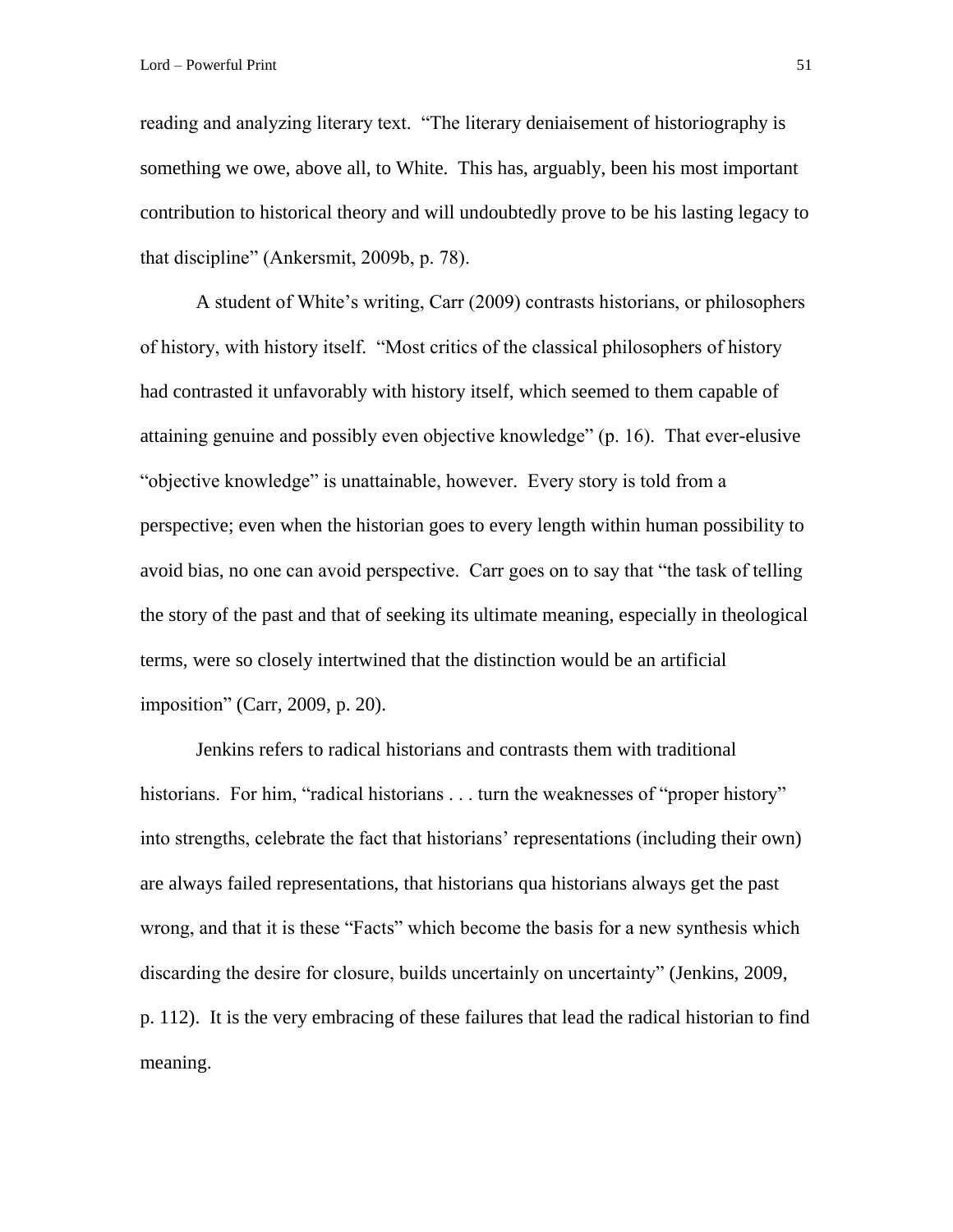As with everything else in life, some views and ways of interpreting information fit within one person's way of understanding more so than others. "One must face the fact that when it comes to apprehending the historical record, there are no grounds found in it for preferring one way of construing its meaning over another" (White, 1987, quoted in Jenkins, 2009, p. 118). As long as one is honest with oneself and does not attempt to pretend to have the sole view on a subject, then it is up to the reader to determine how she prefers historical information to be presented, be it narrative, factual, or any number of other ways.

Those critics who agree with Cervantes' Don Quixote, Ranke, Popper and the like, seem to believe that historians' history is not interpreted and that no assumptions are made; pure facts are presented as they actually happened. But "historian[s] cannot replicate the past in the way that the physicist can replicate nature" (Weaver, 2001, p. 53). Historians do not present facts as they actually occurred; they present one interpretation of those facts. "Objectivity in the historical community is, and always has been, a noble dream rather than a reality" (Weaver, 2002, p. 157). Historians should make a strong attempt to be objective, all the while accepting that there will inevitably be some subjectivity.

No record, historical or narrative in nature, can be absolute and complete. "Written records never give us immediate, transparent, unmediated access to the past, because their production has been governed by a particular relation to the reality they designate: depiction, representation, prohibition, prescription, quantification, and so on" (Chartier, 2006, p. 136). Everything we know from the past is tainted by the method in which it is delivered. As Anatole France (quoted in Applebee, 1974) said,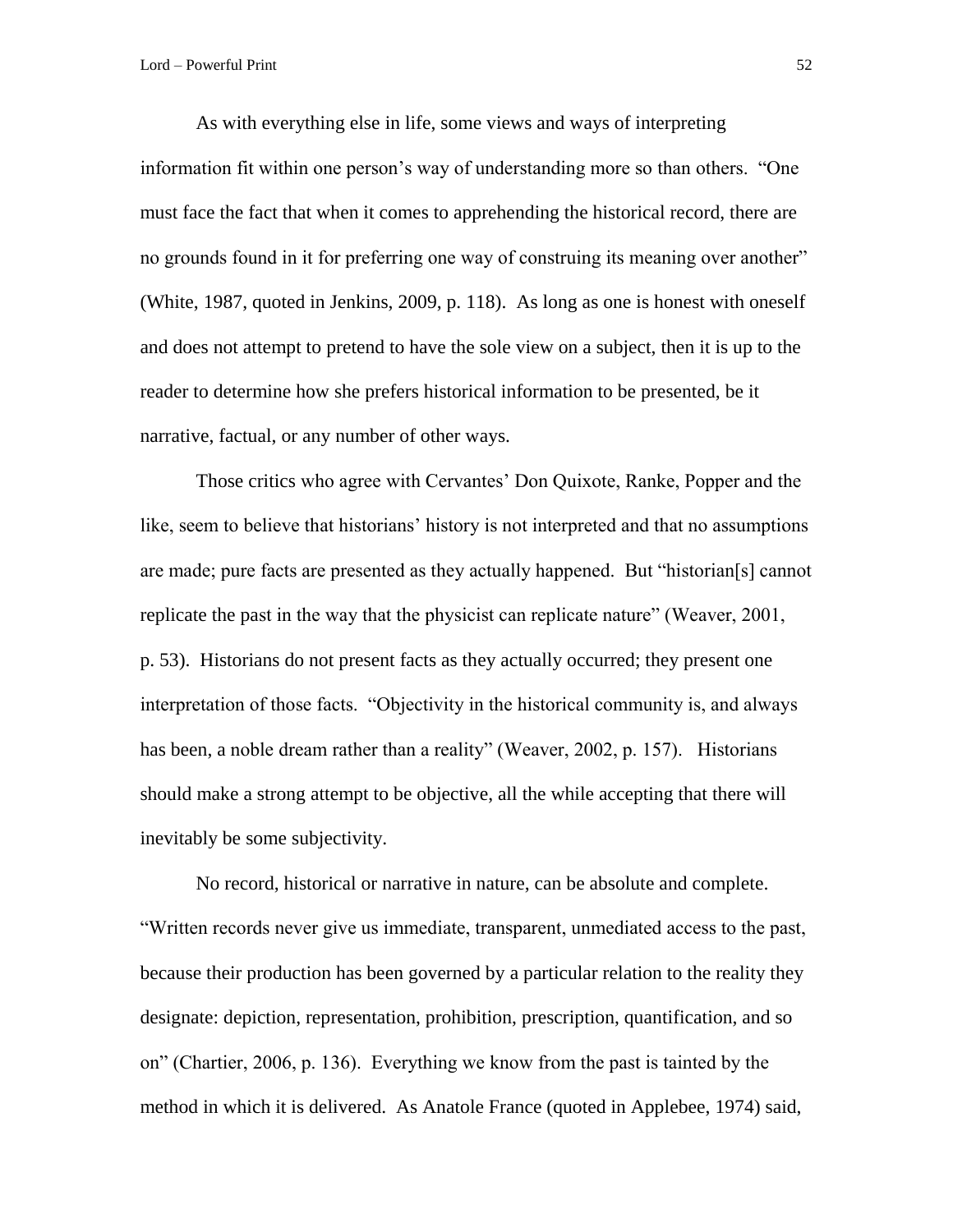"All the historical books which contain no lies are extremely tedious" (p. 1). Readers must choose whether they wish to read a more text-bookish method of redelivery or a more narrative form of redelivery, but readers are not necessarily choosing based on accuracy.

Every historical event that has been written about "was appropriated either by literary fictions or by historical chronicles – which leads us to discuss history as genre and the category of genre within historical writing" (Chartier, 2006, p. 136). Historians and novelist alike tell a story, it is the presentation of those stories that differ. In all of these circumstances, "[i]t is appropriate to inquire further into why the understanding of the past matters so much to us and why the belief is so strong that it ought to be "meaningful"' (Carr, 2009, p. 19).

 Storytelling is an important part of our human past. "All stories are statements" (Moffett, 1989, p. 6). They all have something to say. Stories need to be told to preserve our past. The past comes alive in the telling of stories. Storytelling "is a communal act; it requires a community and it creates a community . . . .By telling stories we remember our past, discover our present, and envision our future" (Feuerverger, 2002, p.15). It is within this community that a love of reading is born. First, children learn to love hearing stories. Then they begin to seek them out for themselves by reading on their own.

Historians tell stories by taking information and synthesizing it to draw conclusions and assign meaning. Novelists also synthesize information to draw conclusions and assign meaning, but they do so in a very different way. Unfortunately, they are not seen in the same high esteem in academic circles as their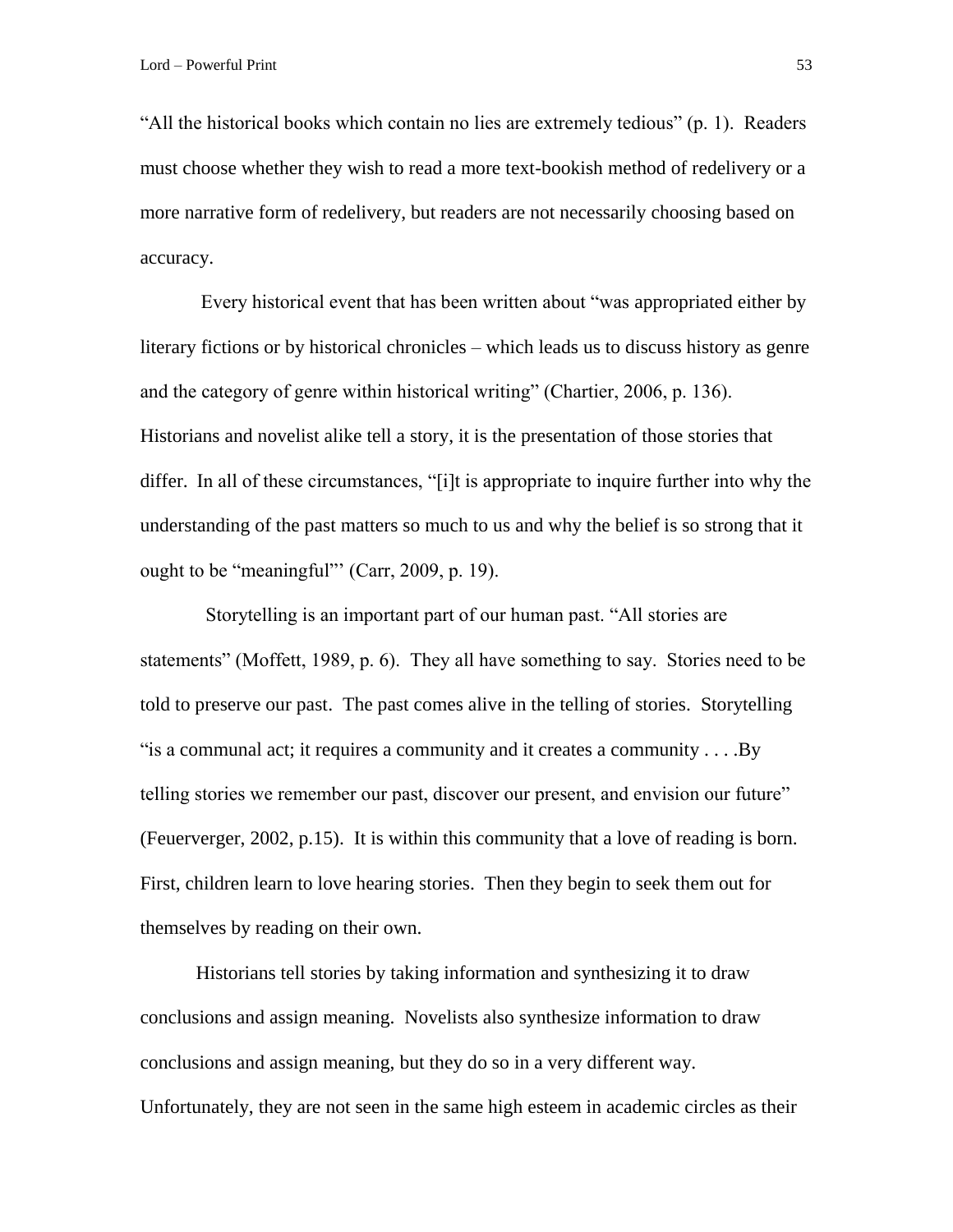historian counterparts. "[N]ovelists are considered mere dreamers.... Literary representations seem second rate, trivial, and unimportant" (Morris, 2001, p. 16). They bring history alive for the reader by allowing the reader to *experience* history for a moment rather than just read *about* it. "Fiction and autobiography, if chosen judiciously, have the power to foster historical insight, knowledge, and understanding. By showing how the events of a previous age touched the lives of ordinary people, these forms of literature inject validity into otherwise arid facts and thus help to excite and sustain historical interests" (Short, 1997, pp. 179 – 180). By using fiction and autobiographies, readers may become genuinely interested in the subject being studied. This, and not rote memorization of facts, should be the goal of education.

# **Holocaust History**

One section of history that has recently been getting a lot of attention from historians and novelists alike is The Holocaust. The Holocaust is impossible to comprehend. Studying its facts alone leaves holes in the human mind. The Holocaust is a sensitive subject. It is difficult for historians to delve into because there is no other moment in human history that can be compared. "For the historian who attempts to understand the holocaust of the Jews, the most important obstacle is the absolutely unique perspective. I doubt that in a thousand years people will better understand Hitler, Auschwitz, Majdanek, and Treblinka than we do today. Will they have a better historical perspective? It may be, on the contrary, that posterity will understand all that even less than we do" (Deutscher, 1968, p. 163). I dare to say that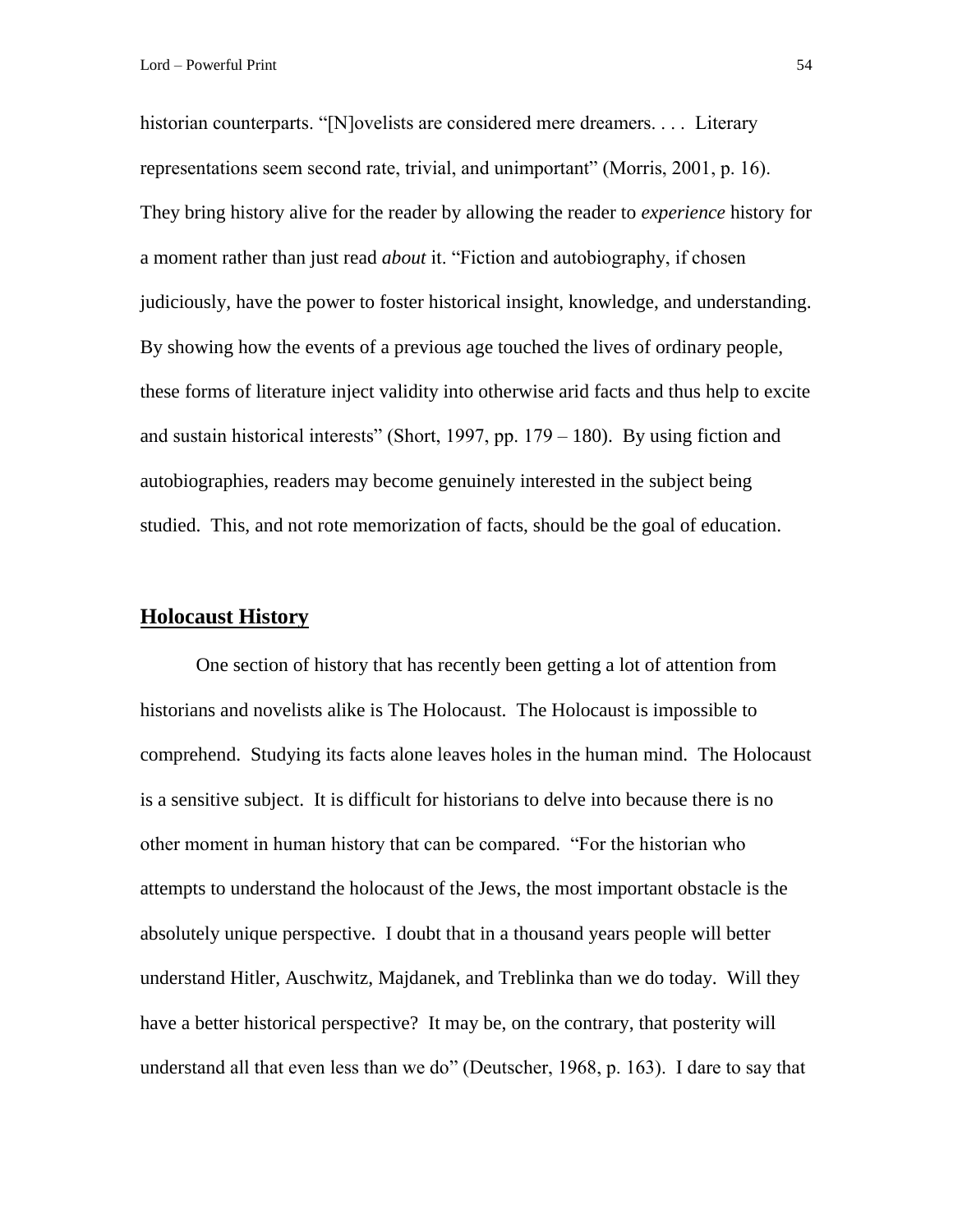Deutscher may have been correct in his prophetic statement. Now, some 45 years later, I do not believe we as a people understand The Holocaust. We may have gained more knowledge, but understanding still alludes us.

Being a historian for whom the Holocaust is the focus of study causes a conflict. "There lies the dilemma of the historian. On one hand, he cannot but study the "Final Solution" as any other past phenomenon. The reconstruction of the most detailed sequence of events related to the extermination of the Jews is progressing apace. On the other hand, for some historians at least, opaqueness remains at the very core of the historical understanding and interpretation of what happened" (Friedlander, 1989, p. 61). That opaqueness is not an obstacle that can be overcome, but rather one that the historian must learn to live with.

While the definitive numbers are unknown, those with which we work are too large to grasp even if they were clearly known, and the horrificness seems unreal when presented purely in factual form. Historical fiction and survivor autobiographies are trying to fill some of those holes. "Literary representations are just as important to the memory of [an] event as historical accounts. It is not enough to read [only] historical representations of the Holocaust." (Morris, 2001, p. 16). Historical and literary representations are both important and should be read hand in hand. To gain as full an understanding as possible of any event, both factual historical and factually accurate fictitious/narrative accounts are necessary.

The Holocaust has not always been granted the amount of attention it now receives in the United States. Until 1969 "only two courses on the Holocaust were offered at American universities. This number increased to two hundred by 1979 and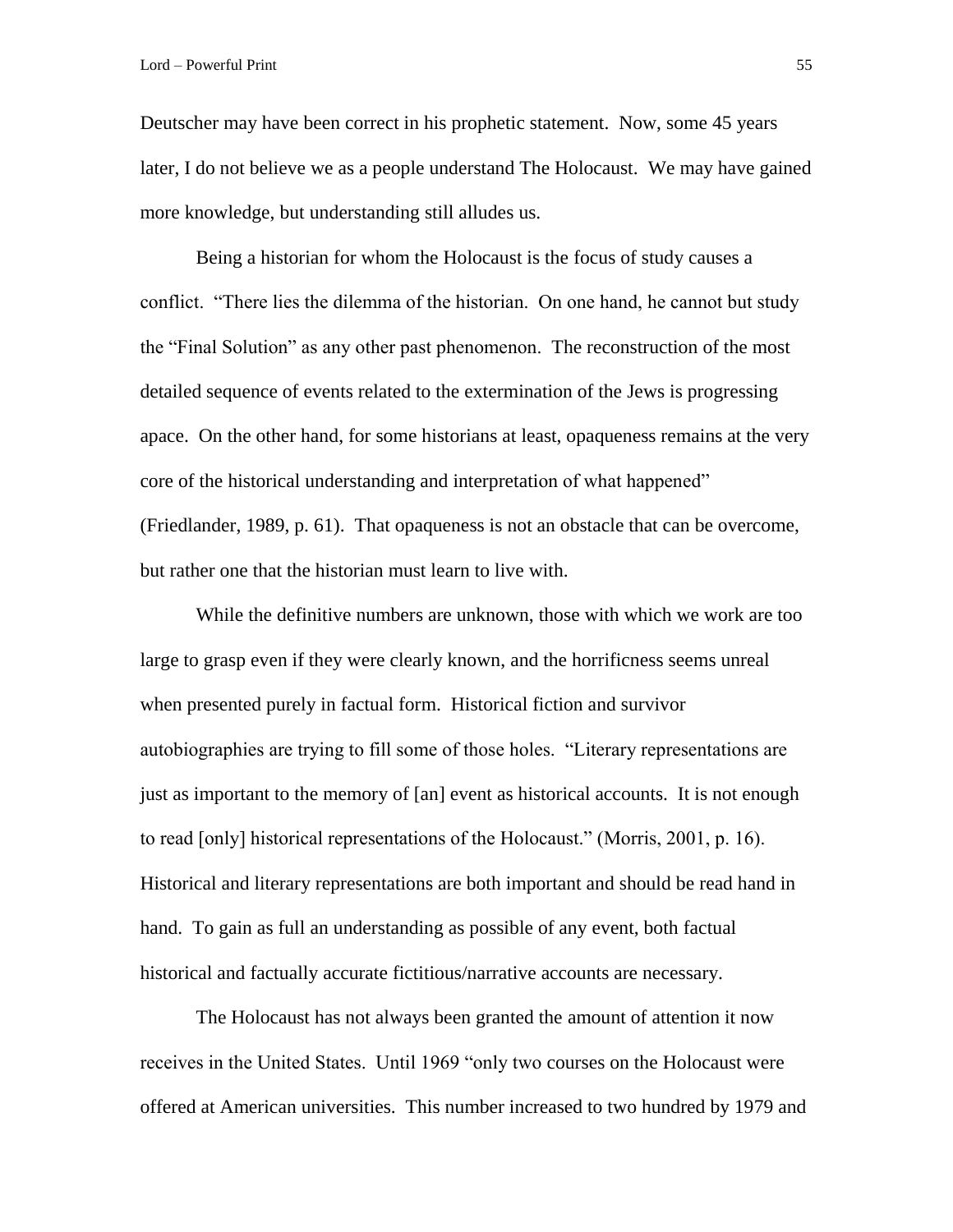in the 1980s the number [had] increased tenfold to two thousand courses" (Krondorfer, 1995, p. 40). This overwhelming influx of pedagogical activity surrounding the Holocaust has both positive and negative aspects. Positively, "more students are being introduced to this dark and significant period of history and are, hopefully, being encouraged and assisted to consider the ramifications that this history has for their own lived lives . . ." (Totten, 2001, p. 2).

Conversely, "with the proliferation of materials there is much that is being produced, disseminated, and taught that is a-historical, inaccurate and pedagogically unsound" (Totten, 2001, p. 2). It is incumbent upon teachers of these two thousand courses, and anyone else who dares to teach about the Holocaust, to first take stock of what is going to be taught, how it is going to be taught, and why. If students read information that is inaccurate, they will most likely accept that to be truth. Then when they are presented with different information that conflicts with their already established schema, even if that new information is "correct", or more historically accurate, they may have a crisis of the mind.

Many issues of the Holocaust are under debate in academic circles. One of those is the actual origin of the Nazi party. The Nazi regime is most often associated with fascism, though it can also be equated with totalitarianism. In totalitarianism, "it is not a fundamental ideological motivation, but rather the will for total domination over individuals and groups that drives the totalitarian system to oppress its victims and to choose them accordingly. When control requires it, the destruction of this or that group is decided upon, indifferently. The enemy to be annihilated becomes a functional element within the system of total domination – in order to terrorize a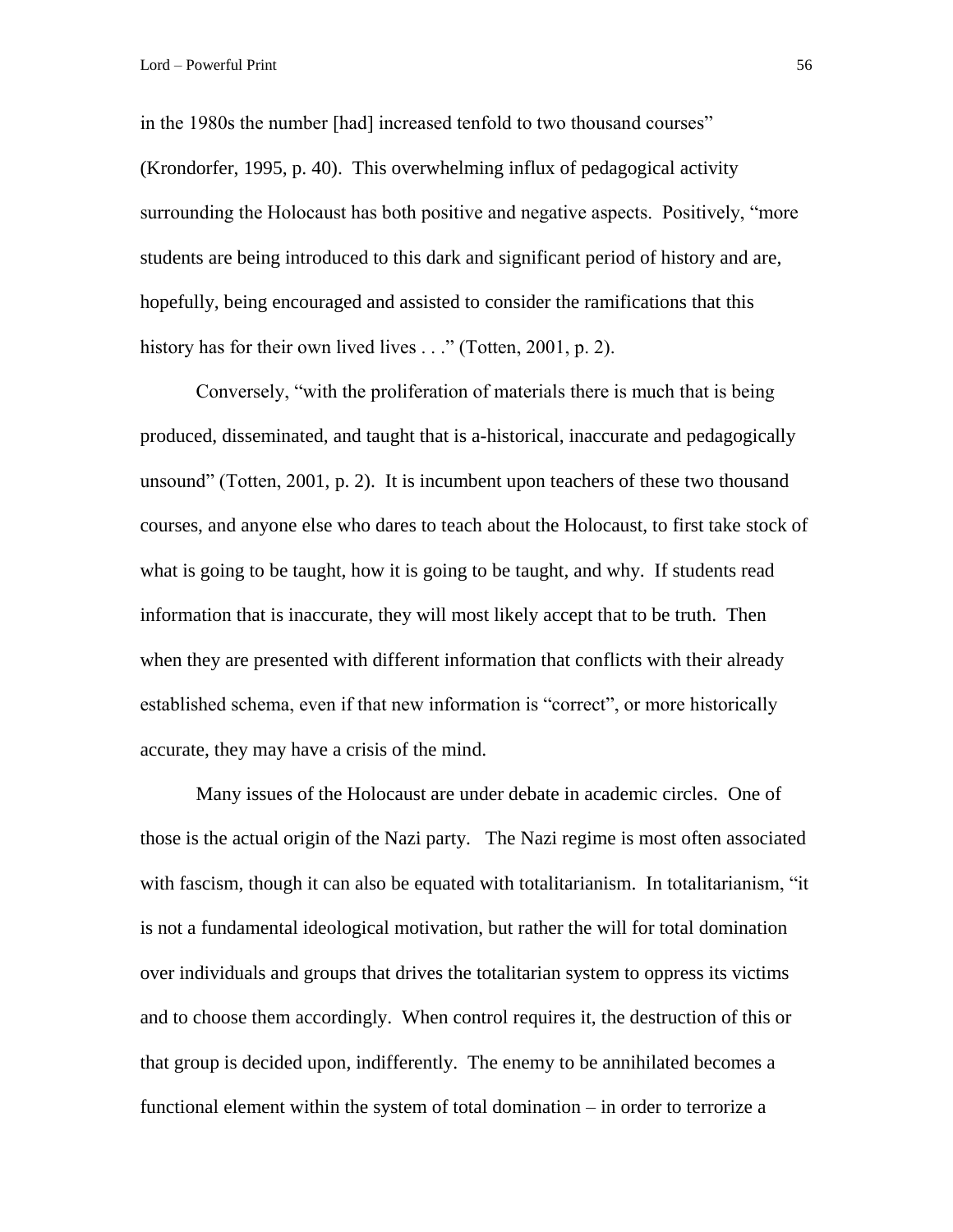whole population or to galvanize its energy, any one group, then another, may be chosen in a more or less arbitrary way" (Friedlander, 1984, p. 13-14). A problem occurs when trying to assign this title to the Nazi actions however. In totalitarianism, according to Hannah Arendt (1958), the deeper one penetrates into the center of totalitarianism, the emptier it becomes. There is no strong belief in ideology; the ideology is merely a means of control that may be changed as necessary. "The Nazi system does not correspond to this model as far as the role of anti-Semitic ideology was concerned" (Friedlander, 1984, p. 15).

Clearly, there was a very strongly held Anti-Semitic belief in the Nazi party. They carried out one of the greatest cases of institutional genocide ever with great intentionality. In the following quote, one of the leaders of the Nazi party makes it clear that their beliefs were deep seated, strongly held and not at all arbitrary. "Most of you know what it means when 100 corpses are lying side by side, when 500 lie there or 1,000. Having borne that and nevertheless – some exceptional human weakness aside – having remained decent has hardened us  $\dots$ . All in all, we may say that we have accomplished the most difficult task out of love for our people. And we have not sustained any damage to our inner self, our soul and our character" (Himmler, as quoted in Friedlander, 1989, p. 63). The last sentence is chilling. How can one claim to have sustained no damage to one's soul after carrying out mass genocide unless one believed at the deepest core of oneself that the actions were morally justified?

If the Nazi regime were totalitarian in nature, the target wouldn't have necessarily had to be the Jews. They could have just as easily picked another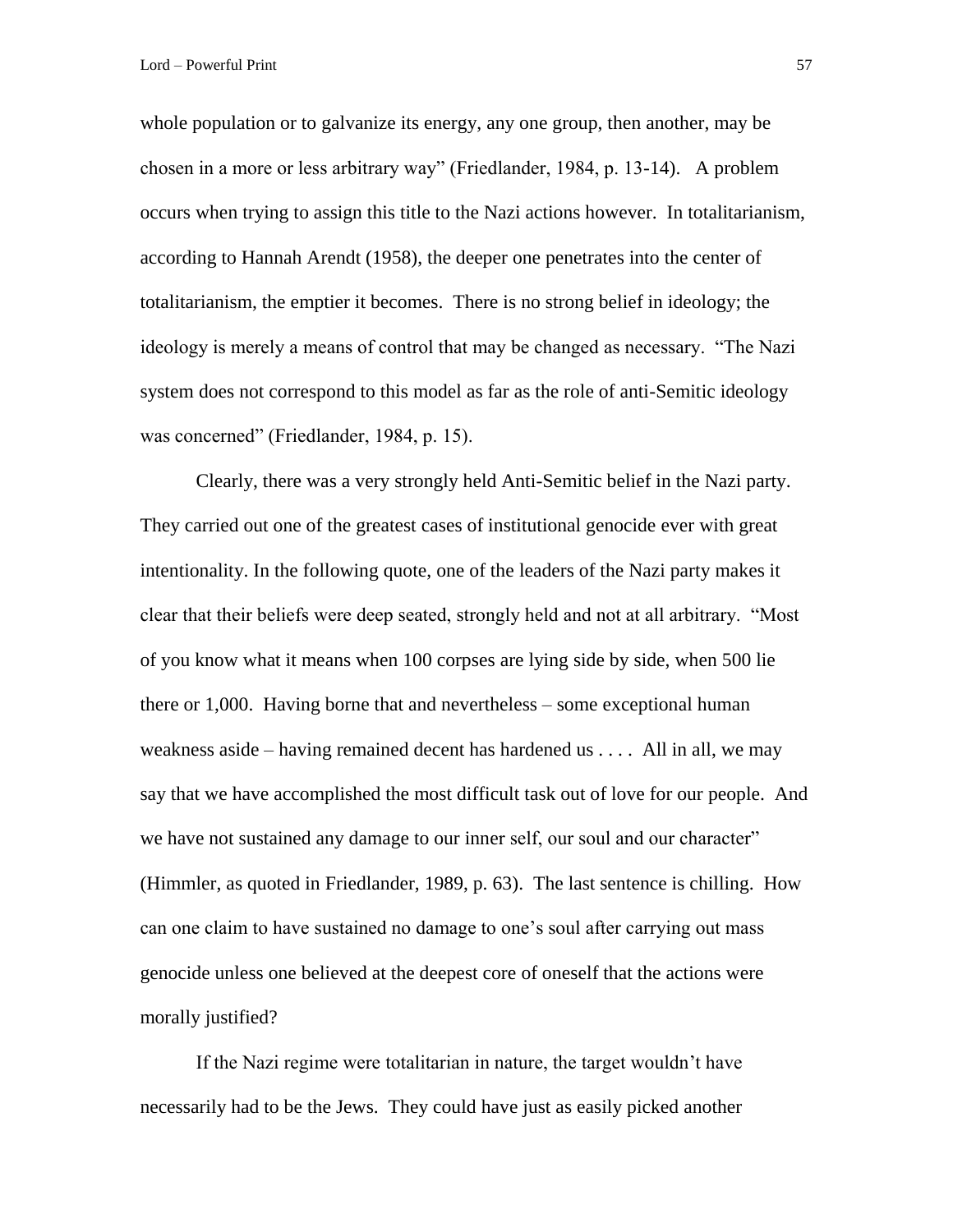minority group, such as Marxists, gays, or Gypsies (all of whom were targeted, but not to the same extreme as Jewish persecution). From the guards and foot soldiers that treated the Jews with such inhuman brutality, all the way up to Hitler himself, there seems to be no question of a united and strongly held belief system that they, and the world at large, would be better off when the entire Jewish population was exterminated. "A recent publication of all the early texts of Hitler, up to Mein Kampf, allows a better evaluation of the relative importance of anti-Judaism and anti-Marxism. References to the Jews are approximately three times more numerous than those related to Bolshevism, Communism, or Marxism. This brings us back to the obvious difference between National Socialism and other types of fascism: In Nazism, anti-Semitism occupies a central and particular place. And in fact the Jews, not the Marxists, were the target of both Hitler's first, and last, ideological statements" (Friedlander, 1984, p. 8-9). The Nazis were methodical in their persecution of the Jews, and it started well before there were corpses lying side by side.

Print was a favorite tool of oppression in Nazi Germany. For the Nazis, print was used as a method of inflicting mistreatment. Streets were flooded with signs that told of the degradation of the Jewish people. The Germans put up signs on the ghetto walls reading in German and in Polish, "Warning! The Area Beyond This Wall Is Infected with Typhus!" Big signs were posted at the pools saying "No Jews or Dogs Allowed." Signs were placed in store windows that read "The Jews Are Our Misfortune" and "Don't Buy from Jews". School children read books like *The*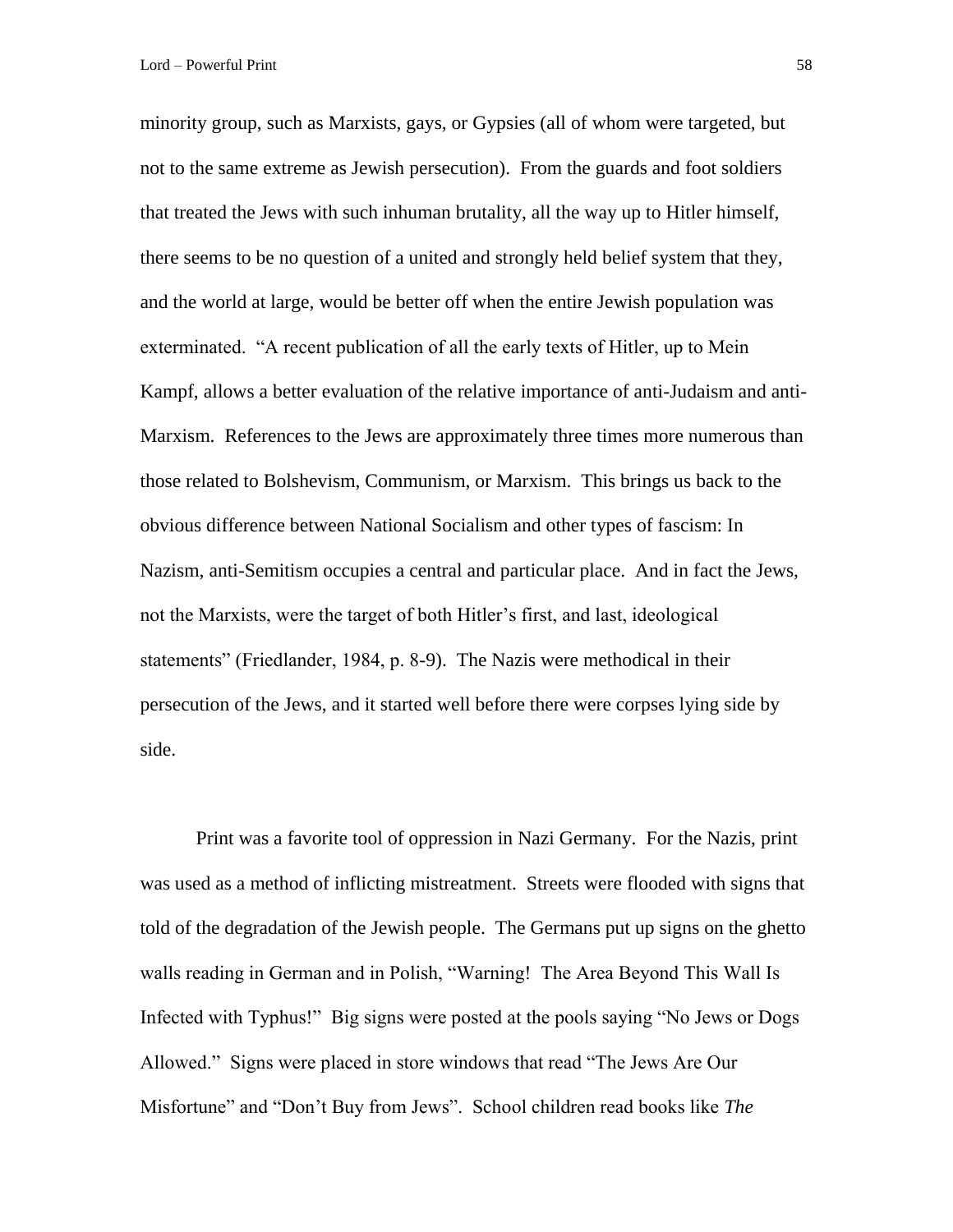*Poisonous Mushroom* and *How to Tell a Jew* (Hiemer, n.d.) which paint Jews as the destroyers of the modern world. There were even separate yellow benches that were marked "For Jews Only." Each of these is an example of how powerful the written word can be. If someone took the time to write it down, it *must* be true. Print, in this case, was a weapon used to beat its victims down (Bachrach, 1994; Ellis, n. d; Matas, 1993).

"[The Holocaust] occurred because individuals, organizations, and governments made choices that not only legalized discrimination, but also allowed prejudice, hatred and ultimately mass murder to occur" (The United States Holocaust Memorial Museum, 2001, p. 1). To those people in a place of power within the Holocaust Memorial Museum, those who are largely responsible for driving the education of teachers on the subject, one of the most important lessons of the Holocaust is that choices have consequences. Even the choice not to choose a side or a point of view is a choice to support through inaction those who are making the decisions. It is incumbent upon educators to impress upon their students the importance of wise decision-making. Never is this point more clearly shown than by the often quoted Martin Niemoller:

*First they came for the Communists, but I was not a Communist – so I said nothing. Then they came for the Social Democrats, but I was not a Social Democrat – so I did nothing. Then came the trade unionist, but I was not a trade unionist. And then they came for the Jews, but I was not a Jew – so I did little. Then when they came for me, there was no one left who could stand up for me* (cited in Novick, 1999, p. 221).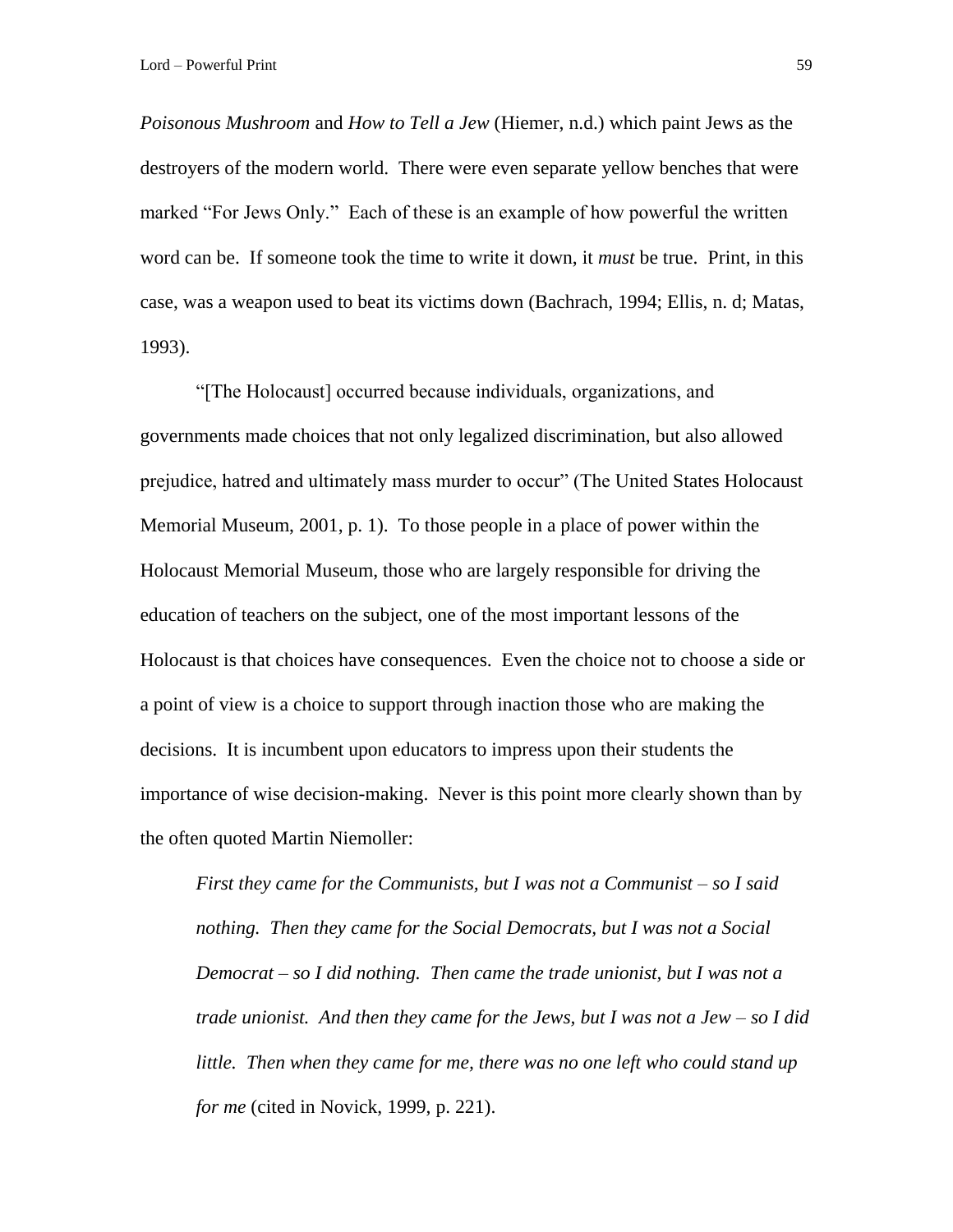Print can also be used as a catharsis. For the survivor, the act of getting their thoughts out and organized on paper may be crucial to their mental well-being. In addition, their words become part of the public domain upon which all others may draw. There are those who object to use of the Holocaust in literature regardless of who does the writing. To render the Holocaust experience to a work of literature, to express it through written language, "necessarily imports some meaning to it, which it arguably does not warrant. In this manner, the representation of the Holocaust becomes intolerably offensive to both the survivors and post-Holocaust cultural sensibility alike" (Richardson, 2005, p. 3). And yet the survivors continue to testify, novels continue to be written, and films continue to be made.

Another case against Holocaust literature is that it imparts validity to the Nazi way of thinking. Perhaps the most well-known edict in reference to Holocaust writing comes from Theodor Adorno's statement that "to write poetry after Auschwitz is barbaric' (1982, p.34). This quote is often used, and is taken out of context in many places. I believe Adorno is saying that to carry on making art and living life in the shadow of the regime that created Auschwitz without being changed is to condone that regime. More than a statement against poetry, this is an indictment against an unchanged life. (In a lesser known publication, Adorno later says that "[p]erennial suffering has as much right to expression as a tortured man has to scream; hence it may have been wrong to say that after Auschwitz you could no longer write poems. But it is not wrong to raise the less cultural question whether after Auschwitz you can go on living . . ." (Adorno, 1973, 362). Adorno (1997) also notes that, "When even genocide becomes cultural property in committed literature, it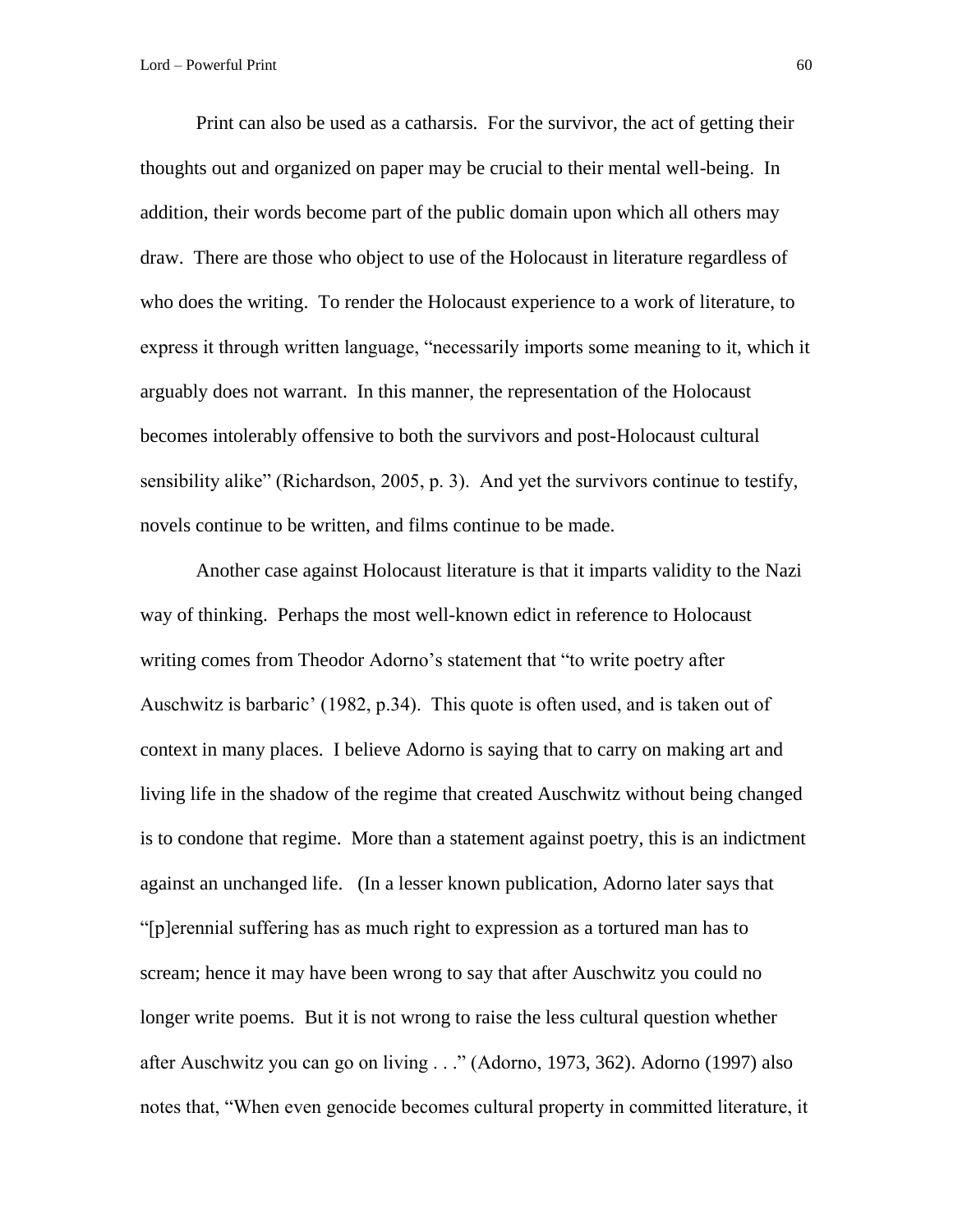becomes easier to continue complying with the culture that gave rise to the murder" (p.252-253). Anna Richardson (2005) shared Adorno's thoughts when she asked, "How then does one presume to represent something as extreme as the Holocaust, when in theory one cannot do so without in some way validating the culture that produced it?" (p. 1). These statements represent an opinion that would discourage writing and reading of survivor memoirs, as well as Holocaust fiction. That would be a travesty, as these narrative forms are what spur many people on to learn more and to keep the memory alive.

Without these first-hand accounts there would be no record of what happened. Without the literary representations, it would be quite difficult to connect, grasp, and understand what different people experienced. Each individual's experience was personal and different. Each point of view dramatically changes the recounting of what happened. Only by assimilating and processing as many of these experiences and points of view as possible does it become possible for the "outsider" to gain an even somewhat complete picture of the "truth". Adorno's concern about validating the culture that created the travesty ignores that the Jewish culture was also an important part of the Holocaust. I do not believe that Adorno or Richardson would suggest that they should not be validated. Additionally, it would be most closed minded to say that the German society as a whole during that time should be discounted. The Holocaust was a horrific period in human history, no question. But by ignoring the societal environment that surrounded it we fail to gain what should be learned, and I fear similar crimes against humanity may be repeated.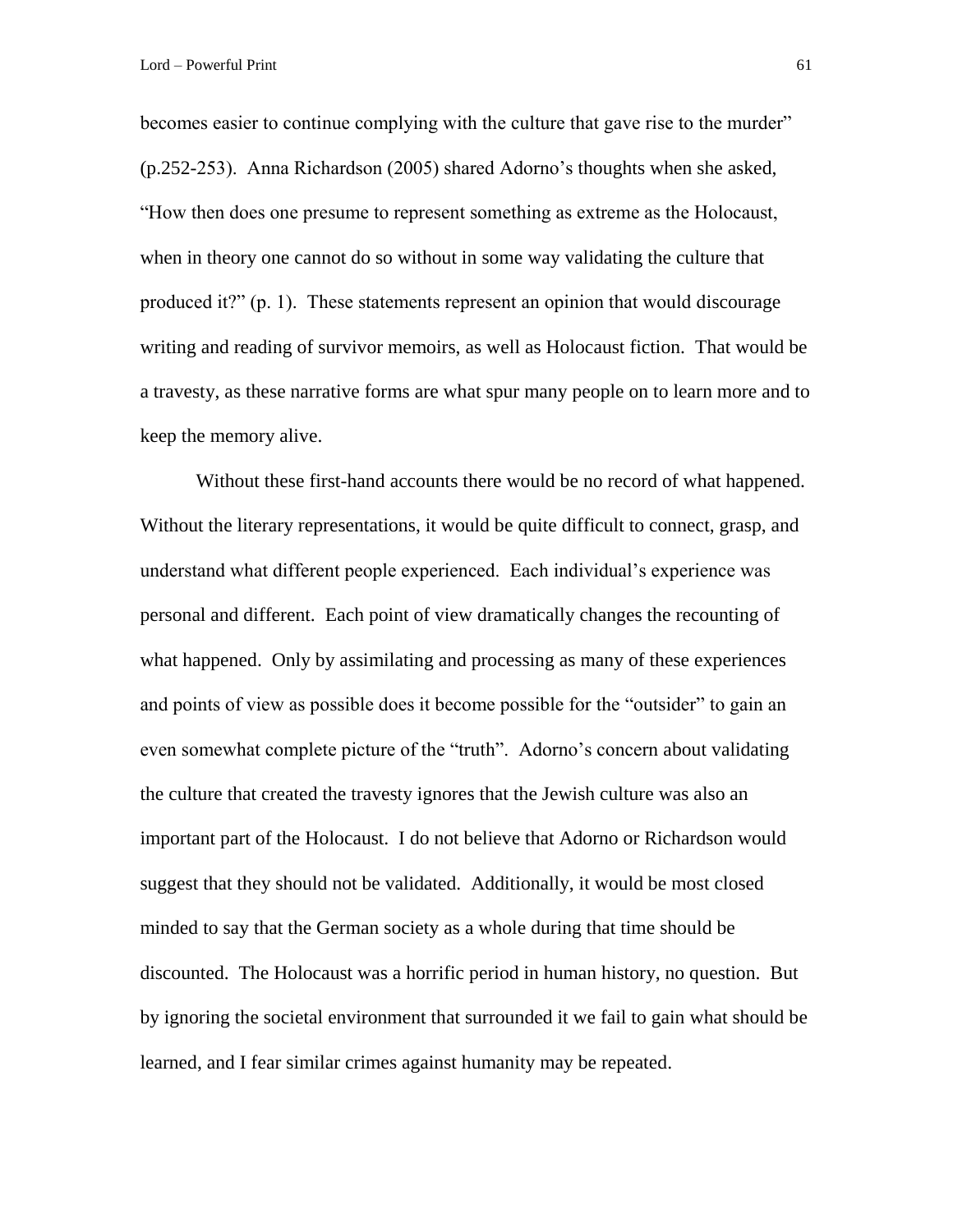"The Holocaust, it seems, has secured a place in American education" (Krondorfer, 1995, p. 40), and it found its way into that place through literature by the likes of Art Spigleman's graphic novels *Maus* (1973) , Elie Wiesel's *Night* (1972) and Primo Levi's *Rewriting the Holocaust* (2006) and *If Not Now, When* (2000). By reading literature about the Holocaust, whether survivor accounts, S. S. memoirs, factual texts, poetry, or fiction, this generation is able to better understand the enormity of the events. Some object to survivor accounts because they say that no one person's account is accurate. "Any representation of the Holocaust in literature or art can never adequately convey the reality of a lived experience; it will always be bound to convey a representation of that experience particular to the situation in which it (the representation) was produced" (Richardson, 2005, p. 2). Well of course it is. How could one person's retelling do anything but retell her own story? Those limitations do not delegitimize that individual's account.

Richardson and others like her claim that representation is tainted by memory and perspective, and therefore leaves out a great amount. While that is certainly true, "both fiction and autobiography are potentially valuable as sources of historical insight, knowledge, and understanding . . . . [B]y personalizing important events in the past, these literary forms can help bring the past to life" (Short, 1997, p.188). Without personal accounts, no one can know anything about what occured, because no one else was there. In that case, the secrets of the Holocaust would die with the fallen and be forgotten.

Print can also be used as a tool of healing and catharsis. Print reveals who we are as a culture. We are products of our culture. We are who and what we are due to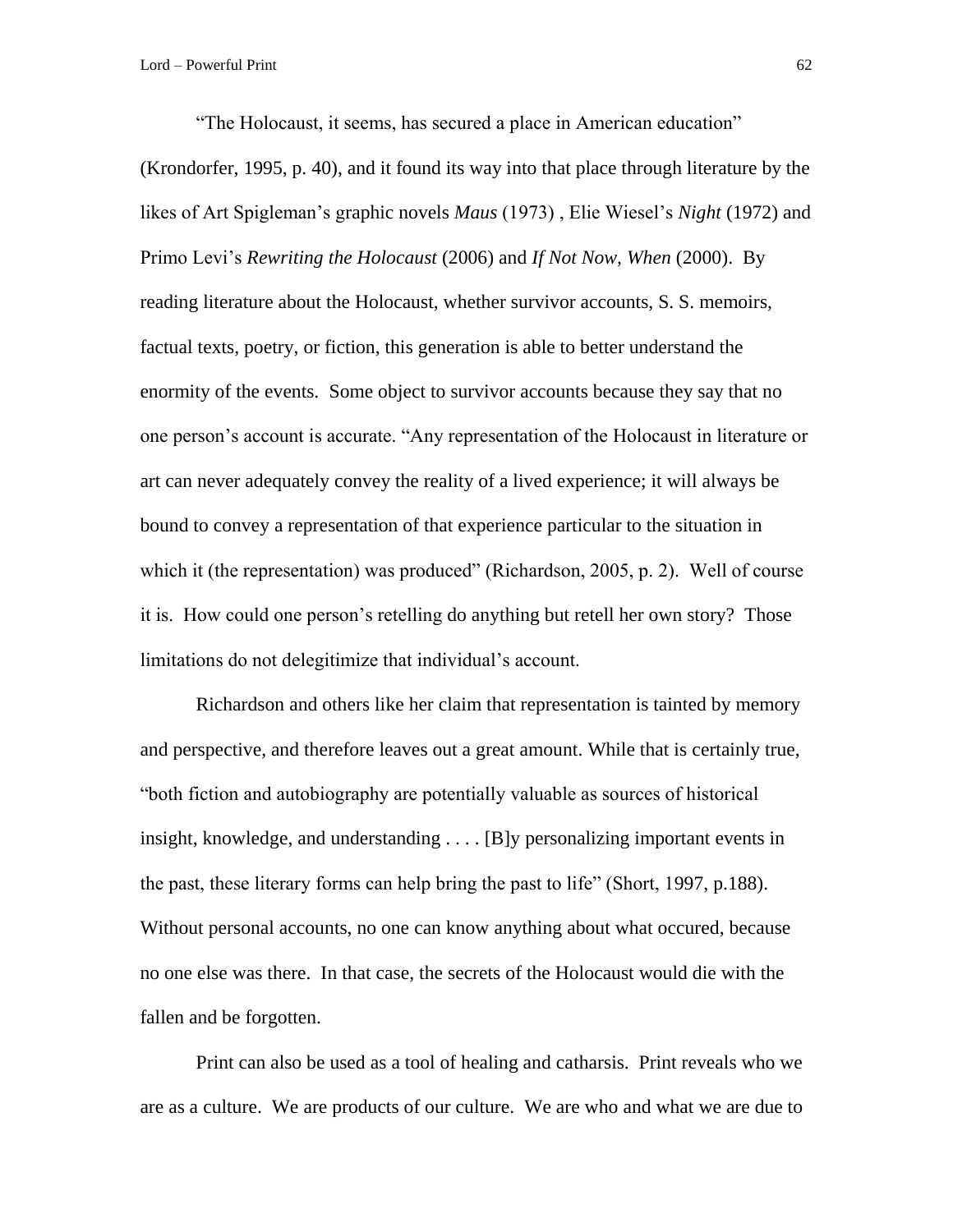the influences in our lives. We can be either concerned with the past and its influence on who we as a society have become, or we can be narcissistic – able only to focus on our present and its impact on us personally (Lasch, 1979). In order to focus on others, educators should turn to Holocaust Literature, narratives and fiction in particular, to help readers connect with the dark past of humanity.

Narratives which are directed toward children are especially poignant due to their simplicity. Books such as *Friedrich*, (Richter, 1987) *Devil's Arithmetic* (Yolen, 1990) and *Jacob's Rescue* (Drucker, Halperin, 1993) – each of which is discussed in great detail in chapter 4 – are marvelous examples of how a narrative can become real. All three of these books takes the reader along a journey – one through the streets of Germany, one to a concentration camp, and one through war savaged Poland. They invite the reader to vicariously experience what the characters are going through. The readers are able to identify with and deeply care for the characters, all the while being educated about the facts of that corner of the Holocaust. A reader will walk away with a better understanding of what happened during this dark time of human history, and though it may not be possible for anyone to ever answer the "why" questions surrounding the Holocaust, narratives such as these will, at the very least, get readers asking the questions. They begin to question, not because they are now full of knowledge, but because they are touched by what they have read.

Our young people should be touched by what they read. "What would it mean for one to be 'touched' by the testament of another? To be touched by the memories of others is. . . when one is moved, where one begins to feel a range of possible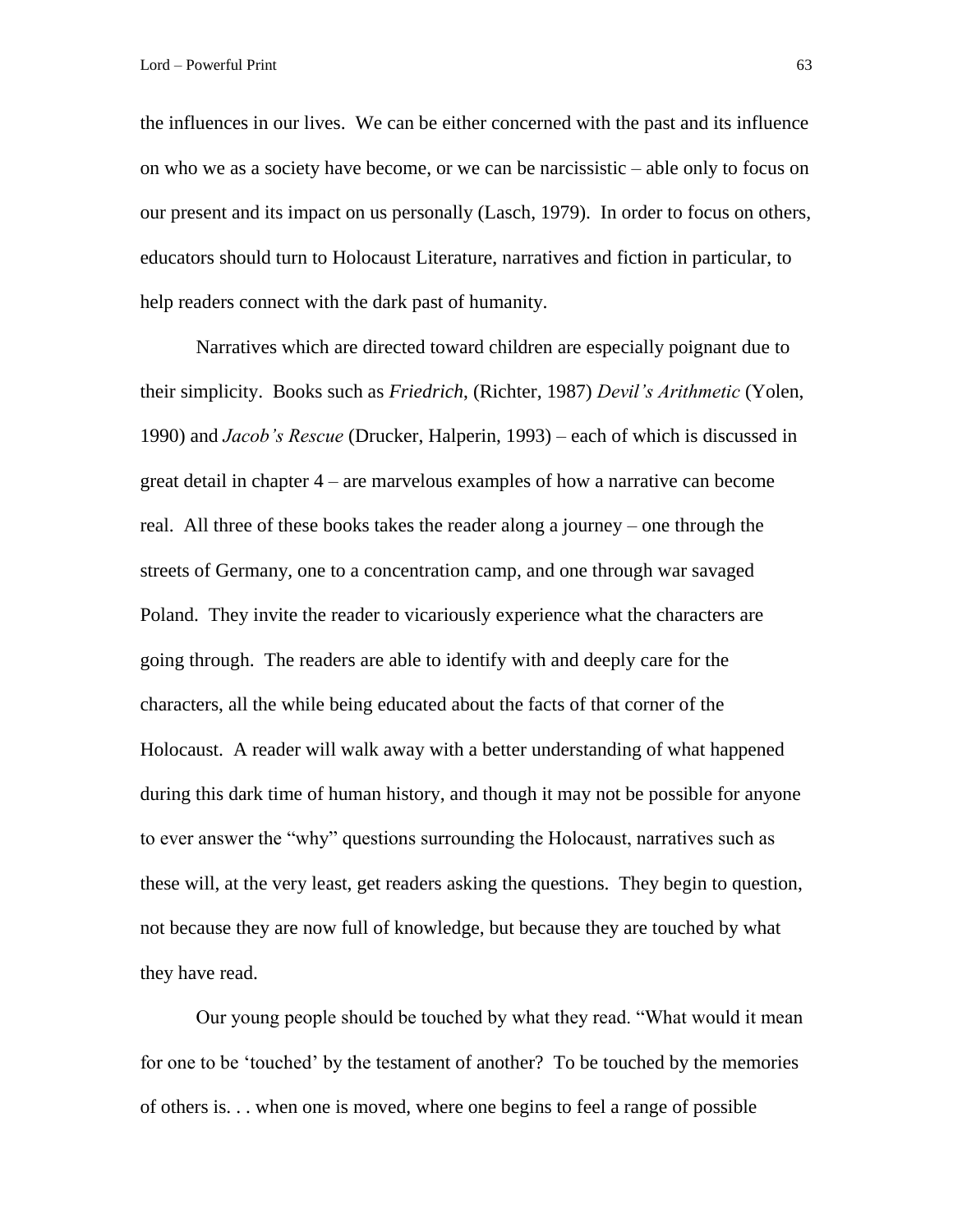psychic states in response to another's story: sorrow, shock, elation, rage. There is obviously some form of human connection referenced here" (Simon, 2004, p.188). It is that human connection that gives print, especially in narrative form, its awesome power. If one can read a compelling account of a tragic time in a person's life, even if that person is fictitious, without being touched, I would wonder about that reader's ability to feel sympathy or connect with other humans at all.

# **Reading Curriculum Theory**

Curriculum Theory is a vast field of study that includes many different areas. Work done in Curriculum Theory could come from the perspective of race text (Berlowitz, 1984; Hicks, 1981; McCarthy, 1988; McLaren & Dantley, 1990; Wexler, 1987), gender text (Butler, 1990; Grumet, 1988; Lather, 1987; Leach 1990; Taubman, 1982; Tyack & Hanset, 1990), political text (Apple, 1979; Giroux, 1981 ; Goodman, 1988 ; Ellsworth, 1984; Freire,1987 ; Simon, 1992;), phenomenological text (Aoki, 1977; Huebner, 1966; Hunsberger, 1985; Langeveld, 1983; Smith, 1988), poststructuralist text (Daignault, 1989; Doll, 1990; McLaren, 1994) and auto/biographical text (Connelly & Clandinin, 1990; Daignault, 1992; Grumet, 19988; Pinar, 2008; Taubman, 1992). And this just scratches the surface. The beauty of curriculum theory is that one is free to follow one's passions within the field. If you are drawn to pop culture, then intellectual work within the field of curriculum theory allows you to follow those pursuits. The life blood of curriculum theory, and that to which it always returns, is how all of these subjects and more are impacting,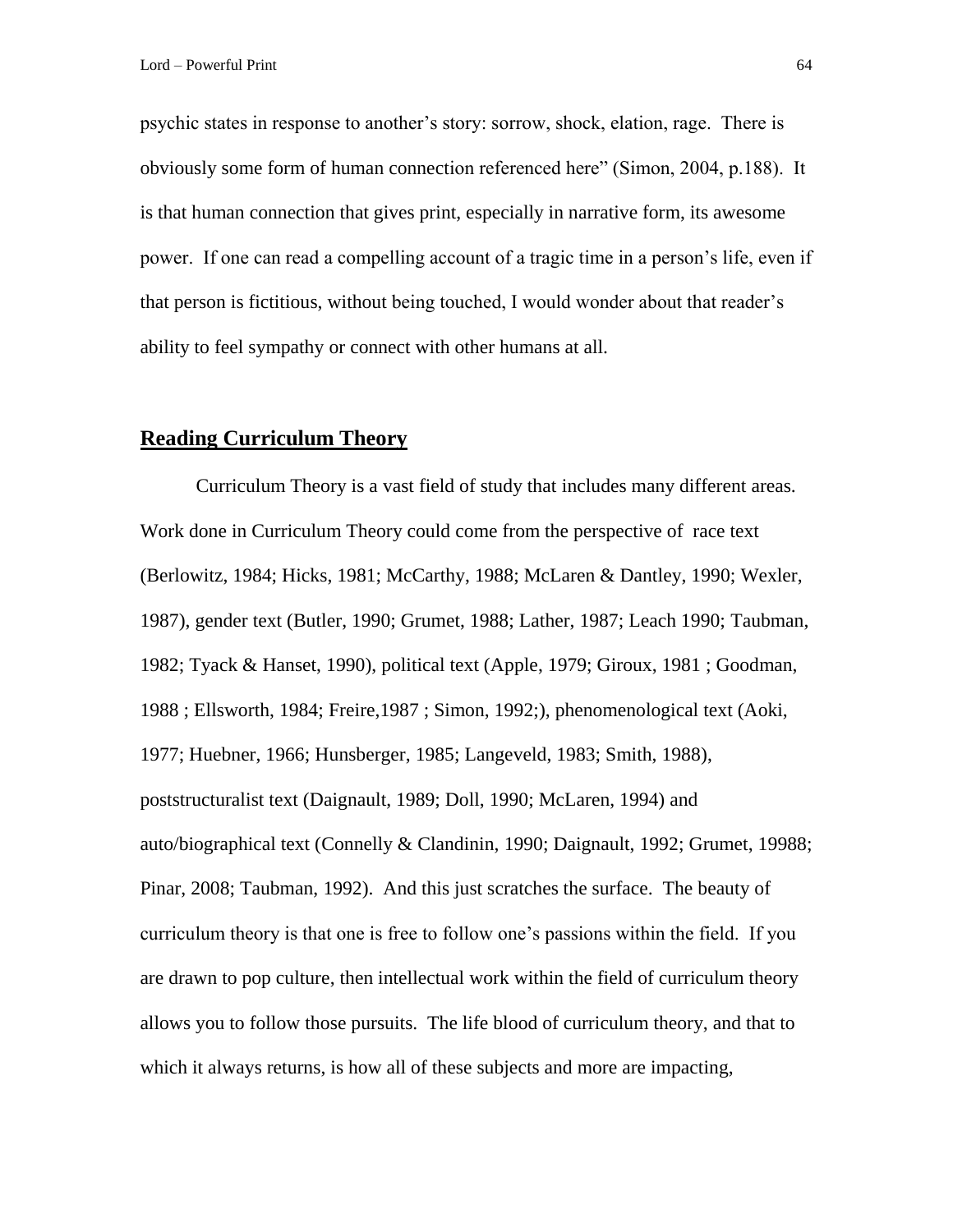effecting, and being affected by school and education. My work is about reading and thought formation, but it comes back to its roots by focusing on how these things come into play in the classroom.

William Pinar (2008), one of the pioneers of the field, defines curriculum theory as "the interdisciplinary study of educational experience" (2). Further definition is offered by Dennis Sumara (2006) when he writes, "What distinguishes curriculum studies from other disciplines is its explicit interest in analyzing the relationships among language, culture, learning, and teaching" (14). Curriculum theory differs from traditional ways of thinking about school and teaching because it focuses on "what one teaches, rather than on how. Of course, how one teaches remains a major preoccupation of curriculum theorists, but not in terms of devising a "technology" of "what works", not as a form of social engineering designed to produce predictable effects . . . ." (Pinar, 2012, 30). Rather, it is about how the teacher reaches her students where they are and takes them where they need to be. Curriculum theory is about education. And what is more fundamental to education that reading?

Reading, at its most basic level, is about making meaning from the text. That meaning cannot be built in isolation. For Grumet (1988), reading is "strung between the poles of our actual situation, crowded as it is without intentions, assumptions, and positions, and the possibilities that texts point to" (455). Meaning is found when the textual influences are juxtaposed with the reader's actual situation. "The meaning of a text is the possible and actual ground of thought and action; it is what the reader makes out of what she finds when she reads. Meaning in this sense is not *in* the text"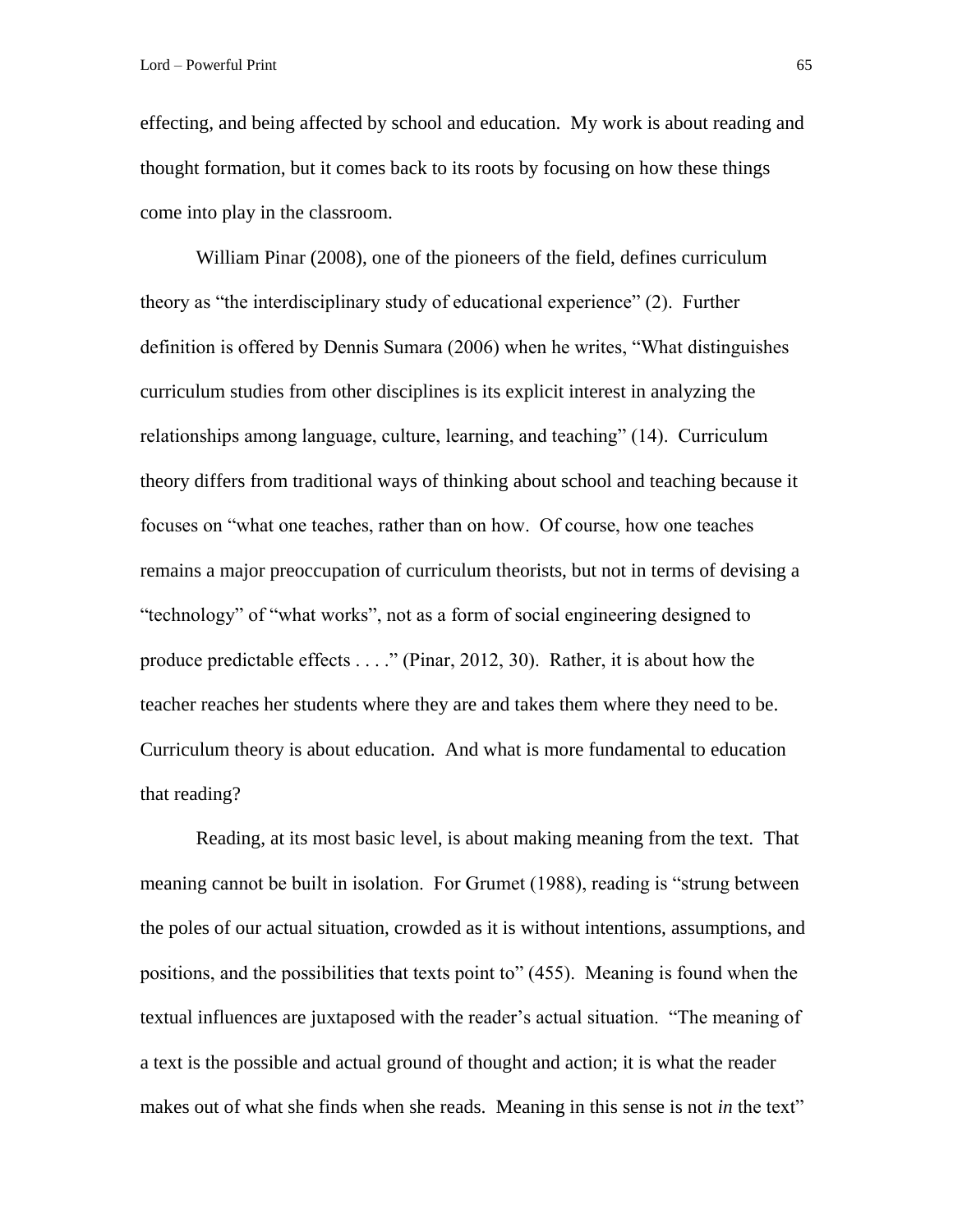(Pinar et al., 1996, 436). Meaning is not found in the text alone, it is found in the transaction between the reader and the text. According to Eagleton, "All literary texts are woven out of other texts, not in the conventional sense that they bear the traces of "influence" but in the more radical sense that every word, phrase or segment is a reworking of other writings which precede or surround the individual work. . . .All literature is intertextual" (1983, quoted in Grumet, 1988, 467-468). For Eagleton, Grumet, and Pinar, reading works of print and creating meaning therein are a highly influential and highly influenced processes.

Hunsberger (1992) speaks of entering the world of the text. He credits the text with creating a real place into which the reader may travel via reading the printed words on the page. "Reading gives us an opportunity to experience time in various ways, to start difficult but significant thinking, to glimpse not-time, and to stretch our imaginative limits" (Hunsberger, 1992, 91).When one is taken within the world to the text time stands still or slows or flies by. It is within these realms that we are able to engage thoughts that may not have come from our own understanding or personal lived experiences. This free reading can cause a disruption in one's perception of the world as well as the meaning of the text.

Reading in an educational setting can be disruptive as well. It calls into action the imagination, and that can disrupt the silent giving and receiving of knowledge that often takes place in a school setting. Sumara (1996) writes that imagination requires ruptures, "in order to illuminate what is silenced" (128). Pinar (2008) elaborates on this when he says that "Curriculum theory is a complex, sometimes cacophonous chorus, the sound of silence breaking" (1). This theme of rupture and silence is also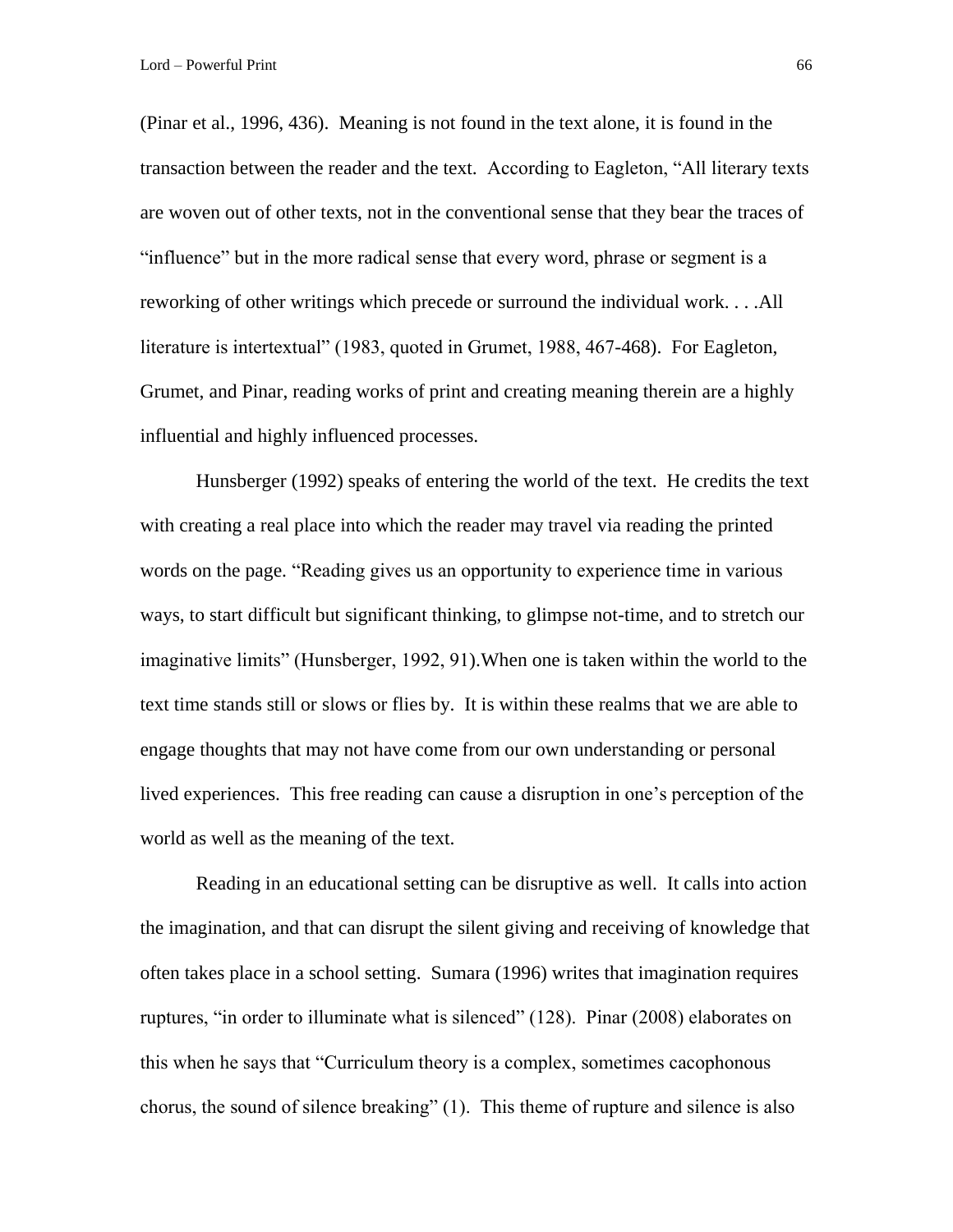Lord – Powerful Print 67

found in the writings of Mary Doll (2006). "This idea of rupturing so as to illuminate a silence is highly provocative for educators, the root of education being to lead out that which lies within and of curriculum being to let course that which flows within" (Doll, 2006, 110). As Mary Doll eloquently states, education should not be a simple passing of knowledge from the knowledgeable other (teacher) to the less sophisticated recipient (student). A good education will bring forth that which is resting in silence just beneath the surface for students to examine and explain.

The theme of silence is also repeated in work surrounding The Holocaust. Marla Morris (2009) writes about silence that has haunted her Jewish family. No discussion of The Holocaust is allowed within her family at all. With a subject as remarkable and deplorable as this, being unable to discuss it causes a festering silence that is nearly palpable. "It is the profound silence, both educative and familial, that has marked me. The silence has called me toward the other, toward the memory of the other, and toward the other of memory" (2).

Curriculum theory and reading and discussing Holocaust prose offers a way to break the silence. "Curricularists can approach the black sun of Auschwitz in spite of the limits of understanding. If we refuse the call of remembering this event all together because of the ineffableness of Auschwitz, we lapse back into silence. Silence is not the place to which I wish to return. Silence kills" (Morris, 2009, 5). Through curriculum studies, that silence can be ruptured and conversation is able to flow.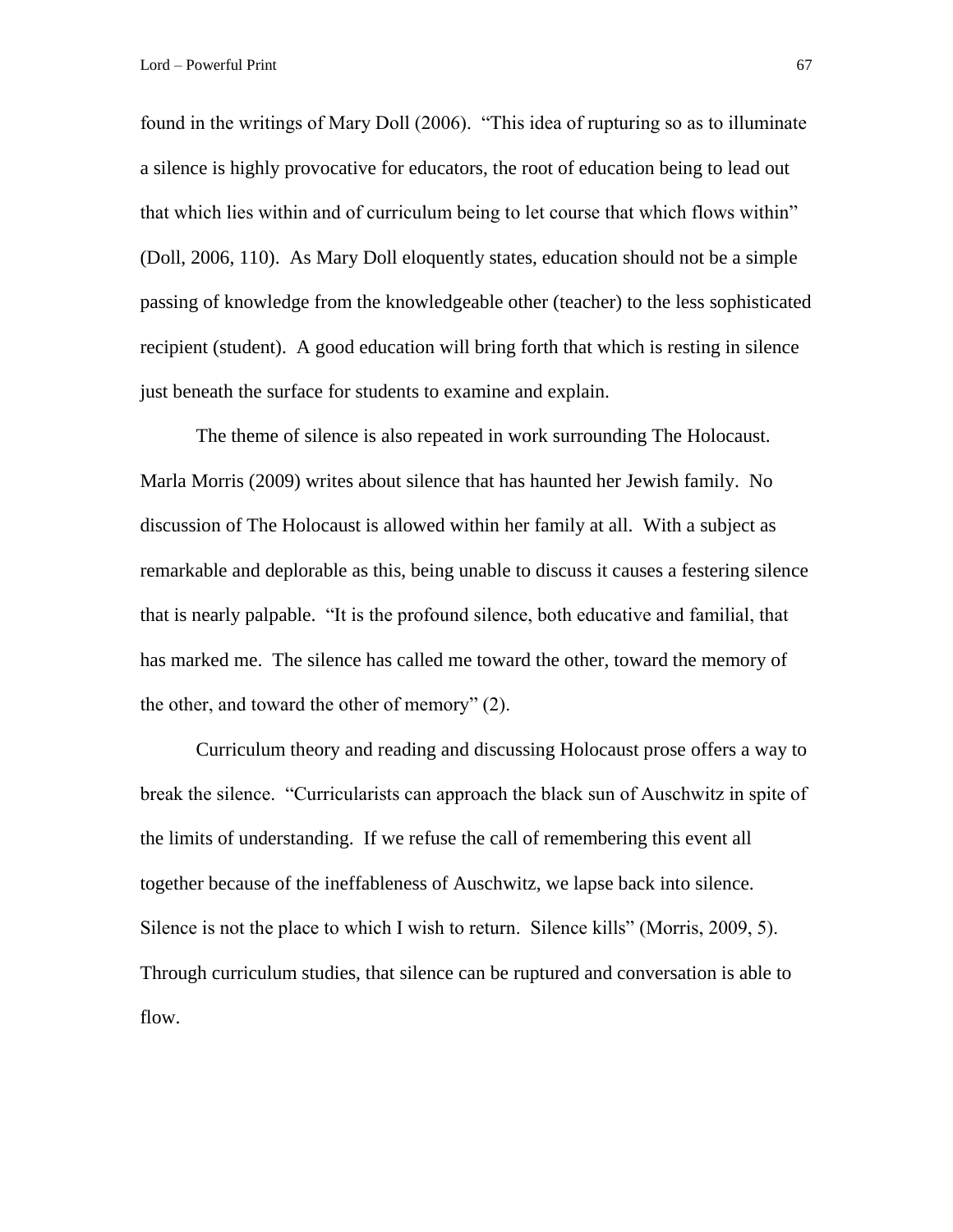#### CHAPTER 3

### How to Read:

### Rational and Design

*The books that help you most are those which make you think the most. The hardest way of learning is that of easy reading; but a great book that comes from a great thinker is a ship of thought, deep freighted with truth and beauty.*

*- Theodore Parker* 

#### **Rationale**

Let me begin this section by making sure my intentions are set forth. This dissertation is not about the Holocaust. Allow me to be very clear about this. Although Holocaust studies are discussed in Curriculum Theory circles, and I did draw upon that body of work, this dissertation makes no attempt to contribute to that conversation.

Rather, this dissertation is about reading, how we read, and how that reading impacts the way we think. It is about how reading affects the formation of ourselves; of what we think, of who we are and why. It examines the forces that impact the formation of those ideas. This dissertation is about the power of the written word. It is set in a school, so it speaks to educators about our responsibilities when choosing texts for our students to read. It can be used to combat the notion that "teaching has been concerned with how to get teachers to do what others (usually administrators) want them to do" (Pinar, Reynolds, Slatterly, Taubman, 1996, p. 745). It can be used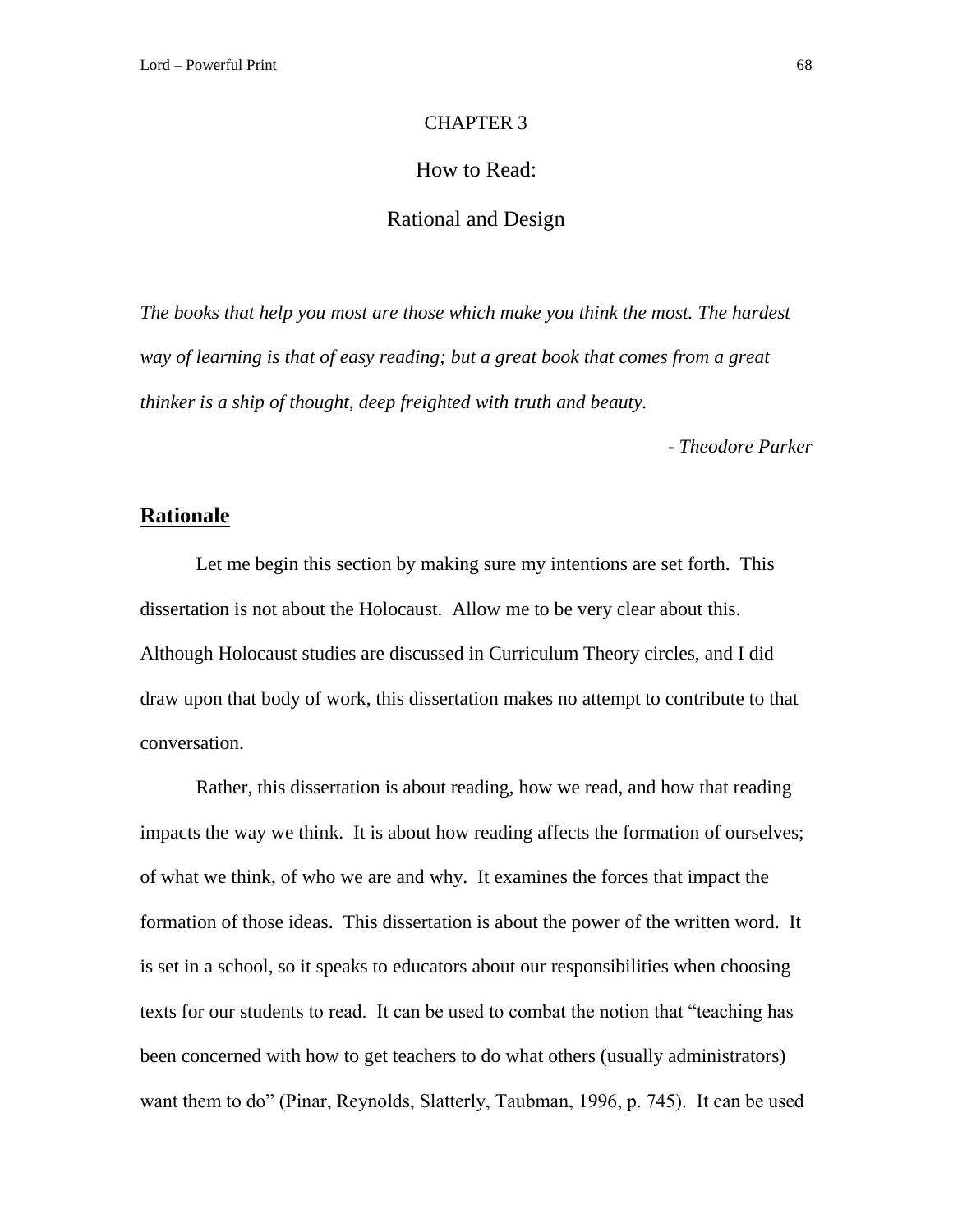to enlighten teachers to the methods of control being used on them, and that they exert over their students, but it is not about teaching.

This dissertation is about print, specifically students' reading of that print, and the ideas that follow. In contrast to "[t]raditional educational interests in students [which] seems limited to their performance on examinations," (Pinar et al., 1996, p.782) this research wants to understand students' thoughts. I want the students to express their ideas and then to locate the situatedness of those ideas by using literature circles. Once one has discovered the context from which his ideas have come, only then can the validity of those ideas be investigated. The term *students* is not limited to those pupils enrolled in a formal educational setting. Every literate human being becomes a student every time she opens her mind to the power of the written word.

This dissertation contributes to Curriculum Theory's conversations about being literate, as well as educator and student responsibilities, but it goes far beyond (Bartlett and Holland, 2002; Barton, 1994; Barton, Hamilton & Ivanic, 2000; Baynham, 1995, Collins, 1995; Heath, 1983; Street, 2000; Street 2003). Street (2003) speaks of literacy as being "social practices and conceptions of reading and writing" (p. 78), while Heath (1982) defines a literary event as "any occasion in which a piece of writing is integral to the nature of the participants' interaction and their interpretative processes" (p. 93). Sumara (2006) places interpretation of experiences in the center of Curriculum Theory. "In the last several decades, work in curriculum theory (Pinar, Reynolds, Slattery, & Taubman, 1995), cultural studies (Grossberg, Nelson & Trichler, 1992) and interpretive research methods (Denzin & Lincoln, 1994) has revealed how discursive practices shape experiences and how they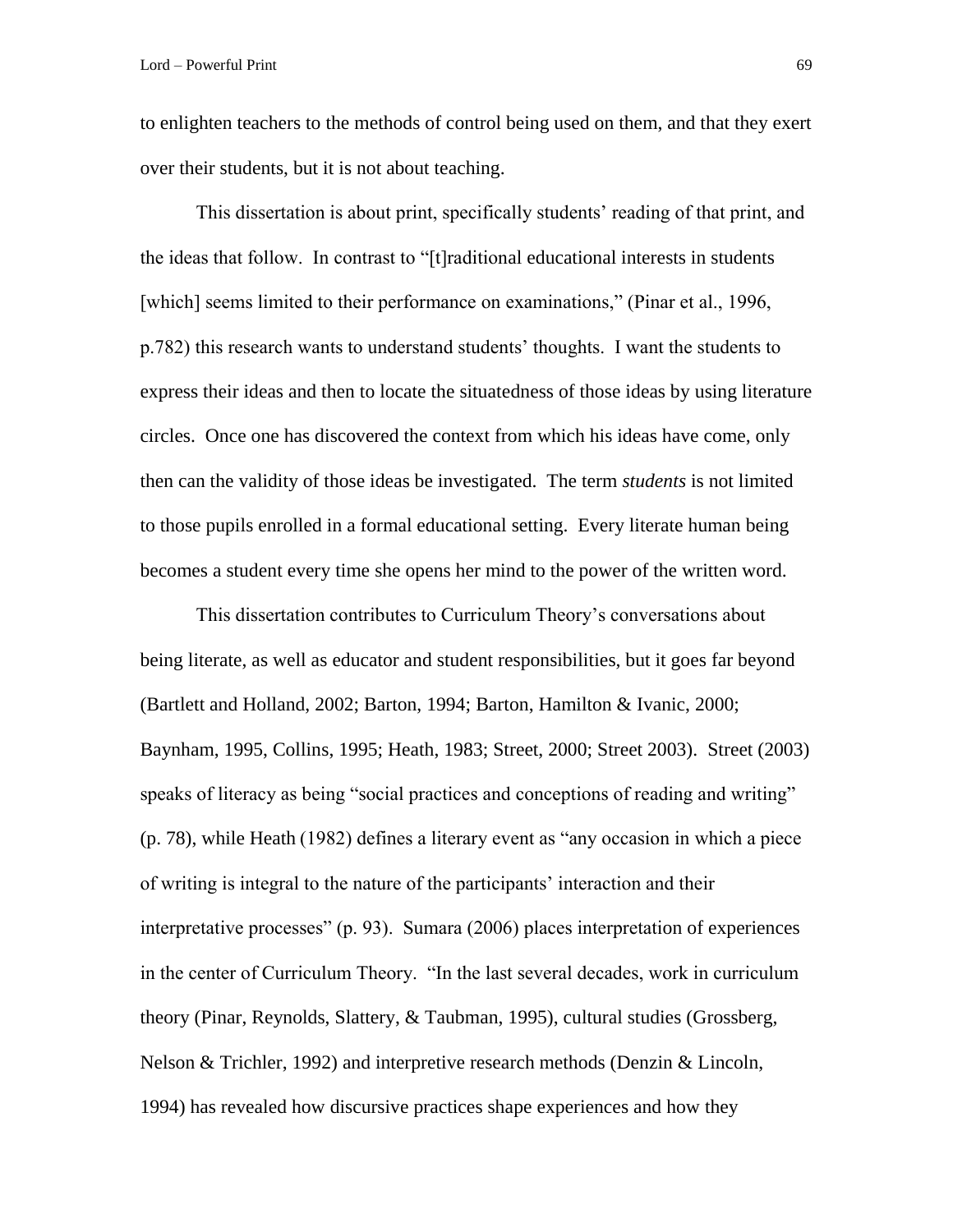influence interpretations of experience" ( 86). Interaction and interpretative processes are at the cornerstone of this dissertation, as is experiential influence on interpretation

Along with interpretation of the reading, this dissertation focuses largely on the process of reading and thinking about that reading. When writing about her college level literature classes, Mary Doll (2009) finds it "[s]trange" that the students "frequently comment, "While it was only a story, I learned a tremendous amount". Of course they learned; sadly, of course, they discounted that learning" (Doll, 2009, viii). Can students learn from reading "just a story"? I agree with Ms. Doll. Of course they can! "[T]ogether with curriculum theorists, I insist that the engagement with fiction  $\dots$  can be a learning experience of the first order – not because students hunt down symbols or identify themes, not because they check boxes on multiple choice tests, and not because they echo the professor's beliefs . . . . Rather, out of the very chimney corner from which the humanities huddle, fiction disturbs the status quo" (Doll, 2009, vii). Curriculum Theorists believe that reading has worth not for what it can produce, but for what it is. I can think of no better place for this study than in the conversations of curriculum theory.

This study also speaks about the power of print in all forms. It can transverse pedagogical boundaries because all areas of study employ the power of print. Every discourse in every field of study relies upon the printed word to share its ideas and to combat those opposed to them. This dissertation looks at how those ideas are internalized, and whether or not they should be.

This study is qualitative. I used discussion, journal writing, and the students' own statements to discern the children's attitude shifts. They were subtle at times,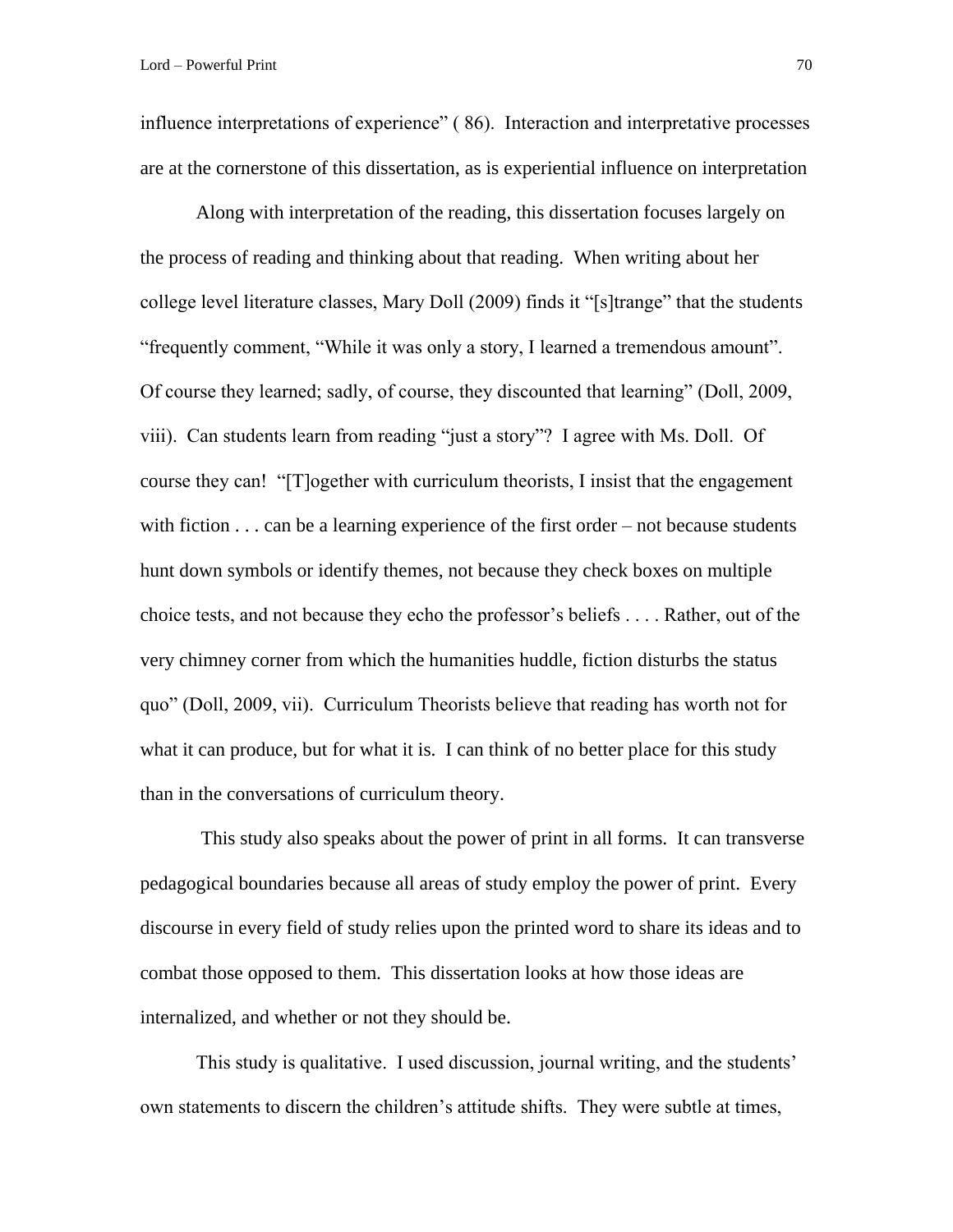and had to be excavated, but they were discernible. To some, this could be seen as a drawback. There are not hard and fast numbers and statistics that can show that the students' attitudes were shifted x stanine points by this particular book. However, numbers are hard and constant, and attitudes are not. Young people's minds are pliable, malleable. I was trying to avoid influencing their attitudes with my research, but rather let the changes happen with as little interference from me as possible. If they perceived this as school with tests containing right and wrong answers rather than a group that hung out to discuss books, they would have behaved differently. I wanted their true responses, not their "school" responses.

### **Design**

I choose to follow the examples set forth by Louise Rosenblatt (1938) in her Reader Response Theory and to draw from Vygotsky on thought development and the social structure of learning (Smagorinsky, 2007), as well as follow the example of literature groups by Janice Almasi (1995). Rosenblatt (2001) sets forth two different mental sets that one may use when reading: efferent and aesthetic. The efferent mental set seeks the building up of meaning, or gathering of knowledge, and is best used with expository texts. Aesthetic reading seeks a story. It focuses on the feel of the narrative, the rhyme and rhythm, and the emotions sparked while reading. It is aesthetic reading that has the capacity to impact and shape readers (Berger, 1996; Connell, 1996; Cox & Many, 1992; Davis & Womack, 2002; Reuter, 2007; Rosenblatt, 2001; Rosenblatt, 1998; Rosenblatt, 1985; Rosenblatt, 1978; Rosenblatt,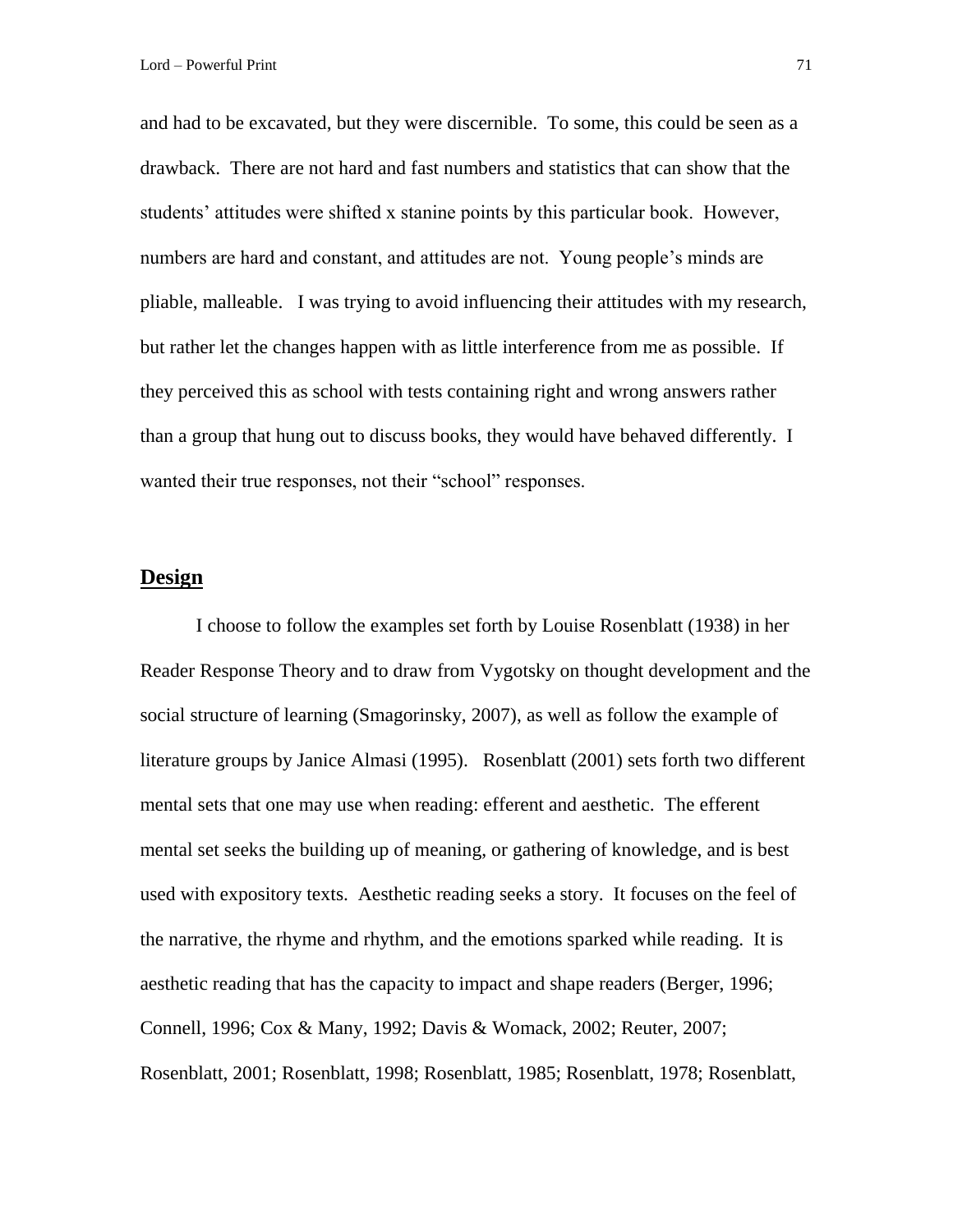1938; Spiegel, 1998; Sobulis & Winkler, 2004). It is through this emotional connection that print is given its power.

Most often, schools spend great amounts of time teaching students to read efferently to the detriment of aesthetics. When students are always reading with an artificial purpose – to find the main idea or the symbolism or to take an Accelerated Reader test (a computer comprehension program that awards the students with points for each test passed), they lack the aesthetic quality that makes reading fun. "It is this which is fundamentally wrong about the current approach to teaching literacy in schools . . . in the whole of the official documentation devoted to advising teachers in [literacy] the verb 'enjoy' does not appear once. And it is now becoming apparent even to those responsible for inventing these policies that, as any professional could have told them at the outset, they have missed the central point of a literary education" (Kelly, 2009, p. 73). One must enjoy what he is reading in order to have a transaction with it.

If one is simply sifting through a piece of literature searching for information as one would sift through an instruction manual, then true reading of that literature is not happening. In order to "read" the literature, the reader must comprehend the meaning of the text. "The reader response paradigm highlights the influence of the personal and social contexts of reading on how readers construct meaning from texts" (Reuter, 2007, p.1747). Meaning construction is the key corner stone of reading. "Rosenblatt's transactional view of literacy highlights the dynamic interplay between reader, text, and context in the construction of meaning" (Perencevich, 2004, 2). Studies of literacy show that reading for pleasure is in decline in the United States,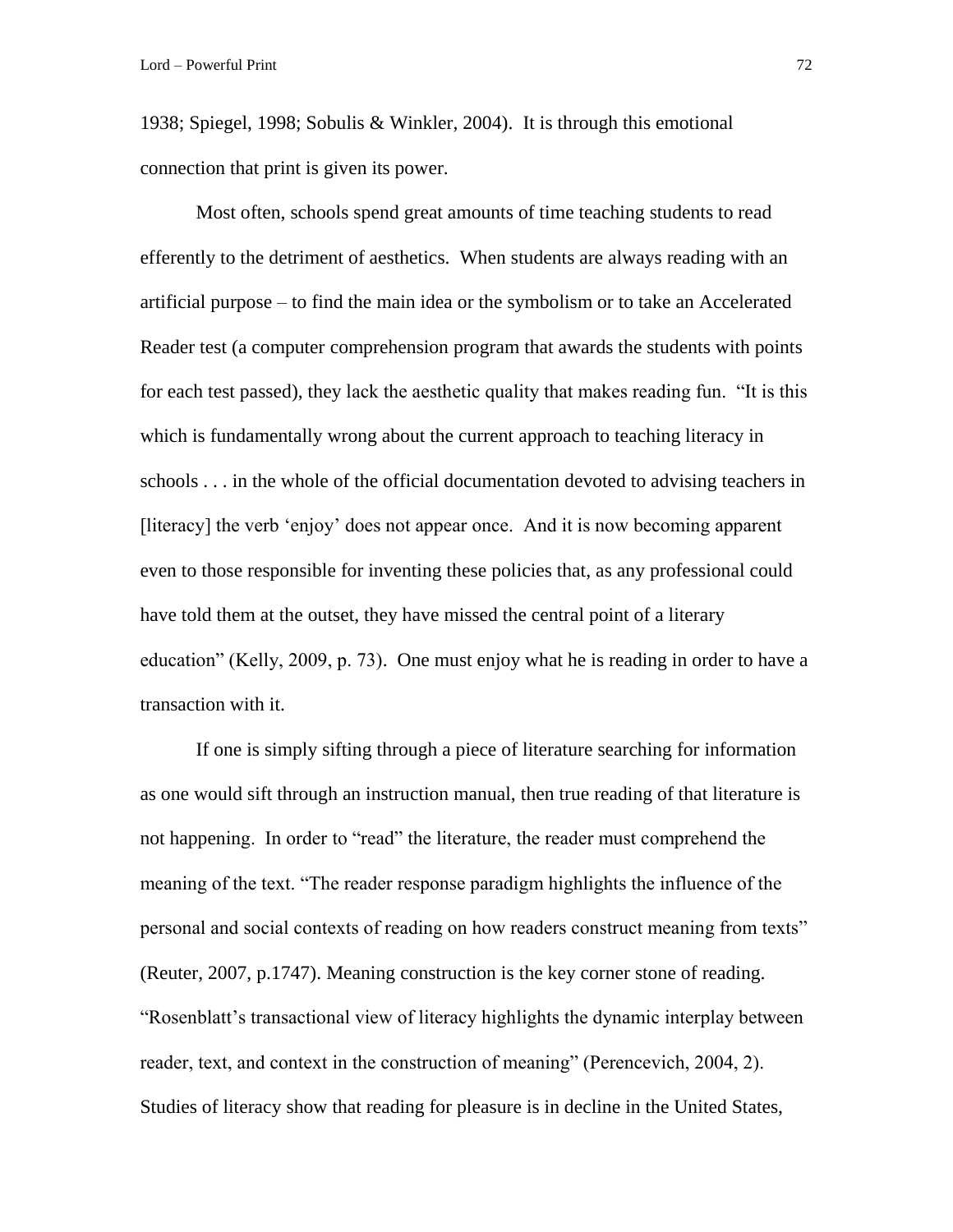and even more so for young adults and children, while "entertainment [is] the strongest motive in web searches. . . . 18 of the top 20 web sites among college students are entertainment related" (Reuter, 2007, p. 1746). People like to be entertained, and therefore need time to read for entertainment purposes.

"Sometimes, of course, readers adopt an inappropriate attitude – for example, reading a political article aesthetically when they should be efferently paying attention to facts. And many people, alas, read the texts of stories and poems efferently" (Rosenblatt, 2001, p. 269). Readers need to know how to distinguish between the mental sets and be able to determine which set is most appropriate for each individual reading event. Currently, students are not given enough opportunities to read aesthetically. Schools' current focus on testing above all else is exacerbating this problem. Our children are no longer taught how to read for pleasure. All reading is being reduced to the utilitarian. They don't get a chance to read just for the sheer joy of reading. There is always an ulterior motive.

"Children are not allowed to dream, they are not allowed to be creative, they are not allowed to engage in any sort of phantasy life, whether unconscious or conscious. Daydreams are simply not permitted in the world of high-stakes testing" (Morris, 2001, p. 142). As a result, children are either reading a passage to gather information so they can answer the questions correctly, or in those rare moments when they actually pick a book of their own accord to read, they make their choice so that they can take an AR test. Our students are being forced to read novels efferently, and as this becomes more pervasive, they will likely be unable and unwilling to do it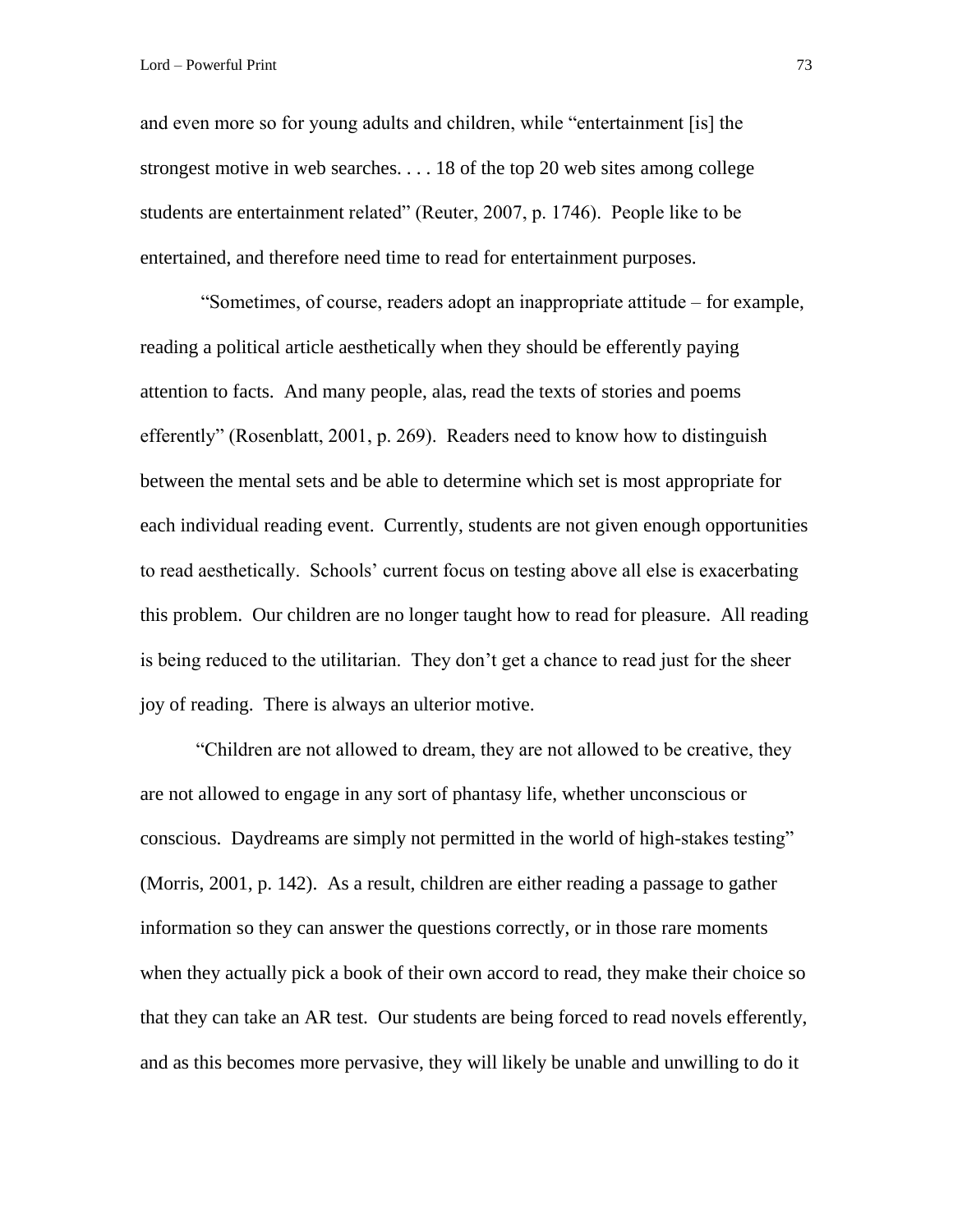any other way. I'm afraid that in the coming years, we will find that we have managed to raise a generation that hates to read, and what a travesty that will be.

So we are faced with the challenge of helping students remember that they did once like to read and bringing them back to that place. How should we begin? Perhaps we should start by remembering that each individual person approaches a text from a different place. "Important though the text is, a story or poem does not come into being simply because the text contains a narrative or the lines indicate rhythm and rhyme" (Rosenblatt, 2001, p.268). The text is dead, waiting for the breath of life, until the reader grants it. Building meaning from the text is the reader's job, and that meaning may be different each time a text is read. "The same person never reads the same book twice" (Scholes, 1989, p. 19). We are different people each time we read a piece, because the reading changes us. "There is no such thing as a generic reader or a generic literary work. . . . The novel exists, after all, only in interactions with specific minds" (Rosenblatt, 1938, p. 32). If our students are never taught how to interact with novels aesthetically, those novels will not exist, for it is not the print on the page nor is it the author that imparts knowledge unto the reader. Texts are brought into being when the reader imparts life by reading them.

There is a danger here of which educators and readers alike must be wary. It is not entirely within the power of the reader alone to create meaning. The print itself also has a lot of impact on the making of meaning. One must be careful to preserve the author's original intent and the integrity of the work when reading. Rosenblatt (1982) uses the word "transaction" (p. 268) because it requires input from both reader and text.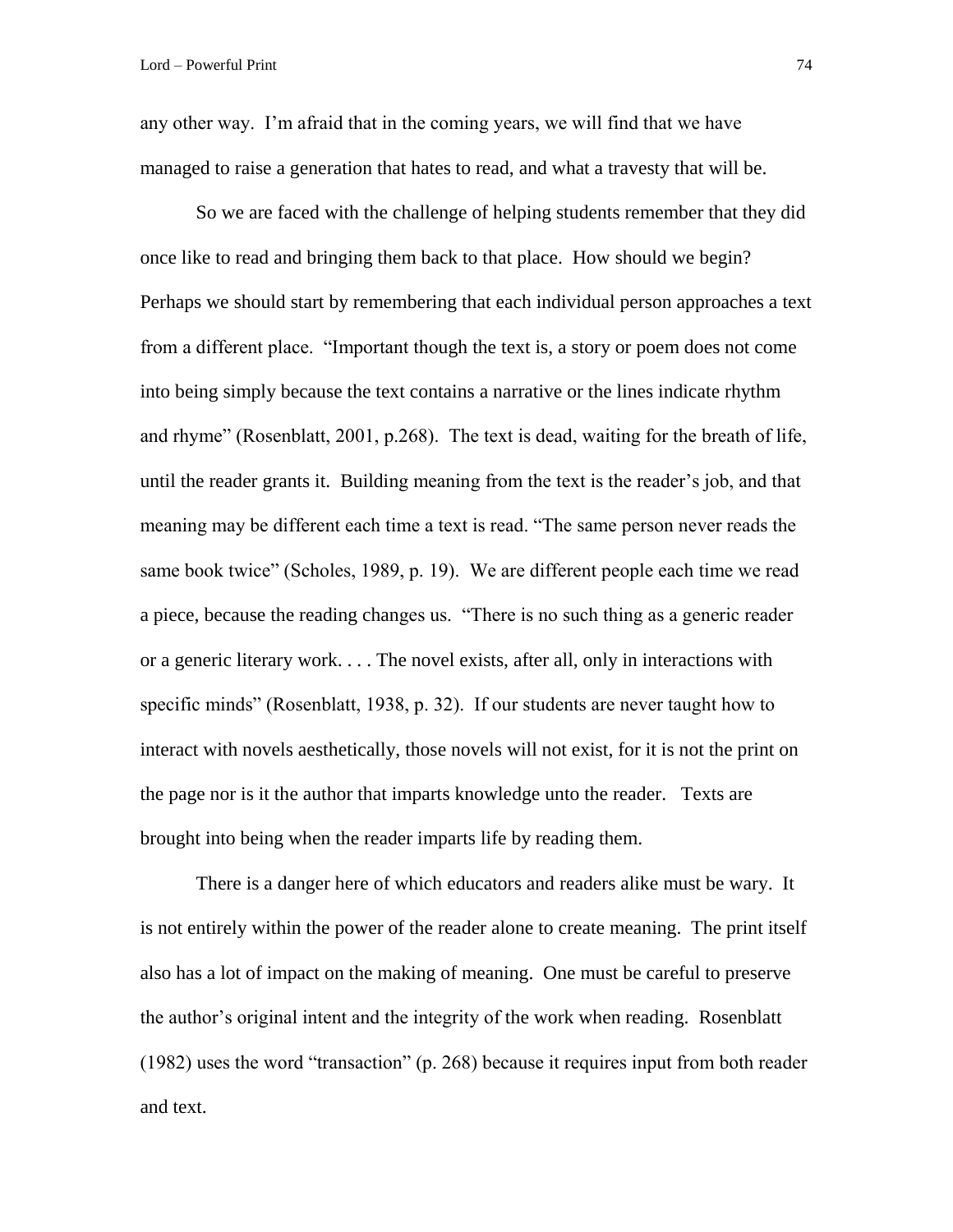The author's words are the instrument the reader uses to create meaning. Preserving the author's intent as much as possible is crucial (Rosenblatt, 1982). Paul Valery (as cited in Scholes, 1989) states that "there is no true meaning to a text – no author's authority. Whatever he may have wanted to say, he has written what he has written" (p. 54), and it is up to the reader to use that text to create his own meaning. This is an extreme interpretation that is more in line with the New Critics. This does not mean, however, that the reader has the right to rape the text and use it for a completely contrary meaning. Rosenblatt believes that the author does have the right to his or her own intended meaning, and the reader should acknowledge that intent when forming her own ideas about the text. All the while remembering that both are important. (Rosenblatt, 1982)

Manguel (1996) addresses the issue of author's intent when he says, "for the longest time, [I] attributed purposes to the books I read, expecting, for instance, that Bunyan's Pilgrim's Progress would preach to me because it was, I was told, a religious allegory – as if I were able to listen to what was taking place in the author's mind at the moment of creation, and to gain proof that the author was indeed speaking the truth. Experience and a degree of common sense have not yet completely cured me of this superstitious vice" (p. 14). We must try the impossible and attempt to know the authors intent, all the while knowing that it can never be known for sure.

These truths bring to mind the many literature classes in which we read the short story *Hills Like White Elephants* by Ernest Hemingway (1927). The first time around most all of us were shocked to hear the teacher's interpretation (thanks to her teacher's edition) that it was about a pregnant woman on her way to have an abortion.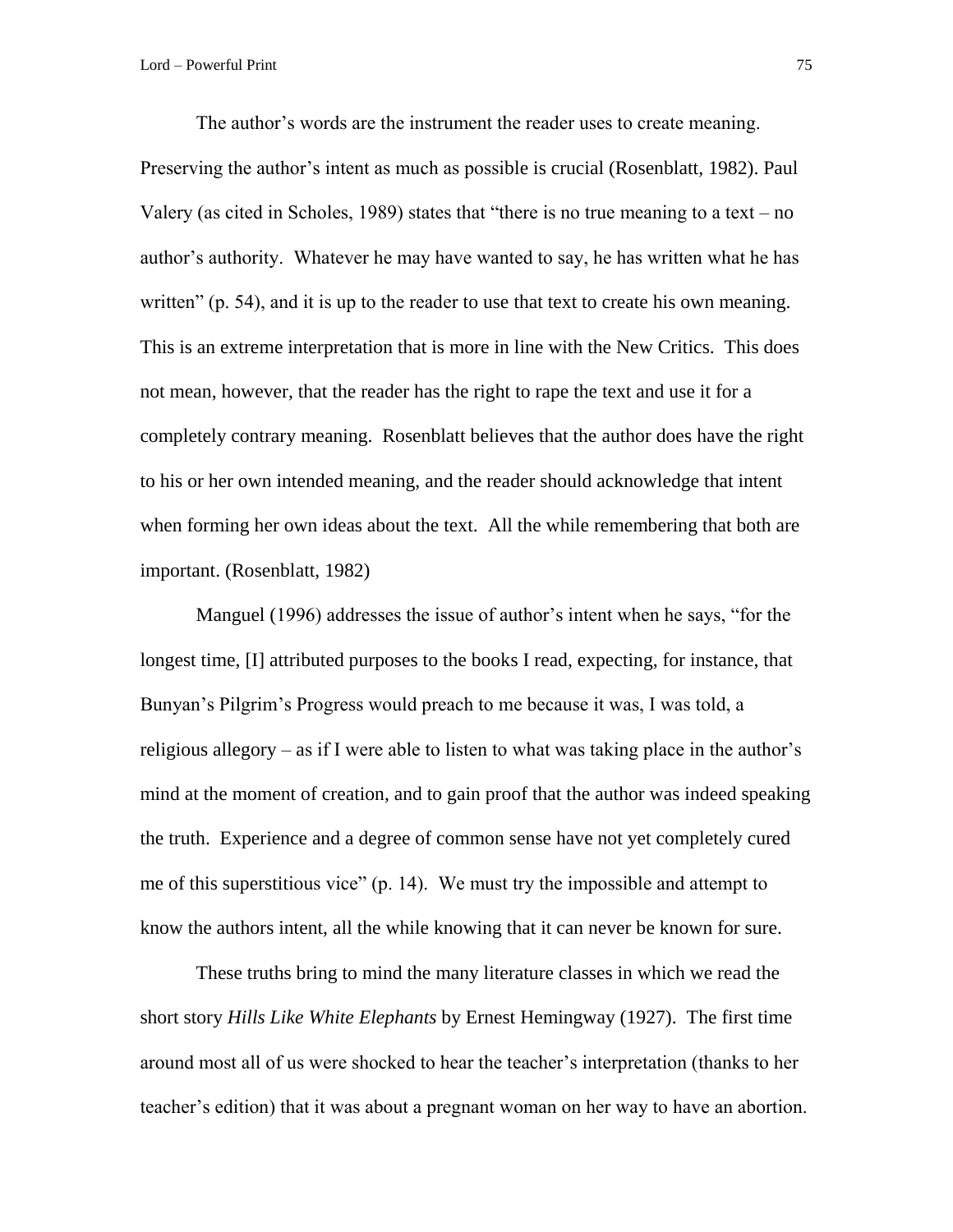Lord – Powerful Print 76

That thought had never entered our high school minds, but suddenly there in front of us we saw the symbolism to support "her" (the teacher's) ideas. I remember mentioning the beaded curtain that the woman strokes as a symbol of the path to another way still being open. There was not a shut door but a beaded curtain. My teacher smiled politely, and told me no, those represented the rosary. She was doing her best to uphold the author's intent, as interpreted by the teachers she had had in her literature classes, and of course the ever present teacher's edition - even though she could not have possibly known what Hemmingway truly wanted those beads to represent. In the words of Vygotsky (1962), "[a]bsolute correctness is achieved only in mathematics" (221). Why was her interpretation more valid than mine?

Ideally, that English teacher would have stopped for a moment to try to figure out where my ideas were coming from. How had I reached the conclusions I had reached? By what process did I come to that interpretation? If she had taken the time to fish these things out, we may have been able to have a more open and enlightening exchange. "Any attempt to make learning literacy easy by offering only parts of the whole experience is almost certain to violate the meaningfulness of normal written language" (Money, 1988; quoted in Kelly, 2009, p. 78). Discussion should have been an important part of the literature lesson in order to respect the whole experience.

This is where we turn to Vygotsky. "As I read Vygotsky, his emphasis is more on understanding how people learn to think than on judging the kinds of thinking that people develop" (Smagorinsky, 2007, p. 63). Vygotsky spends a great deal of time on the context of people's thinking. He is largely focused on how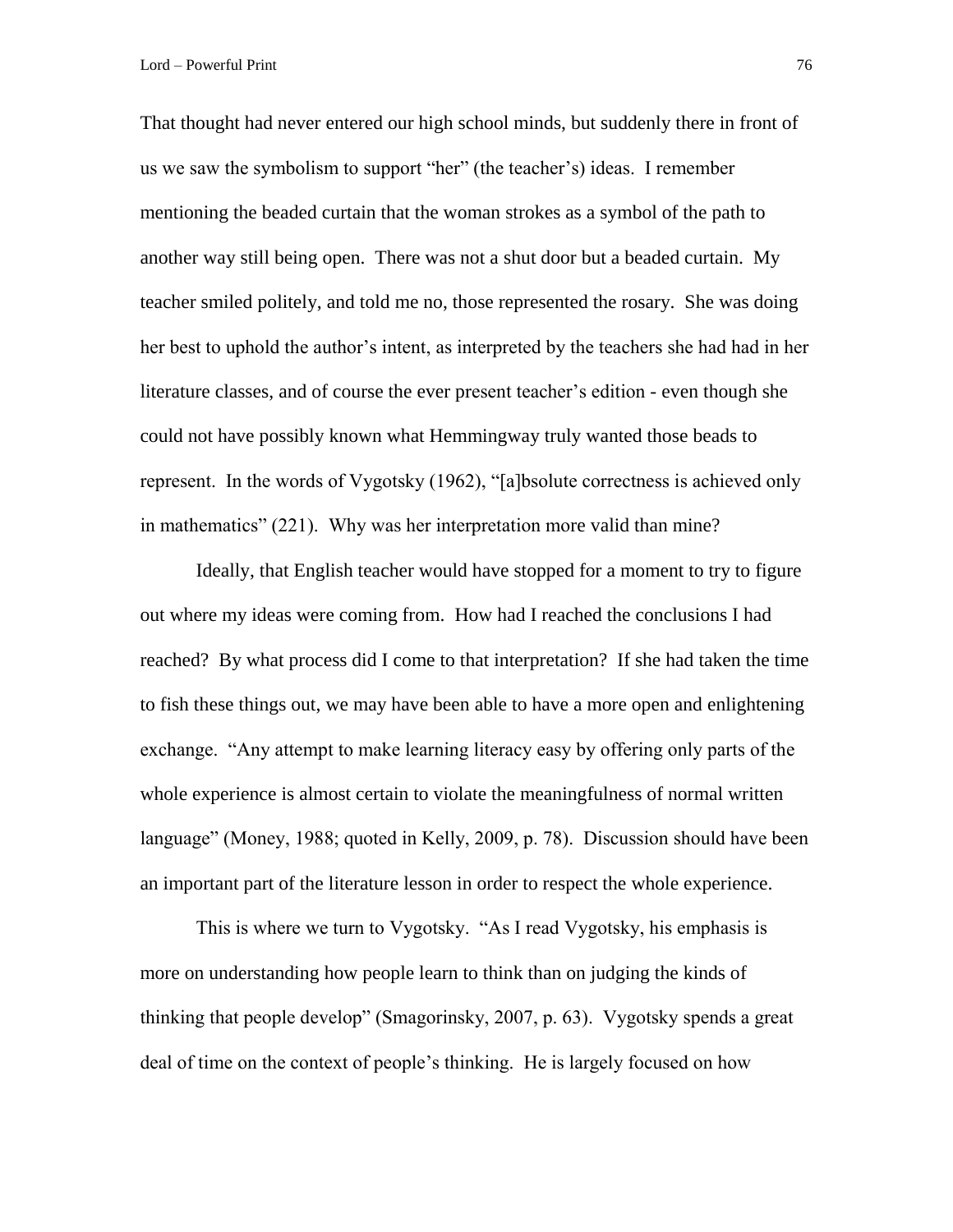people's surroundings influence what and how they think, and in turn how their thinking influences their surroundings (Smagorinsky, 2007).

For Vygotsky, the social was very important. Vygotsky's theories embrace the importance of social interaction in developing cognition (Vygotsky, 1978), as "he believed strongly that community plays a central role in the process of 'making meaning'" (McLeod, 2007, 1). Individual development is crucially intertwined within social and cultural context. An individual does not develop in a vacuum, and therefore all manner of outside forces act upon her cognitive development.

According to Vygotsky (1978), a large quantity of childhood learning is the result of a social interaction with a skillful mentor or tutor; one that is able to model the desired behaviors and provide verbal instructions. Vygotsky refers to this as cooperative or collaborative dialogue. "The child seeks to understand the actions or instructions provided by the tutor (often the parent or teacher) then internalizes the information, using it to guide or regulate their own performance" (Mcleod, 2007, 3). Shaffer (1996) describes one such social interaction as a child receiving her first jigsaw puzzle. Her first attempts are not successful, until her father, acting as the tutor, steps in to assist her in developing useful problem solving strategies. After repeated attempts with guidance, the scaffolding is slowly removed and the child is better able to stand on her own.

The more she was exposed to this process and the vocabulary involved with it, the more familiar it became and the more comfortable and competent she became. She began to build a connection between her father's words and her experiences. This same kind of connection occurs in language development. When writing about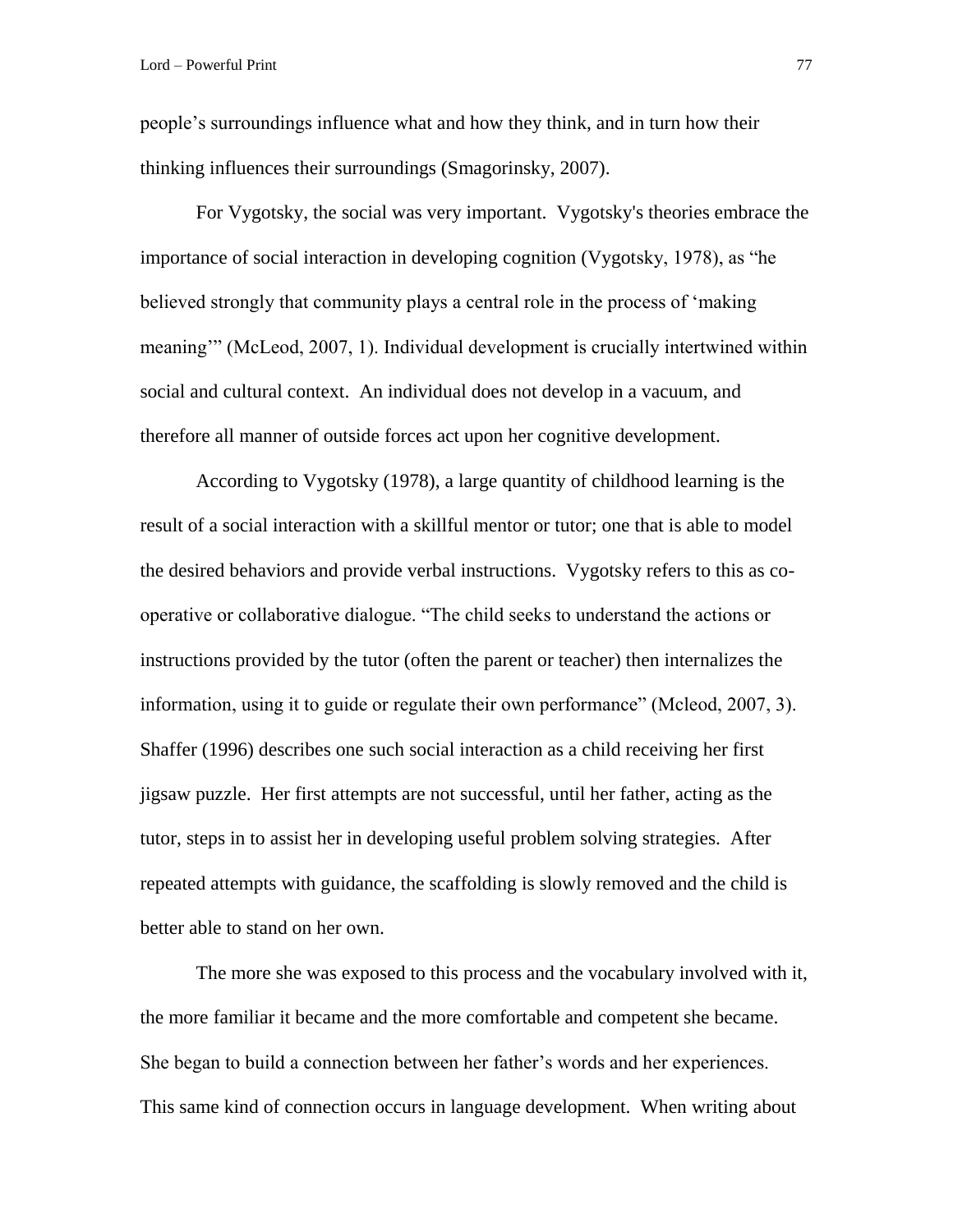the development of word meaning, Vygotsky (1962) states that "[a] connection originates, changes, and grows in the course of the evolution of thinking and speech" (211). The more relational information a person has with regard to a certain word or concept, the more that person is able to construct a deeper and more complex meaning for that word or concept. "Word meanings are dynamic rather that static formations" (Vygotsky, 1962, 217). As word meaning changes, so does one's thought relationship with that word.

If word meanings are so fluid, then print meanings must be equally fluid. Print means different things to each individual reader. One of the most effective ways to discover what print means to you is by discussing it. "Engaging with literacy is always a social act even from the outset" (Street, 2003, p. 78). In traditional classrooms, teachers assume the role of leader while students assume the role of respondent, and as such, "students become concerned with their performance during the discussion" (Almasi and Gambrell, 1994, p.3). In such environments, there is no meaning making or textual/reader transaction occurring. The meaning of the text is not seen as fluid, but rather as a fixed idea that the teacher must impart. Interactive reading groups attempt to venture away from such teacher-led activities and into an environment in which the students are able to draw their own conclusions and make their own meanings for themselves. As an interactive reading group dives into a piece of literature and differing perspectives are exposed, a new interpretation of the text may be the result. (Almasi, 1995; Almasi, 1994, Fish, 1980; Rosenblatt, 1938; Rosenblatt, 1978).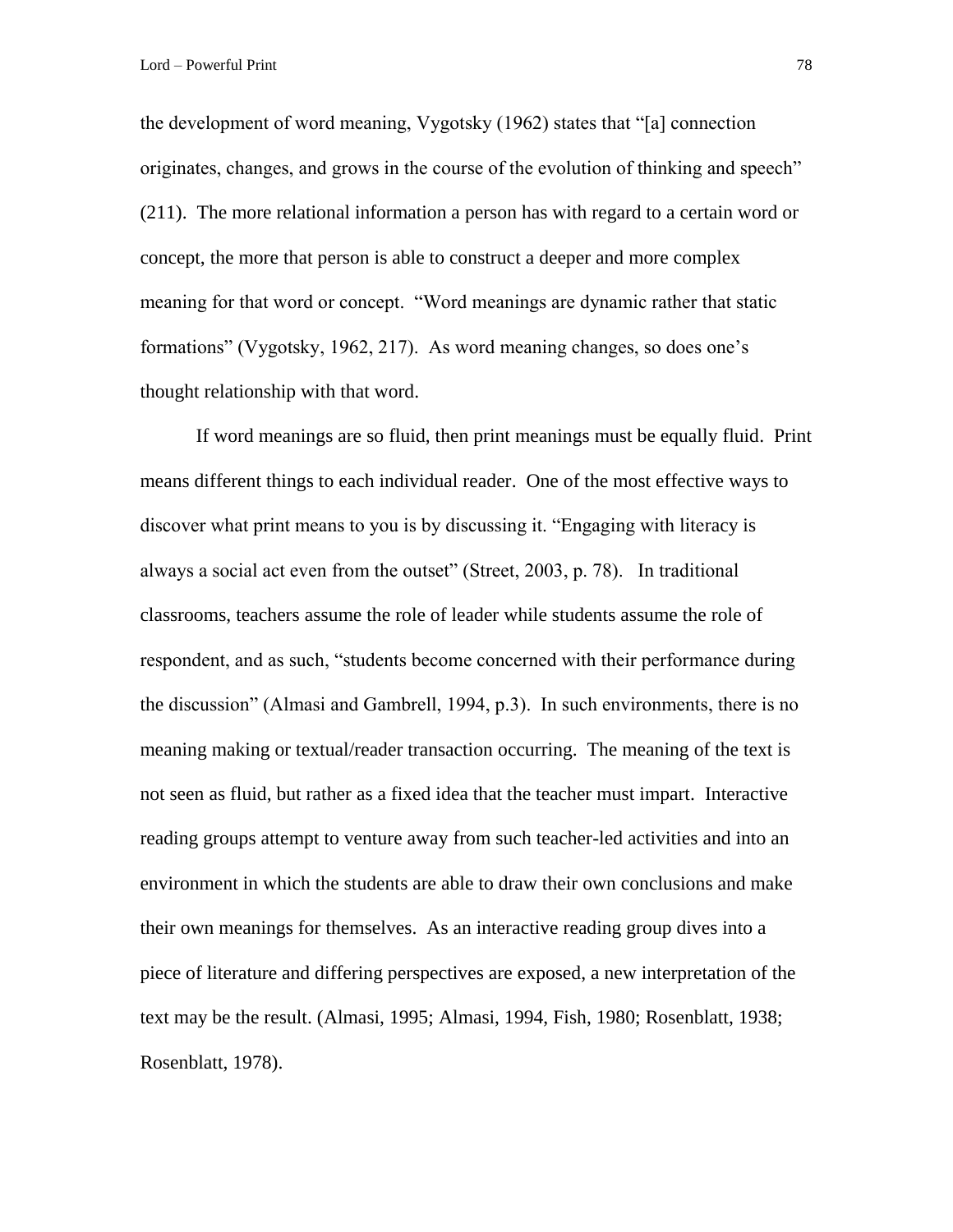This study established literature circles by following the guidelines set forth by Almasi (1995). These literature circles took place at school, but after school was finished for the day. It required students and parents to agree to stay after school on their own time. This "extra-curricular" activity could have been viewed by some as a waste of time. Indeed, some parents asked me what reading skills we would be working on during the group. I had to make it clear to the parents and children that I would not be "teaching" reading at all. We would be reading and talking without any formal instruction going on. This was difficult for some people to understand. Some of these parents could not understand that reading had any purpose other than utility. They asked questions such as "Would they take AR tests?" "What strategies would we employ?" "Will this make my kid a better reader?" The answer to that last one was a hardy, "I don't know! But hopefully it will help him enjoy it." I would venture to say that those parents who could only focus on utility were most likely illiterate – not meaning that they are unable to read; rather that they chose not to read for pleasure.

For many, extracurricular activities are unrelated to school activities and therefore are not seen as useful. Kelly (2009), when discussing extracurricular activities, states that this dichotomy is "difficult to discern. For activities of this kind are usually regarded as having as much educational validity and point as any of the formal arrangements of the school. Indeed, some would even argue that in certain cases they have more point than many such arrangements" (p. 12). The students who chose to participate, and their parents, must have come to the conclusion that literature circles were a useful way to spend one afternoon a week.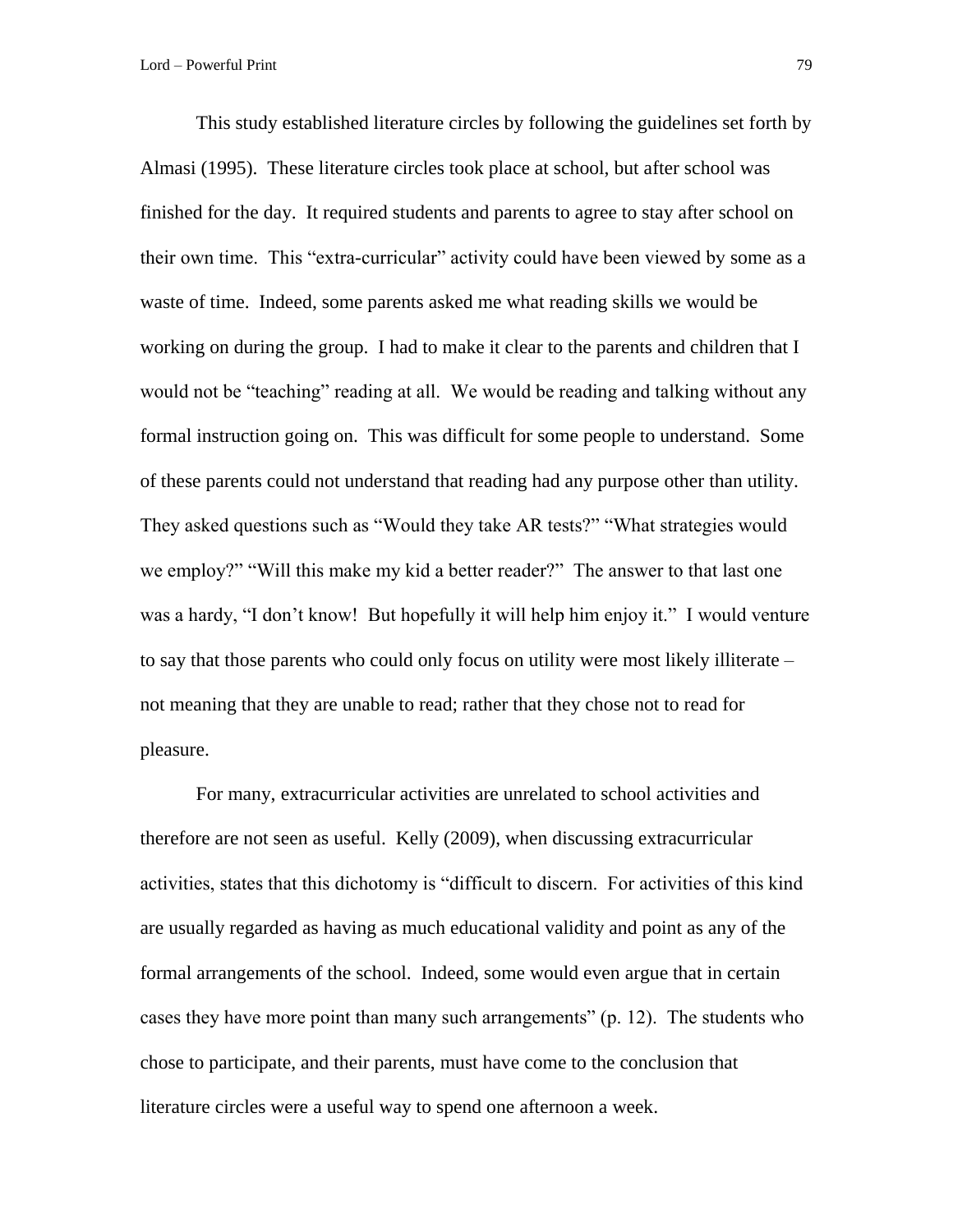According to Almasi (1995), literature circles should be split into three different time frames. The first five to ten minutes should be set aside for teacher review of procedural information including rules of engagement and proper behavioral expectations as established by the children. The children are also allowed an opportunity to offer hints for how to have a successful discussion time. For Almasi (1995, p. 320), some hints may include:

*\* Look in your journal for ideas.*

*\* Tell about your likes and dislikes.*

*\* Ask a question you had about the story.*

- *\* If you didn't understand something, ask about it.*
- *\* Comment on things others say.*
- *\* Compare characters.*
- *\* Compare the story to things in your life.*
- *\* Talk about and challenge the author's style of writing.*
- *\* Talk about reasons why the author wrote the story.*
- *\* Say whether you agree or disagree with someone's comment and tell why.*
- *\* Check the story to back up your ideas.*

This time may also be used as a time to review points brought up in previous discussion.

The middle section is the largest and is devoted to the discussions themselves. The students are in charge of the discussion; the teacher's involvement is that of an "informed participant" (Almasi, 1995, p. 320). In this capacity, the teacher is able to assist the children when there is confusion or to provide some prompts or questions to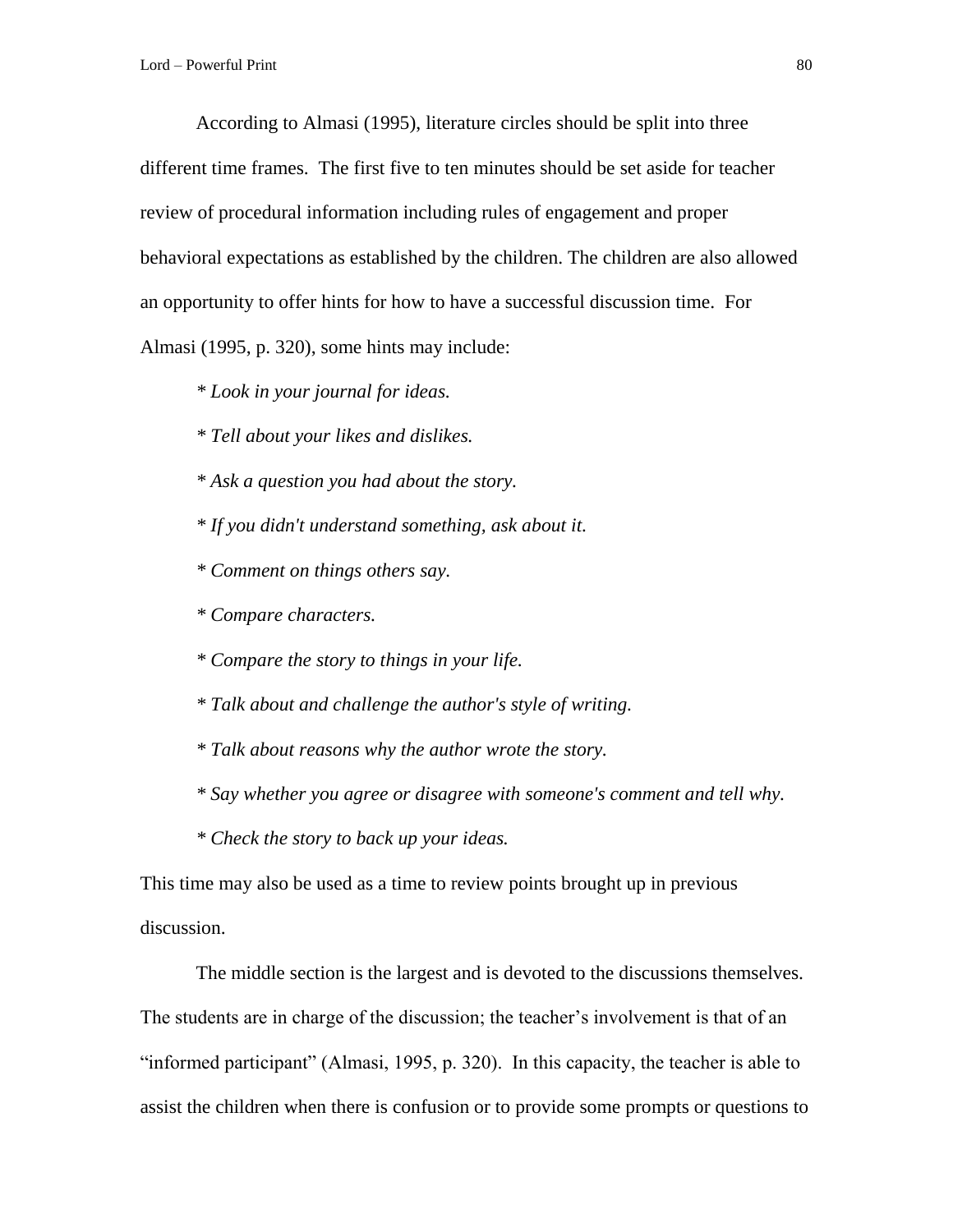elicit further discussion when the discussion stalls or goes wildly off track. "Thus, the teacher [is] able to cue appropriate opportunities for using interpretive strategies and [is] also able to function as a coach to monitor group process and scaffold desired discussion behaviors until students [can] assume responsibility for monitoring their own group process and use interpretive strategies flexibly (Almasi, 1995, p. 320).

Following the discussion portion comes a five to ten minute debriefing in which the students are asked to reflect on their discussion, behavior and participation. In contrast to those teacher-led experiences in which "[i]dentifying sources of comprehension failure and making appropriate repairs often becomes the focus of post-reading discussions of literature . . ."(Almasi and Gambrell, 1994, p.3), this is a chance for students to point out discussion topics that they found of particular interest that day or to pose questions for their group mates to ponder for the next group discussion. They are given a chance to share example of either positive or negative activities exhibited in that day's discussion. They are also given a chance to revisit their rules of engagement and decorum and add, revise or edit as they see fit. By following these procedures, the group should be able to flesh out their ideas and develop what they believe the text means.

Making one's own meaning while trying to holding true to the author's intent does not mean that the book cannot call to mind other things that are unrelated to the text, in fact it is wonderful if it does. This is one of the hallmarks of good literature. But a skilled reader must be cautious not to let those "other" ideas replace the original intent of the work (Almasi, 1995; Barnitz, Gipe, & Richards, 1999; Gliner, Goldman, & Hubert, 1983; Smith, 1993; Rosenblatt, 1993; Rosenblatt, 1978; Rosenblatt, 1938).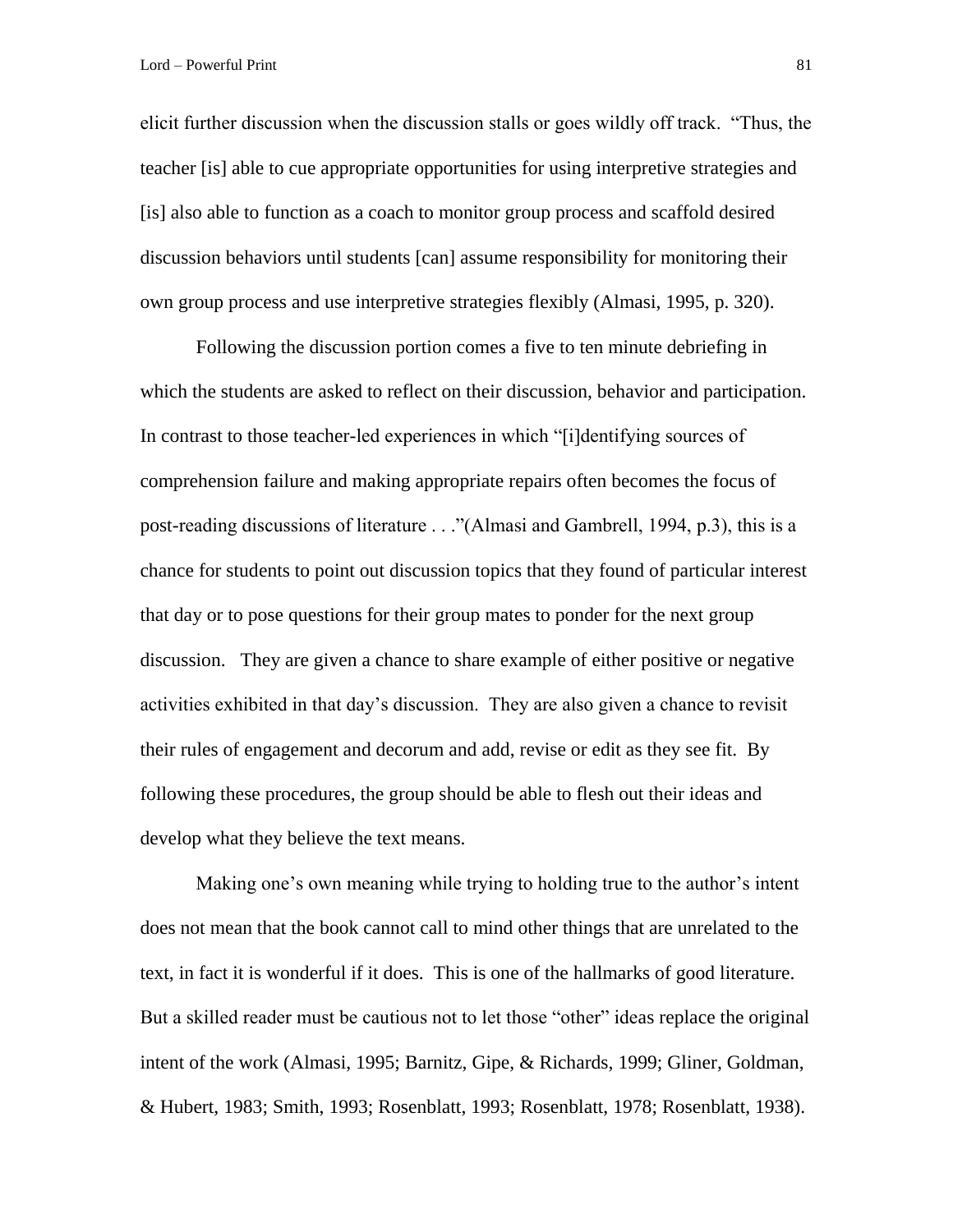Lord – Powerful Print 82

Pamela Smith (1993) drives this point home quite well when she says, "As long as a piece of literature maintains its meaning as I understand the author's intent, I feel I cannot go wrong"(p. 71). This is where we must pay homage to the New Critics for their insistence on textual purity. "For when literary cultural and textual critics ignore the New Critics, they misconstrue their own genesis and identity, forgetting that the New Critics were the first professional theorists, the first humanists to make theory into a recognized disciplinary activity" (Bauerlien, 2007, p. B7). It was because of the ideas of the New Critics that Rosenblatt and her contemporaries were able to formulate their ideas.

Each reader brings with him experiences, interests, ideas, problems, worries and attitudes, all of which concern and preoccupy him. "If literature is enjoyable or if it touches upon some of those preoccupations, then students have a reason to read" (Probst, 1988, p. 3). When a person is able to establish his own reason to read, the reading is much more memorable and enjoyable. Only when the work is memorable and enjoyable is it able to affect the reader. However, this too can create a problem. The more memorable a work is the more it affects you. This is not inherently a problem, but if the reader is unaware of the power the literature is exerting over her, then it can become so. And so we are back to our research question. How does print affect those who read it? Are people's ideas being shaped by the narratives they read? Do people realize the extent to which print, narratives in particular, has over them?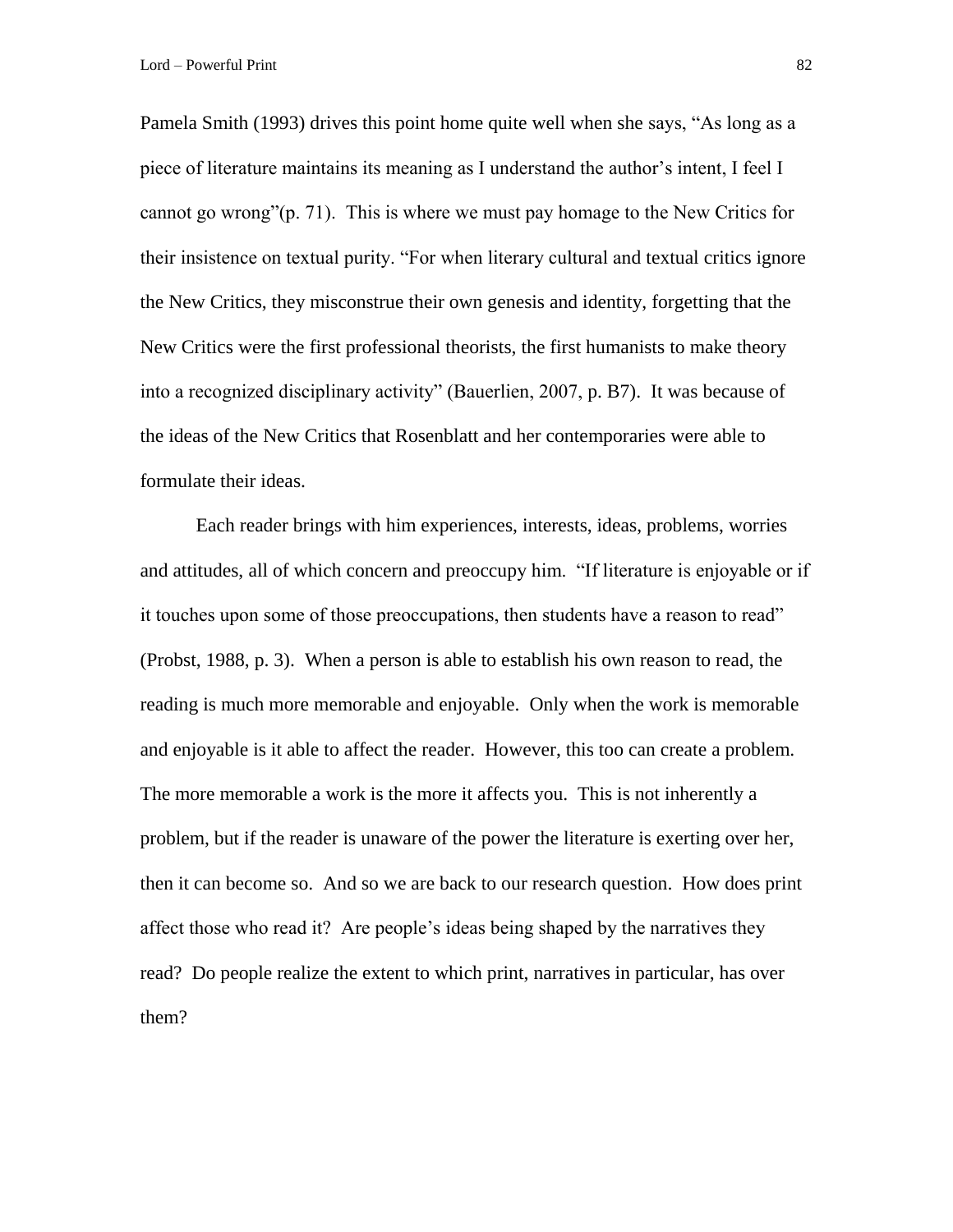## **Methodology**

In order to answer those questions, the students participated in an after school book club. It was run in small group literature circles in which the students had autonomy to lead their discussions on their own. The students in each group read the same piece of literature, keeping journals while reading, and then discussed the book. "Close reading only comes into its own in live discussion among participants intent on seeking together an attentive response" (Marshall, 2002, p. 27). I, as the researcher, tried to limit my contact with the groups so as to avoid becoming the defacto leader of the literature circles.

Before the discussions began the students were given a list of words with which to do word association. Their associations were then taken and analyzed for positive, negative, or neutral responses. These responses were used as the starting point for each student. If their responses contained more negative language (words such as bad, evil, mean, scary, disturbing, wrong) then those terms were considered to have a negative connotation for that child. If their responses contained more positive language (neat, like, good guys, nice, kind, etc.) those terms were considered to have a positive connotation for that child. If their responses contained language from neither end of the spectrum, rather employing the oft used phrase "I don't know" or unemotional associations such as pets or food, those terms were considered to have a neutral connotation for that child.

The same coding was used to evaluate attitudinal shifts. These shifts would become evident in their journal writing, their taped conversations which were listened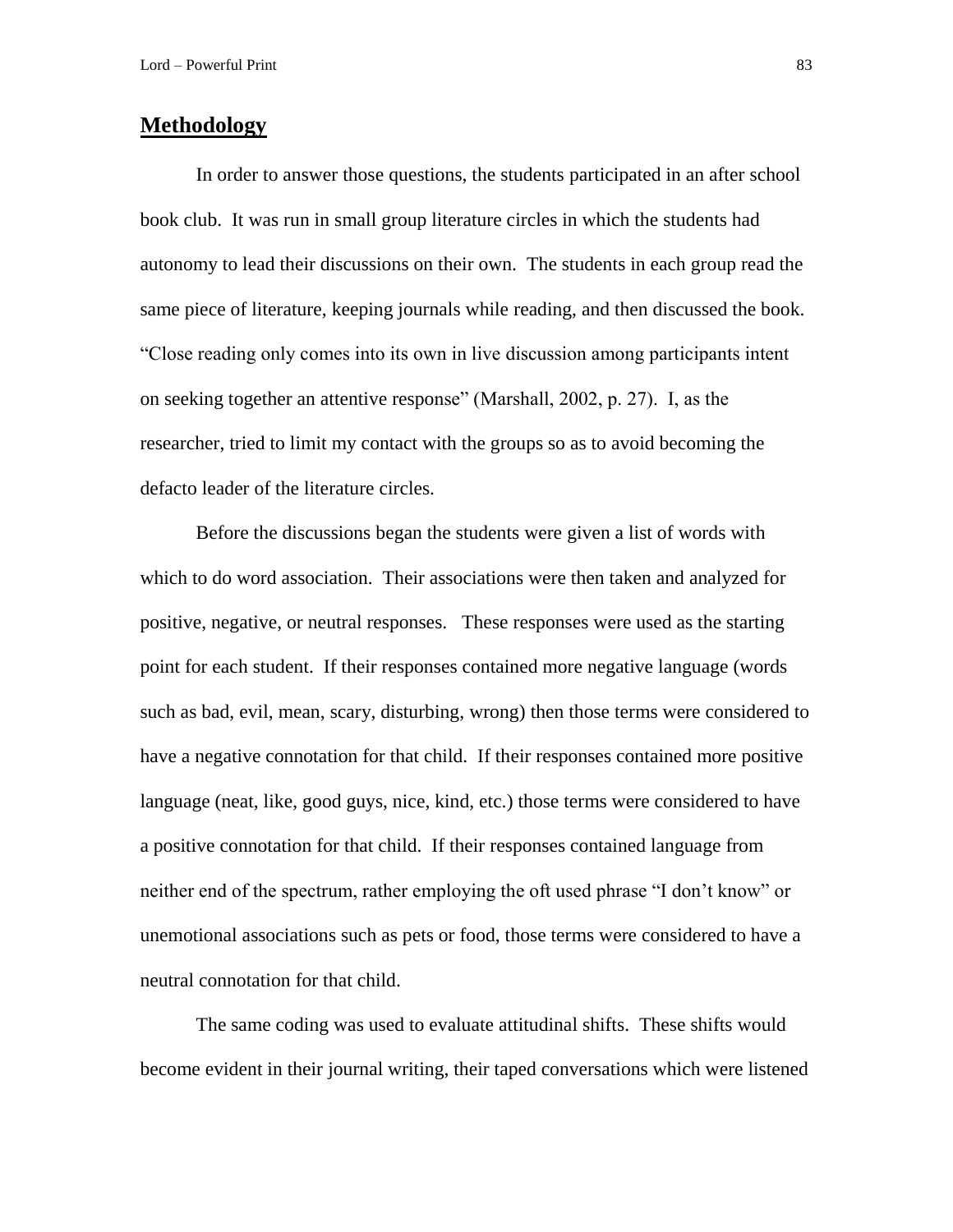to at a later time away from the children, researcher observations, outside conversations apart from the literature circles, and their final writings at the conclusion of the study. While the students did not participate in formal interviews away from their peers, they were questioned both by me and by their peers about why they said and believed certain things. They were asked to clarify comments that seemed ambiguous, and to explain their reasoning when attitude shifts seemed present, as well as when they were conspicuously lacking. These responses were coded along the same lines for negative, neutral and positive language.

The true indication of how the children thought was not necessarily in the words they chose to use, but in the spirit and meaning with which they used them. For example, the term "persecuted" when used as an exclamation in regards to Nazi treatment of the Jews could be construed negatively. But the same word can also hold a more sympathetic tone when discussing the victims. The tone of the conversation held a large amount of sway when deciding if the comments were positive or negative.

Further, in order to discover if a shift in thought process took place, I looked for connections both intertextually and worldly. If they children had taken the "facts" of their reading to heart and began to express these ideas as if they were their own, then that served as evidence that the students had assimilated the author's ideas and now claimed them as their own. When people make connections from one text to another, stating that, for example, one culture is like another because of what they read in the prose, they are granting a strong validity to the print and claiming it to be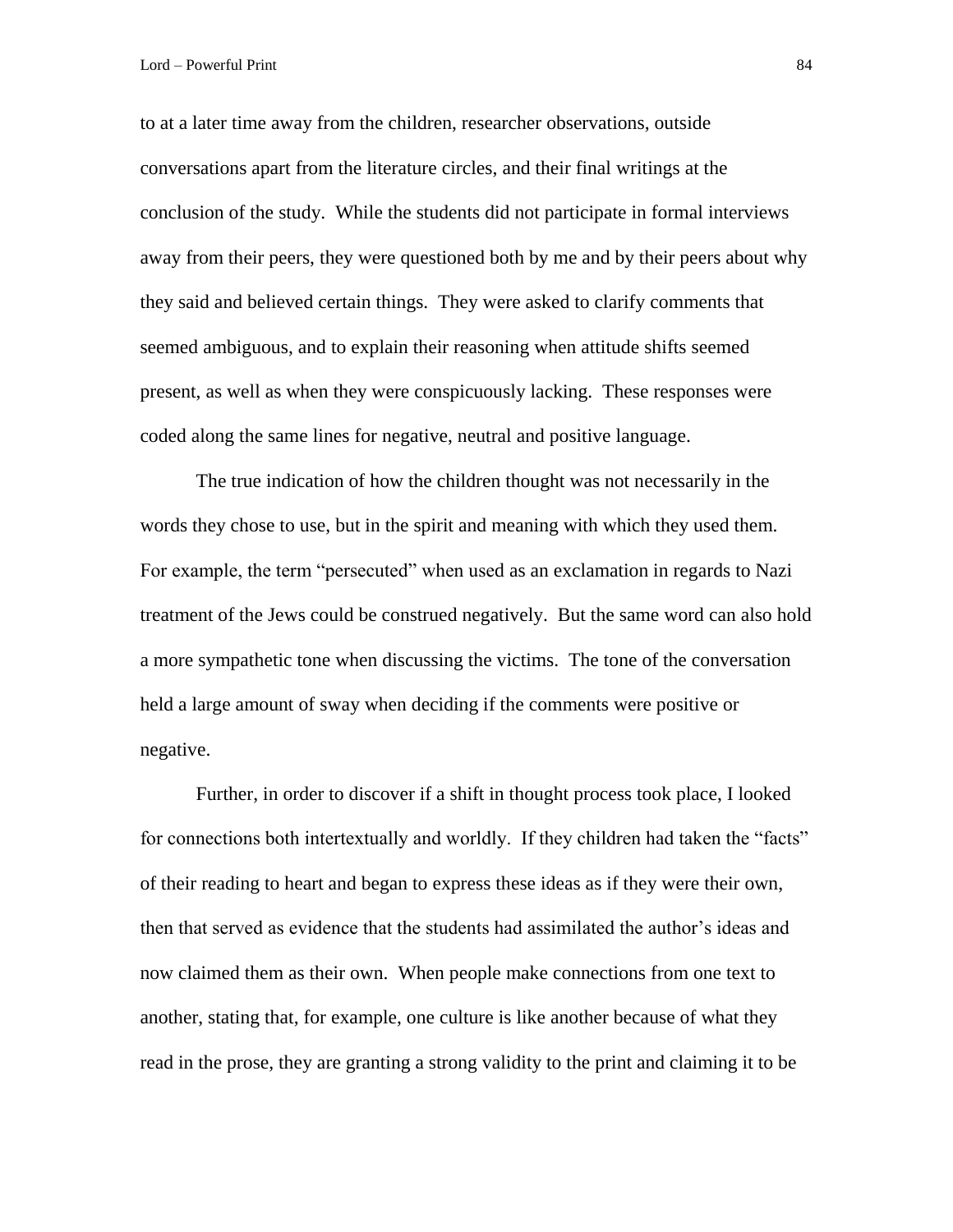fact. These sorts of statements of "truth" will be viewed as support for the supposition that print changed the way in which these children think.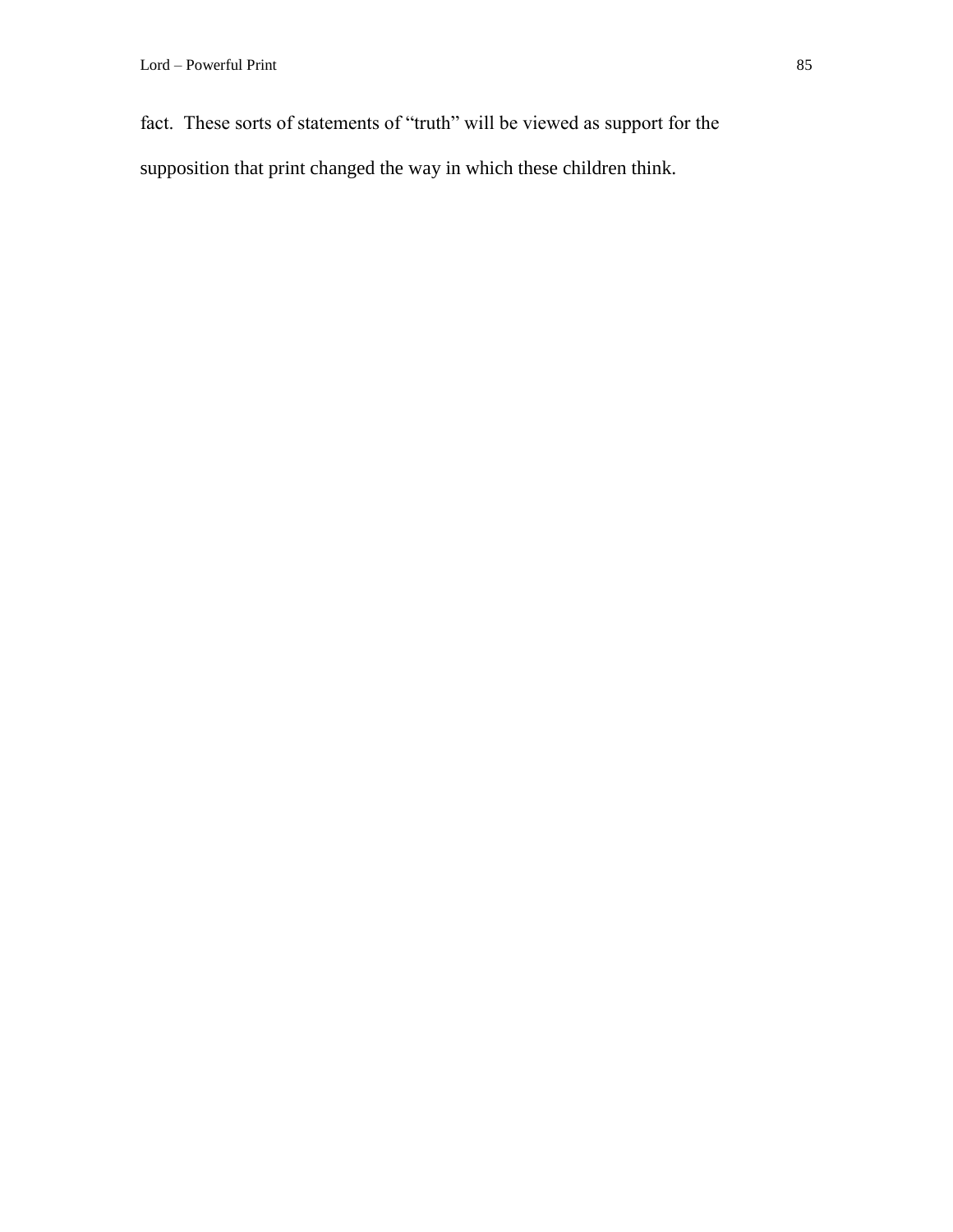## CHAPTER 4

## Now that we're reading . . .

## Presentation of research

*I have often wondered about two things: First, why high-school kids almost invariably hate the books they are assigned to read by their English teachers, and second, why English teachers almost invariably hate the books their students read in their spare time.*

- *Stephen King*

We began reading groups in the fall of 2010. An invitation was extended to all fifth graders in the elementary school at which I teach. Of the approximately 100 fifth graders, twelve were willing to stay after school to discuss books; a great feat considering we were going up against football, basketball, and soccer! Those twelve children split eight girls and four boys. They were a mixture of socioeconomic classes, family education, family dynamics, and reading abilities. Most of them were there voluntarily, though a few did later confess that their parents had forced them to come in hopes that they would get better at reading. Although there wasn't much racial diversity (11 Caucasian, 1 African American), that was to be expected as there is very little racial diversity in the school as a whole. I was excited to see such an eclectic group and couldn't wait to get started.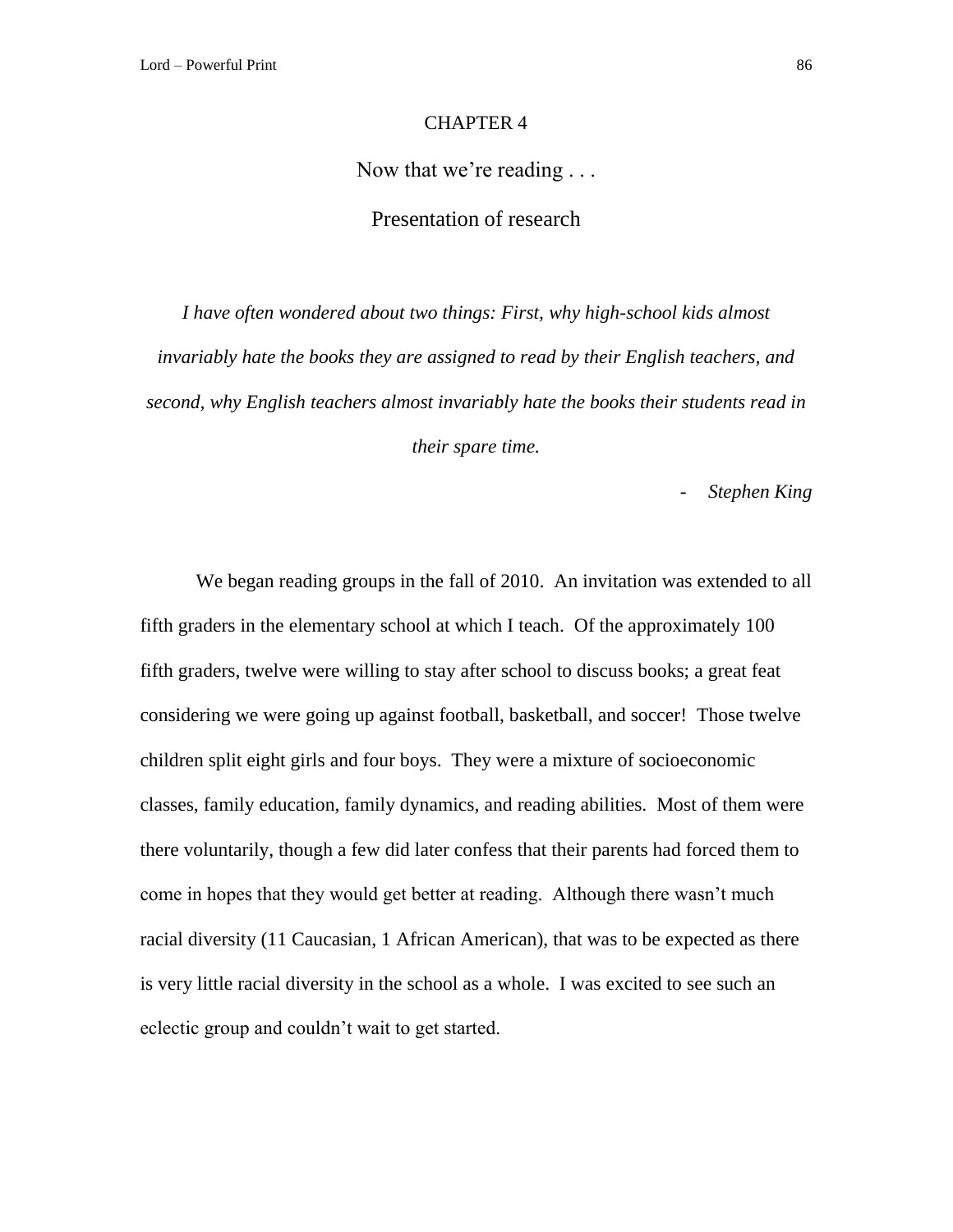Dominic was one of the most boisterous members of the group. He always had an opinion about everything, and was not at all hesitant to share it. The other kids seemed rather put off by his "know it all" attitude, and would try to tune him out or overpower him by talking louder than he was. But Dominic was not one to be pushed around. He defended every stance he took by saying that he had read it in a book. Once he said that, the opposition usually faltered. What arguments could be waged against the all-powerful argument of having seen it in print?

Arthur was a very intelligent boy. He was in the Gifted and Talented program at school and a self- proclaimed lover of books. He wanted to read all of each book before we returned the following week. He had to be reminded that other children did not have as much free time to devote to reading, and we had to be fair to the other members of the group when deciding where to stop reading. He was also kind; and though he knew he was smarter than the average fifth grader, he did not feel the need to flaunt it or make others feel subordinate to him. He often faded into the background of the discussions until asked a direct question, at which time he usually made interesting and insightful comments.

James did not want to be at Reading Club. He was forced to attend by his mother in hopes that it would spur him along in his reading ability. He was very resistant at the beginning, but quickly became a very active and excited member of the group.

Jorge was another boy who was forced to come. In one discussion group, when he forgot the tape was recording their conversations, he confessed to his groupmates "I hate reading. My mother makes me come here." He was a large and very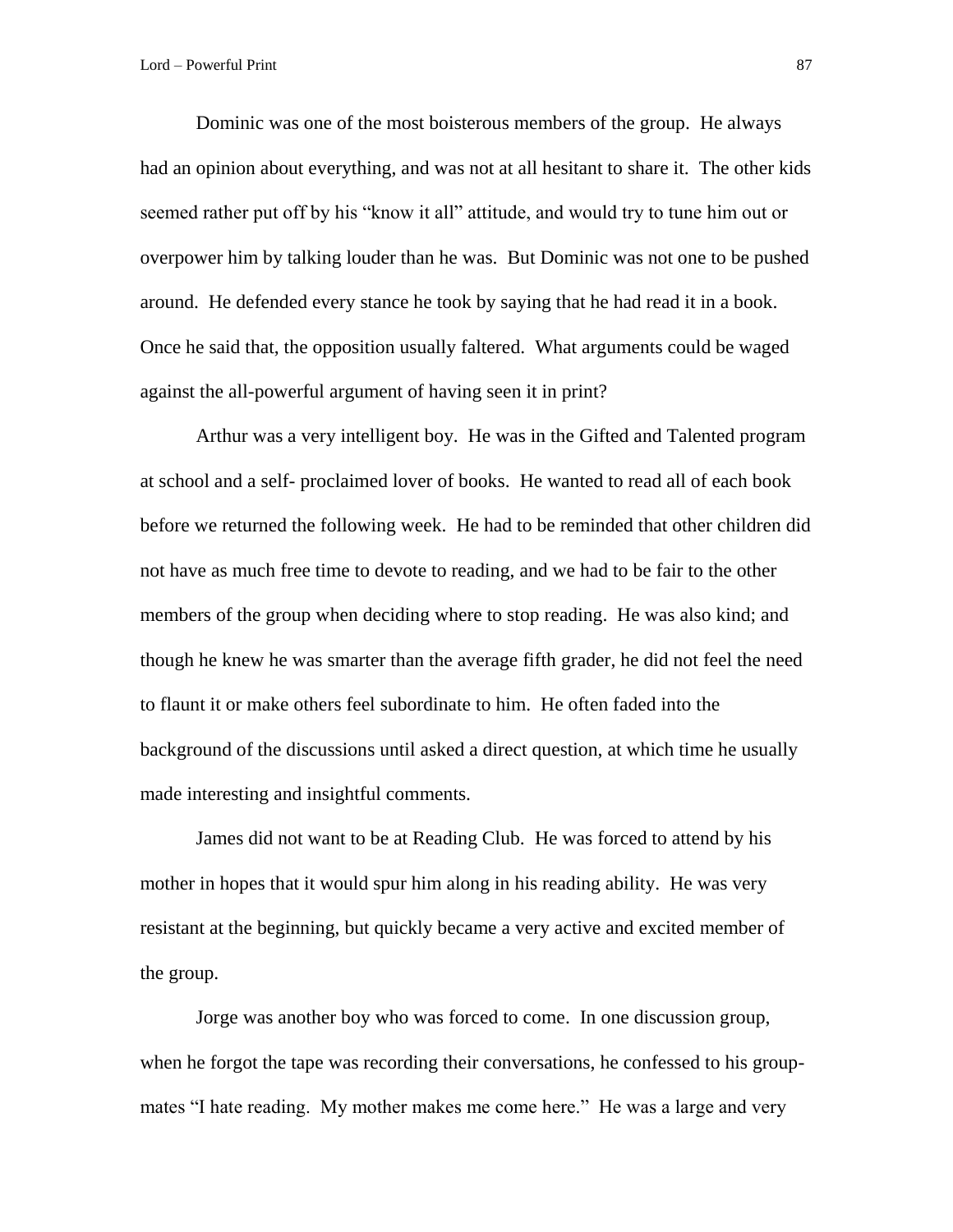good natured kid, and although he took some ribbing from the other, more intellectual members of the group, he never let it show that it bothered him.

Tasha, an immature fifth grader, seemed to be there of her own accord – at least she never said anything to make me think otherwise. She was not very willing to work with the group, however. On more than one occasion she stormed out of the room when she couldn't get her way in the book selection or where they would stop reading. Once, near the beginning of our sessions, the group banished her and James to the hallway in order for them to read what they were supposed to have read the week before. The group gave them the admonition, "If you're not going to read, don't come." Interestingly, Tasha was the most emphatic about keeping Book Club going when we had the option to conclude. When questioned about why she was here if she wasn't going to do the reading, she replied with tears in her eyes, "I LOVE Book Club! I just don't like **this** book!"

Lindsay, the queen of intertextual connections, loved to tell stories and had one for every incident that was mentioned either in the stories or by another member of the group. These stories had usually happened to her or someone in her family, but occasionally they were from TV. She was very opinionated and expected those in her group to listen to every word she had to say. There were some heated exchanges between her and Dominic, who, although they did not get along, were quite alike.

Ken was very quiet. She was characterized by her mother as a "weak reader," but her mother wanted her to find a group that would encourage her to try to read more. Her mother encouraged her to join, but the choice was hers. By the end, Ken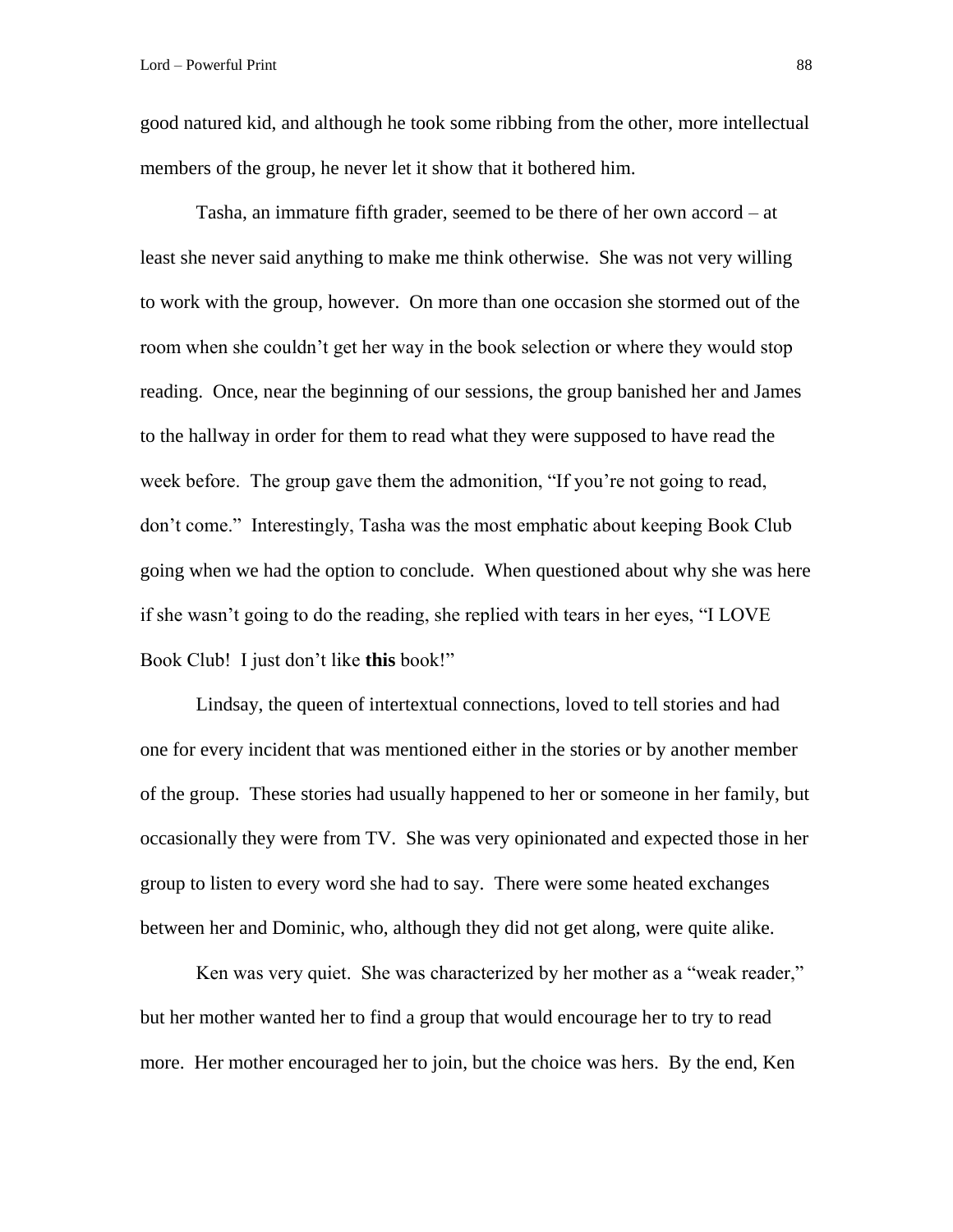was beginning to ask and answer questions on her own. She eventually began to feel accepted and safe, so she began to open up.

Kerri was our sole member of color. She was, in the words of her mother, "a strong willed black girl" who came from a family of means, but did not flaunt it. She really enjoyed reading and always came to the group packed with questions about what had happened in their weekly readings and why.

Jo was another very quiet girl. When she spoke it was with such a soft voice that the entire room would get silent in an effort to hear what she had to say. She had a hard time learning to read in the lower grades and was in one of the lower reading groups in the fifth grade, but she seemed to do well with the books we chose. She always had her reading done and was able to ask and answer questions.

Kay was a teacher's child, and the only member of the group that I had previously taught. She loved to read when I had her as a first grader, and I was glad to see that she had not lost that love. A very polite girl, she tried to be respectful of those in her group, but when she found someone's comment or question outlandish, she just couldn't help but tell them so.

Holly's mother also worked at the school. She was a sweet girl who was very willing to do what was asked of her. She was well liked by the members of the group and seemed to enjoy the readings. She willingly participated in the discussions when they were flowing nicely, and when they got off track or a bit rowdy, she would pull out her book and read until things had settled down again.

Sue, another young lady, was best friends with Kay. They decided to come together, and they seemed to enjoy themselves while they were there. Sue always had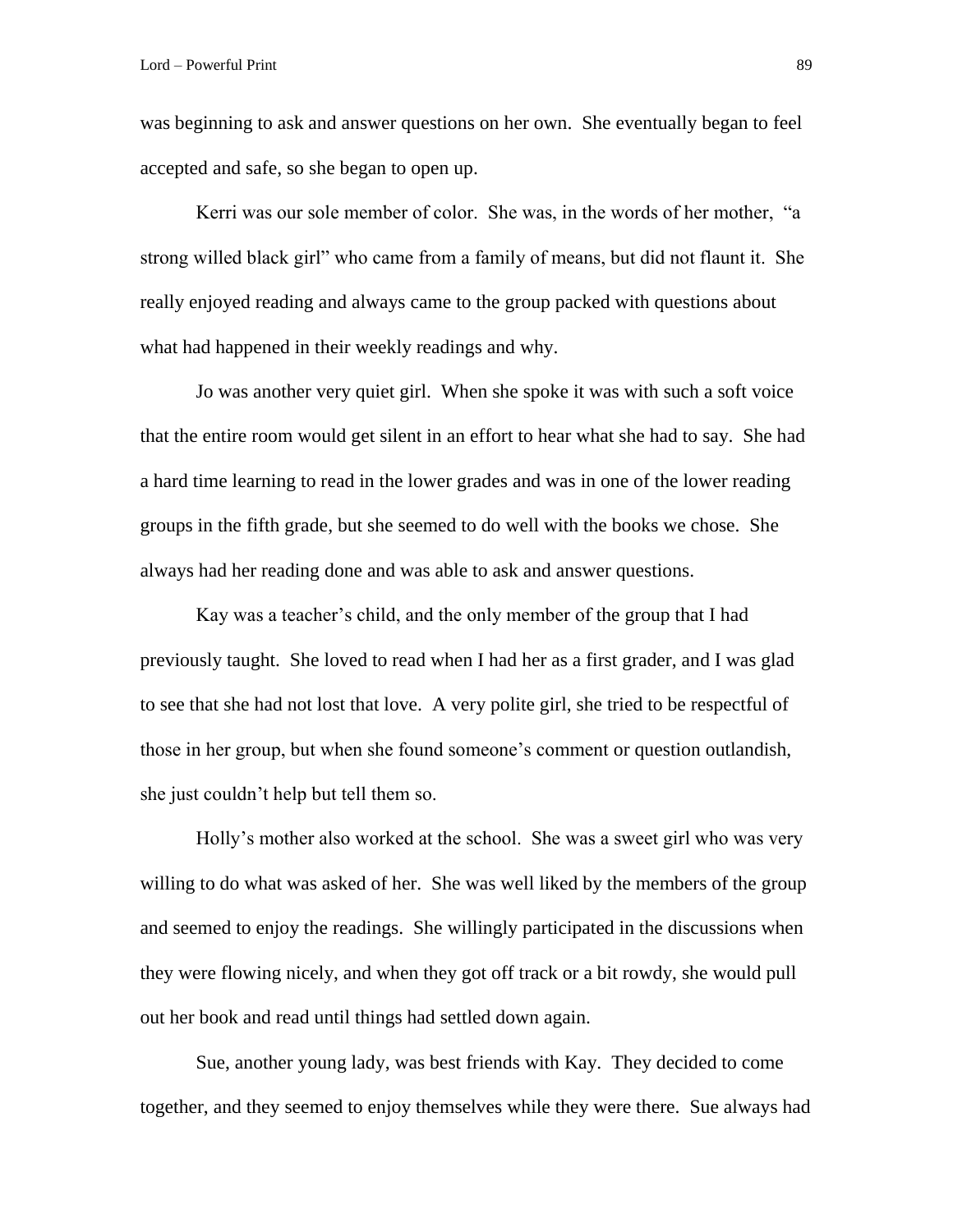her books read on time, and although not at all pushy with her opinions, she was always ready to share them.

When the group started, we were only supposed to meet until Thanksgiving. But when the time came to end, the children were distraught and begged to keep coming. I agreed to keep the Book Club going until Christmas. At that time, the children again begged to continue, so another invitation was extended to all of fifth grade in the spring. At that point, Kay, Holly and Sue had to leave us to take part in other after school activities, and Jeff, Sarah and Stan came in.

Jeff was another bright, nice, well-mannered kid who seemed to enjoy reading and to whom it came naturally. He had some definite opinions of his own, but he was not willing to fight with the louder members of the group to make them heard.

Sarah was also in the Gifted and Talented program. She, unlike Arthur, felt the need to share that with everyone. She would often boast about what adult novel she was reading, and she always read the entire book in the first week, regardless of where the group had decided to stop. She also liked to make herself feel superior by making the other members of the group look foolish. On more than one occasion, she would ridicule Jorge for his less sophisticated approach.

Stan was very quiet and stand-offish. He was friends with Jeff, and I believe joined only because his friend had. Throughout our meetings, he would only echo what Jeff has previously said, or add a "Yeah" or "me too" to someone else's comments. Once when pinned down to share his own thoughts, he began to cry and excused himself from the group.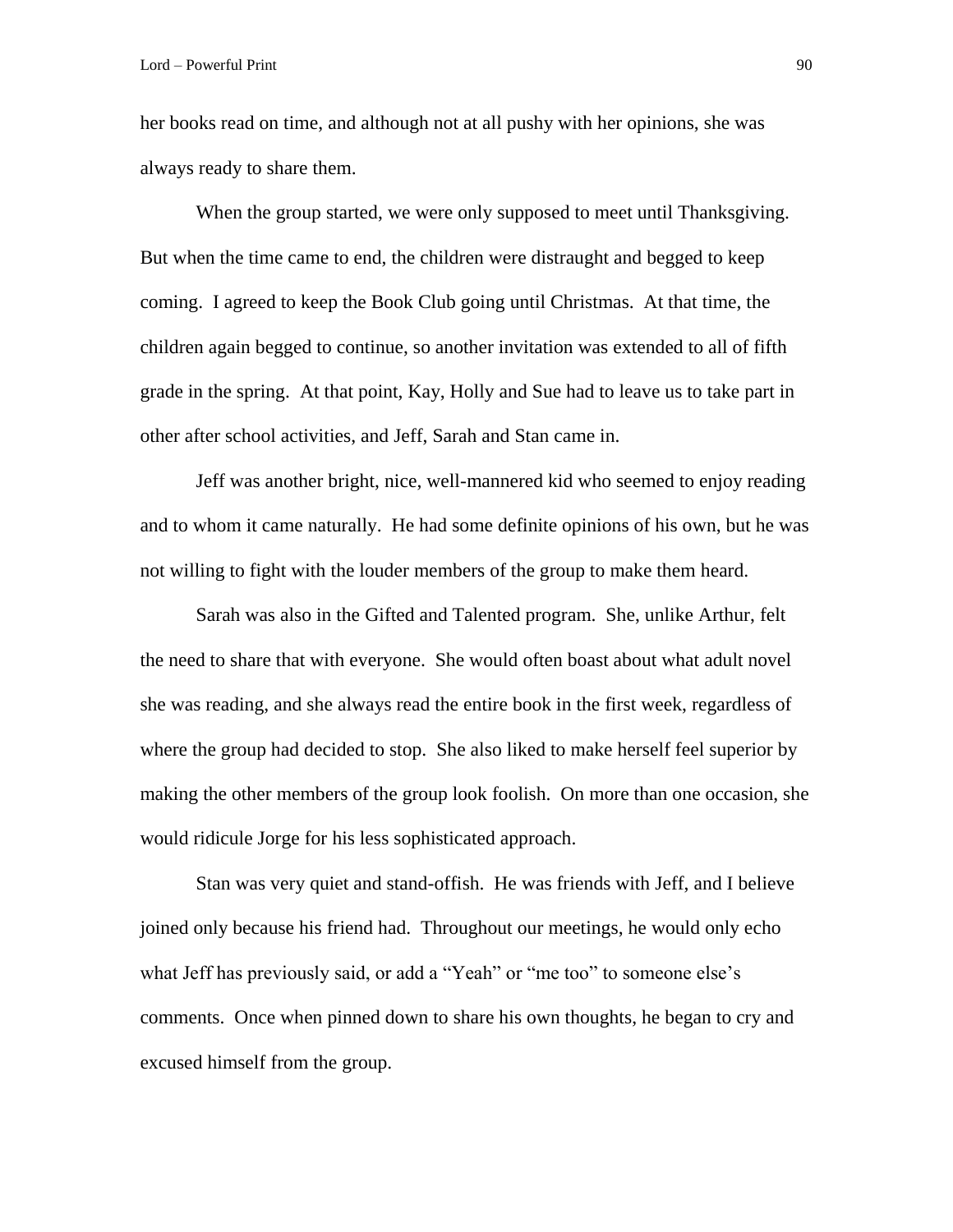At our first meeting, I introduced myself and told the children why we were there. We were going to read and discuss books. As a group, they would be able to choose which books they wanted to read, how far they would go in a week, and what they would discuss. In order for the children to be free to form their own opinions and express their own thoughts, I had to assure them that this was not school as they were used to it. One of the first things Jorge said was, "Is this for a grade?" Followed very quickly by James asking "Will you tell [my teacher] what we say in here?" I informed them that this was going to be fun. It was not "school" and was not for a grade. I assured them what they said was between them and me, and if they didn't want me to, I would not share their conversations with anyone. They did know that what they said was going to help me with my intellectual work, or "college stuff" as they called it. We spent a few minutes that first day going over their part in the study and their rights as participants. At that point they seemed convinced that they were in charge of how the group went; I was simply there to help.

Before we began our reading tasks, we first had to establish our ground rules. Since this group belonged to the children, I allowed them to set those rules. The rules at the first group were, "Take turns and listen", "Speak up, don't be scared" and "You don't have to agree". (The last one was my favorite.) I told the kids that they could revise, edit or add to these rules whenever the group saw fit. Later in the process, as the children started to see things in the group that they felt needed to change, they amended these rules to include: "Hush when it isn't your turn", "You have to have an opinion on something" and "Read the book or don't come".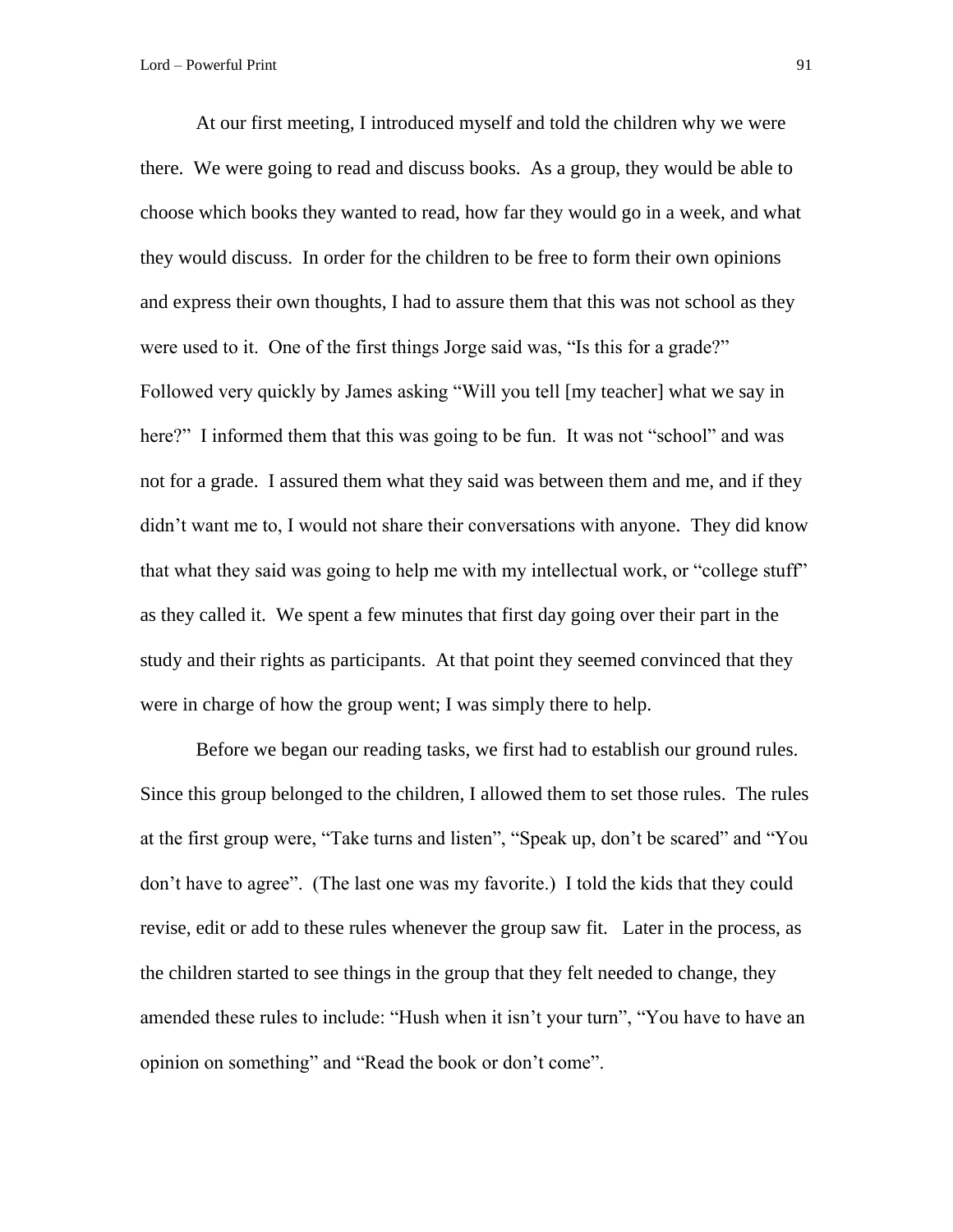Then I passed out journals and asked the kids to do some free association with the words "German," "Jew," and "Nazi". As a whole, the children had very little background knowledge on the subject. Their associations to the word German brought responses that were largely neutral, such as the two-word comment from Holly, "German sausage," and Lindsey's "It makes me think of a dog." Perhaps the most factually inaccurate comment came from Jo, who said "German – Irish people/ stage dancing and rainbow with a pot of gold at the end." While Jo may have needed to brush up on her geography, she did at least have a concept that "German" was related to a different part of the world with different traditions.

Kerri commented "I want to learn German," and Tasha said that German meant, "People from another country." Kay had one of the more knowledgeable answers. She wrote, "German: I know this is a country. What I think of when I hear it: German accent." These initial comments contained a bit of realization that the term German had to do with a place and a people group different than their own. The comments were largely neutral; they did not show a bias either positively or negatively toward the word German. There was only one comment that could be construed as positive. That was when Jo said "I don't know, but it sounds weird and cool," and even that is only positive if you consider that in the minds of many youngsters, "weird" is synonymous with different or unusual, and to them that is a good thing.

The only negative comment came from Arthur, who had a lot to say on the subject. "German – a nation – a person who was born in Germany – a language – Nazi – Jews – Nazi death camps – Hitler – World War I and II – Hitler and his wife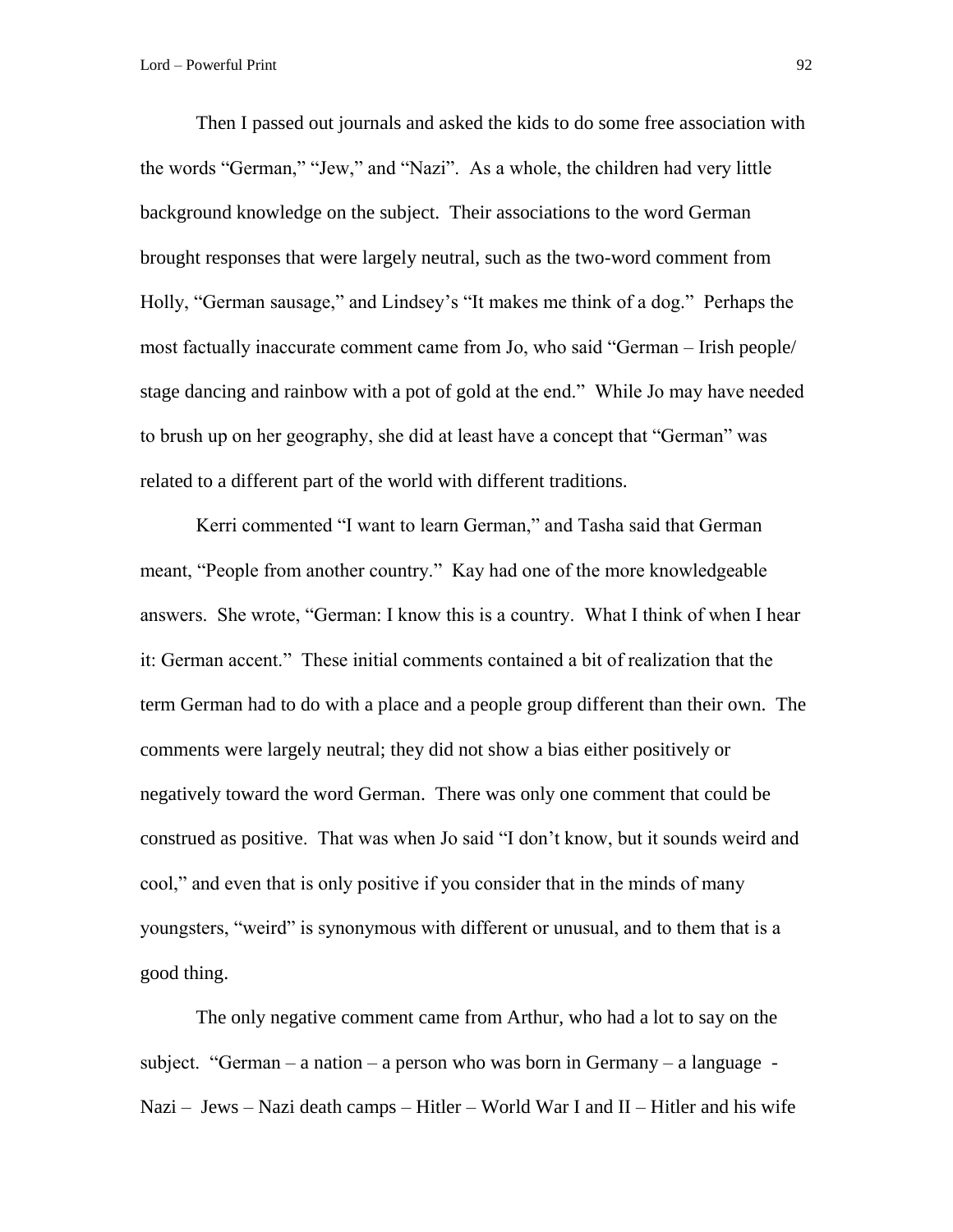poisoning themselves and their dog." The negativity in this comment is slight, and is open to interpretation. Some could claim that he was merely reciting facts and not casting judgment. What I found most telling is that German was the first term I introduced. I had not already told them what we would be reading or in any way mentioned any of the other terms. I simply asked them to write what the word German meant to them, including what images it conjured in their minds, and this is where Arthur's mind went of its own accord. He quickly went to the darkest part of German history – likely the only part he knows – and ended with what, to a fifth grader is unthinkable – the killing of the family pet.

Their associations for the word Jew were almost entirely neutral, with one slightly positive comment from James, which made reference to Jews being like Jesus. Some of them had an idea that it was a religion, but most of them simply wrote "I don't know". Arthur again seemed to know quite a bit. His association for the word Jew was, "A type of person - a religion - Nazi death camps – Hitler - World War I or II - Germany taking over most of Europe – were being persecuted."

The term Nazi induced largely neutral responses as well, with only two negative comments. Their neutral responses included Sue's comment "German," and Kay's "type of person", as well as Holly's "German army soldier." The negative responses were Tasha's "crazy" and Dominic's "Hitler- an army- very bad - arm bands - death camps – a World War – Germans taking over most of Europe."

I was excited. They did not have much background knowledge, and their exposure to the matter was very limited. They, perhaps, would not have preconceived biases on the subject matter, and would therefore be even more open to the influence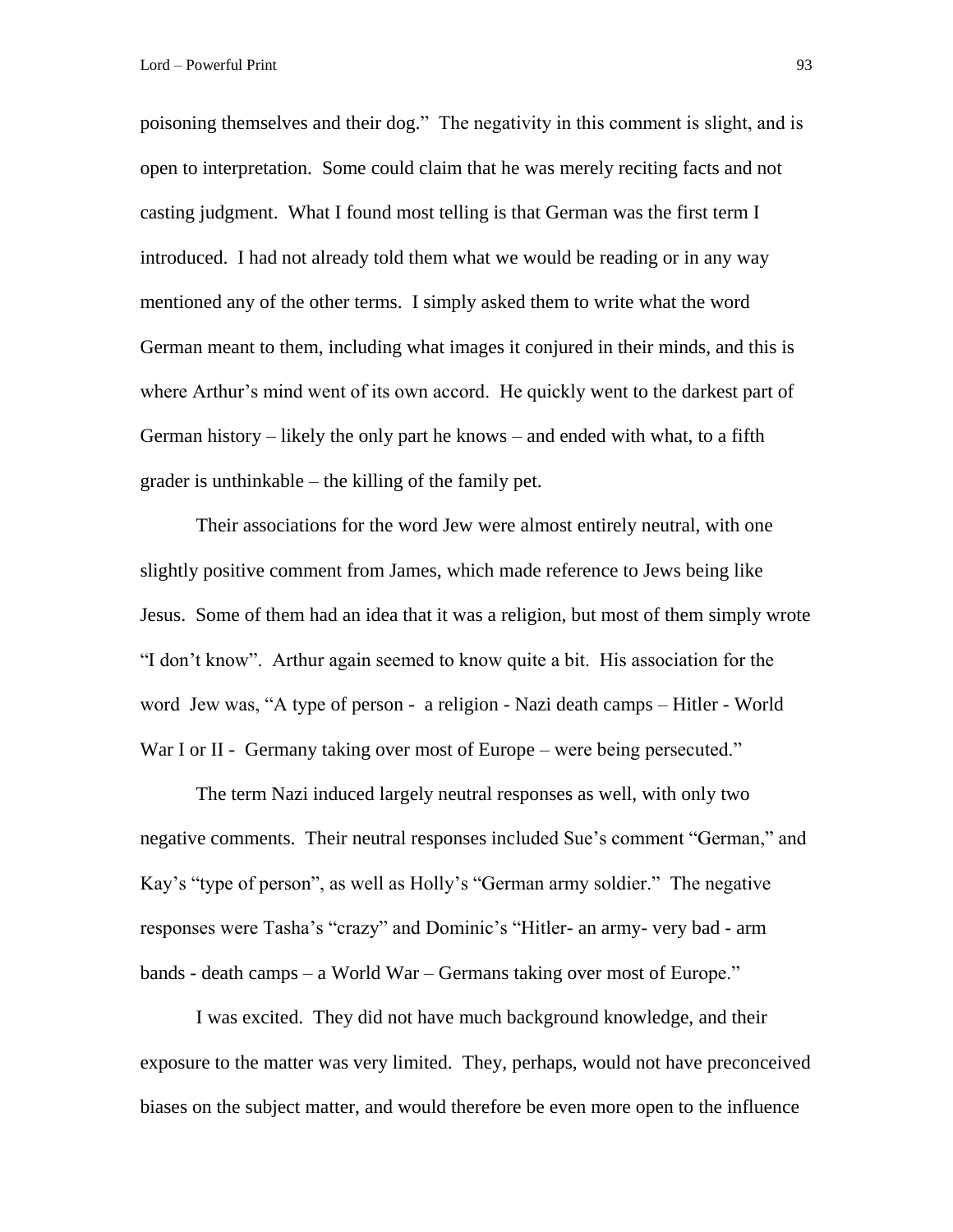of the power of print. I would be able to distinguish great schematic shifts due to the influence of the text – or so I thought. And so we began. The children split themselves into three groups. They were presented with three book choices and allowed to choose which book they wanted to read first. As each group finished a book, they would switch until each group had read and discussed all three books,

One group read *Fredrich* by Hans Peter Ricther (1987). *Friedrich* is set in Germany during World War II. It is narrated by an anonymous Arian boy who lives next to and is best friends with a young Jewish boy named Friedrich Schneider. This book is about the relationship between the two boys as their country unravels around them, as well as a masterful portrayal of the persecution of the Jews in Nazi Germany. It does a wonderful job of illustrating the differences between the two boy's lives, even though they live in the same place at the same time. At the beginning of this story, Friedrich's father has a good job and his family lives comfortably. Friedrich's friend, who narrates the story, is poor. His father is unemployed.

When Hitler came to power in 1933, Germany was still enveloped in the financial difficulties that resulted from WWI. Hitler offered the German people someone to blame for their problems – the Jews. He told the people of Germany that they were entitled to greatness, and the Jews were holding them back; the largely anti-Semitic populous was more than willing to accept this assertion. The narrator's family was in the minority, because they did not share this disdain for the Jewish people. They never seemed to harbor any ill will toward Friedrich's family, even though the Schneiders lived a finically more stable life than their own.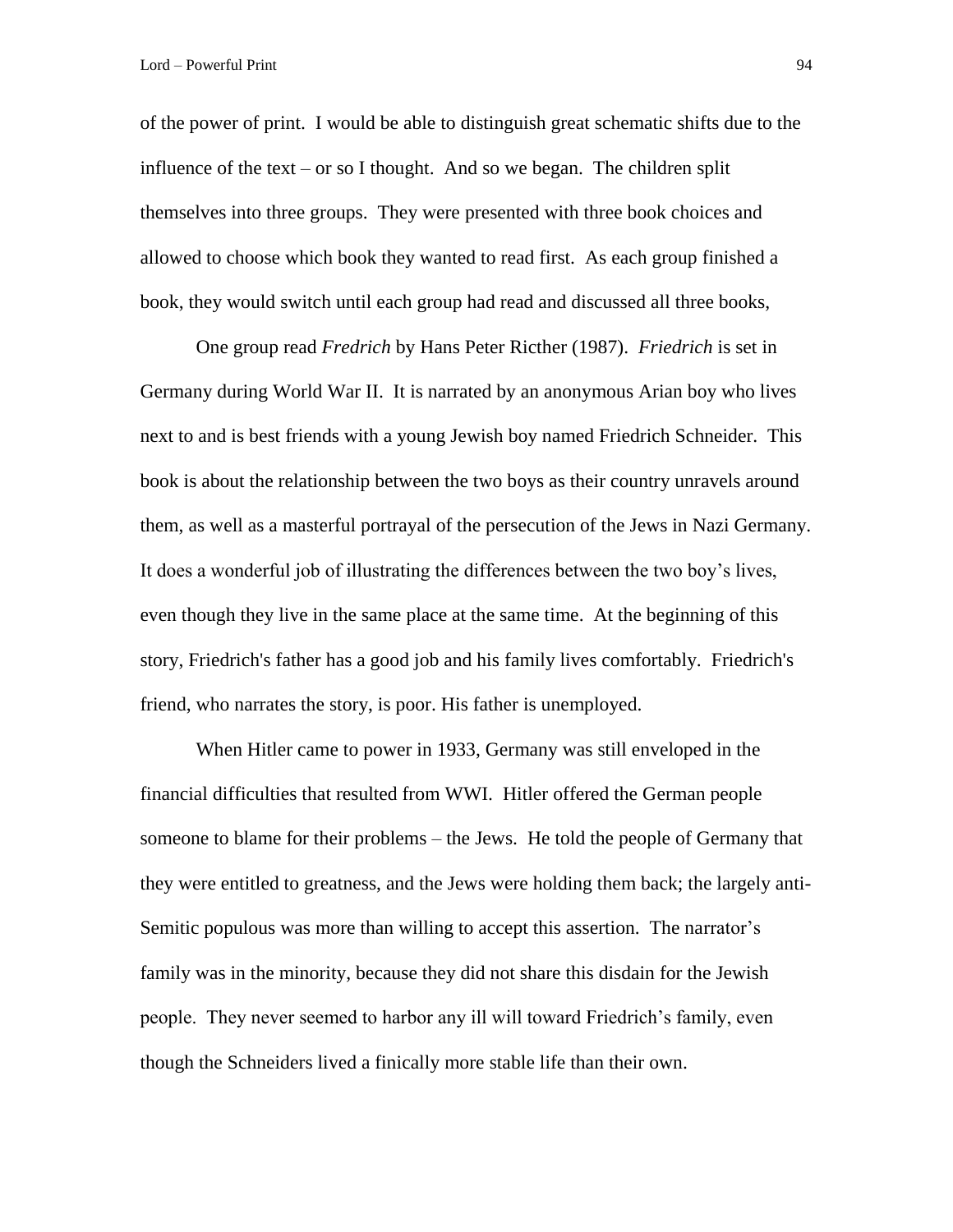The narrator's finds himself in a difficult position. His own family is benefiting from the Nazi regime. Although his father resisted joining the party, eventually he does join. As a result he gets a good job, which even allows the family to go on a vacation- a special treat that hadn't happened in quite a long time. The father is shamed by his acquiesce, and the following lengthy excerpt occurs between the two boys' fathers.

*Guiltily, Father looked at the floor. In a whisper, he told Herr Schneider, "I have joined the party."*

*Equally softly and in a whisper that sounded a little disappointed, Herr Schneider returned, "I know!"* 

*Surprised, Father lifted his head.* 

*"Your son has told me," Herr Schneider explained. "And," his voice was sad, "I would have guessed it anyway."*

*Father looked at me reproachfully. He puffed at his cigarette. Quietly he went on: "You must understand, Herr Schneider, that I was out of work for a long time. Since Hitler's in power, I have work again – better work than I had ever hoped for. We are doing well."*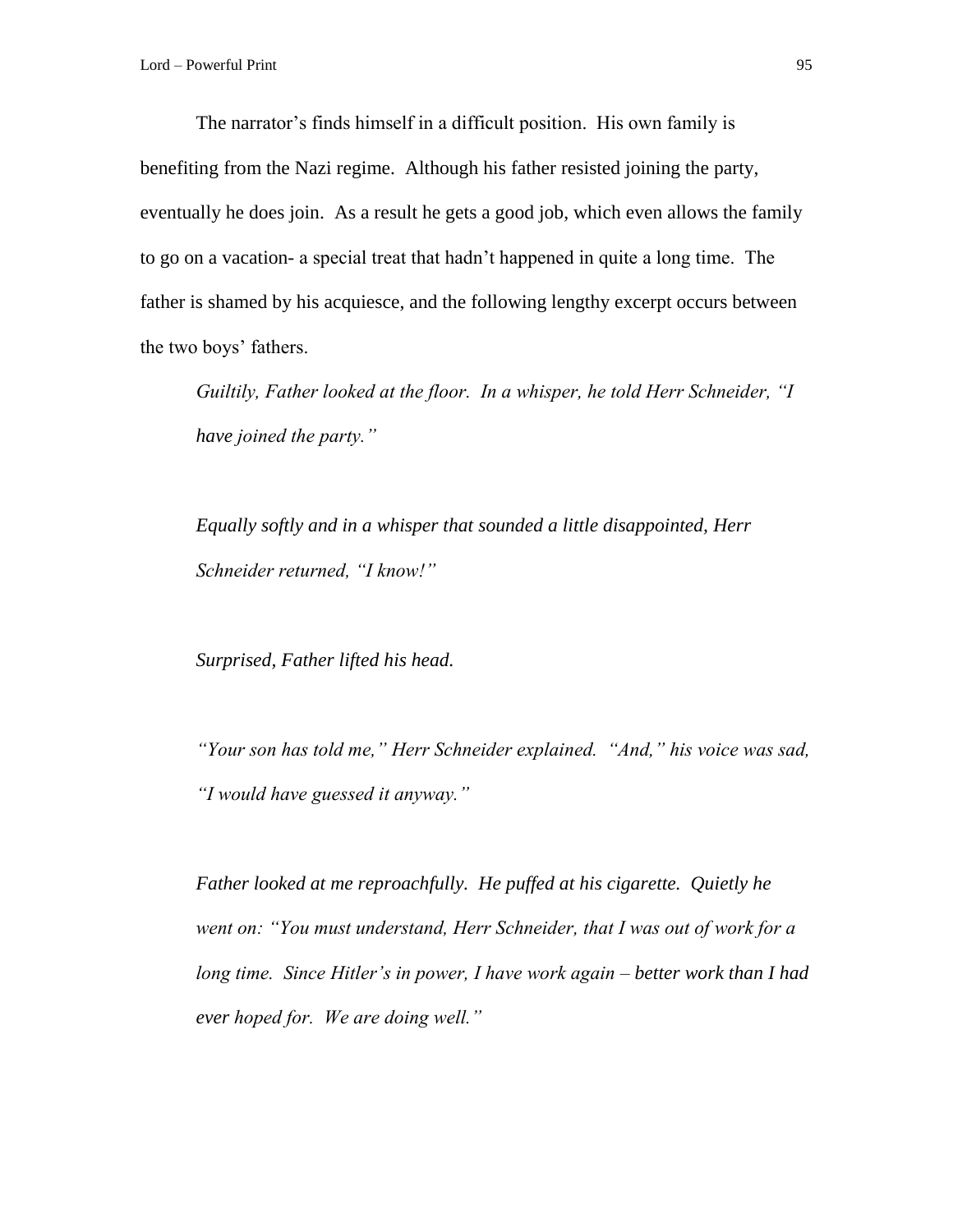*Herr Schneider tried to break in. Soothingly, he said, "You don't have to apologize; really you don't".* 

*Father brushed this aside. . . ."I've already been offered another good position, and all because I am a member of the Party. Herr Schneider, I have become a member of the NSDAP because I believe it's of advantage to my family and myself."*

*Herr Schneider interrupted my father. 'I understand you very, very well. Perhaps – if I weren't a Jew – perhaps I would have acted just like you. But I am a Jew."*

*Father lit another cigarette. "I don't by any means agree with the party in everything it does and demands. But then, Herr Schneider, doesn't every party and every leadership have its dark side?"*

*Herr Schneider smiled painfully. "And, unfortunately, I stand in the shadows this time"* (Richter, 1987, p. 70-71).

This conversation highlights the desperation felt by the narrator's father. He is ashamed of his decision, and though he knows deep down that it is not right, he has done what he feels he must for the benefit of his family. At the end he tries to rationalize it away by saying that all parties have their negatives, and his family is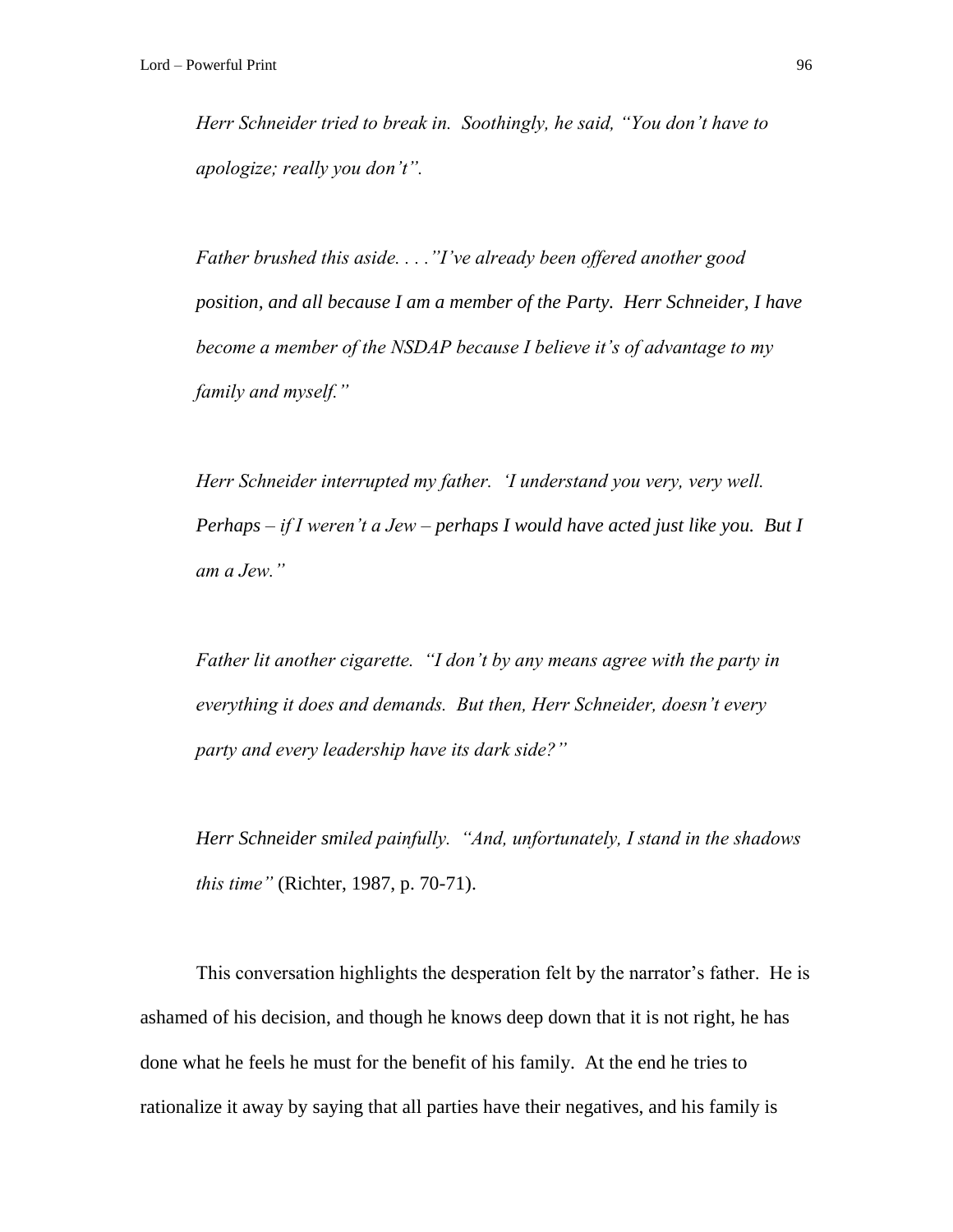doing so much better, so maybe what he has done isn't really all that bad. He may not agree with the Party's violence and malice, but he is not actually going to try to stand up against it and become a victim himself.

Herr Schneider understands his decision, but he is not willing to let his neighbor off the hook completely. Later in the conversation, the father asks his friend the question most asked of the victims of the Holocaust. "Why are you and your family still here?" (Richter, 1987, p. 71). Herr Schneider's response touches off another very enlightening exchange between the two men.

*I am German, my wife is German, my son is German, all our relatives are German. What could we do abroad? How would we be received? Do you seriously think they like us Jews better elsewhere? And anyway, it will all quiet down eventually. Now that the year of the Olympics has begun, we're hardly bothered. . .."* 

*"Don't trust the peace Herr Schneider."* 

*"There has been prejudice against us for two thousand years. . . . God has given us Jews a task. We must fulfill that task. We have always been persecuted – ever since we were exiled. I have given much thought to this lately. Perhaps we'll manage to put an end to our wandering by not seeking flight any more, by learning to suffer, by staying where we are"* (Richter, 1987, p. 72).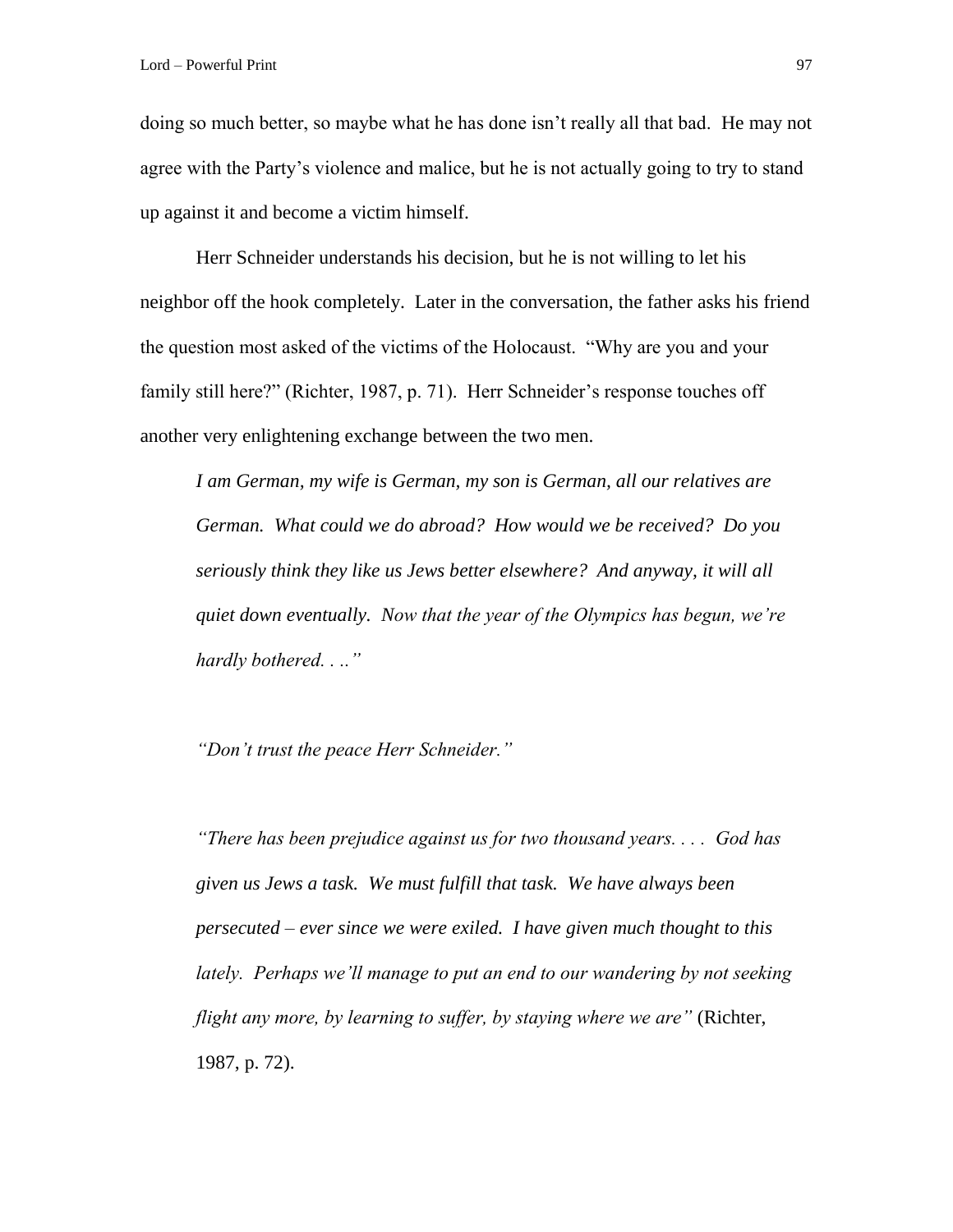Here we see two very compelling reasons why Friedrich's family, and surely many others, decided not to flee their homeland. They were Germans, and even though the people of their country had turned against them, they still felt as though they had a right to live there in the land that they loved. And, as it was their homeland, it was unfathomable to them that things would eventually get as bad as they did. Surely people would come to their senses now that the country was on the upswing economically. Secondly, there was nowhere to go. Herr Schneider believed that everywhere they went; they would find the same anti-Semitism that his people had endured for thousands of years.

As the Nazi machine gains more and more control of the people, the Jews lose more and more control of their own lives. This book lets you see, through the eyes of the narrator, the decline of Friedrich's family. Friedrich's father is forced to retire from his job in the civil service. Friedrich has to leave the German school and attend a special Jewish school. The movements of Jews are restricted by curfews, they must carry Jewish identification cards, they may not go to the cinema, and they must wear yellow stars on their clothes. Eventually, Friedrich's mother is attacked and killed by a mob in their apartment, and his father is arrested, leaving seventeen year old Friedrich alone to fend for himself.

In the end, Friedrich is forced out of his home by his anti-Semitic landlord. During an air raid, when he was afraid and had nowhere else to turn, Friedrich went to the cellar that the residents of his old apartment building were supposed to use. His former landlord, who was the air raid warden, showed him no mercy, and turned him out into the street during the attack. Once the all clear sounded, the narrator and his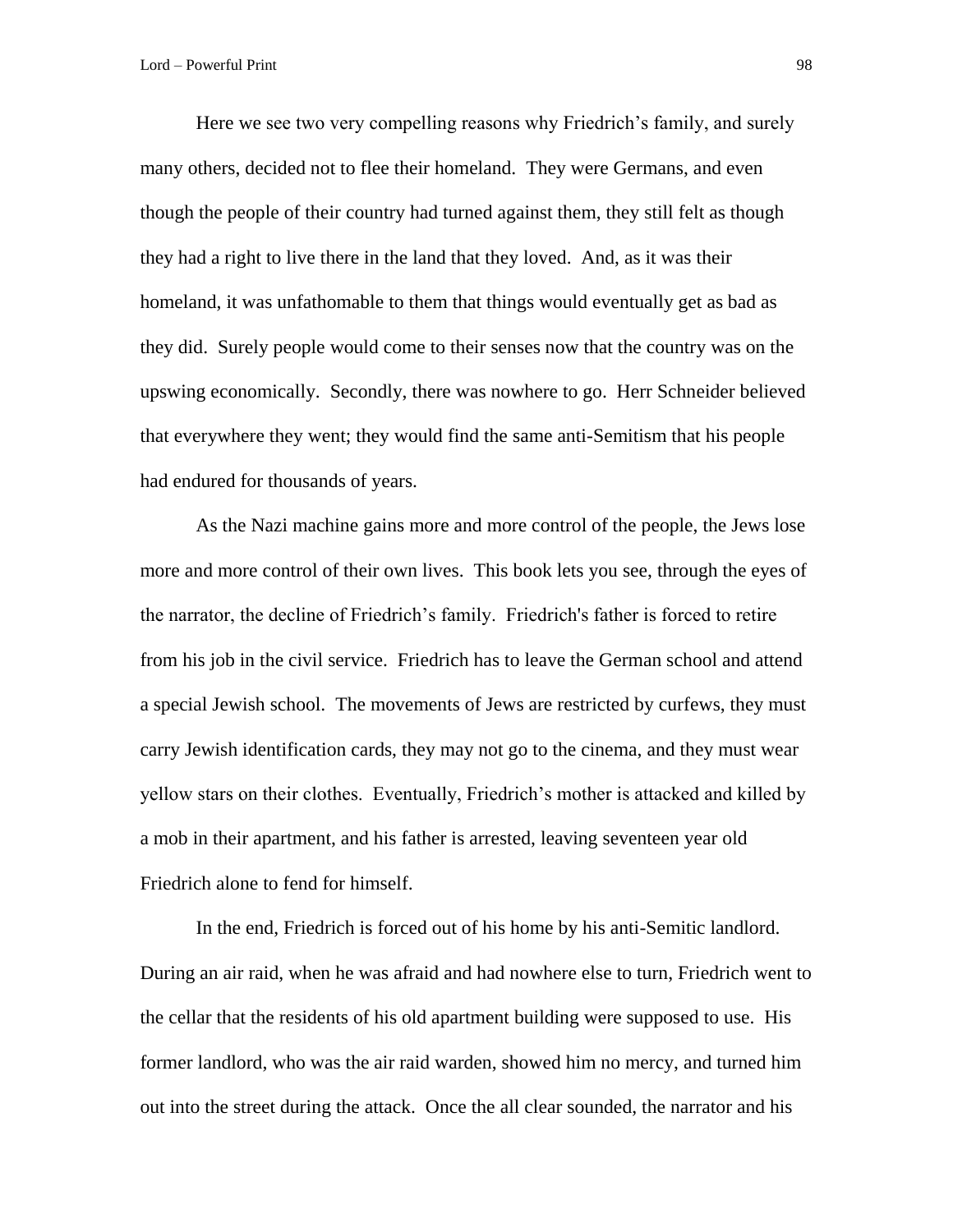family emerged from the shelter to find absolute devastation. Due to the landlord's cruelty, and other's fear at standing up to him, Friedrich was found dead on the front stoop of their house.

The second group read *Jacob's Rescue* by Malka Drucker and Michael Halperin (1993). *Jacob's Rescue* is a true survivor's story, complete with photographs of the characters later in life. The children were fascinated by this, and it became all the more real when they could see photographic evidence of those involved in the story. As a true story, it is told from a very one-sided perspective. The book makes no attempt to understand the German view point or show that there were differences among the German people. It is told from the view point of a young Jewish boy forced into exile, and the Polish family with which he lived.

This story begins with Jacob as an adult hosting his family's Seder meal. His daughter, Marissa, keeps asking why they have an elderly couple named Alex and Mela visiting them. Once Jacob begins to answer the question, with the exception of the final chapter, the remainder of the story is in flashback. He begins his story before the war came to Warsaw, Poland. Jacob was from a wealthy family who lived in an upscale home in Warsaw. Jacob's mother died giving birth to his youngest brother, David, when Jacob was four years old and his brother Shalom was three years old. Shortly after, "The Nazis had invaded Poland and stolen Jewish homes and businesses, promising the non-Jewish Polish people that once the Jews were gone, the property would be theirs. At that time, the Germans sent all the Poles who were strong enough into work camps to do forced labor. Jews were ordered to move into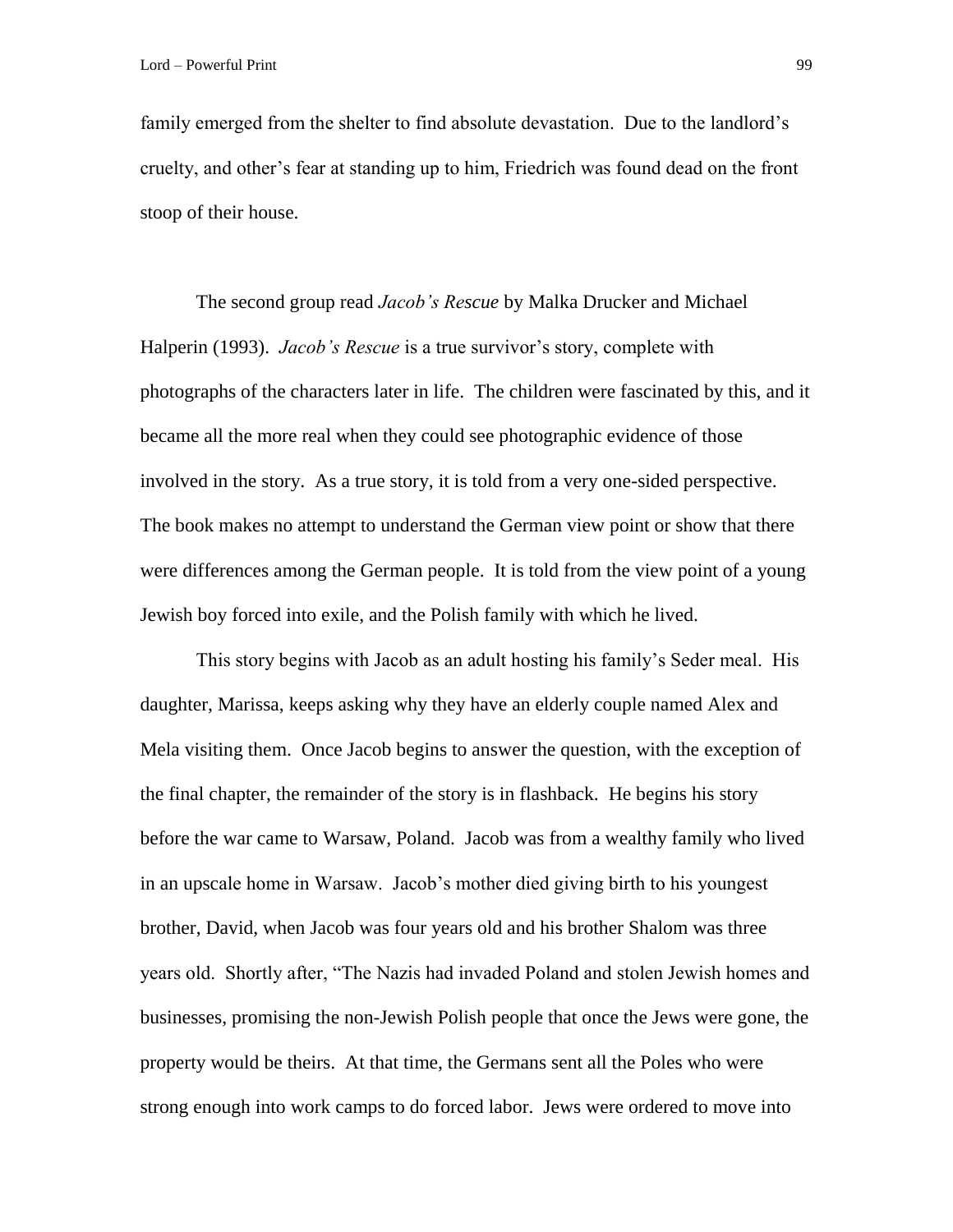ghettos, fenced or walled areas in the city that separated Jews from the rest of the population" (Drucker and Halperin, 1993, p. 6). In this book, all Germans are evil and hard hearted. There is not one German character who is not a fierce Nazi, and the terms German and Nazi are used interchangeably. While the Poles in this novel universally dislike the Nazi's for conquering their land, there is a range of opinions on how Jews should be dealt with.

Early in the occupation, Jacob's two younger brothers were sent to live in the country because they were considered too small to keep quiet. His father and grandfather left Poland saying that it was not safe for Jewish men in Poland anymore. However, when Jacob was concerned about being left behind, his father told him not to worry about the Germans because they were "a cultured and sophisticated people only interested in taking men to work in their factories and on their farms. No civilized country would hurt women and children" (Drucker and Halperin, 1993, p. 7). Here we see the echo of Freidrich's father's comments about the coming oppression. Most people did not believe things would get as bad as they did, because the treatment of the Jews at the hand of the Nazis was unfathomable.

When Jacob is eight years old, his Aunt Hannah, with whom he now lives in the Warsaw ghetto, takes him to meet his new "uncle". Alex, his wife Mela, and their children Yurek, age 11, and Mariska, age 8, take on the responsibilities of caring for Jacob and keeping him hidden from the Nazi's that have taken over their beloved Poland. Jacob is given a new Polish name – Genyek. Although he must be kept hidden because of his dark eyes and dark curly hair, he is required to learn to call the family his own and accept the new Polish name. From the very start of their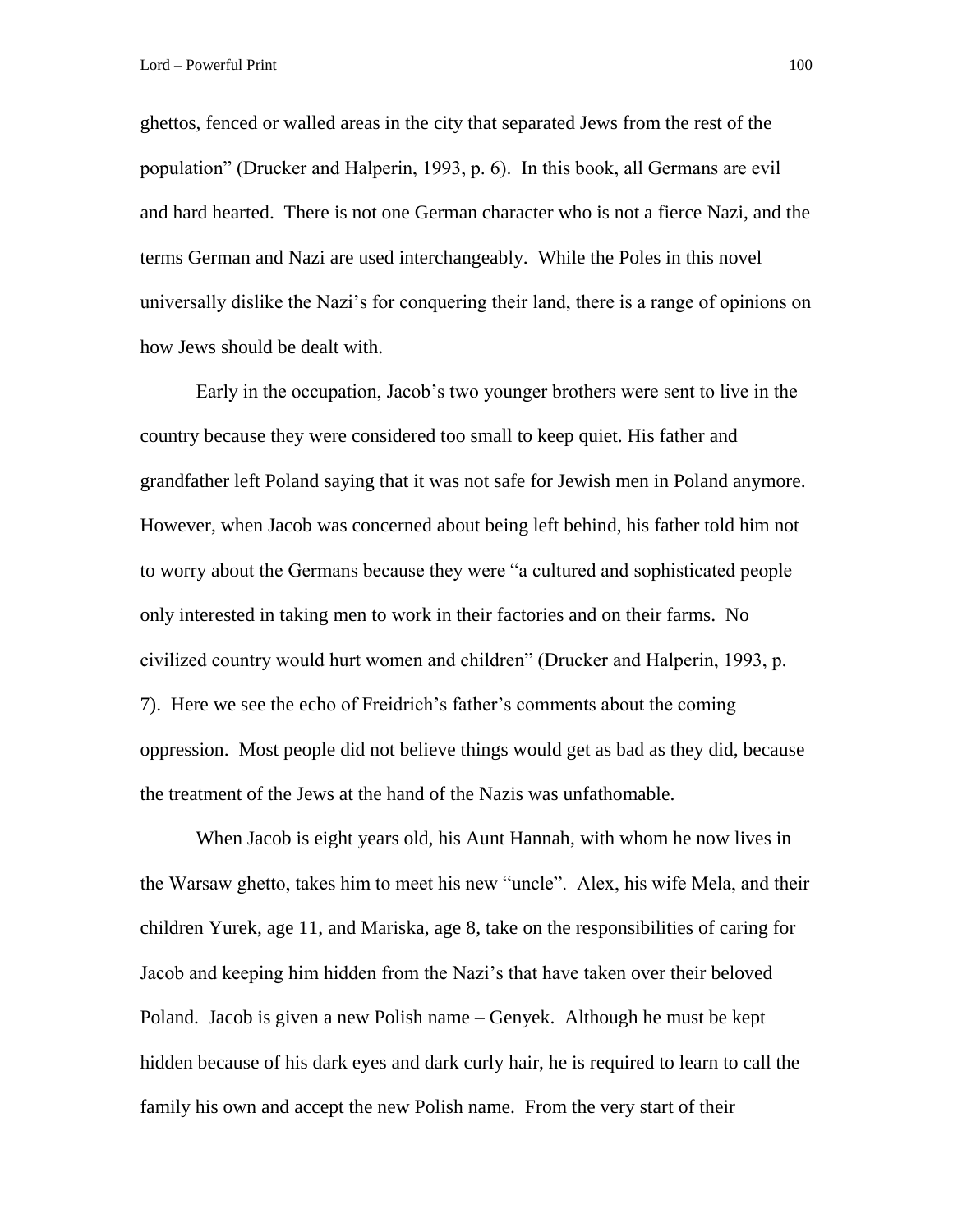relationship, Alex makes Jacob two promises. The first is that although he does not know what will happen, Jacob will always be safe with them. And the second is that even though Alex and his family are Christian, Jacob will always be Jewish. "You'll be part of my family, but no one will take your religion from you" (Drucker and Halpern, 1993, p. 16).

Alex and Mela accept Jacob right away, and try to put his fears and discomforts at ease. Mariska likes having a new playmate, but gets jealous sometimes when she feels Jacob is getting special treatment. In one case, Jacob is ill from not having enough fresh food and no sunlight, so Alex goes out and gets him a white roll. This is a very special food item that the family used to eat only at Christmas time, and that they had not seen in some time. When she realized that Jacob got to eat it and she did not get one, she began to cry and asked her mother, "'Why does Genyek get everything?' Mela hugged Marishka, rocking her back and forth. 'Because he has lost everything,' she answered softly. 'His house, his family, his friends. He can't even leave this little apartment" (Drucker and Halpern, 1993, p. 31).

Yurek, on the other hand, makes comments that show he is not entirely sure how he feels about the Jews. In one passage, when Jacob is telling them that the Jews from the ghetto are being rounded up and killed, Yurek counters with " 'That's not what my teacher says. He says that they're sending Jews away because they caused all the trouble in Poland.' Mela responded sharply to Yurek. 'Do you think it's true? Did the Jews start the war? Did they bomb the city?" In response to her mother's questions, Marishka's quiet response is "No . . . . It's the Germans"" (Drucker and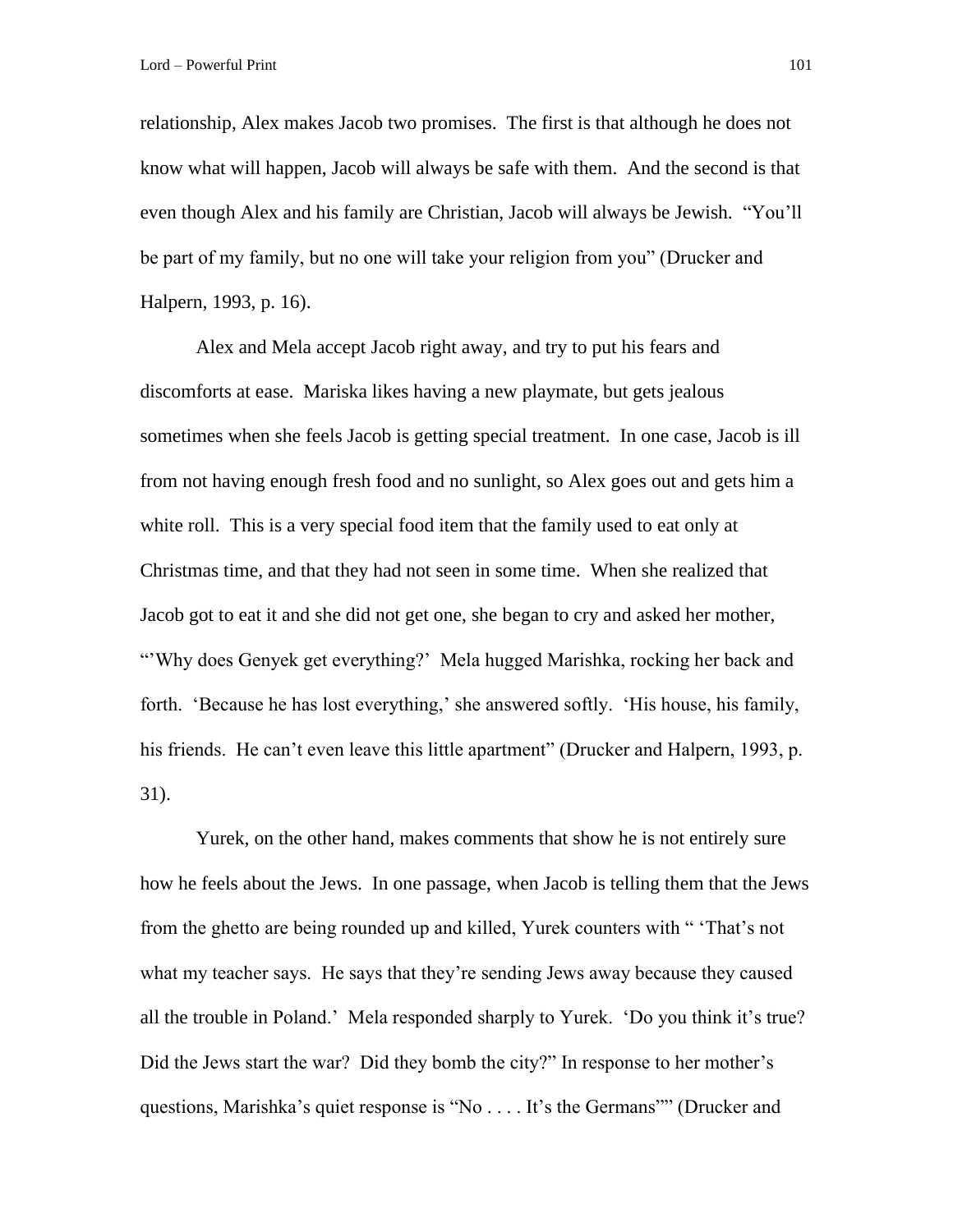Halpern, 1993, p. 19). This interaction is quite interesting for two reasons. One, Marishka responses as though she was the one being reprimanded, which shows that although she said nothing, she may have been thinking a similar thing. Secondly, Yurek is the one to whom the question was addresses, and he does not answer. Perhaps he was ashamed by his mother's comments, but it is more likely that he did not respond because he has not yet decided whom to believe on this topic. On two other occasions, Yurek makes derogatory comments, calling Jacob "Jew boy" (p. 20) and then later saying, "You're not so bad for a Jew" (p. 21).

The book is filled with the hardships that both Jacob and the family face; ranging from the seemingly innocuous problem of Jacob wanting to go play outside but being unable to do so, to the death of their older son, Yurek, at the hands of a Nazi sniper. When Alex had first talked of taking in Jacob, Mela had refused, saying:

*"No. We can't do it. Thousands of children are dying every day. What good would it do?"* 

*Alex had replied, "We could save one life."* 

*But Mela had protested. "What about our lives and our children's? The Nazis kill entire families if they're caught hiding a Jew."* 

*Alex hadn't replied, he'd looked at his wife steadily. Finally she said, "Alright, We'll try it.'"* (Drucker and Halpern, 1993, p. 25).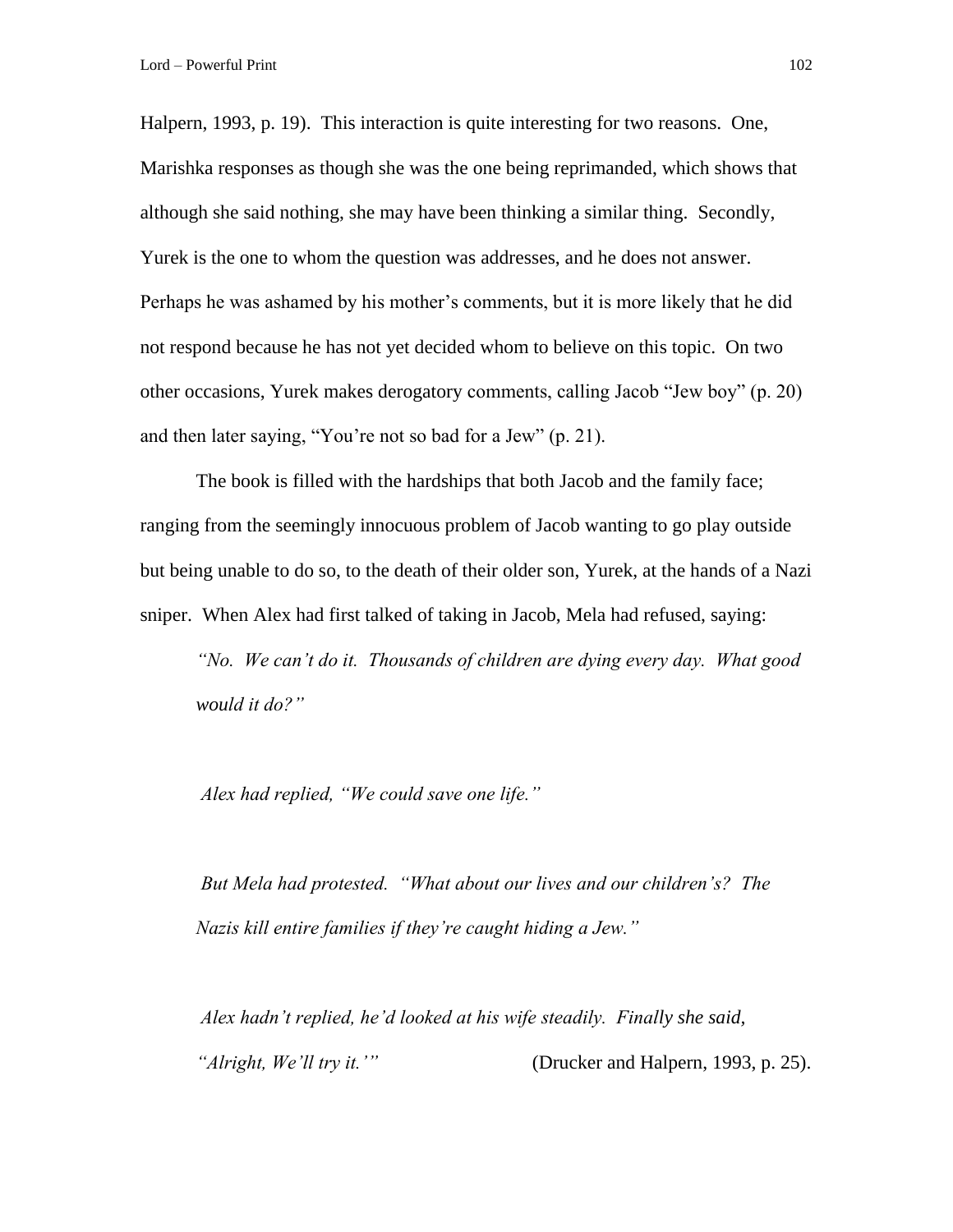Later, after a visit from a neighbor who had joined the Nazis, Mela said "Alex, I know you love the boy, but I can't take this. Anyone can report us. Think of Yurek and Marishka! Is it right to do this to your own children?" (p. 25). Yurek listened to his parents' conversation and then broke in, saying "Papa, two boys in my class this week bragged about telling the Gestapo where a family was hiding a Jew. The soldiers gave the boys chocolate" (Drucker and Halpern, 1993, p. 25).

The family had to move numerous times to escape the suspicions of neighbors and police. Each time they moved to a place in a worse neighborhood than the time before. Finally they ended up living in the basement of a bombed out building without running water. Eventually, the Roslens find out that Shalom, Jacob's brother, is living in a goat pen on a farm. Alex agrees to take him in, and Mela is furious.

*"It's hard enough with one Jewish child!"* 

*"If they catch us with one, we might as well have two," Alex said, shrugging his shoulders.* 

*Mela burst into tears, "You think this is a joke? It's not funny!"* 

*He nodded sadly and took her in his arms. "I'm afraid, too," he murmured. "But if we don't take Shalom, what's going to happen to him? The people hiding him are too frightened. If someone doesn't do something, he'll end up in a camp."*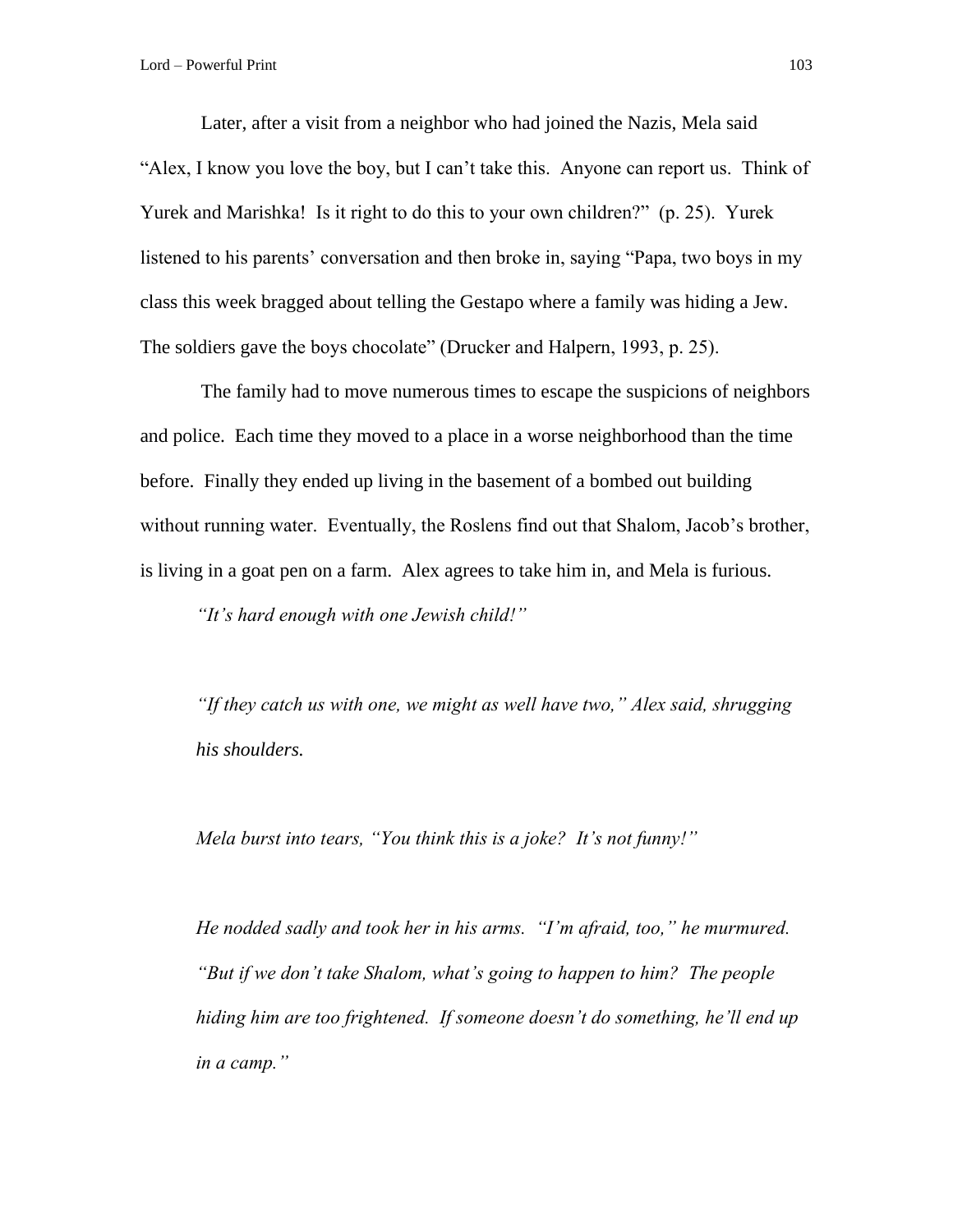*Mela shook her head slowly. "What kind of world is this that hurts children? To save a child we risk our own!" she said with anguish in her voice. "How can I make such a choice? What can I say?" she whispered, closing her eyes, her shoulders drooping.* (Drucker and Halpern, 1993, p. 47).

The family did take in Shalom. Once he got there, Jacob was thrilled to have his brother there to look after. Shalom was filthy and very sick, and sadly did not live long. He dies of Scarlett fever only a few months after joining the family. The Roslens also take in David, Jacob's youngest brother. He looks more Polish, with blond hair and light eyes, so he is able to go outside. He stays with the Roslens until the war is over and both boys go to live with their father in Palestine.

Throughout the book, the prevailing theme is the oppressive cruelty of the Germans and the destruction of Poland and the Polish way of life at the hands of those Germans. There is absolutely no distinction between the term German and Nazi, with the latter being used only rarely. One would expect a reader of this book to come away with a VERY negative attitude toward the term German, equal to, or perhaps even more negative than to the term Nazi.

Our third novel was *The Devil's Arithmetic* by Jane Yolan (1990). In this book, the main character is a twelve-year-old girl who is tired of family history. The opening line of the book is, "I'm tired of remembering" (p. 3). She is on her way to her family's Passover dinner with her Grandpa Will and Aunt Eva. When they arrive at the family dinner, Grandpa Will is screaming at the television and shaking his fists, as across the screen flashed old photos of "Nazi concentration camp victims, corpses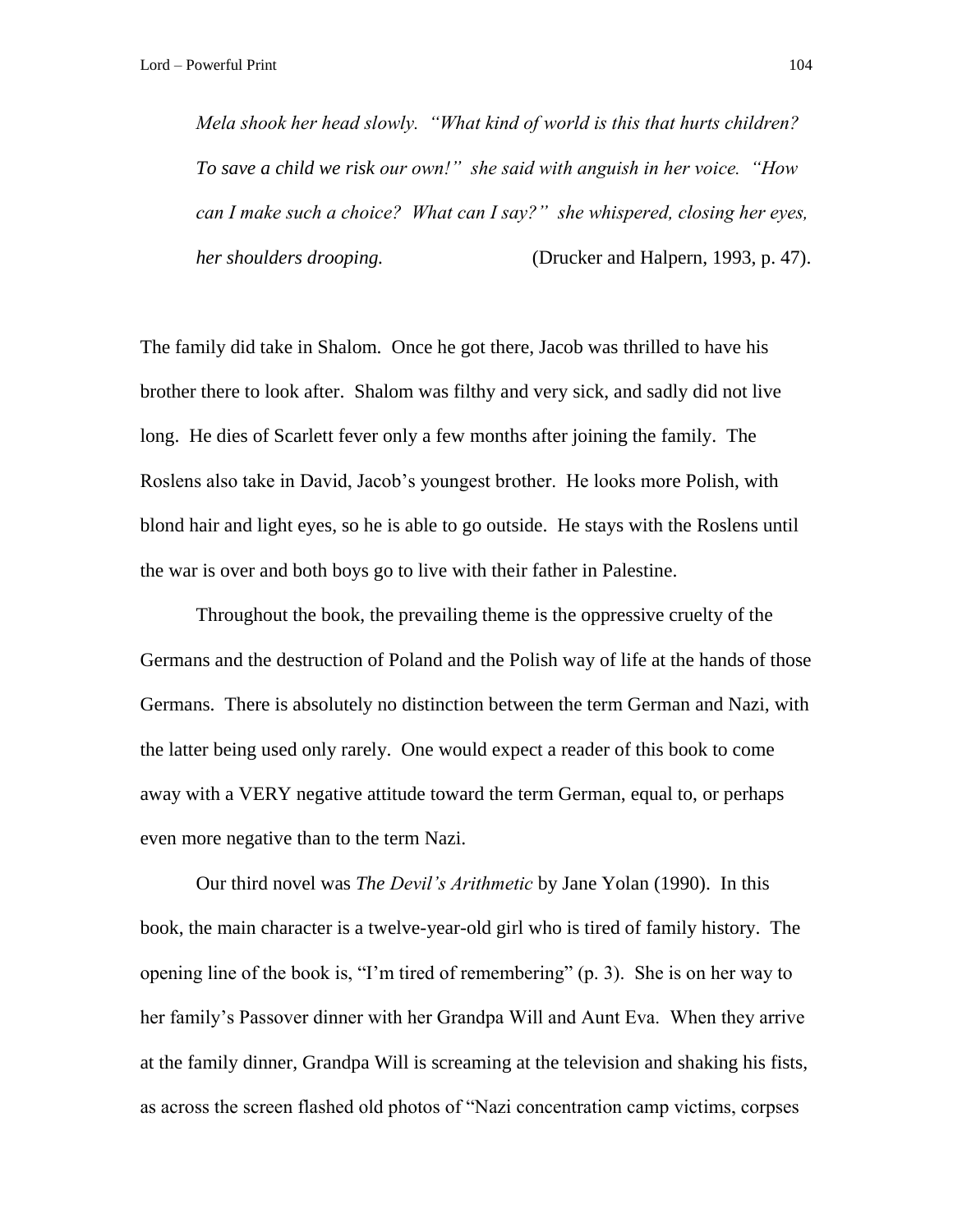stacked like cordwood and dead-eyed survivors" (Yolen, 1990, p. 8). In his fury, Grandpa Will is gesticulating wildly with his arms, and Hannah once again gets a good look at Grandpa Will's five digit number tattooed across his left arm.

When Hannah had been younger, she tried to gain favor with Grandpa Will by using a pen to draw her own line of numbers along her left arm. "She thought that it might please Grandpa Will as much as the new baby had. For a moment, he'd started at her uncomprehendingly. Then suddenly he'd grabbed at her, screaming in Yiddish *Malach ha-mavis* [angel of death] over and over, his face gray and horrible" (Yolen, 1990, 9). Hannah had been very upset, and even though the family had tried to explain why it had upset him so, she had never been able to quite forgive him. Hannah asked, "Why does he bother with it? It's all in the past. There aren't any concentration camps now. Why bring it up? It's embarrassing. I don't want any of my friends to meet him. What if he shouts at them or does something else crazy" (Yolen, 1990, p. 10).

During dinner, Hannah is selected to open the door for the prophet Elijah. What she sees when she opens the door is shocking. Rather than the other side of the hall in her grandparent's apartment building in New York, she sees a field and a forest beyond. Upon turning around to question her family about this strange event, she finds that her family is gone. She has been transported through time and space to Poland in the year 1942 and has become a person named Chaya. Chaya's is the only survivor of a mysterious fever which killed her parents and siblings, and she now lives with her Aunt Gitl and Uncle Shmuel. Hannah makes a few feeble attempts to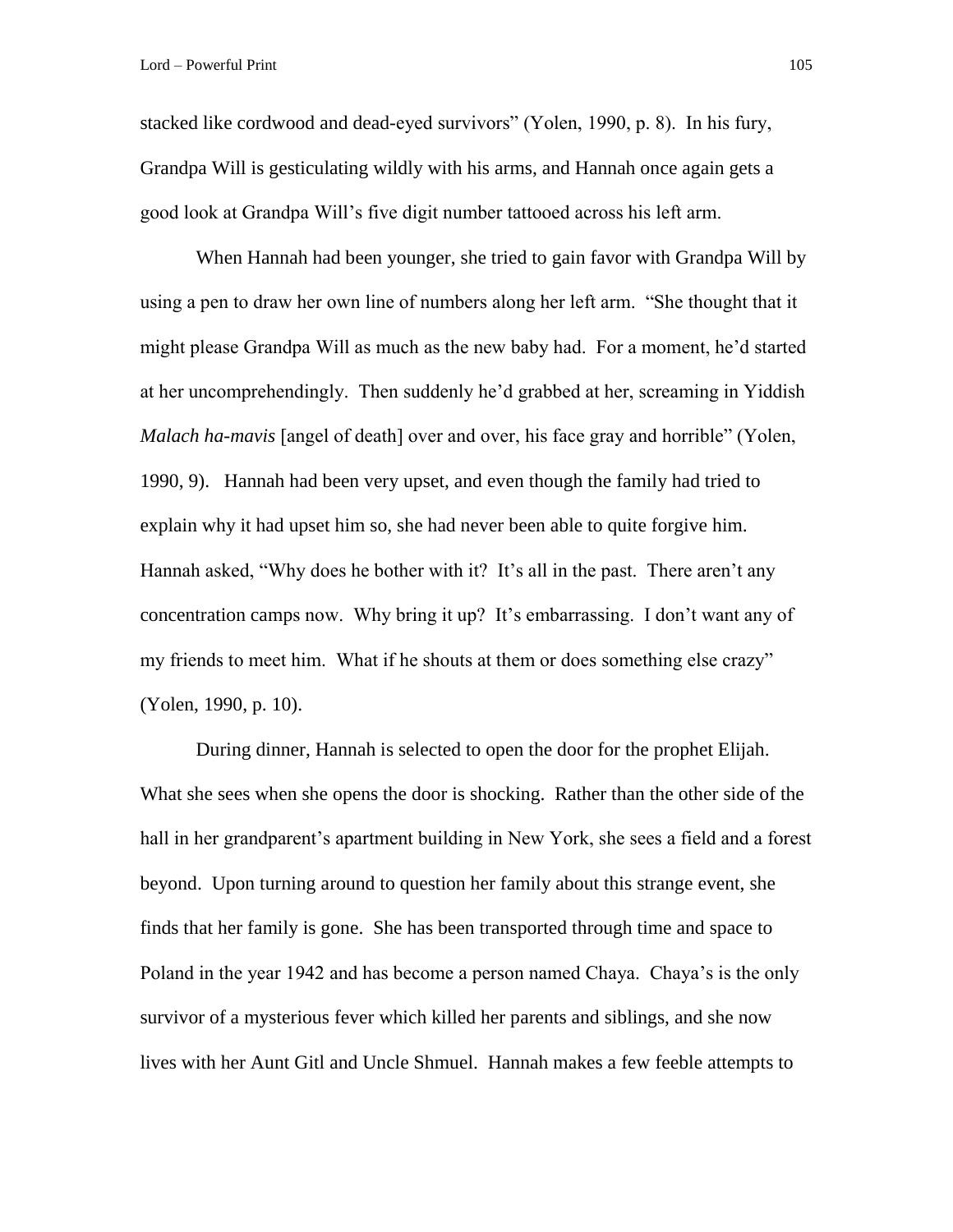explain that she is not Chaya, and that she is from the future, but everyone shrugs it off as lingering effects of the fever, and she quickly gives up.

The following day is Shmuel's wedding day. As the procession approaches the village of his fiancé, they see several cars and trucks waiting at the doors of the temple, where the wedding was to be held.

*[A]ll of a sudden, she knew. She knew beyond any doubt where she was. She was not Hannah Stern of New Rochelle, at least not anymore, though she still had Hannah's memories. Those memories, at least might serve as a warning. "Those men down there," she cried out desperately, "they're not wedding guests. They're Nazis. Nazis! Do you understand? They kill people. They killed – kill – will kill Jews. Hundreds of them. Thousands of them. Six million of them! I know. I know. Don't ask me how I know, I just do. We have to turn the wagons around. We have to run!"*

*Reb Boruch shook his head. "There are not six million Jews in all of Poland, my child"*

*"No rabbi, six million in Poland and Germany and Holland and France and..."*

*"My child, such a number." He shook his head and smiled, but the corners of his mouth turned down, instead of up. "And as for running – where would we run to? God is everywhere. There will always be Nazis among us. No, my*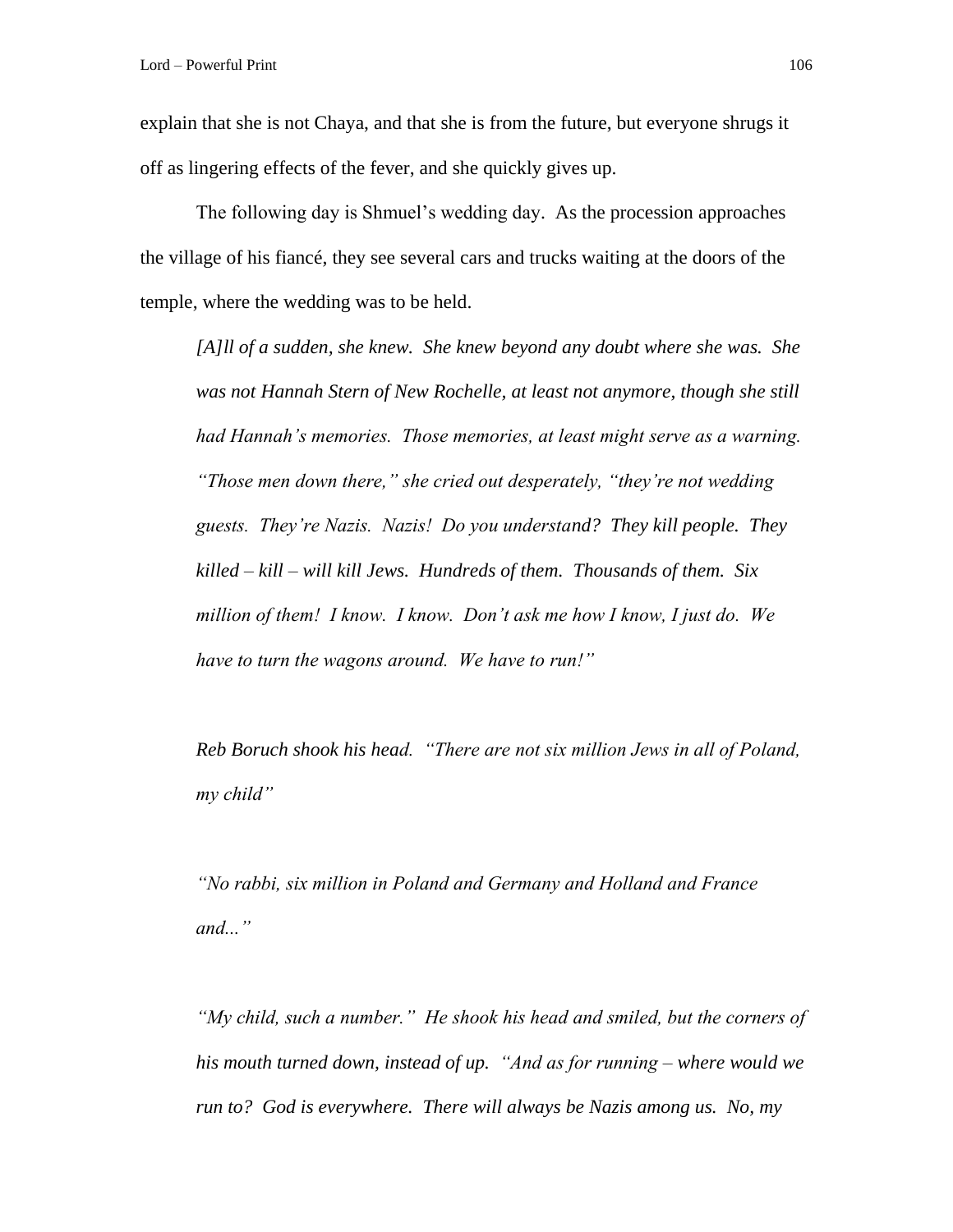*child, do not tremble before mere men. It is God before whom we must tremble. Only God.*" Yolen, 1990, p. 63-64

The Nazis take all of the gathering and load them up onto the trucks. They promise that the women and children of the village have already packed their belonging and gone on ahead of them to the resettlement area. They will all be reunited there. As for those people from Gitl and Shmuel's village, they are promised that all of their needs will be met when they get to their new home. "All will be taken care of," said the Nazi colonel. . . "You will want for nothing. . . . When you get to your new homes, anyone who wants to work will be treated humanely. The tailor will sew, the shoemaker will have his last. And you will be happy among your own people, just as we will be happy you have followed the government's orders"" (Yolen, 1990, p. 69).

The trucks take them to a train station where they are forced to lay down on the ground and stripped of anything they have of value. This is where the pretense of kindness begins to fade. If the Jews do not move quickly enough or ask questions of the Nazis at the train station, they are treated to the butt end of one of the rifles. Then they are loaded onto boxcars. Yolen's description of the cramped conditions is extremely vivid. She writes of the feel and smell, the lack of air, the palpable fear. The characters trade stories that they have heard about the Nazi's treatment of the Jews in various areas. Eventually, someone makes a joke and Gitl joins in. Hannah asks how she can joke at a time like this. Gitl responds, "If we do not laugh, we will cry. Crying will only make us hotter and sweatier. We Jews like to joke about death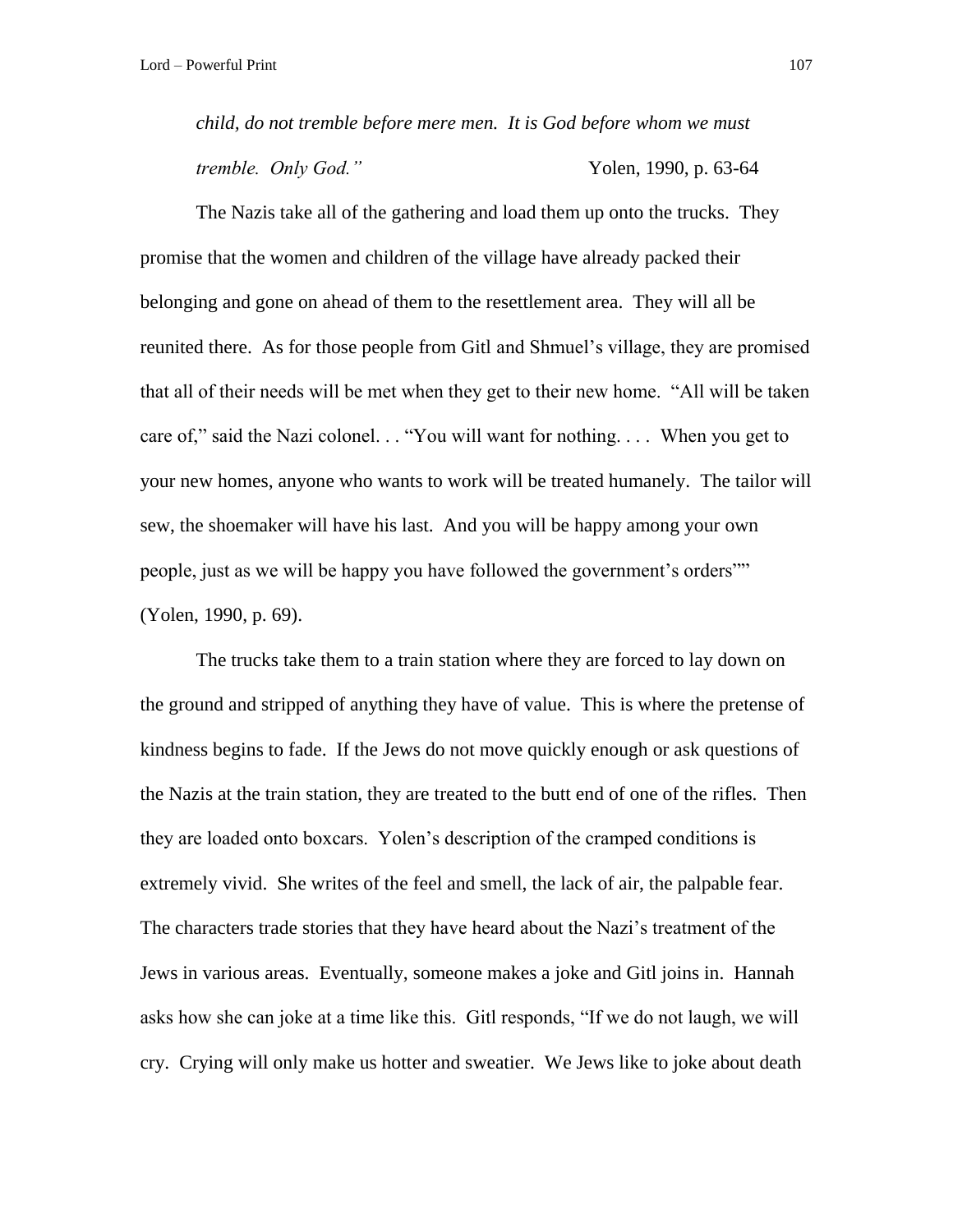because what you laugh at and make familiar can no longer frighten you. Besides, Chayaleh, what else is there to do?" (Yolen, 1990, p. 82).

The villagers were kept imprisoned on the train cars for four days, with only one stop for water. On the fourth day, the train stops and the villagers disembark to find themselves at a concentration camp. They are greeted with the sign emblazoned above the entrance ARBEIT MACHT FREI which means "work makes you free." Here the men are separated from the women and they are lead to the showers. Again, Hannah tries to warn everyone of what is to come, but Gitl convinces her that the hope of something at the other end is far better than the fear of nothing, and after all, what can they do about it now, so she stops trying to share her knowledge of the future.

After they shower, their clothes are gone, and they must all stand around naked and cold while their heads are shaved and they receive their tattoos. At meal time, they are issued their "Every Bowls" (Yolen, 1990, p.108), named so because they are the key to every bite of food and drop of water available. These bowls are the key to life in the camp, and there are no replacements. Hannah meets a girl named Rivka, who teaches her the rules of the camp and tells her how to stay alive. She extols the importance of learning how to read the numbers on their arms. Hers is J18202.

*J because I am – like you – a Jew. The 1 is for me because I am alone. The 8 is for my family because there were eight of us when we lived in our village. And the 2 because that is all that are left now, me and Wolfe, who believes himself to be a 0. But I love him no matter what he is forced to do. And when*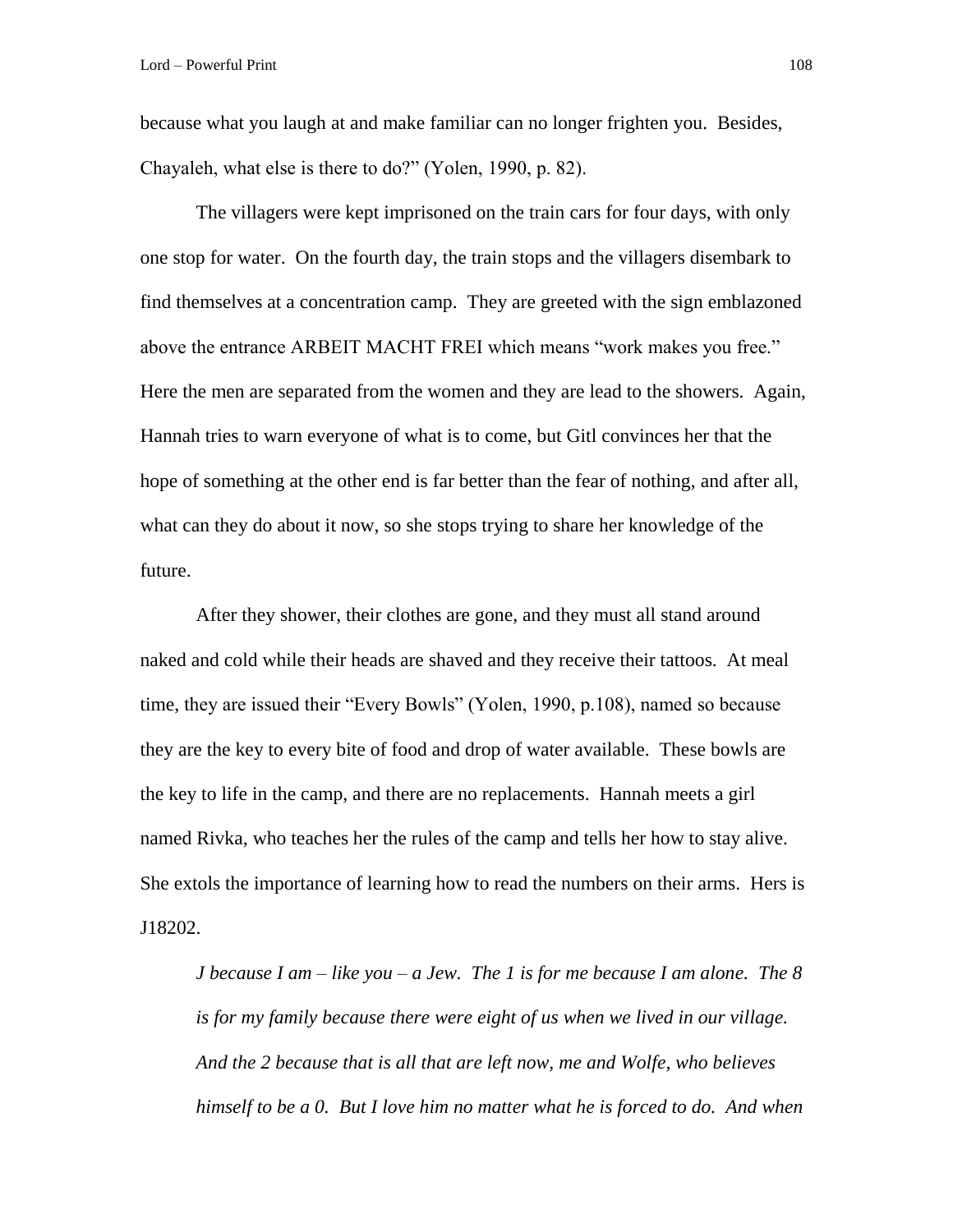*we are free and this is over we will be 2 again. God will allow it.* (Yolen, 1990, p. 113).

Rivka becomes a great friend and very important to Hannah. They work together cleaning pots, which enables them to get scraps of food that are stuck to the bottom. Through the eyes of Hannah we see camp life as the atrocities become almost mundane. One day, after a young boy named Reuven is "chosen" to be killed, Hannah and Rivka have the following conversations.

*"He is dead" Hannah said the word aloud curiously, as if understanding it for the first time. "Dead"*

*"Do not say that word."*

*"Monsters!" Hannah said suddenly. "Gitl is right, we are all monsters."*

*"*We *are the victims," Rivka said. "They are the monsters."*

*"We are all monsters," Hannah said, "because we are letting it happen . . . "*

*"God is letting it happen," Rivka said. "But there is a reason. We cannot see it yet. Like the binding of Isaac. My father always said that the universe is a great circle and we – we only see a small piece of the arc. God is no monster, whatever you think now. There is a reason."*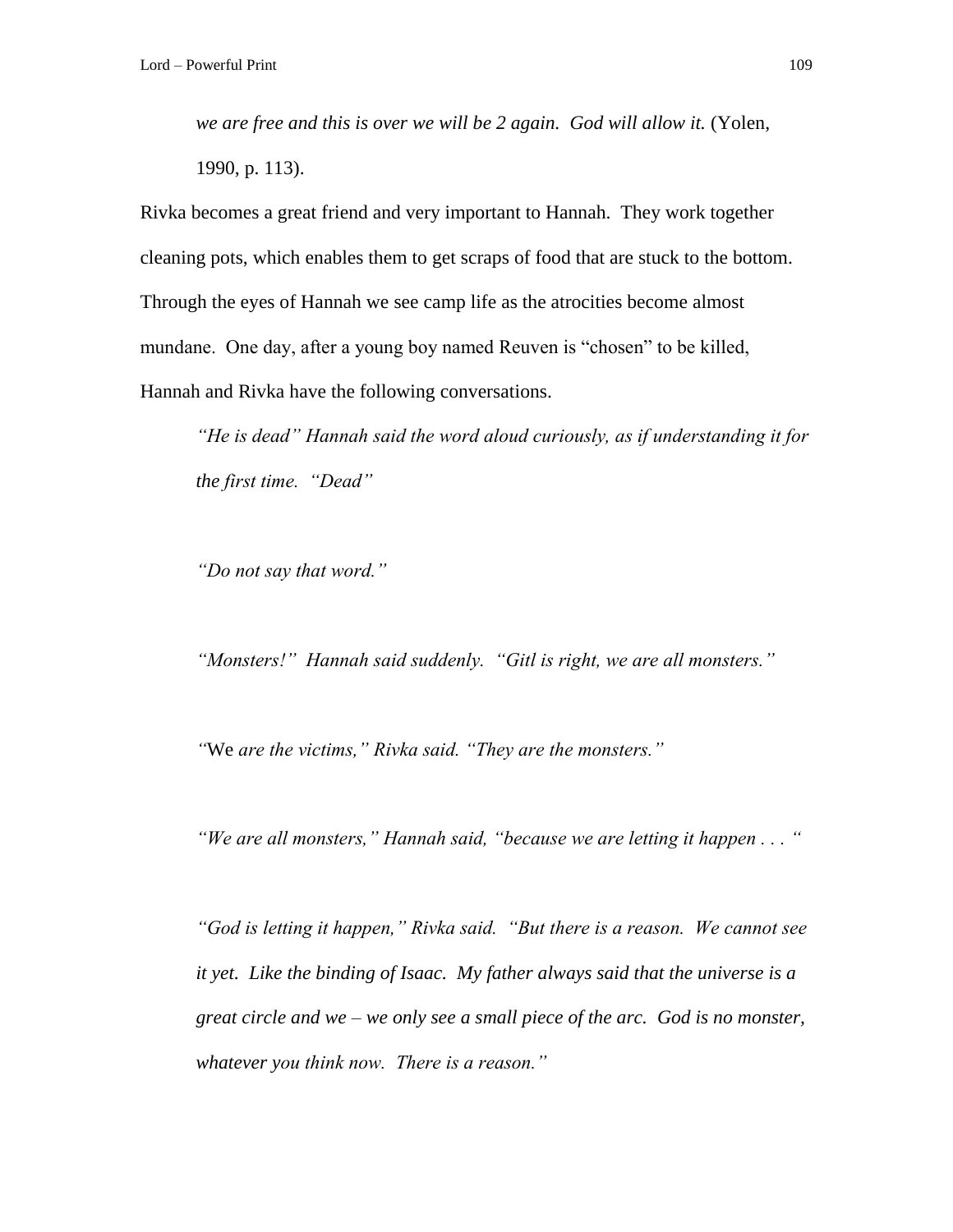*Hannah scuffed the ground with her foot. "We should fight," she said. "We should go down fighting."*

*Rivka smiled sadly, "What would we fight with?"*

*"With guns."*

*"We have no guns."*

*"With knives."*

*"Where are our knives?"*

*"With – with something."*

*Rivka put her arm around Hannah's shoulder. "Come. There is more work to be done."*

*"Work is not fighting."*

*. . . "My mother said, before she . . .died . . . that it is much harder to live this way and to die this way than to go out shooting. Much harder. Chaya, you*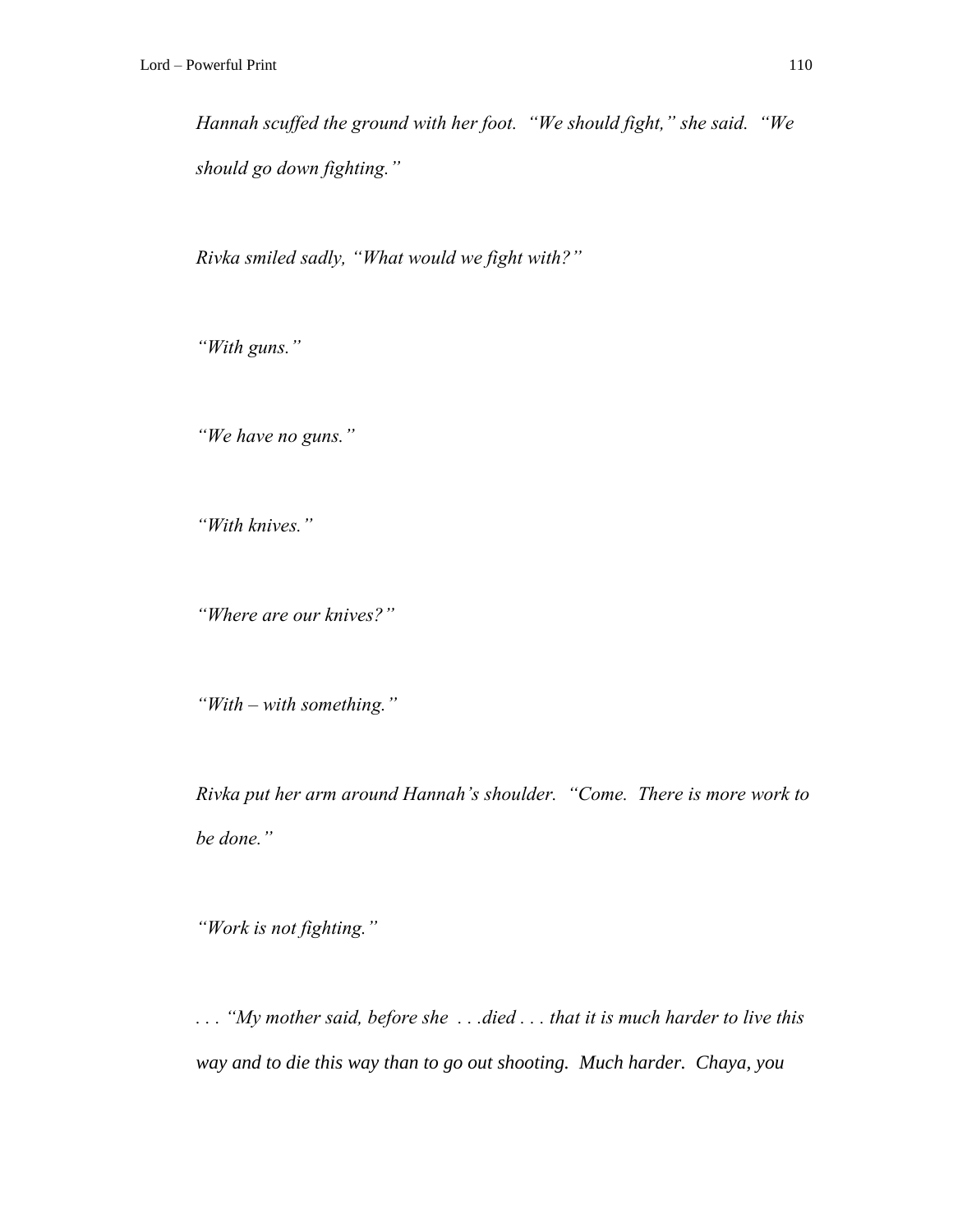*are a hero. I am a hero." Rivka stared for a moment at the sky and the curling smoke. "We are all heroes here".* Yolen, 1990, p. 141-142

Rivka and her other friends are what keep Hannah as sane as she is able to be in such a place. Eventually, Rivka and two other girls are "chosen". At the last second and without thought, Hannah grabs the handkerchief off of Rivka's head and takes her place, telling her, "Run! . . . Run to the midden, run to the barracks, run to the kitchen. The guard is new. He won't know the difference. One Jew is the same as another to him. Run for your life Rivka. Run for your future. Run. Run. Run. And remember" (Yolen, 1990, p. 159).

As she and the other two girls walk arm in arm into the door of Lilith's Cave, which is what they call the furnace, Hannah finds herself back at her grandparent's apartment. Hannah is now able to understand the importance of remembering what has happened to her family and to her people. In fact, she becomes an advocate for remembering because she understands. She understands why her grandfather reacts so strongly when he recalls the camps. She understands how many were lost and what those who survived have to live with. And, upon looking at Aunt Eva's arm, she understands that before the war, Aunt Eva's name was Rivka.

The only Germans you meet in *The Devil's Arithmetic* (Yolen, 1990) are Nazi soldiers who treat the Jewish characters horribly, and then cart them off to the concentration camps. The portrayal of German characters is very one sided and not at all dynamic. In this book, Germans are the bad guys. The cruel irony of the Nazi's behavior is show repeatedly. One example is that there are not supposed to be any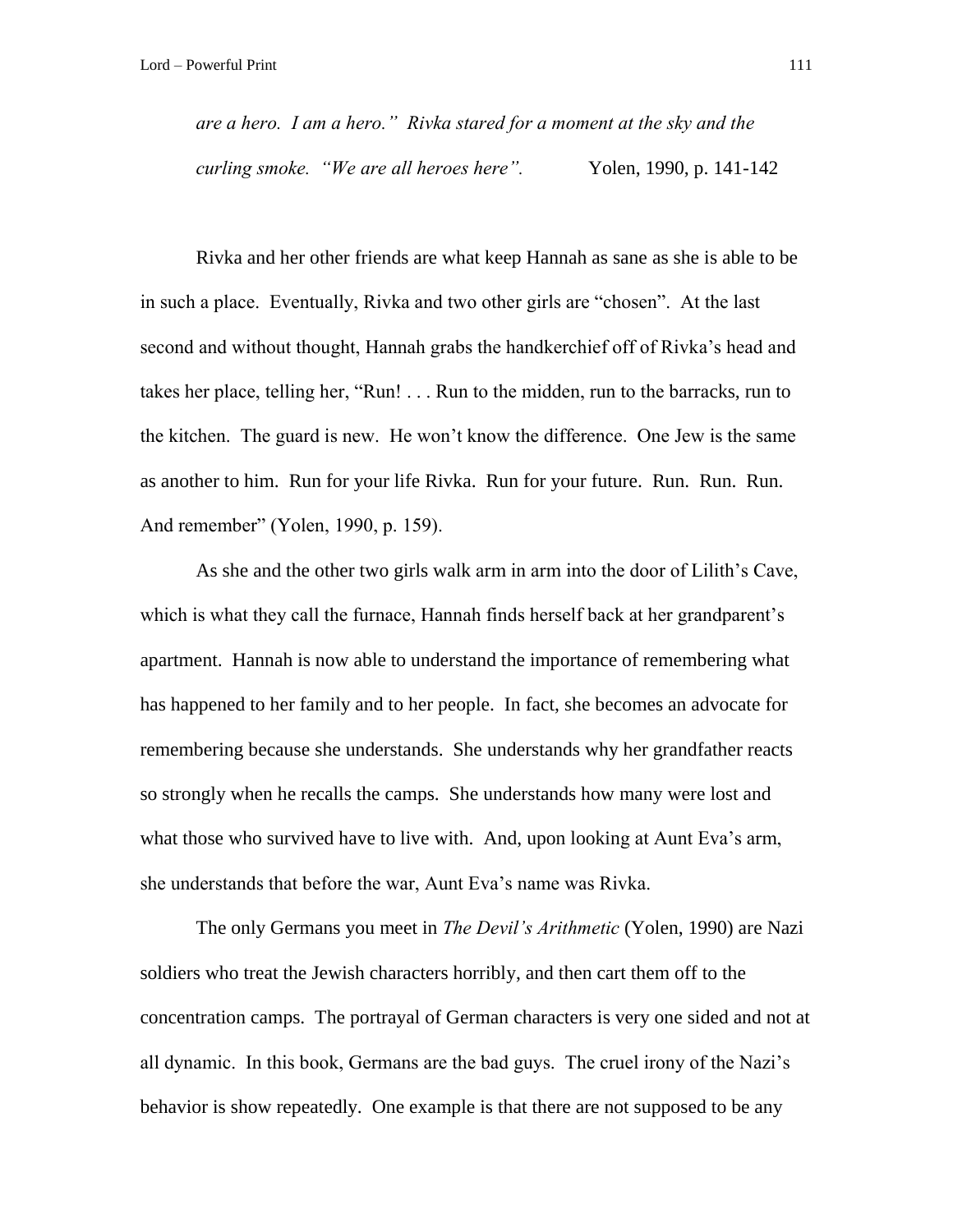children in the camp. The guards ignore this rule, with everyone's full knowledge, presumably to avoid an uprising and keep the prisoners willing to work. When the commandant of the camp is coming, everyone begins clicking their tongues, and the children run into the garbage dump to hide. It is obvious by the brightly colored clothes laying scattered on the ground where the children are hiding, and the guards even join in the clicking, thinking it a fun game to watch the children run for their lives. The commandant plays along with the game, ignoring the signs of hiding children and acting as though he has no idea any rules are being broken. If a child is unfortunate enough to not make it into the garbage pile before the commandant gets there to do his "choosing," the child goes into the furnace. It makes me ask why? If the Nazi's wanted to make the world free of Jews, why the games? Why not simply do as they did at the end of the book, and simply send every new shipment directly to the furnace?

Unlike the other two books, *The Devil's Arithmetic* (Yolen, 1990) is not a survivor's tale. It is a work of fiction. The author has a disclaimer at the end of the book in which she states that the characters and the camp "are made up of the bits and pieces of true stories that got brought out by the pitiful handful of survivors" (Yolen, 1990, 168). Although the characters are fictional, the details surrounding them have been critically acclaimed for their accuracy and vividness. It is only fair to point out here that the novel has also received its share of critical detractors as well. It could be said that the "happily ever after" ending of Hannah leaving the camp and going back home just at the moment of truth is unfair to those whom are represented because they were not offered such an escape. I did not find this disturbing. It is, after all, a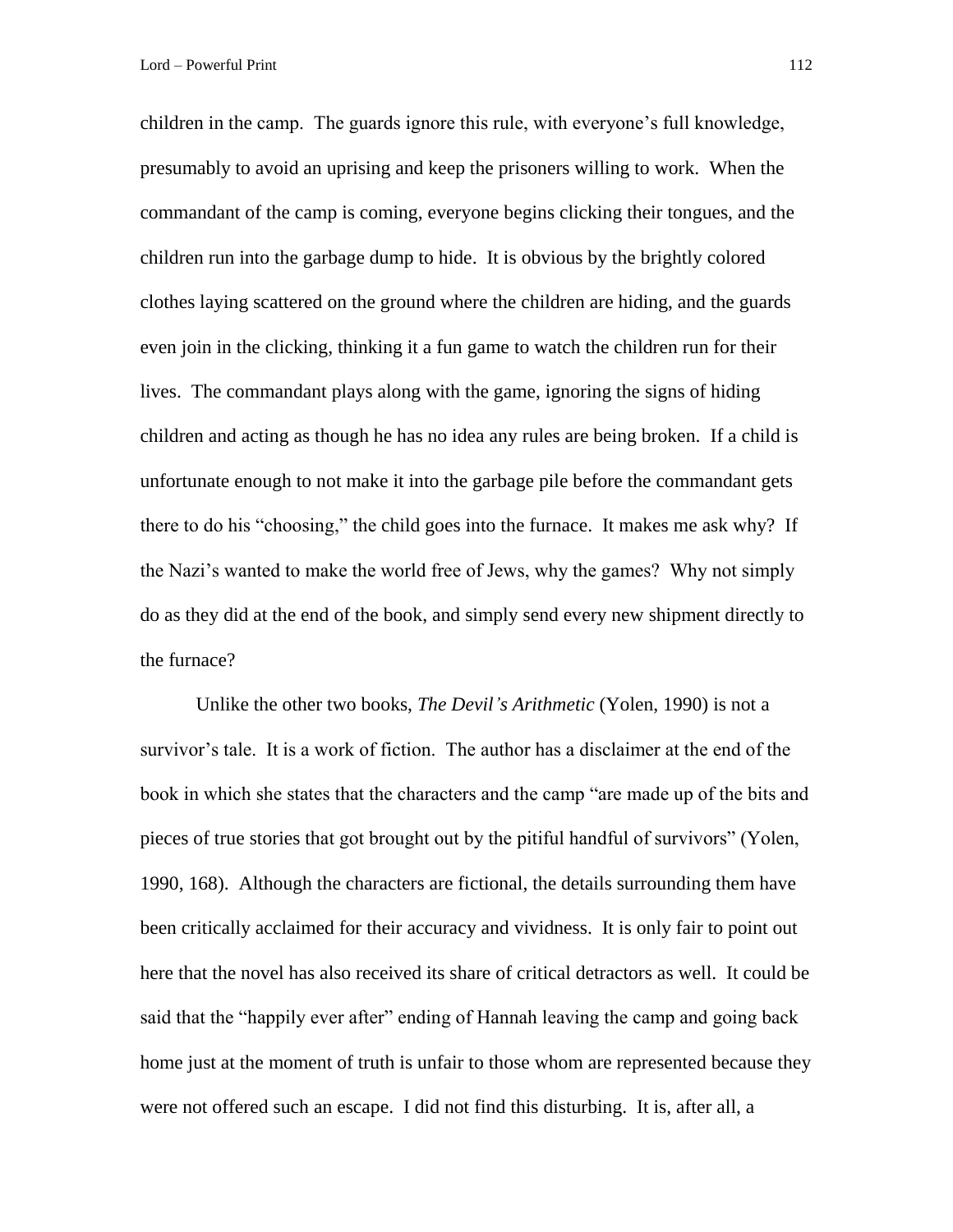children's book, and a work of fantasy no less. It opens with time travel and reminds the reader of this fantastic aspect throughout the book. When a children's book begins with this sort of time travel, it is expected that the character will, at some point, return home with the new knowledge she has gained.

Because of the different ways in which Germans were portrayed in each book, I, as the researcher, had some preconceived ideas about how the children would react to them. What I expected to see was that students who read *Friedrich* (Richter, 1987) would be more forgiving to the Germans because they would be more aware of the plights the Germans were facing themselves, and that those who read *The Devil's Arithmetic,*(Yolen, 1990) and *Jacob's Rescue* (Drucker & Halperin, 1993) would have a far more rigid view of Germans.

Instead, what I found was that the children were remarkably open minded. They were unwilling to assign labels to groups of people based on the characters in the stories as I had presupposed they would. Rather, they made comments like this one by Dominic, who read *The Devil's Arithmetic* (Yolen, 1990). "There are no real good guys or bad guys in this. To us, the Nazi's seem like the bad guys because they see things differently than we do. To them, we were the bad guys. It all depends on how you look at it." After this statement there was a quiet chorus of murmured agreement. The children were unwilling to be definitive in their assessments of an entire group of people. One child, Arthur, challenged Dominic.

Arthur had just finished *Friedrich* (Richter, 1987), and was rather angry at the Germans for their treatment of the Jews. This child held the German citizenry to a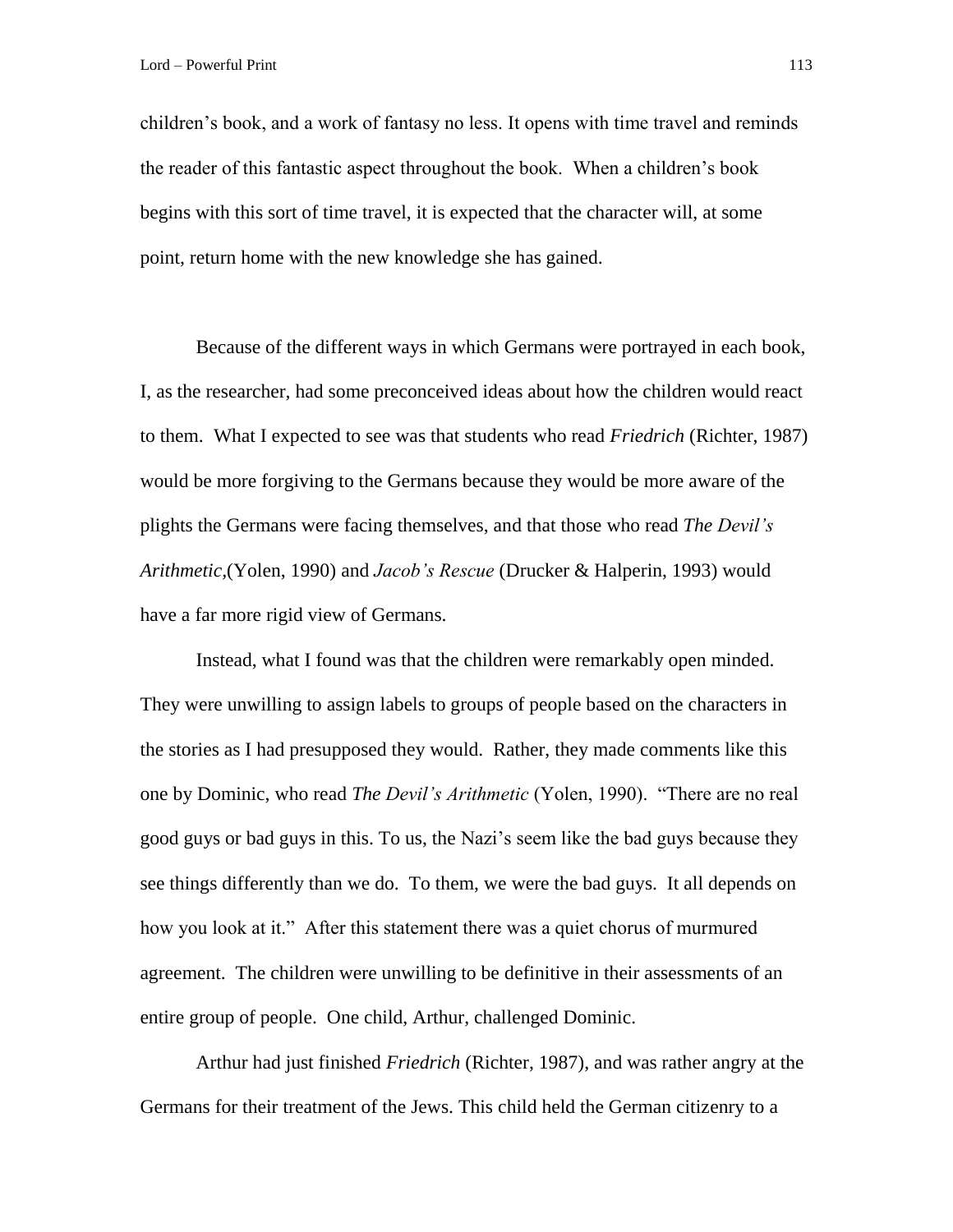higher standard. He felt that they should know better than to treat the Jewish people with such cruelty because they actually knew them. This was not a group of people in a village somewhere else that they invaded and annihilated, but it was their neighbors, their co-workers, and in many cases, their friends. He challenged Domonic by asking "How do you think German can be a good thing when they captured many people, kicked them out of their home, left a Jew out in the bombs – How can that be a good thing?" Dominic countered with, "Everyone is bad in their own way. American soldiers have done that too. Think about it. They don't like Americans so they are doing it to Americans. Americans tortured Germans too." (Murmured disagreement from the other kids). "Yes they did! They had special camps for them." Ignoring for a moment that Dominic had the facts rather convoluted, I asked how he had come by this knowledge. "I watch a lot of shows and read books about it."

Dominic was fiercely defending his position that what the Germans did to the Jews was justified from their perspective because of what he perceived as equally bad treatment of Germans here in America during the war. The fact that the Nazi and German army was not committing these atrocities against Americans, but rather their own citizens, was not important to Domonic. He had taken the story of torture he acquired from *The Devil's Arithmetic* (Yolen, 1990), and compiled it as best he could with his existing schema of Nazi's and torture based on the information he had gained through watching documentaries and reading nonfiction war books. It didn't matter if it made no sense to the rest of us. It made sense to him, and he was not willing to budge. Even after I tried to clear up some of his factual confusion, he still asserted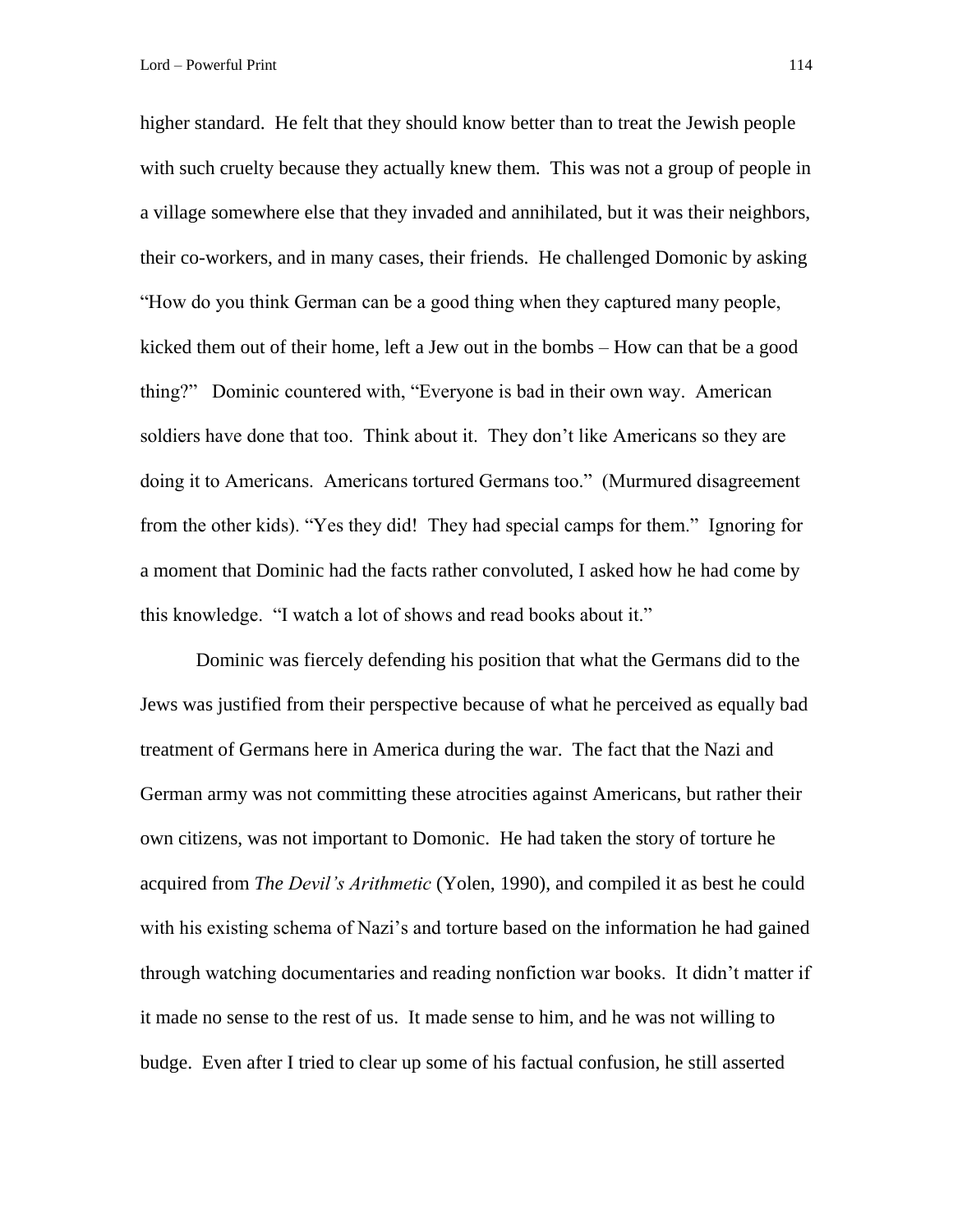that he was right and we could not judge the Nazi's by our standards because they had a different point of view.

The children half-heartedly agreed with Dominic, less, I believe, because they thought his argument held merit, but because they were not sure how to contradict him without looking foolish, even if they didn't really agree with his statements. He tended to be very vocal and dominate the conversations if allowed. In order to try to alleviate this controlling influence, I encouraged the students to write in their journals about their thoughts while reading. Their journal entries on the subject showed a lot of questions. They asked the oft repeated questions, "Why are the Jews being picked on?" "What did they ever do to the Nazis?" and "Why do the Nazi's hate them?" The groups discussed these topics, but they were never able to reach a satisfactory conclusion.

In addition to their questions, many of the children focused on the details of the story in their writing rather than the big picture. In one group, all four girls wrote in their journals that they liked the part of *Friedrich* (Richter, 1987) about the potato pancakes. In this section the narrator and his family were making potato pancakes for dinner, and they allowed Friedrich to take part. Everyone in the family had a specific role, and it was obviously an important family tradition. To allow Friedrich to participate was to say that he held value and was worthy of their family time. It struck a chord with the girls because of the family interaction while making the pancakes and because it was something they had never heard of before. In the conversation that followed, the girls showed that, although they did not entirely understand the situation, it was clear to them that it was special.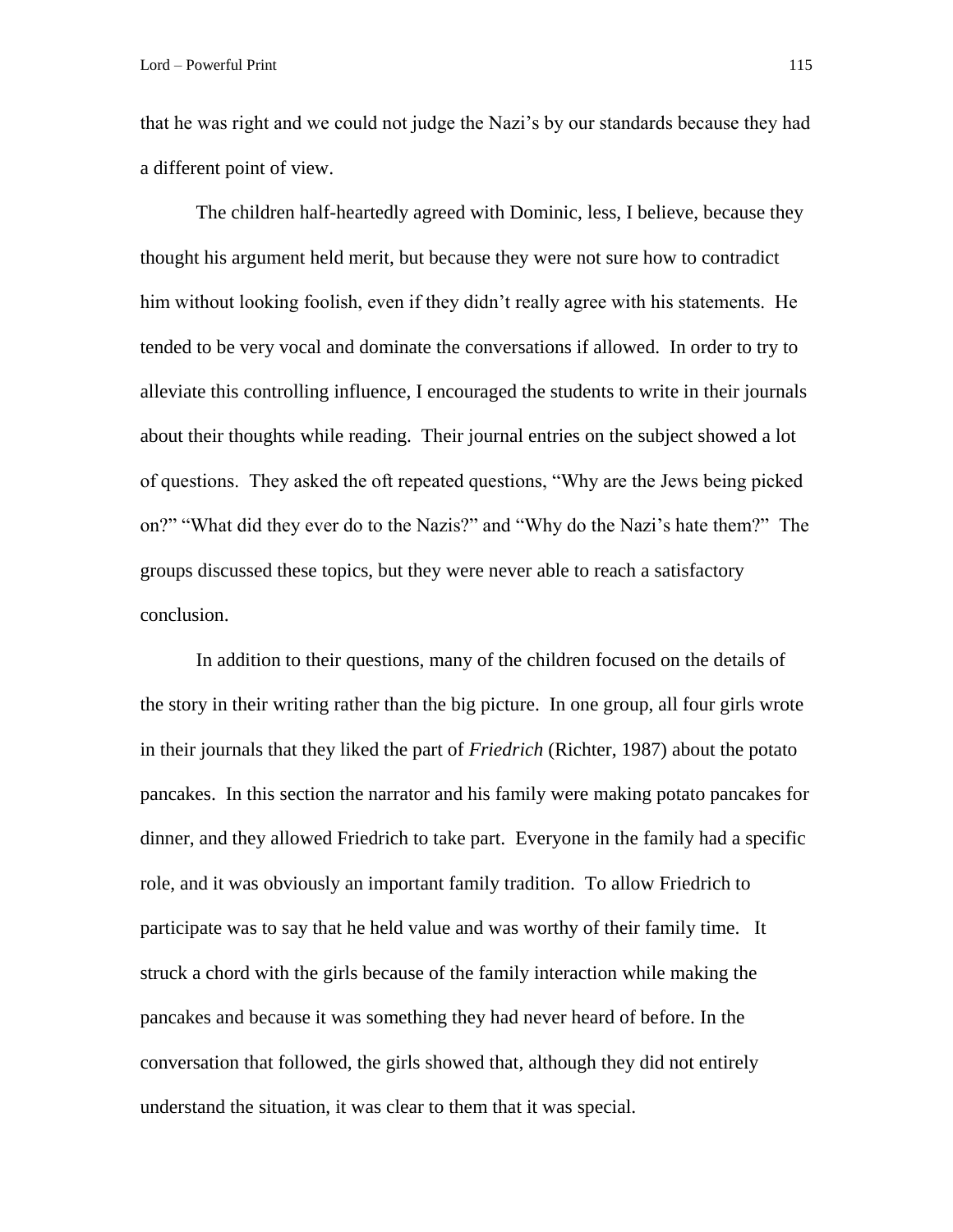Kay - "So what part did you like? I really liked the potato pancakes."

Jo – "Oh my gosh, I was just going to say that. It was so neat how they made them, and how they all had jobs and stuff."

Lindsay – "My family does stuff like that. We all cook Christmas cookies together."

Other's talked about the weather, like when Kay commented "It sure snows a lot" and when Holly commented on the physical surroundings, "I wonder what it smells like? Bad I bet." (talking about the ghetto in *Jacob's Rescue* (Drucker & Halperin, 1993).

Arthur, who read *Friedrich* (Richter, 1987) first, wrote in his journal, "I wonder why there is an amusement park in Germany when there are so many hardships and unemployment?" And later he wrote, "Important! Why did German's hate Jews?" While faced with characters showing great diversity in their opinions of Jewish people – For example, the narrator and his parents were very sympathetic and kind to Friedrich, while their landlord's cruelty and refusal to show even an ounce of kindness inadvertently caused Friedrich's death, Arthur was trying to understand their motivation and their thought processes rather than passing judgments. He also asked, "Why, if the Jews fought for *their* [German's] country, why were they treating them like this?" I tried to explain that in World War I, the Jews were not fighting for the **German's** country; they were fighting for their **own** country because they, themselves, were Germans. That was very difficult for him to understand. In his mind there existed a dichotomy between Germans and Jews. Germans were Nazis and Nazis hated Jews, so to him, Jews couldn't be Germans.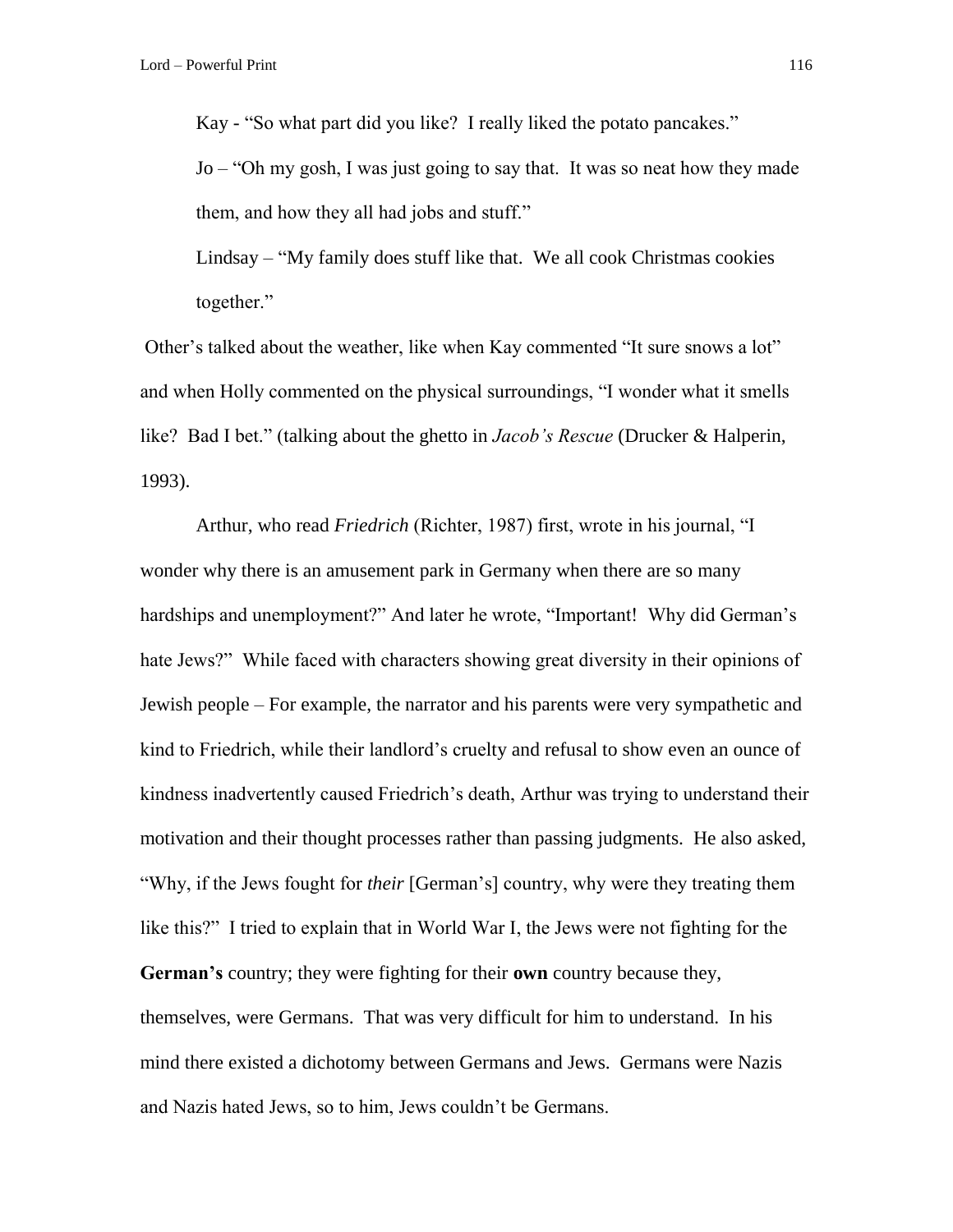As the discussion continued, I tried to force them to take a strong stance by asking pointed questions like, "Nazi – good guys or bad guys?" There was a resounding choral "bad guys" from the group. When asked the same question about Jews, the answer was a unanimous "good guys". But when I asked the same question about Germans their answers were less definitive. Some of them said "bad guys", but they wouldn't carry these characterizations over into anything beyond the books themselves. When the groups switched books, they had similar reactions. In our group discussion, I followed the tradition of stimulated research to ask the children what had changed for them after finishing the first round of books.

Stimulated research, (Calderhead, 1981; Yinger, 1986; Gass and Mackey, 2000; Vesterinen, Toom, & Patrikainen, 2010; Dewitt and Osborn, 2010) is a research method in which recorded evidence is used to help people remember what they were feeling at the time they made comments. In most stimulated research, participants are shown video evidence of themselves when comments are made. Then, during interviews the researcher questions the participant in an attempt to get the participant to dissect the core reason for their comments. Following the spirit of this method, I asked the children to look back at some of their earlier thoughts in their journals and to comment on whether or not their minds had changed, how their minds had changed, and why. Some of their responses follow:

Arthur - "I knew a lot about them (death camps), but I didn't know that even being with a Jew you could be sent to a camp."

Jo - "I didn't know what a Nazi was, but then I found out that a Nazi is a type of soldier."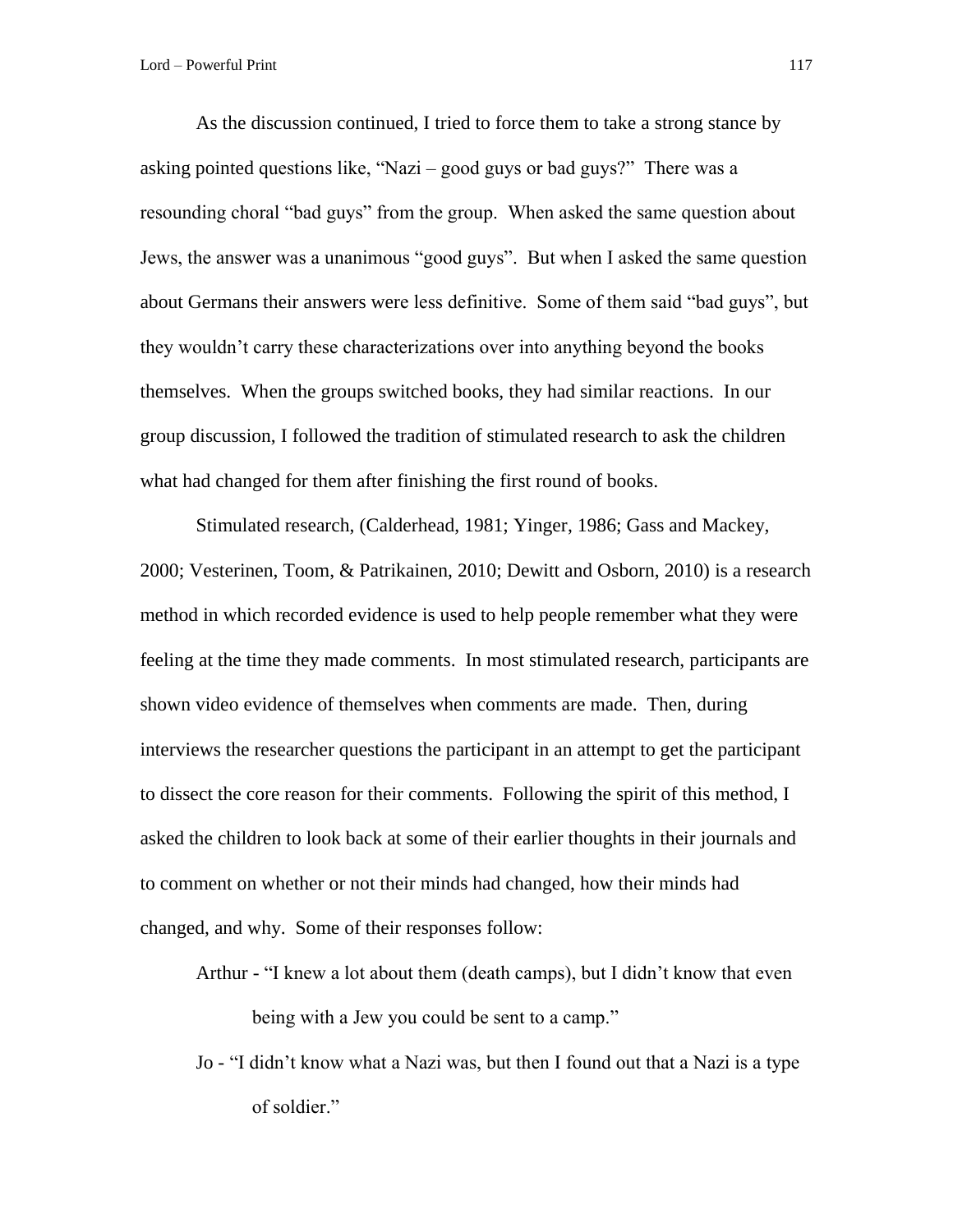- Tasha "I keep looking at my couch and wondering if I could hide in there if someone came to kill me like Jacob did. And under the sink too. Now everything makes me think about the book. It changed everything."
- Lindsey "I didn't know what a Jew and Nazi was, and I thought the Jews were the bad people, but it turned out that the Jews were the really really nice people and the Nazis were the ones killing them and they are real mean."

When asked why she thought the Jews were the bad guys beforehand, Lindsay shrugged and said, "I don't know. I guess I just read or heard something that they were mean." I pursued this further. Her memories were nonspecific. She was unable to recall a person actually saying that Jews were bad, and she was unable to remember ever reading anything about Jews before, she simply had a vague feeling that somewhere along the line she had been given this impression "Maybe by [her] granddad. He doesn't like a lot of people." Then, when asked why she had decided that the Nazis were the bad guys, she looked at me like she could not believe I had just asked the question. "Mrs. Lord. Have you *read* these books?" It was clear that her opinion had been shaped by the interactions of the characters in the books we had read. She accepted the characterizations absolutely enough to say that Jews, not Friedrich or Jacob, were the "nice people"

Tasha, who told me from the outset that she only liked to read funny books about school, and who refused to read any of the first two books she was given, got very involved with *Jacob's Rescue* (Drucker & Halperin, 1993). She told me that she caught herself looking at her couch and wondering if she could hide in there if anyone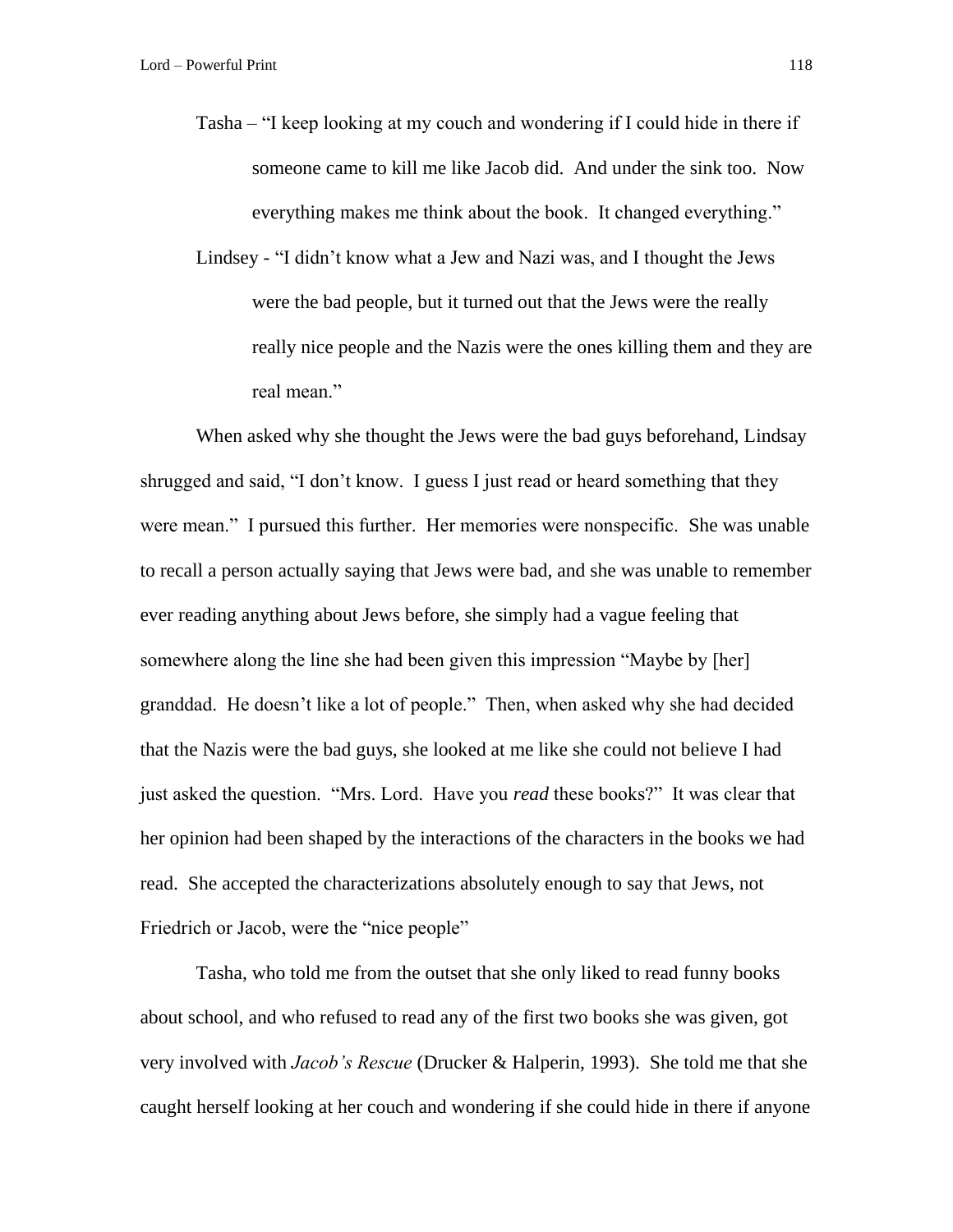ever came to kill her. Her perception of reality was different now. When asked why she though she was looking at things differently, she said that the book (Jacob's rescue) had "changed everything." She looked at the same things she had seen every day of her life from a shifted perspective due to the effect that the print had on her.

Another child, James, hated to read when he joined us. He was reading books on a second grade level just to try to meet his AR goal because he said that he didn't "like to think when [he was] reading." Like his female counterpart, Tasha, he also refused to finish, or even begin, the first two books that his group chose. After he did not read *The Devil's Arithmetic* (Yolen, 1990) or *Friedrich* (Richter, 1987), he met Jacob. He and Jacob struck up a friendship right away. He never could make it clear what was different about *Jacob's Rescue* (Drucker & Halperin, 1993) or why it touched him so, but he loved the book. He would find me in the halls at school during his lunch period and say things like, "Did you know that Alex had to take Jacob to the doctor?" He would see me in the library and comment, "Can you believe he could never go outside? That is crazy!"

This boy, who had been at the beginning, an unwilling participant who was forced to be there by his mother, had become one of the leaders of the group. In subsequent book choices, he started leading the discussion and arguing passionately about his beliefs. His mother told me that his reading grade had rocketed from barely passing to a high B. While that was not the goal of the study, it was certainly a happy result. The child had found, for the first time in his life, a character in a book with which he could relate, and an outlet to discuss it. And he became a reader as a result of his transaction with the power of print.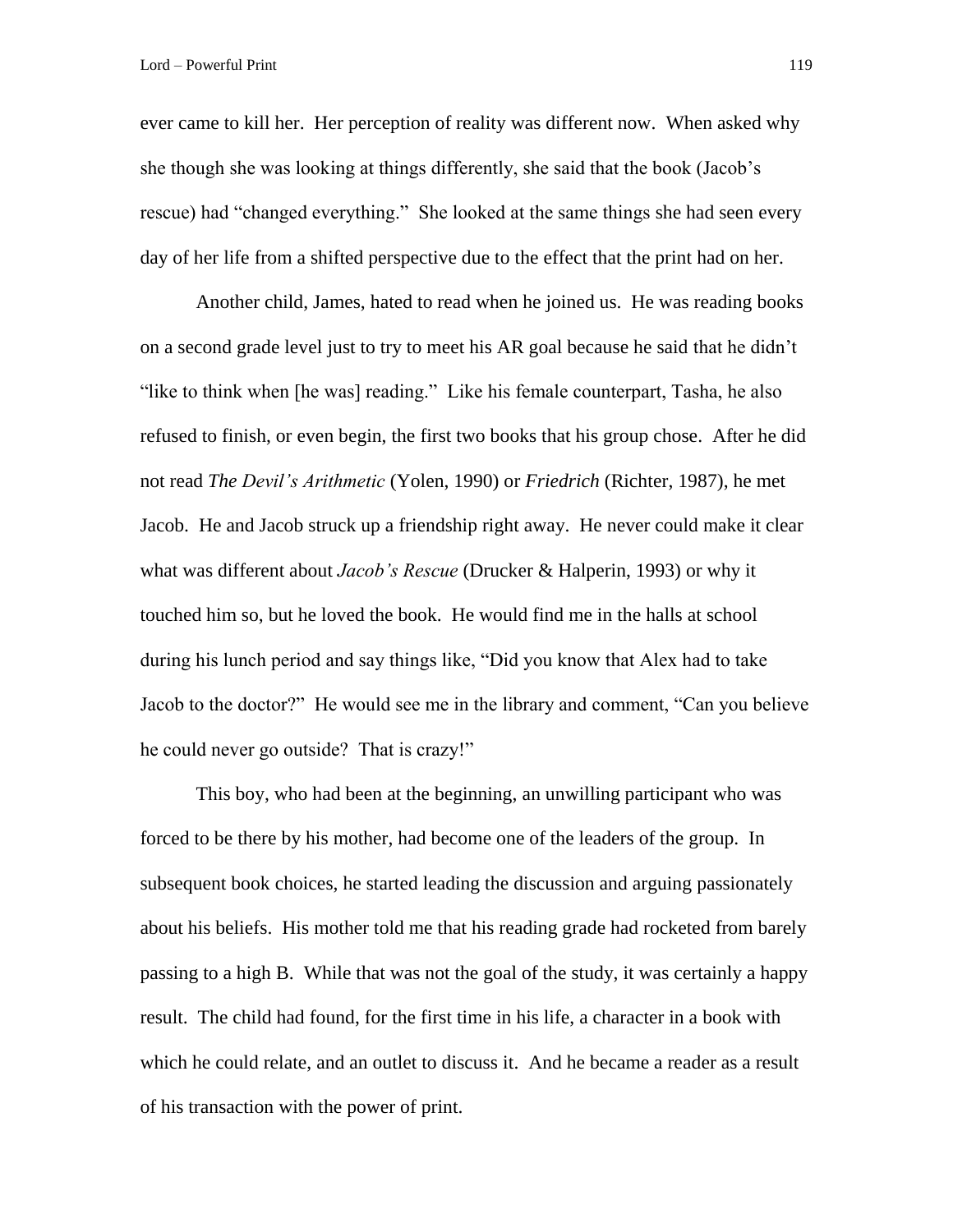The results I was seeing so far were pleasing. The children had accepted the facts of the stories just as if it had come in a textbook or the History Channel. Not one child asked if that was really the way people treated each other. Some did question why things were that way, but never if they were true. It was printed in the book, so it was true. Period. I was seeing evidence of a shift in their definition of Nazi. It had gone from ambiguous "I don't know" to a definite negative. Their journal entries now showed largely negative attitudes with Dominic still holding out for neutrality. Their attitudes about Jews had moved slightly toward the positive – now showing about half positive and half neutral statements. The term German brought about an even split on positive, negative, and neutral response from the previous almost entirely neutral and largely uninformed comments.

The results were similar after they switched books. In their literature circles, most of the conversations revolved around one or two elements from the story that struck them. One group (Lindsey, Tasha, Jo, Kay and Sue) discussing *The Devil's Arithmetic* (Yolen, 1990) was fascinated by the train carrying passengers to the death camp. They discussed at length the little girl who had to go to the bathroom in her pants. And the part that they found most disturbing was the fact that the Jews all had to stand naked in front of one another and bump into each other with wet skin. They did begin to make more negative comments in their talk about Nazi's as a whole after being exposed to repeated books on the subject. Words like "evil," "mean," "disturbing" and "scary" began popping up in all three groups with more regularity than at the beginning. I was seeing attitude changes, but something was missing.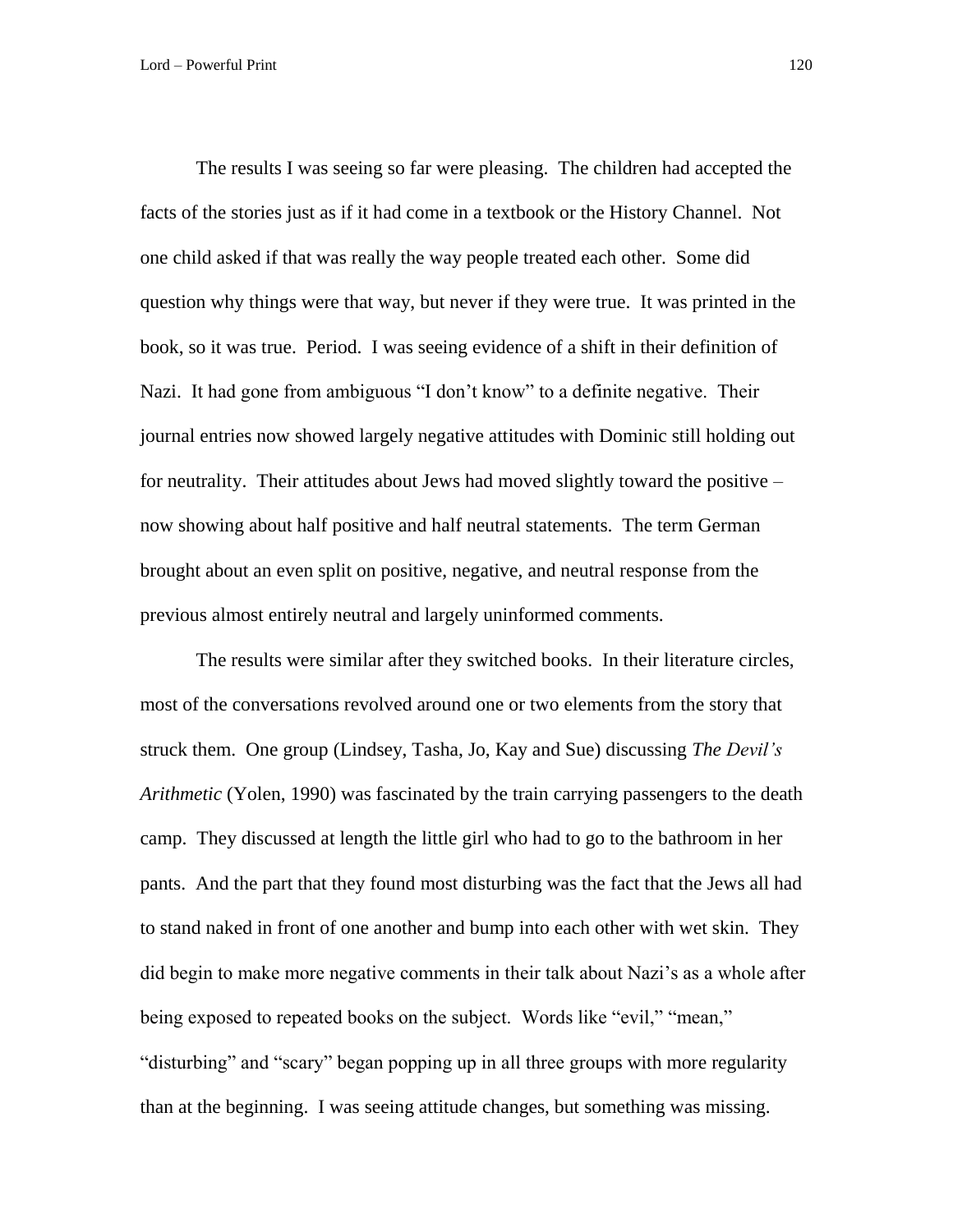Except for Dominic and Arthur, they were lacking passion. There were no strong commitments to what they were saying. In his journal, after completing all three books, Jorge wrote, "[I learned] nothing new, but Nazi's are very very negative to Americans, Positive to Germans, Negative to me." It is worth noting that after the completion of Book Club, Jorge and I had a conversation in which he revealed to me that he was now thinking about the German people, and why they didn't do anything to help the Jews. During the conversation he began to question if something like that could ever happen again, and if he and his family would stand up to do anything about it. Before this encounter, he knew very little and cared even less about the way the German's treated each other. Now he had internalized the information and was superimposing it onto his own projected life. His thinking had changed its focus. Before when he thought about World War II or The Holocaust, he was focused on the facts as he knew them. Now he was more concerned with the people. His world had been altered because of his interaction with narrative print. This realization came after he was removed from the book club setting and had time to reflect. While in the situation, his journal entries reflect that he was unaware of any change occurring within him.

In another journal entry, Arthur wrote about Germans: "cold, snow, depressions, mostly negative but some (very little) positives. I can see their motives". When questioned further, he said that reading Friedrich and the discussions about how things were in Germany helped him "understand a little bit better, even though the Nazis were still wrong. Way wrong."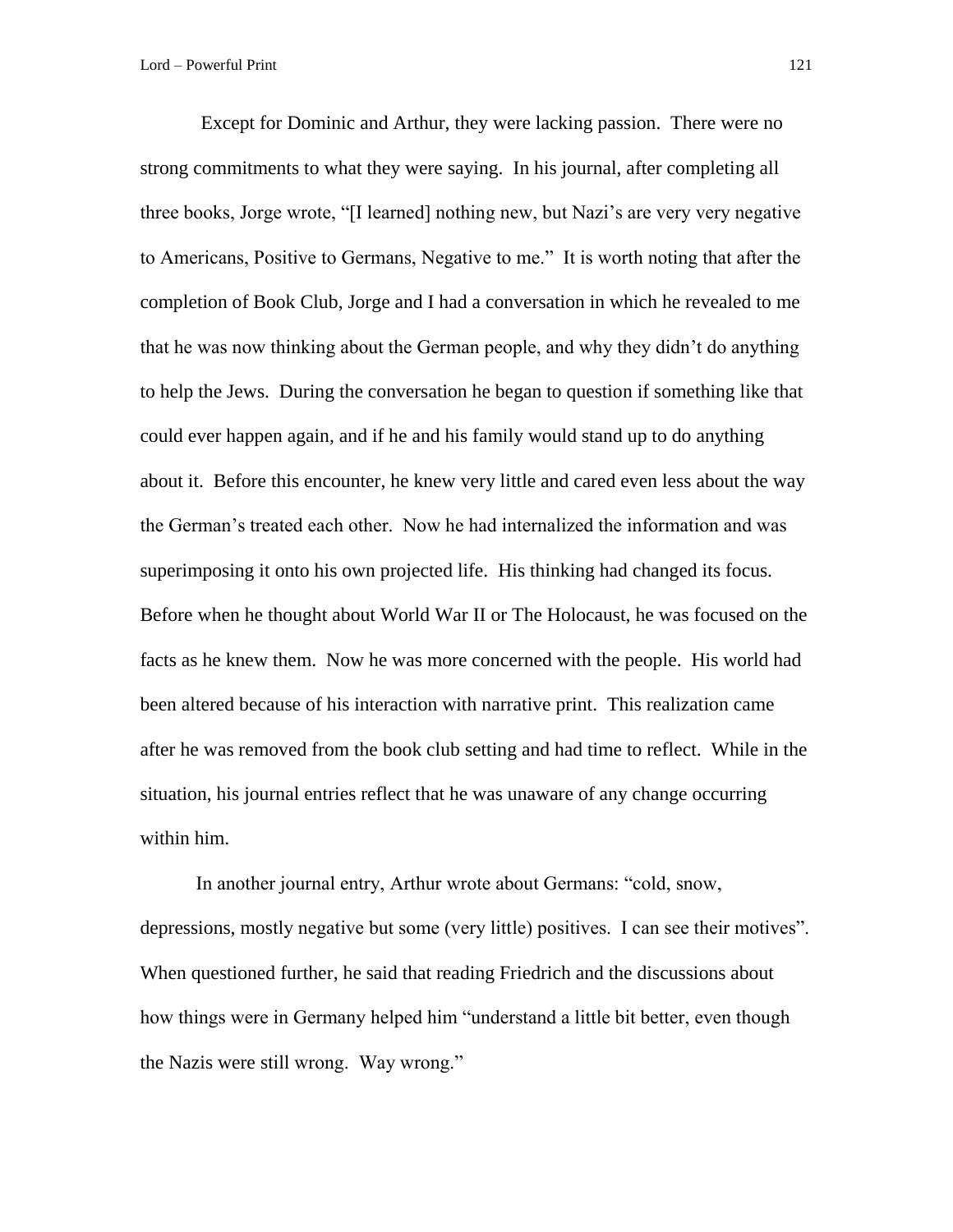The children could be easily swayed in any direction on these subjects by just a few words from another child or from me. When I asked them to defend their positions, they had a hard time doing it. And I realized then what the problem was. The problem was me. Since I wasn't seeing the great commitments or great awakenings that I had expected to see, I realized that I needed to have a paradigm shift of my own. The students viewed these books as academic. They were on very unfamiliar topics, and the children had no choice but to trust me for their background knowledge. They knew that they were being observed for research (more than once they would say, "Will you put that in your book?") and therefore they were giving me the school-politically-correct answers. Once, when I asked James a question, he simply stared at me. "There is no right or wrong answer here; I just want to know what you think?" He narrowed his eyes and replied skeptically, "That is what teachers always say, then they are like, "BAM! You're wrong!"' It didn't matter that I told them it was their group, they didn't believe me because they had no ownership.

We had to get off of my turf and move into theirs. After Christmas, I extended another invitation to all of fifth grade. A few of the first group left and three more children joined us. (Football season was finished, baseball had not yet started.) So I started over with the new group. I had a more hands off approach. We split into groups and they got to choose the books they would read out of the sets I had available. The only criterion that I imposed was that the group had to reach a consensus on which books they would read and in what order.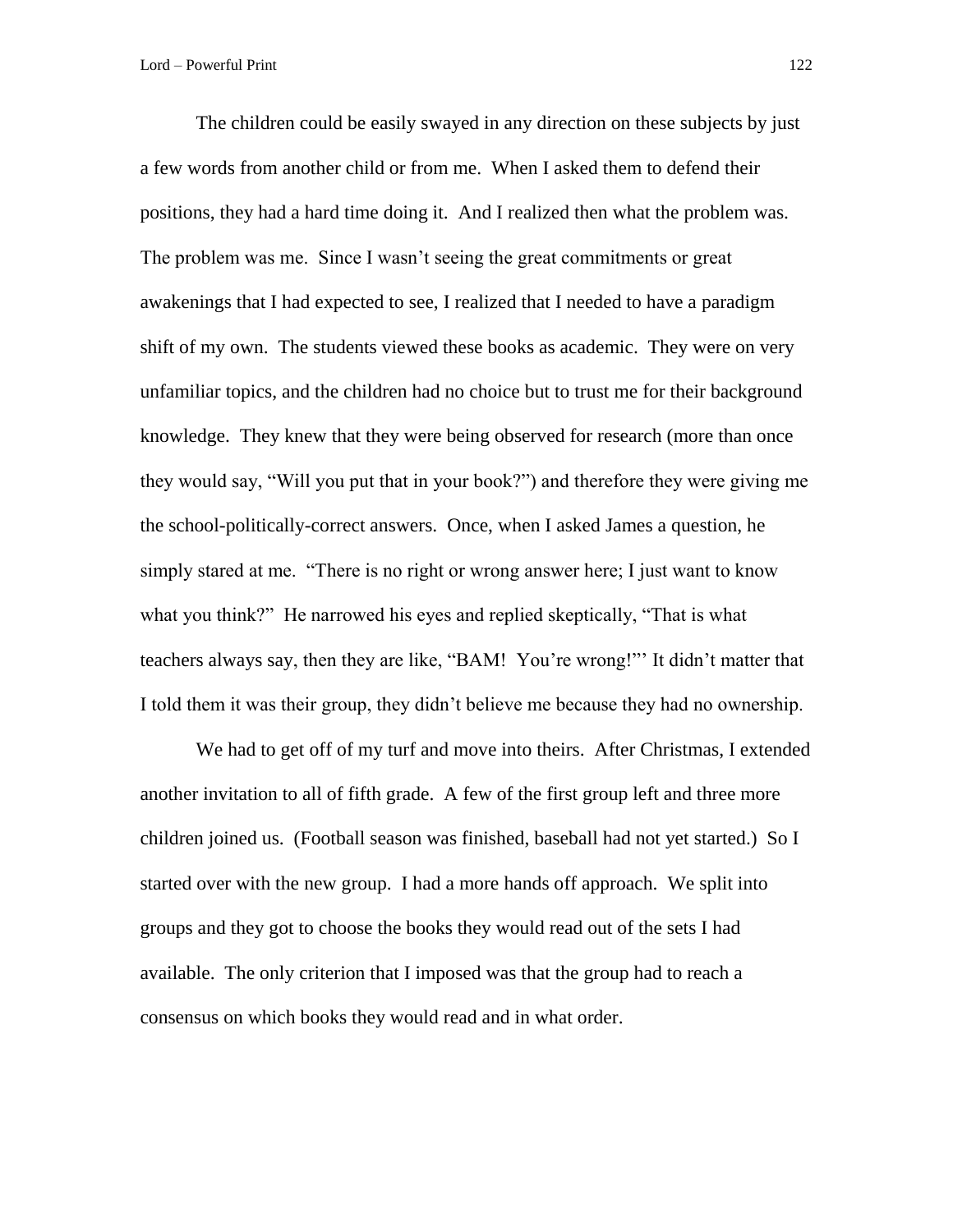Some of them choose *Freedom Crossing* by Margaret Clark (1980). *Freedom Crossing* is about a girl named Laura who had moved to the south to live with her Aunt and Uncle on their Virginia plantation following the death of her mother. Upon her father's remarriage, she moves back up north to her family's home, bringing with her a southern lady's attitude and accent. Shortly after arriving back home, she discovers that her brother and father are part of the Underground Railroad. While her father is on his honeymoon, she and her brother become responsible for a young escaped slave.

Laura must wrestle with her conflicting attitudes. She knows how the slaves were treated on her Uncle's farm, they were kind to the slaves - and she has great difficulty believing the stories she is hearing of cruelty and abuse. She accuses everyone of lying and says that the boy should be given over to the slave catchers because it was very rude of him to leave. After all, he did belong to his master, and his master was probably worried about him. Laura is given a copy of Uncle Tom's Cabin to read, and that makes her begin to question things. Then, after seeing the vicious behavior of the slave catchers and the terror on the boy's face, Laura slowly begins to accept that maybe she did not know the entire story. In the end, Laura is the only person who can lead the young boy to freedom. Though she is terrified, she has been convinced that it is the right thing to do.

Here is where we found our passion. The students were already very familiar with the dynamics found in the book. They know of black and white people. They see these people every day of their lives. When reading the previous stories, there were a lot of basic understanding questions, like, "What is a Jew?" and "What is a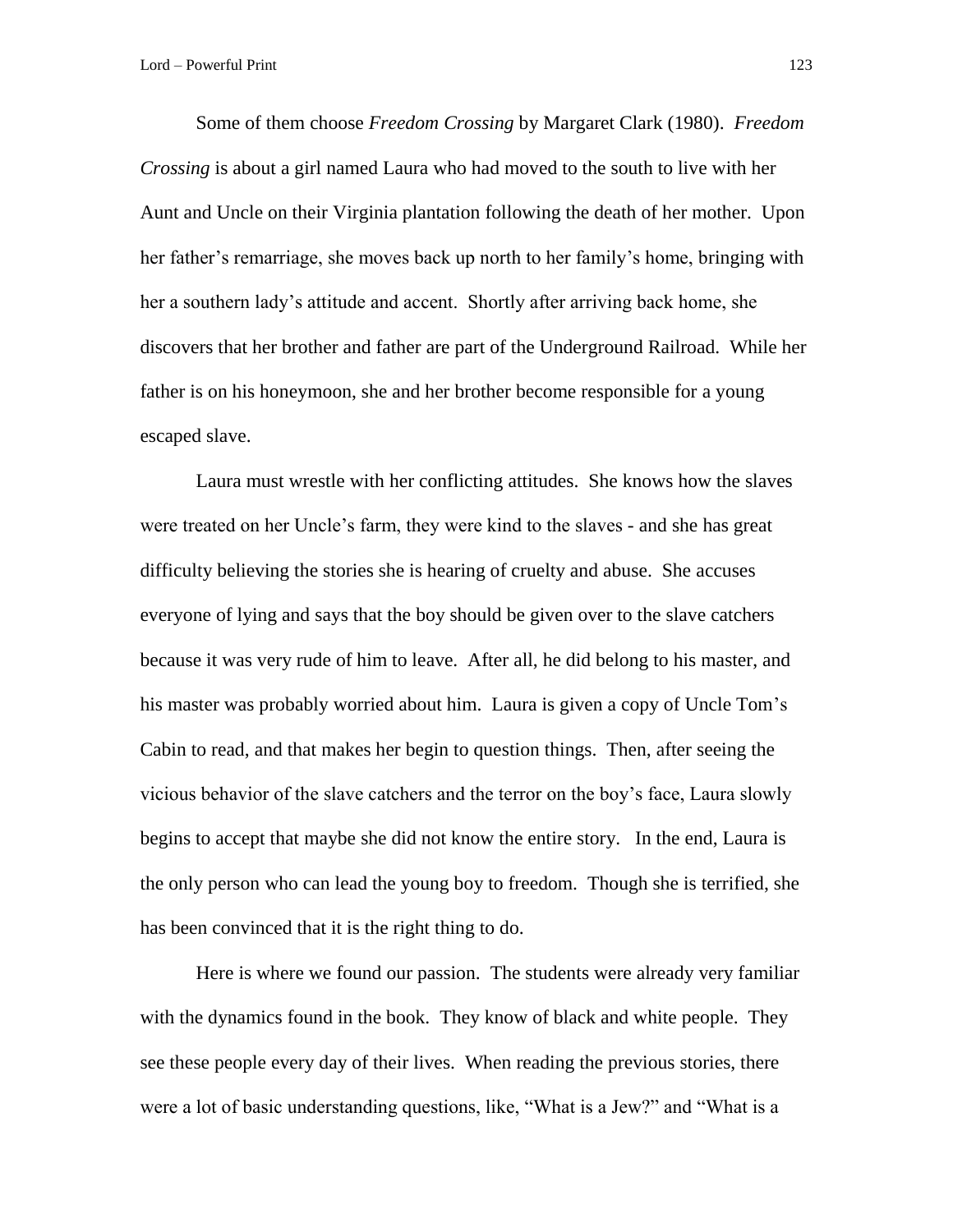Nazi?" The question "What is a black boy?" simply did not exist. These children did not seem to understand why there was a difference between the ways black and white people were treated in the past, but they did know that a difference existed. In fact, one child (Tasha) made the comment that "back in the old days they were all racist and stuff;" which implies that, in her eyes, things are now quite different.

When the children started discussing this book, it was less forced. They made comments like this one by Ken. "At first they make it kind of boring. But then, like dangerous business. At the end of the chapter you just want to keep on reading and keep on reading!" And another by Tasha. "He got taken to jail. They were all in the kitchen with the door open and I was just like OH gosh! I started shaking or something. It was interesting like you are really there."

As the conversation progressed, the children reached the part of the story where Laura is given a copy of *Uncle Tom's Cabin* and the escaped slave boy begins to tell tales of his life on the plantation. His master was hard and cruel, and would surely beat him violently if he was taken back. He states that he would rather die than go back. The children were very moved by this statement. Part of their conversation follows:

James - "I would not die. I would rather be sent back."

Jorge - "Maybe he would have died then."

Ken - "They treat slaves like a dog!"

Sarah - "I treat dogs really nicely. I pet them and . . "

James - "Ok, they treat them like deers. You shoot deers right?"

Sarah - "Ok, they treat them like animals."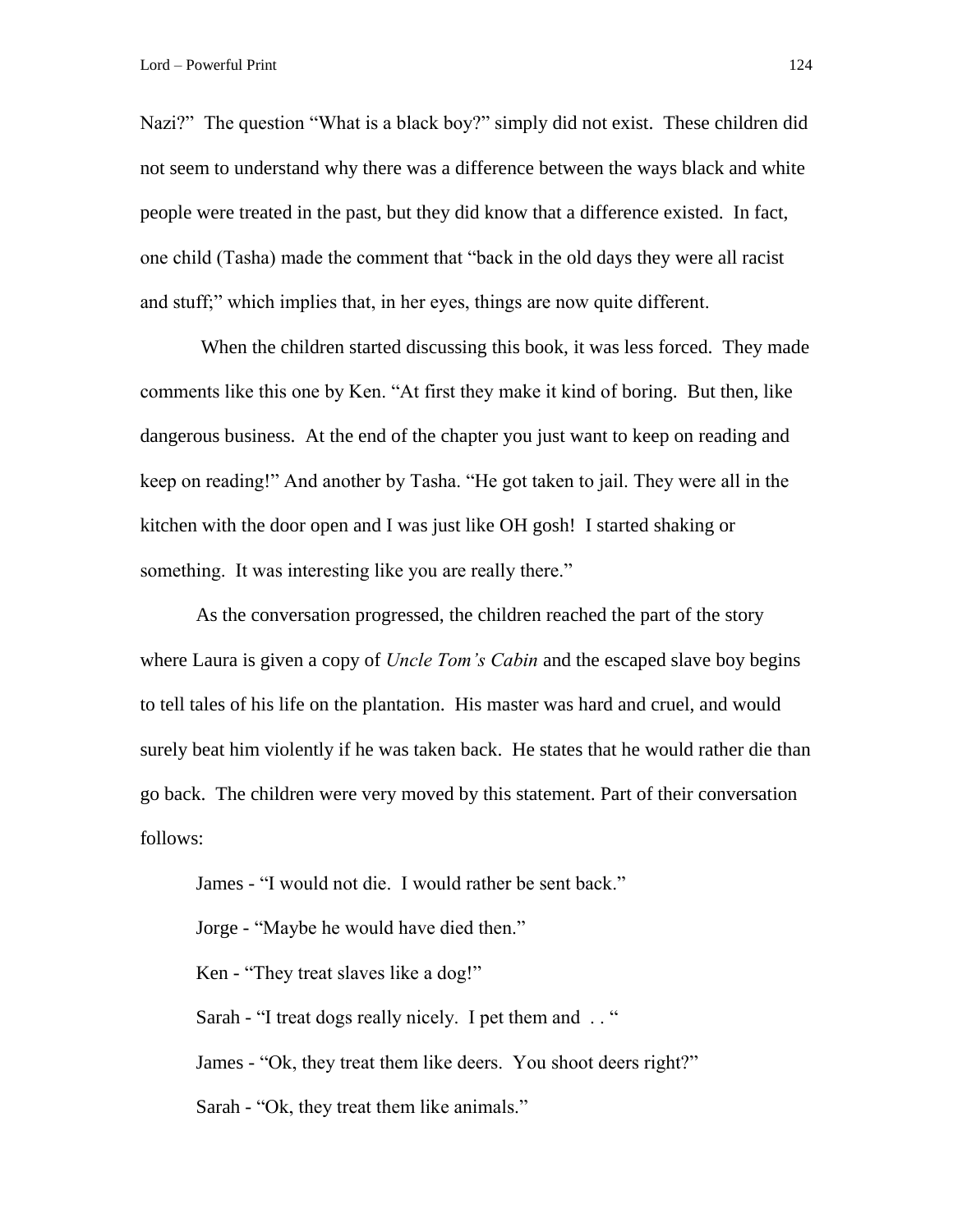Ken - "Like scumbags"

James - "Like they are the trash."

Lindsey - "It is like the concentration camps!"

Note the connection here. With the story of Devil's Arithmetic (Yolen, 1990) fresh in their minds, when talking of treating people badly, concentration camps was a first thought. This is because they accepted Yolen's portrayal of the past as fact. They had accepted the word of the print that they had read as truth.

A separate group made the observation that this book reminded them of *Jacob's Rescue* (Drucker & Halperin, 1993). Tasha commented, "Except for Jews it was slaves. Instead of Nazis there were slave catchers." Stan countered with "The Jews are kind of like slaves." To which Tasha replied, "Instead of General Sherman they are Nazis." Factually Tasha didn't have it equated quite right. It was the slave catchers who were persecuting a people group rather than General Sherman, but these conversations must be read from the correct southern perspective. All of these children are from the south, as are their families. To the best of my knowledge, none of them moved here from elsewhere within their lifetime. So therefore, to a Southern child, General Sherman was clearly an oppressor in the civil war, as much or perhaps more so than the slave owners. So for Tasha to equate General Sherman with the Nazis was a serious indictment.

These statements proved that the students had internalized the information they got from their previous reading, and although they didn't feel confident enough in their knowledge of the subject to fight for it, they did fully accept what the books told them as absolute truth. In another similar incident, the students were discussing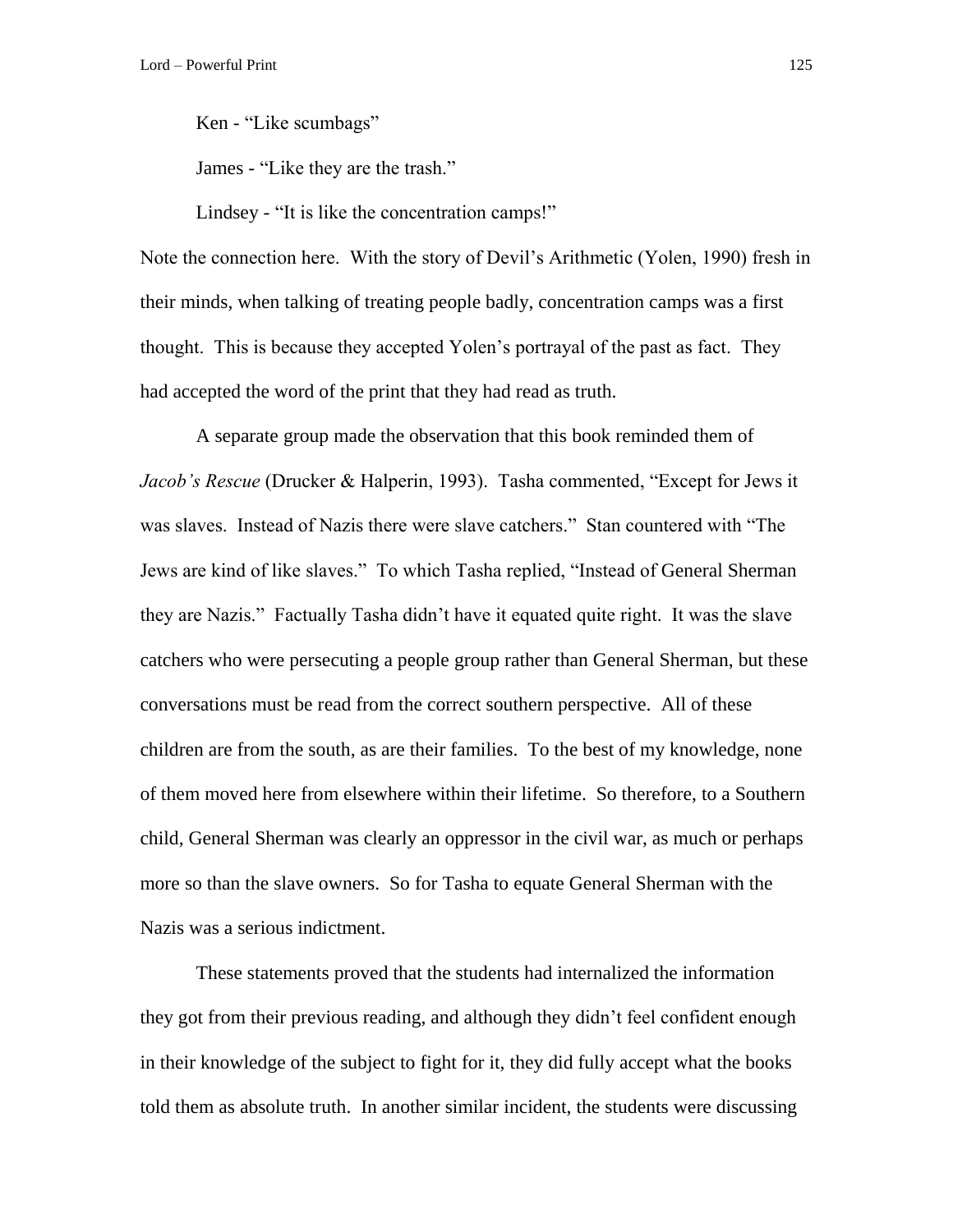the cultural differences between our current culture and that of the cultures represented in the Holocaust books we had read. Holly made a comment about a compliment that was given to Friedrich by the narrator's mother, which the boy immediately dismissed with a negative comment. James said that it was like Chinese culture, in which they are not allowed to accept compliments, but rather must degrade themselves lest they be perceived as rude and vain. The student spoke with such certainly and authority that I had to ask how he had come by this knowledge. "It was in a story we read in our reading book." Upon further investigation, I discovered that it was from a passage in their basal reader that was an excerpt from a children's novel about a Chinese family trying to assimilate into American culture. What struck me was that the student did not say that it reminded him of a *story* about a Chinese person; he said it reminded him of Chinese people. The characters that were painted in the fiction piece found in their basal were, to them, an absolute and accurate representation of actual events and people. There was not a shadow of doubt in the child's mind that this was reality.

Another group chose to read *Hatchet* by Gary Paulsen (1996). This is a riveting story of a boy, Brian Robeson, a thirteen-year-old from New York City, whose family has recently been torn apart by divorce. He is being sent from his mother's home to his father's in a small aircraft. Brian is very down trodden by the divorce and the "secret" which he bears. One can assume that the secret is that his mother is having an affair, although he never comes out and says it directly. Brian is leaving his mother's home to go spend time with his father in a logging community. The plane is a very small bush style plane that carries only Brian and the pilot.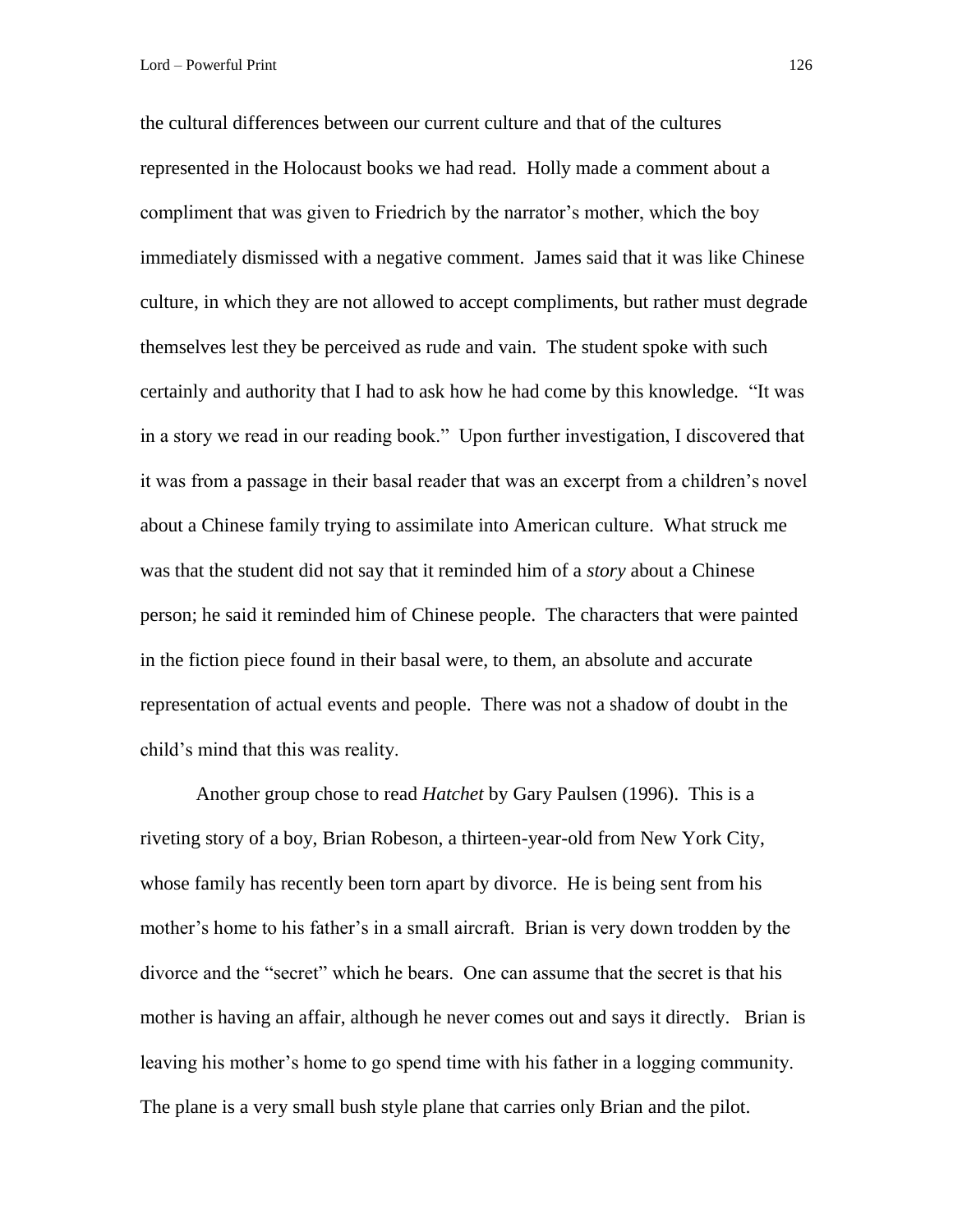During the flight, the pilot gives Brian a brief flying lesson, and turns over the controls for a moment. Shortly after that, the pilot suffers a heart attack and dies. Brian is forced to take over the controls and attempt to land the plane, leading to the plane crashing into a lake in the Canadian wilderness where Brian is stranded, alone, for 54 days.

Just before the trip, Brian is given a hatchet as a gift. This is one of the only tools he has to try to keep himself alive while he is stranded. At first, he believes he will be rescued very quickly. He tries eating some berries which make him very sick. Then he discovers a raspberry patch, and within it a bear, which sends him scurrying away. Brian finds a shelter in a rock outcropping. This serves as his home for the entire time he is there.

Brian quickly realizes that he is not going to be rescued right away and that he needs fire if he is to survive. After many failed attempts, he accidently discovers that scraping his hatchet against the flint rocks create sparks. He also becomes wiser about food and using the resources he has available to him. He catches a fish, finds turtle eggs, and eventually creates a snare that traps a "fool bird". While he is cleaning the bird in the lake, he happens upon a moose, which attacks him and injures his ribs and shoulder.

 As if to add insult to his situation, when Brian is just beginning to feel like he is figuring out how to make a life out here, a tornado comes along and destroys his shelter. Just as Brian is about to give up and fall into despair, he realizes that the storm had stirred up the lake and brought the plane to the surface. Brian knows that there is a survival pack on board, so he builds a raft and retrieves the pack. In the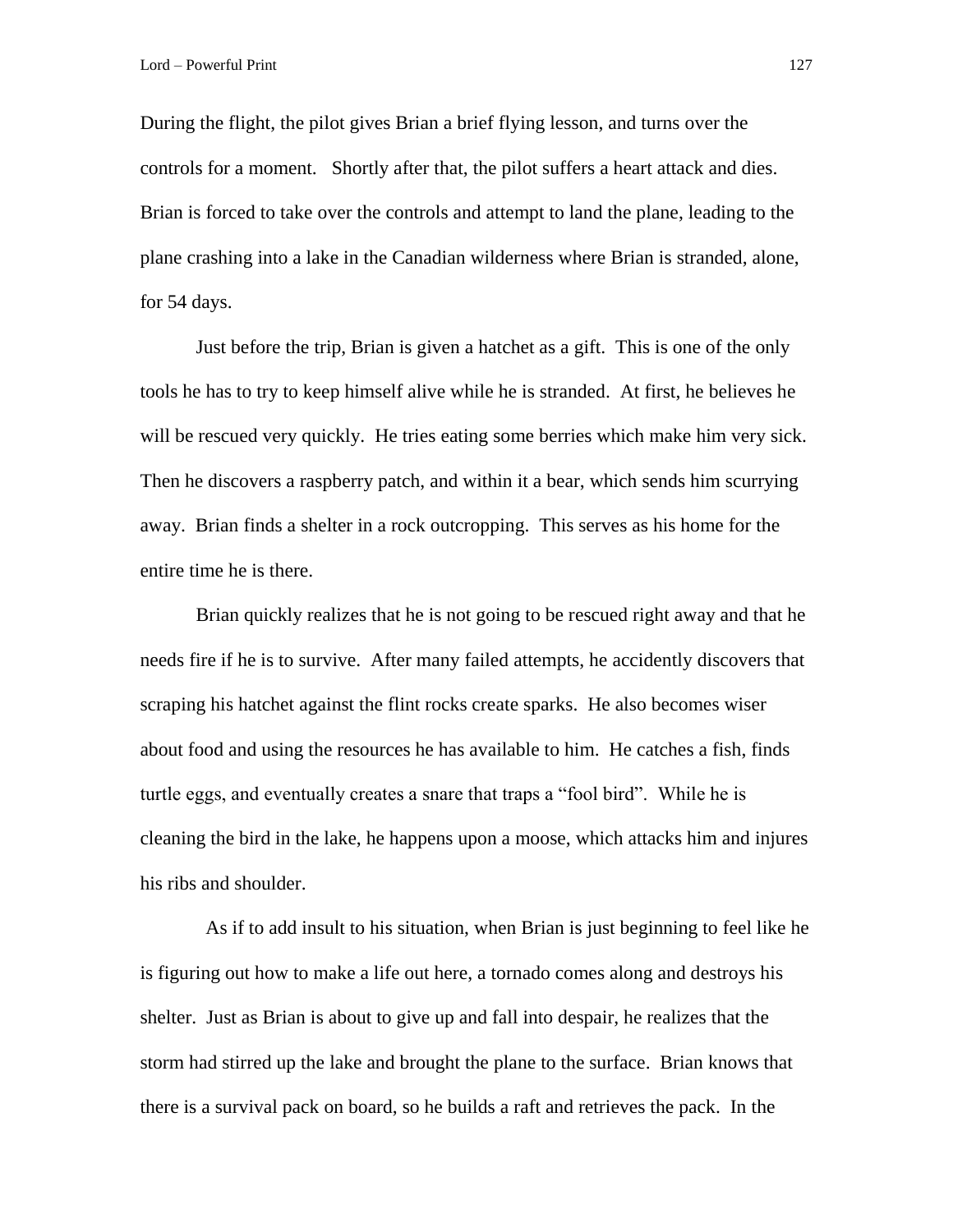process he loses the hatchet into the depth of the water, but with much effort he is able to retrieve it.

After his long ordeal, Brian is too tired to examine the contents of the pack that night. In the morning when he rises, he finds a number of useful items, including some freeze dried food that he decides to prepare right away, and an emergency transmitter. He plays with the transmitter for a few moments, but when he is unable to figure out how to make it work, he turns his attention back to the food. Just as he is sitting down to eat, a plane lands on the lake to rescue an astonished Brian.

All of the children seemed to love *Hatchet* (Paulsen, 1996). In fact, before we were finished, every group had chosen to read it. The only other books that all of the children read were the ones I required them to read at the beginning. Some children connected with the book because of the adventure, some because of the humanistic aspect of it. After reading the first few chapters, Jeff made the comment, "It made me sad to know that his parents were going through a divorce because I know how he feels because my parents are getting one. But what's weird is it doesn't say where his dad lives." That sparked a lively debate about where he was and where he was going. Most of the children thought he was on an island and that he had crashed into the ocean. When I asked why they thought that, one child said, "Well, where else are you going to find water and trees?" As it turns out, they had recently read the novel *Island of the Blue Dolphins* by Scott O'Dell (1960) in their reading class, and from there were getting their geographical knowledge.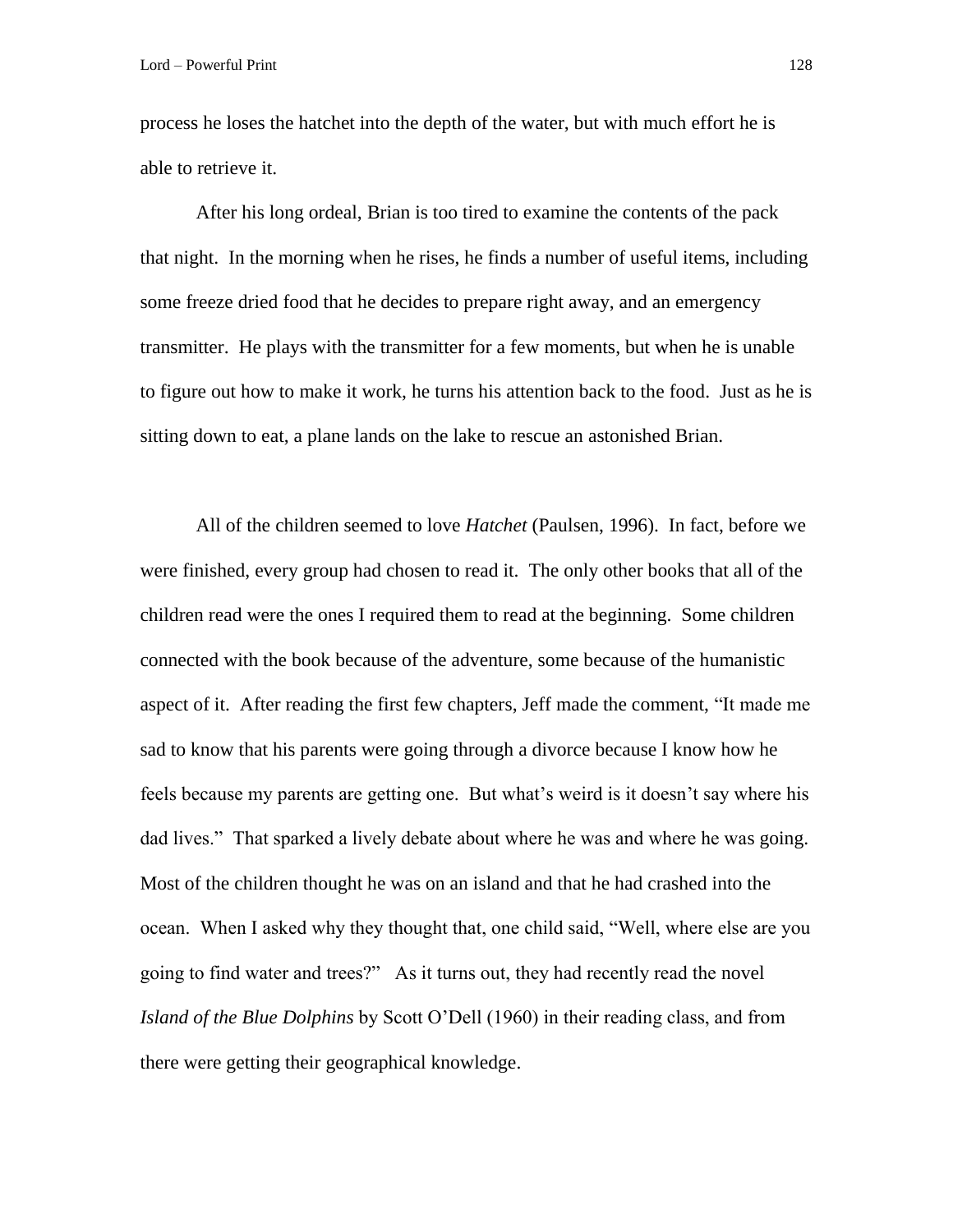Lord – Powerful Print 129

Another topic of great interest was the plane and the pilot. The children were very intrigued by how the pilot died and why Brian was the one who had to try to land the plane. One exchange centered on the pilot's death.

Jo - "I don't get how the pilot was really young and he had a heart attack."

Lindsey - "It sounded weird like he was jumping out of the seat and gasping for air when he was having a heart attack. I never knew a heart attack made you do that. I thought it just made you sick really fast and it made you die."

The children accepted the way he died, jumping out of his seat and gasping, as the proper way to die when one has a heart attack. Notice that Lindsey did not say, "The book is wrong." Rather she said that her ideas about how a heart attack kills were wrong, because clearly the print was the authority.

A second heated exchange occurred when the boys started talking about the plane itself:

James - "I thought it was pretty scary when the pilot died and he [Brian] had to learn to fly even though it said in the beginning that he was in front of all this gear that he didn't know."

Jorge - "I'd say they need a real pilot that knows how to fly."

James - "They did!"

Jorge - "No, not the kid. I meant the kid didn't know how to fly.

Dominic - "There are only 2 seats"

Jorge - "Whenever they took off there were lots of people [on the plane], trust me.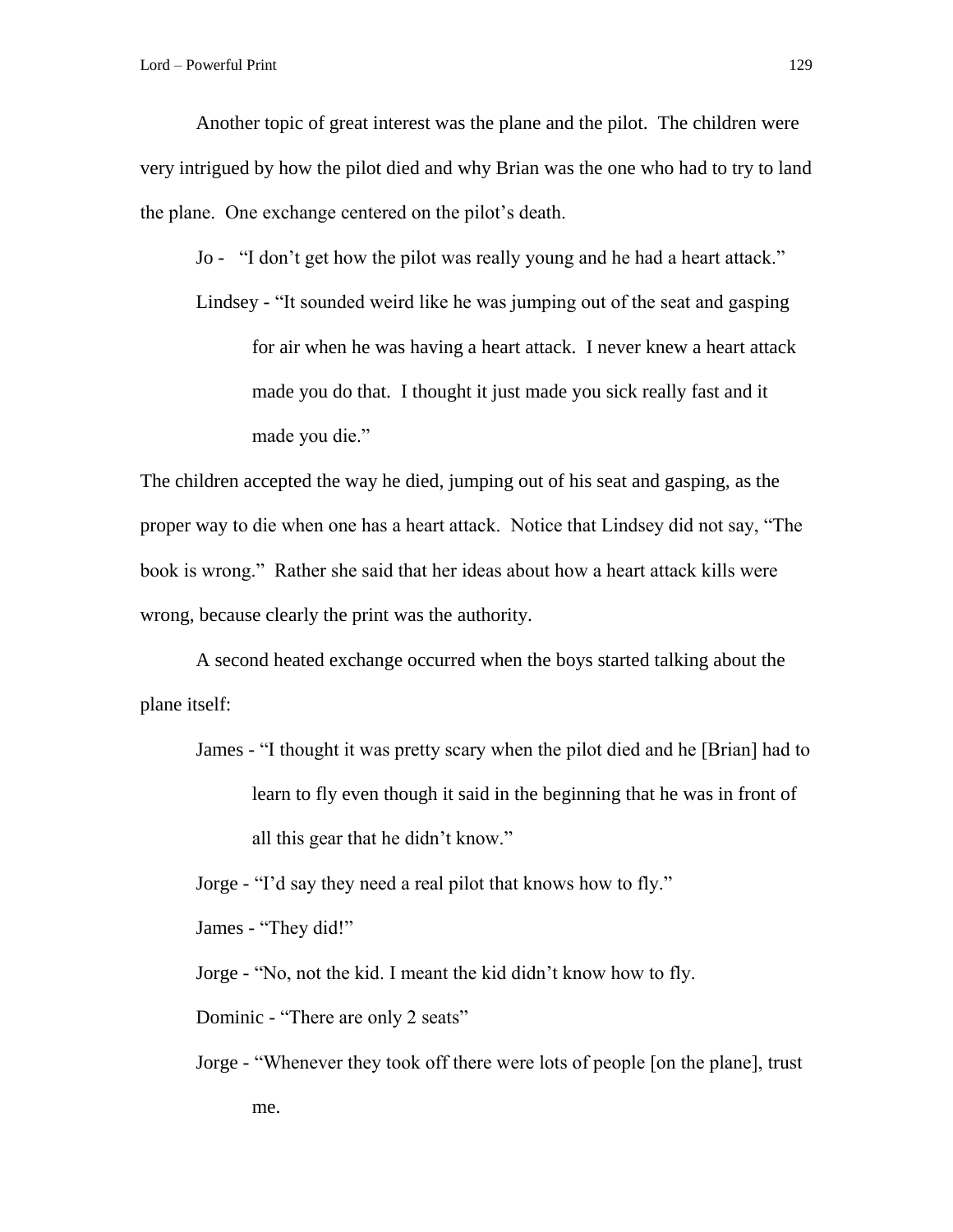Dominic - "No, there were only 2 people. The pilot and the co-pilot. And he [Brian] was apparently the co-pilot.

Jorge - "He could sit on the floor"

James - "There was no floor."

Dominic -"There were only 2 seats, period."

James - "Those air planes can't even carry cargo. They carry 2 people, that's it.

Dominic - "It is called a bush plane."

Jorge - "OK! I don't think the boy should have been the co-pilot. That's what I'm saying."

Later, I questioned the group on how they had become so knowledgeable about bush planes. The child who was emphatically (and correctly) insisting that the plane only contained two people had read a survival book that talked about bush planes and how to survive a crash. The survival book had become fact for his way of looking at the world, and this book supported those facts, thereby solidifying his schemata even further.

In another conversation, James made the comment that he "never really thought Brian would die out there. I mean, come on, if Jacob and his brother can get rescued, of course Brian would. Someone will always come to the rescue if you really need it." James made a connection between the much-loved book *Jacob's Rescue* (Drucker & Halperin, 1993) and Brian in *Hatchet* (Paulsen, 1996), and then transferred that connection into reality. He said that someone will always come to the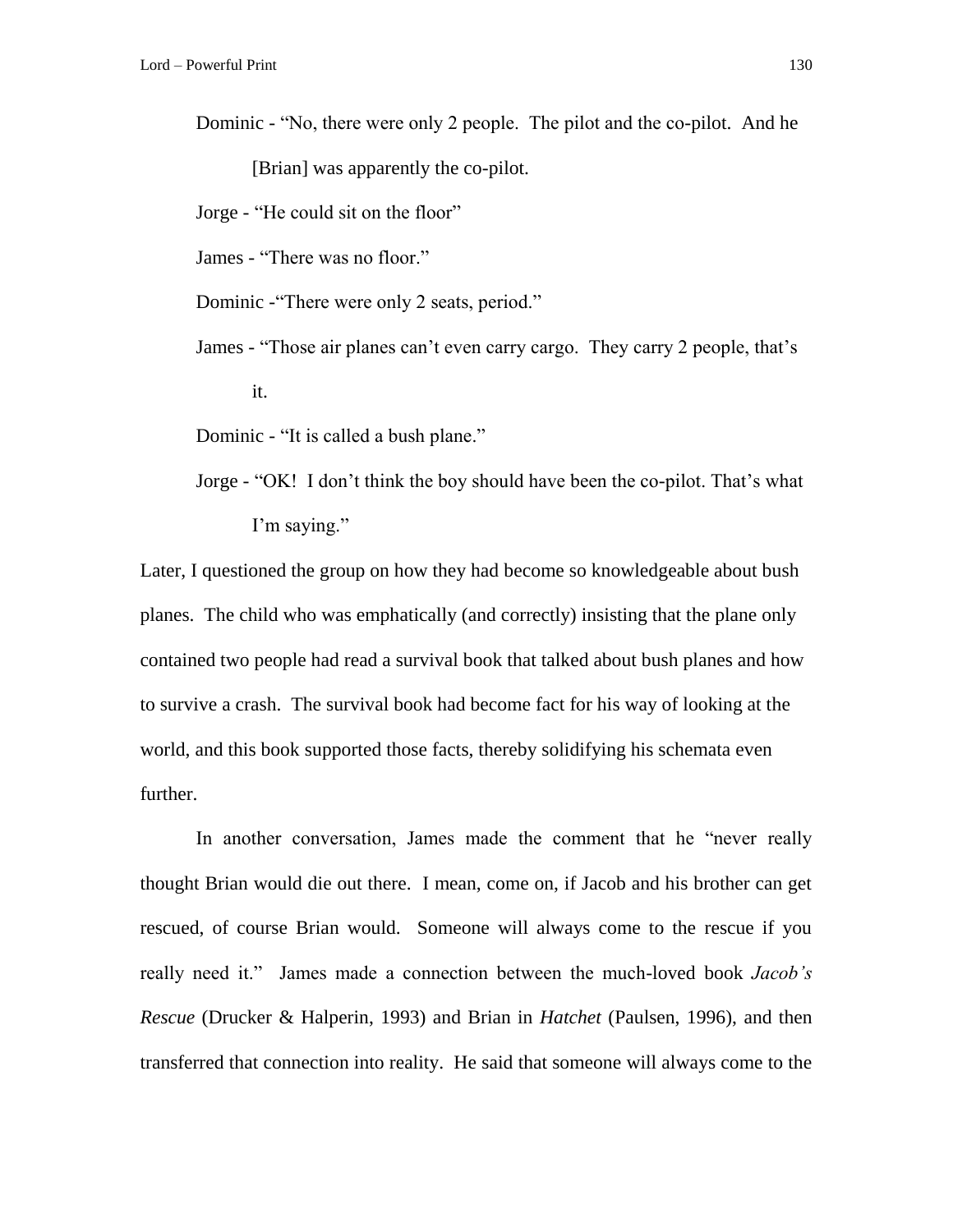rescue if you need it, not speaking of a fictitious reality, but of the reality in which he lived and expected to be rescued should the need ever arise.

There were countless examples of the students accepting the text for truth. Most often not in overt ways, like believing that the fictional characters were actual historical figures, but more subtly. They accepted the setting and background details as factual. The scenes were a photograph upon which the fictitious story was painted. In this way, the children fully succumbed to the power of print.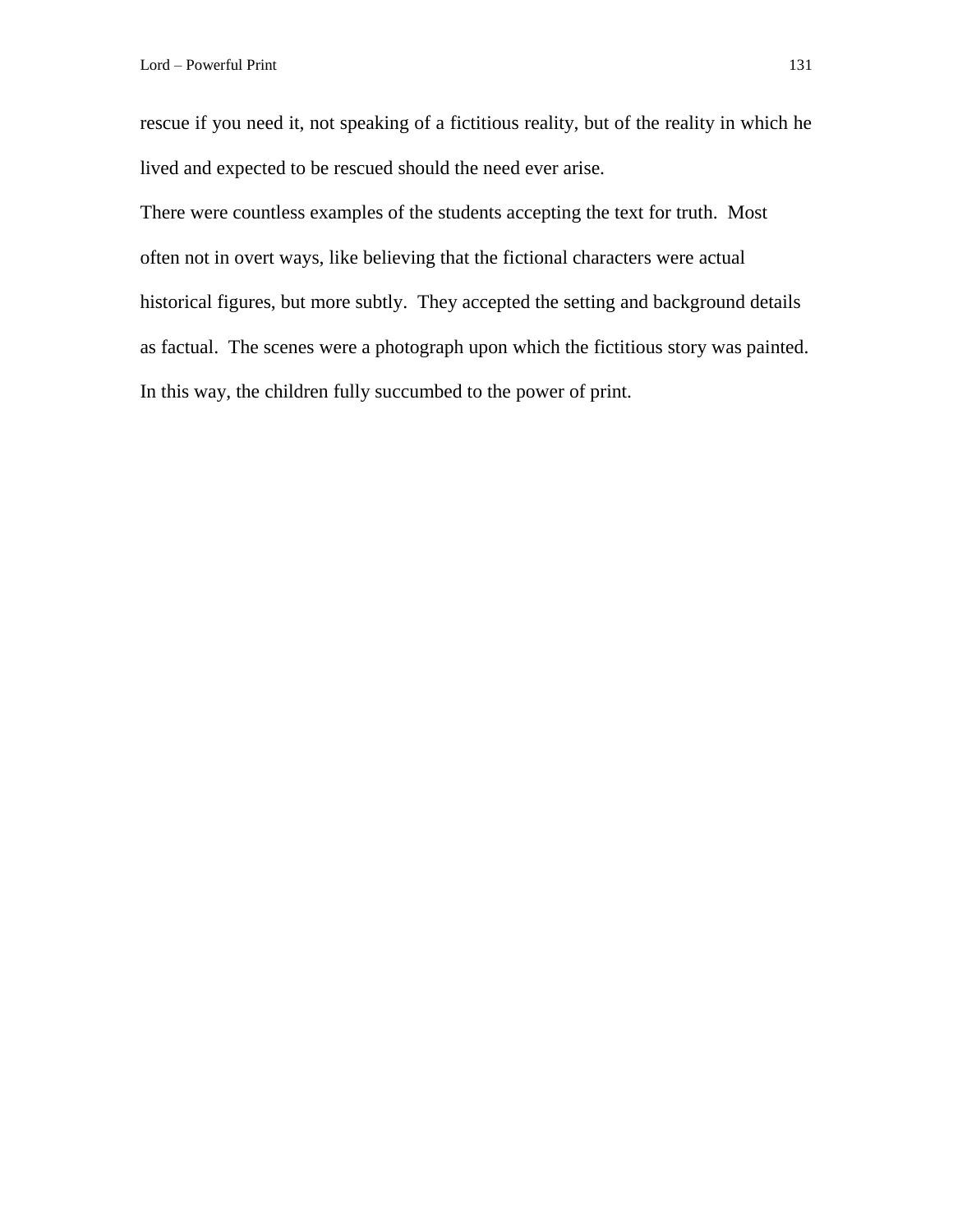## CHAPTER 5

## Reflections of what we read

*So much of a child's life is lived for others. . . . All the reading I did as a child, behind closed doors, sitting on the bed while the darkness fell around me, was an act of reclamation. This and only this I did for myself. This was the way to make my life my own.*

- *Lynn Sharon Schwartz*

"What distinguishes curriculum studies from other disciplines is its explicit interest in analyzing the relationships among language, culture, learning, and teaching" (Sumara, 1996, 14). That relationship is exactly what I examined during this dissertation. From examining that relationship, I learned that I am not alone. I was not the sole person who believed that what I was reading was true. It turns out that most all of the kids in the study did also. This is a cultural truth. Most of them accepted the books' portrayals that the Nazi's were evil and that the Jews were innocent and unfairly persecuted. This became evident in the student's journals and conversations. All of them accepted that these atrocities happened exactly as they were laid out in the stories. There was never an instance of questioning the authenticity of the death camps mentioned in *The Devil's Arithmetic* (Yolen, 1990), or the state of affairs in Germany in *Friedrich* (Richter, 1987), or of the treatment of the Polish and the Jews in *Jacob's Rescue* (Drucker and Halpern, 1993).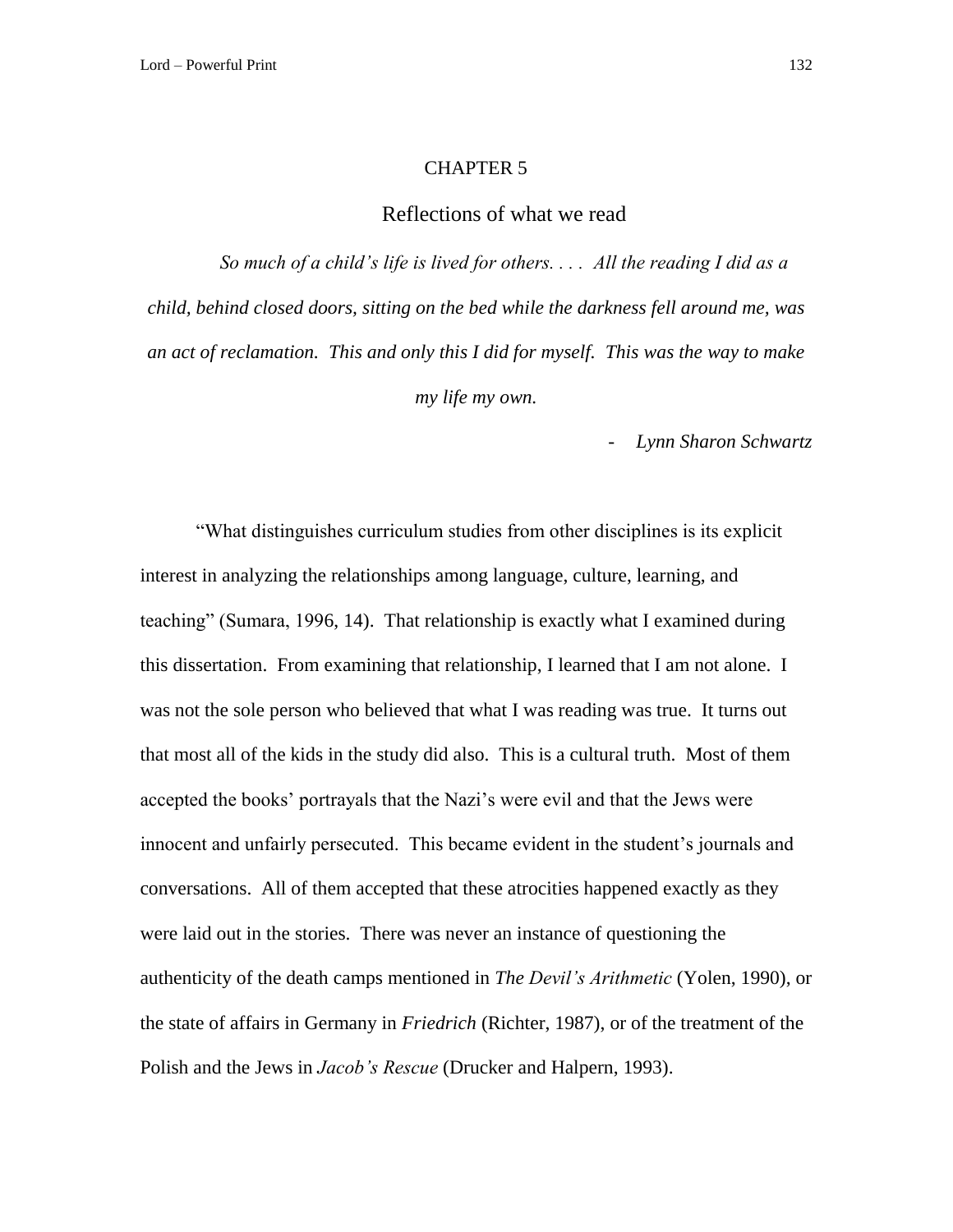Most of them believed that slave catchers were heartless and all those who helped with the Underground Railroad were benevolent; but all of them accepted without question, after reading *Freedom Crossing* (Clark, 1980), that there were places where escaped slaves could go to get help and end up in Canada. They questioned the parent's logic in giving their son a gift of a hatchet and they debated the geographic location of the plane crash, but there was never a glimmer of doubt that there was such a place where the plane could wreck or that a young boy could live alone in the wilderness for 54 days after finishing *Hatchet* (Paulsen, 1996).

The children were changed by the power of print, and they did not realize it until they were questioned about it. "Whether one is involved in creating gossip, or narrating past experiences, or identifying with literary characters, one is always in the process of inventing a new relationship among what is remembered, what is currently experienced, and what is imagined" (Sumara, 2006, 70). Jorge, the child who wrote in his journal that he had "learned nothing" during reading club, later confessed that he was now thinking about the humanistic impact of the German's lack of action on behalf of the Jews or in opposition to the Nazis. He also transferred that into current situations and wondered if he would have the nerve to stand up for what he thought was right and defend those who were not able to defend themselves. The power of print had caused this boy to become more introspective in a way that many adults never achieve. He wanted to use what he had gained from his print encounter to better himself and his world. He acknowledged that he had been changed. His world had been altered because of his interaction with narrative print.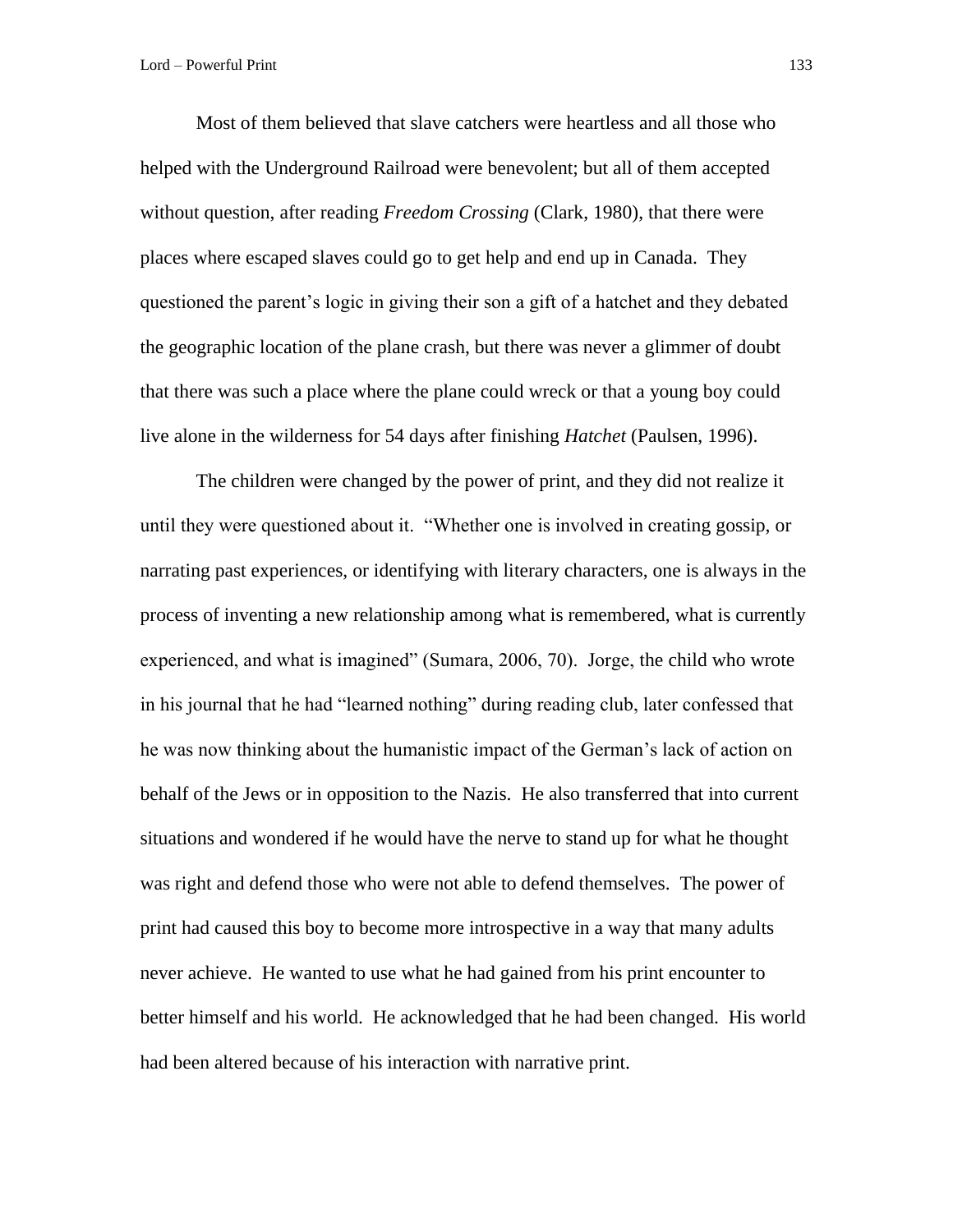James began to view the world as a more open place with possibilities that he had not considered before. There was the possibility of persecution and there was a possibility of danger, but there was also the expectation of salvation. Although he may have always had this expectation in his own life, he had not ever put it into words. He had never had an outlet to express this expectation in his life until he read these printed stories.

Tasha, after reading *Jacob's Rescue* (Drucker & Halperin, 1993) and *Freedom Crossing* (Clark, 1980) began to see how people were mistreated in the world. It made her wonder how she would respond if she were the victim of the persecution. Reading the same books, however, made Jorge wonder how he would respond not as the victim, but as a contemporary to the oppressors. Lindsay and Jo changed their expectations of how a heart attack looks. Arthur found anger at the German people. And all of these changes occurred as a result of an encounter with the printed word.

Dominic gave countless examples of total acceptance of things he had read. His moral relativism was, perhaps, the best illustration of how print's power can be used for propaganda. Dominic fiercely advocated his interpretation of what was read. If he saw something printed, it was a hard and fast fact. If the information clashed with his already formed schema, he simply decided that there must be some way they fit together, because what he already "knew" could not possibly be wrong. Using this blind adherence to the written word was a favorite method of the Nazi regime in spreading propaganda – both about the abomination that was the Jews and about the might that was Germany. Through careful use and a precise mixture of truth and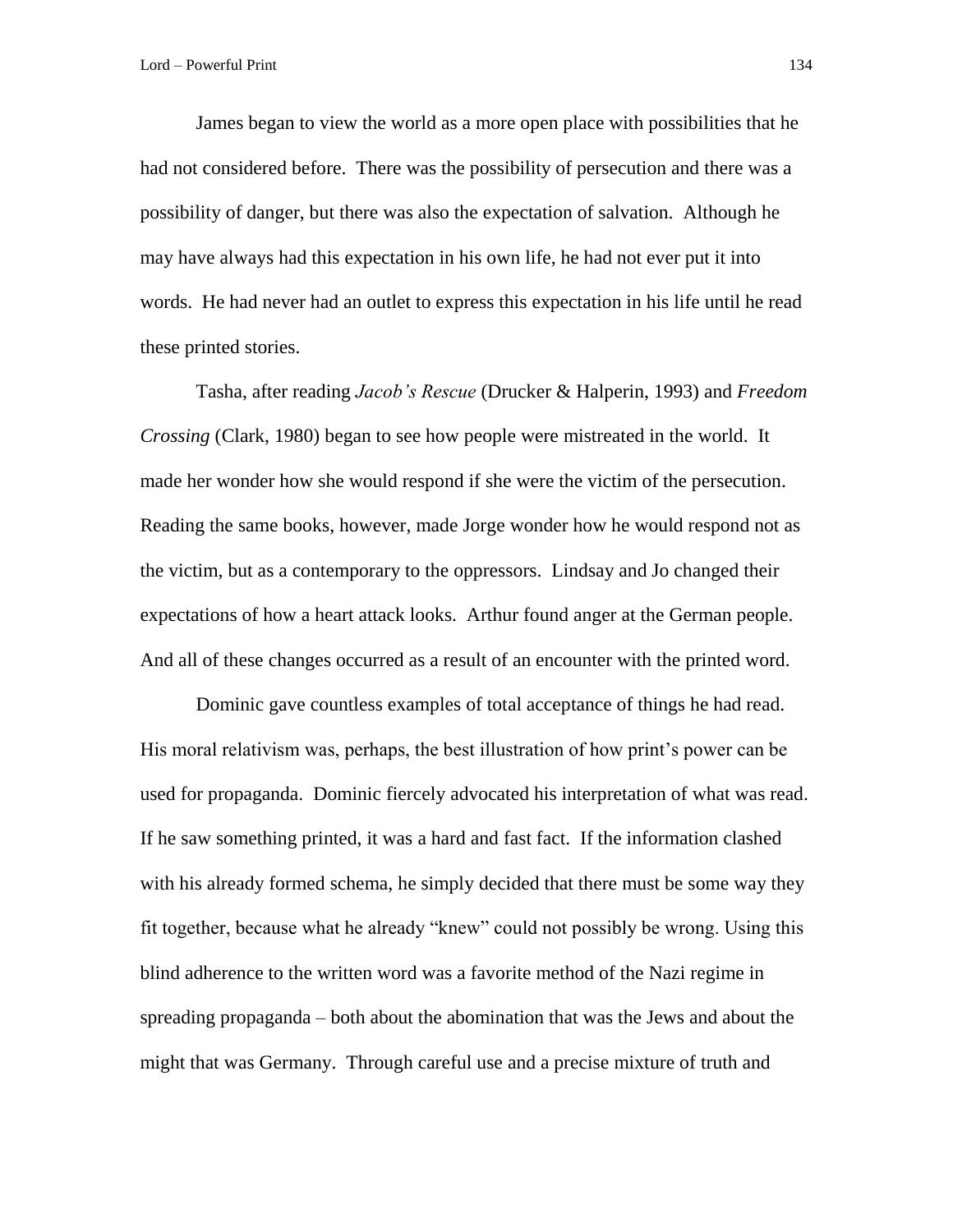manipulation, Hitler was able to use printed propaganda to convince multiple thousands of people that mass murder was not only ok, but was a glorious thing!

These examples prove that reading does impact what and how we think. "[M]uch of how we think and what we think about is based on insights and associations generated from what we read" (Wolf, 2007, p. 5). The children themselves credit the reading they had done in our group with the changes they now saw within themselves. There was a notable change in a large majority of the participants by the end of the year. These changes were not always in overt ways, but often subtle and without their noticing. The children created "an active response that renders justice to a book by generating more language in its turn . . . even though that language may remain silent or implicit. Such a response testifies that the one who responds has been changed by the reading" (Miller, 2001, 104). Their language with regard to the terms "German" and "Nazi" shifted from nearly entirely neutral to largely negative. Their responses to the term "Jew" shifted from nearly entirely neutral to nearly entirely positive. This was not due to any direct instruction or influence on my behalf. It was because of the impact of the stories found in the narratives.

This type of reading environment was new to most of the children. They were not accustomed to freedom at school. They were used to their teachers telling them what to read, how long they had to read it, and how they would respond – if indeed they had the chance to respond at all. They were used to utility in their school reading; reading to pass a test or meet and AR goal, to write a report or keep the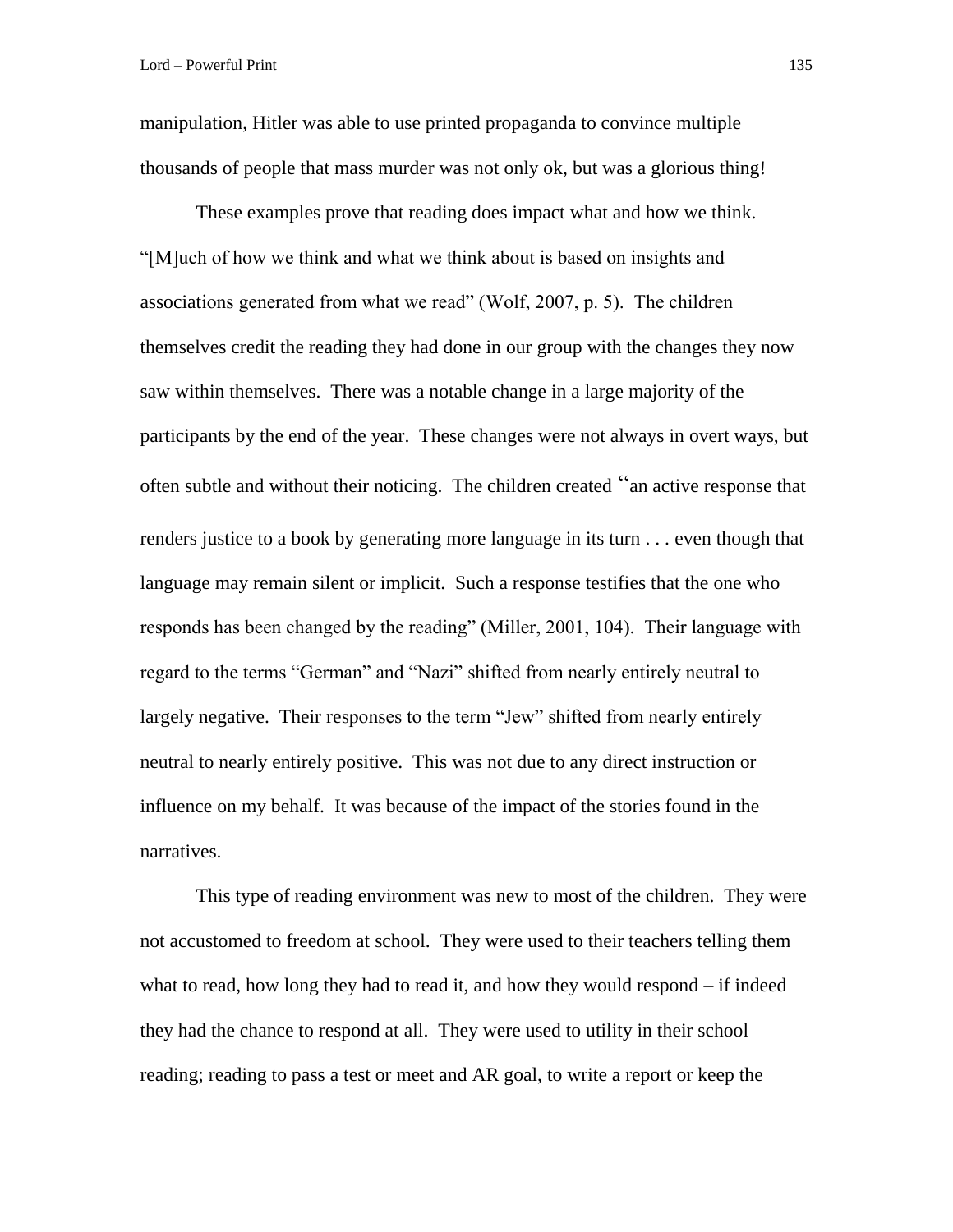teacher off their backs. "Though we may be imprisoned in an abusive relationship, a bad marriage in which we have little power, we, and the academic knowledge we teach, can help our children, our students, find their way out" (Pinar, 2009, 51). They did not know that freedom could be found through reading.

Their experiences with schooling had been largely scripted by those in power above them. Their interactions with print happened mostly in conjunction with school, and therefore were viewed through the lens of control. Freedom, intellectual freedom, was a foreign concept. The children did not know that they were allowed to draw their own conclusions based on their own thoughts and observations from their reading. They did not know that by reading they could begin to develop their thoughts and do it without having the guidance of a knowledgeable other. Freedom through reading had eluded them.

Helping them discover that freedom by turning their thought processes to aesthetic thinking was difficult and took time. Even after they had begun to read for pleasure, there were still utilitarian undertones. They were reading the books because they wanted to read them, but also because they wanted to be able to discuss them. They *needed* to complete the reading to avoid ridicule and punishment by their peers at the next meeting. James became "friends" with Jacob, and that lead to him opening up to reading. Which, in turn, lead to better grades in school, which is a utilitarian use for what began as pleasurable.

It proved to be a laborious process to get them to take the lead since it was such unfamiliar territory. Their wariness became clear through their questions about my motivations, if they would be graded or if the happenings would be reported back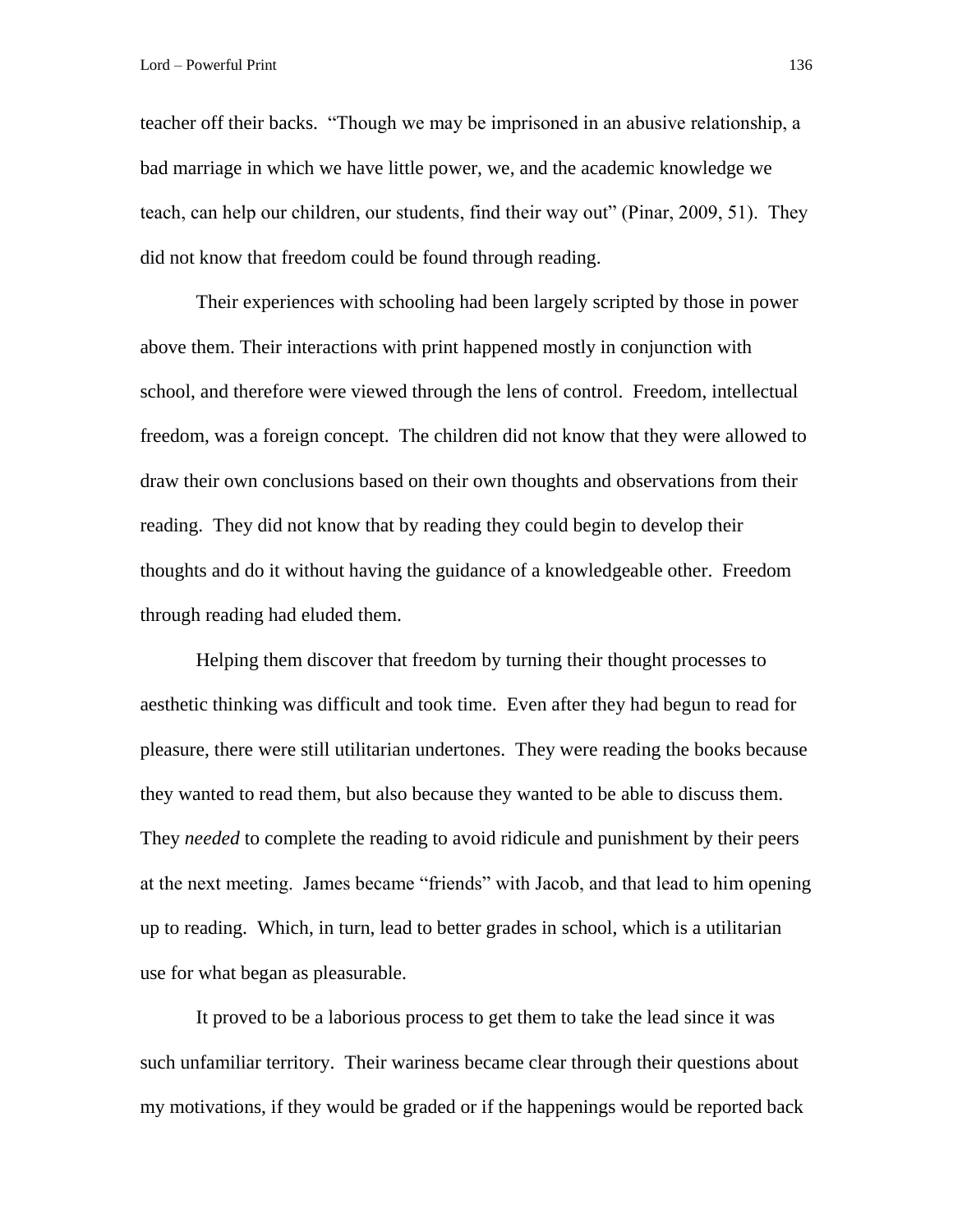to their teachers. Even the parents seemed uncomfortable with reading just to read. They wanted to turn the group into a study hall or tutoring session rather than a book club. Historically, school has not been a place for aesthetic reading, and the present situation is no different. Most reading events, even those disguised as literature classes, are utilitarian in nature because they are a means to an end; get the grade, reach the AR goal, and prepare for THE test.

This form of utilitarian reading is a driving force for many people, most prevalently found within, though not limited to, the school setting. As our school psychologist is fond of saying, human behavior always serves a purpose. People do not ever do something without a reason. The key is to identify what that reason is. When the subject is reading, the reason can be to function in one's everyday life – whether it be reading directions while traveling, e-mails at work, or text books at school. Utilitarian reading is a cornerstone of our society. This utilitarian reading is crucial and unavoidable, but it can also be limiting. When this is the ONLY reason for interacting with print, then a world of possibilities is being missed.

 A different approach to reading, though just as utilitarian, is the desire to learn, to grow, to better one's self. This may be used when a person discovers she has cancer and needs to know what to expect. It may be used by the scholar who is trying to master his area of interest by learning all he can. It may be used by a teacher trying to find new and creative ways in which to deliver her lessons. This type of utilitarian reading is less limiting and more expansive than that previously discussed, but the end result is still the same. These are all instances of utilitarian use of reading to gain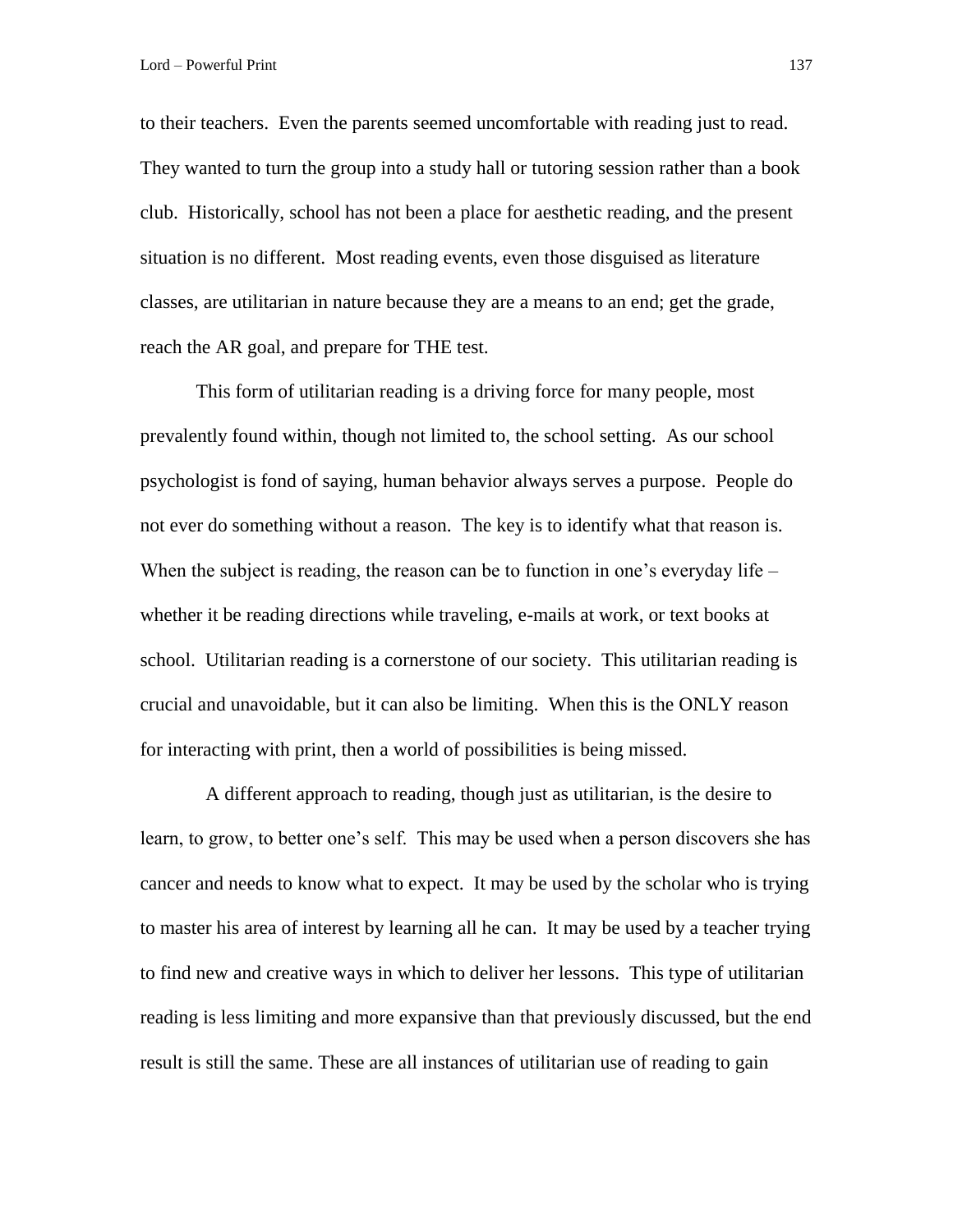knowledge for the purpose of application. The antithesis of utilitarian reading is to read aesthetically.

When reading is done more aesthetically, learning takes place on its own. Students learn to draw connections between what they know and what they read. They began to make connections intertextually. Intertextuality can occur when a teacher asks students to find ways in which the stories "The Three Little Pigs" and "Little Red Ridinghood" are similar and ways they are different. When book reviews include "some of the dialogue from the reviewed book. People leaving the movie theater after seeing Lord of the Rings comment that the book was better. The movie Pocahontas is criticized by historians for misrepresenting established historical events. In each of these examples, different texts are brought together, related to one another, or connected in some way. This juxtaposition of different texts is called intertextuality" (Dixon & Johnson, nd, 1).

My participants showed their intertextual thinking when their conversations about *Freedom's Crossing* (Clark, 1980) lead to connections with *Jacob's Rescue*  (Drucker and Halpern, 1993), as well as when they connected *Hatchet* (Paulsen, 1996) to *Island of the Blue Dolphins* (O'Dell, 1960), and James' connection between *Friedrich* (Richter, 1987) and the book about the Chinese family. There are also traces of it when the children begin to connect the text of the print with the texts of their own lived lives. Intertextuality "introduces many texts inside the texts, and, as such, is another excellent resource for a reading between the lines of one's life" (Doll, 2009, 66). Making these text-to-text connections shows that, even though we were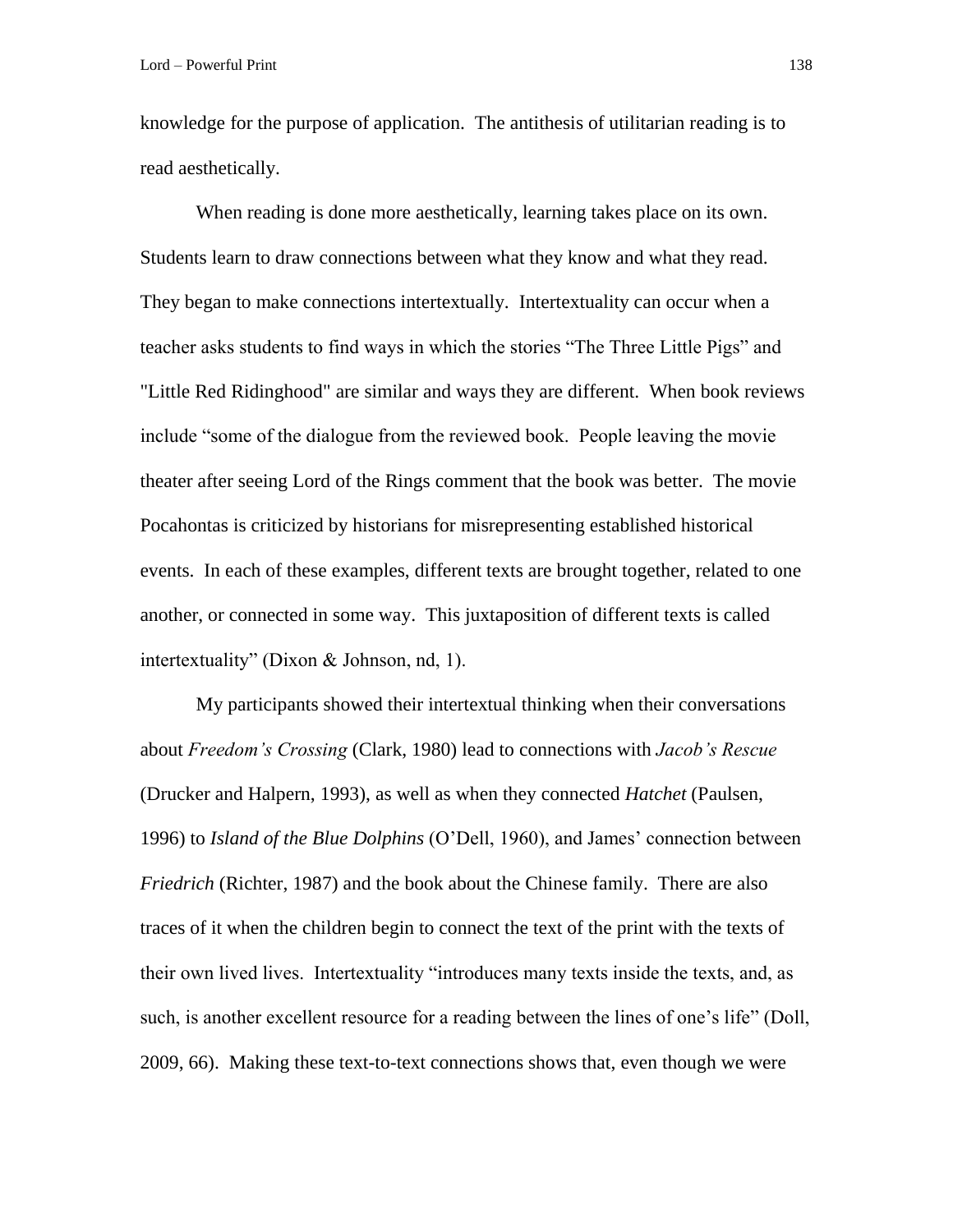"just reading", the students were learning, and therefore being changed by the power of print.

Through these new experiences, the students learned that reading could be fun. Like freedom, fun was not something that most of the children associated with school. "In today's schools . . . sharing knowledge and pleasure is not easy and may even be actively discouraged" (Noddings, 2009, 122). These students seemed to believe that "[e]verything a teacher does has to aim at some fact or skill that will appear on a test" (Noddings, 2009, 122). This is a sad commentary on these students' educational experiences thus far. This is not to say that they had not had any teachers who were fun or who did fun activities, as I'm sure many of them did. And it is not to say that the students didn't like school. If they didn't, why in the world would they volunteer to stay after school to, as they originally thought, do more school work?

No, to be sure these students had experienced some fun at school, but the aspect of play seemed to be gone. For most teachers, "play" is what you do when all of the important learning work is done. Or "play" is a foul word for when one is misbehaving, as in the ever popular admonishment that I hear (and use myself) on a daily basis to "stop playing around and finish the work". Curriculum theorist, Nel Noddings (2003), contends that "[p]lay can contribute directly to learning, especially for elementary school children, and all teachers should be aware of the power of play in learning" (243). Socrates admonishes that we should "not use force in training a child in the studies, but rather play. In that way you can also better discern what each is naturally directed toward" (Bloom, 1968, 216). Noddings and Socrates speak of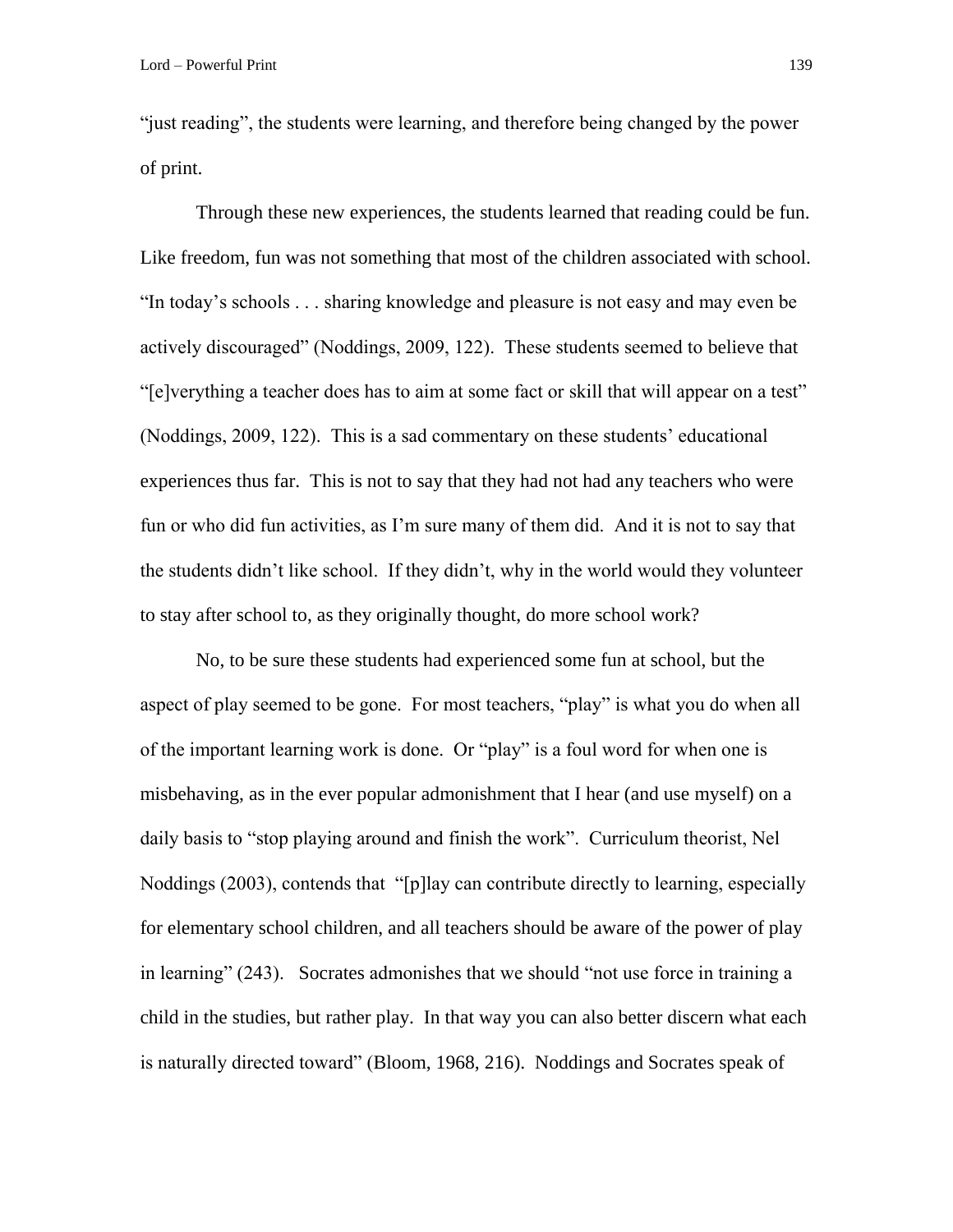the importance of play in a school setting, but it is important beyond the boundaries of education.

Stiegler (2010) takes it a step further by placing play as not only important for learning, but crucial for healthy human development. "What do these children deserve; what do "our" children deserve; what do children deserve, who(so)ever they are? Do they no deserve, at least, to have fathers, grandfathers, and a family...within which they can play, and through doing so learn to respect, that is, to love, and not merely to fear...To play with a child is to take care of the child . . ." (14). Stiegler clearly puts forth the importance of play in context of humanality. Play is and bonding force that children need in order to learn to love, fear and respect. In the absence of play, children may grow up with holes in their psyche. But play is not only limited to children. Schiller (1988) goes so far as to say that "man plays only when he is in the full sense of the word a man, and his is only wholly man when he is playing" (80). Schiller would have us believe that to be fully man, or human, we are required to play. Without it, we are stifled and unable to reach our full potential. Play cannot, *must not,* be pushed out the back door of education as the rigors of trying to keep up in a global market become more and more strenuous each year. If we want our children to learn and not simply memorize facts, they must be allowed to play with their new knowledge in order to solidify it as part of themselves.

In our reading groups, play is exactly what we did. We played with words. We played with ideas. We found connections where there hadn't been any before. We found pleasure in what, for some of them, had before been only work. "When something gives us pleasure, we are inclined to study it more carefully . . . the process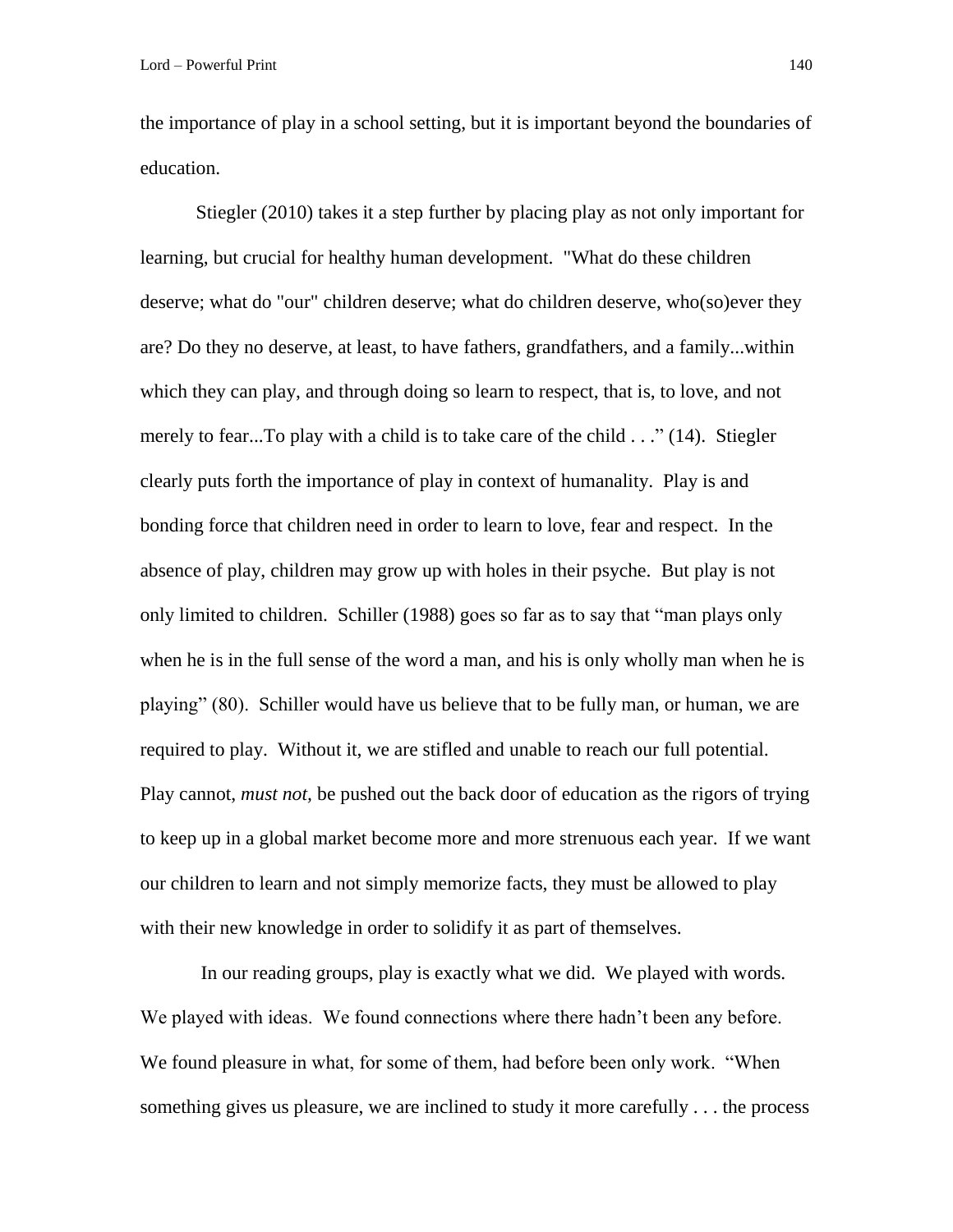of finding out can be fun because one truly wants to learn, and the end result is a deep form of satisfaction" (Noddings, 2003, 243). The students and I shared a deep satisfaction with the learning and self-discovery that was born of our literary play.

While the experience was fun and playful, there were also serious aspects that needed to be considered. With the first novels that were Holocaust based, and later with the issues of slavery and freedom, we were wading into very dangerous territory. I had to be cognizant of the comments and assumptions the children were making. It was necessary that I intervene to dispel factual errors and help the children discover answers to questions that arose during the reading. The topics were too important to handle glibly.

We also had to be careful when handling the issue of author's intent. I wanted the students to have the freedom to create their own meaning from the text; to build a relationship with it. But I thought that I may have to keep the students from running away with the text and creating a world all their own. On the contrary, especially at the beginning, the students waited for me to give them the answers of what the text meant. Like when James waited for me to do what all teachers do, and drop the "BAM you're wrong" on him, they wanted to find the "right" answer. They seemed to "want to say simply that the author put certain words together to create a certain effect in a certain way. But this presupposes something terribly wrong: either that there is only one possible meaning concocted by this possible combination of words or, if this is not the case, that the author knows all the potential or possible meanings of the combination of words and intends either any one of them, some of them, or all of them together" (Mitscherling, DiTommaso, & Nayed, 2004,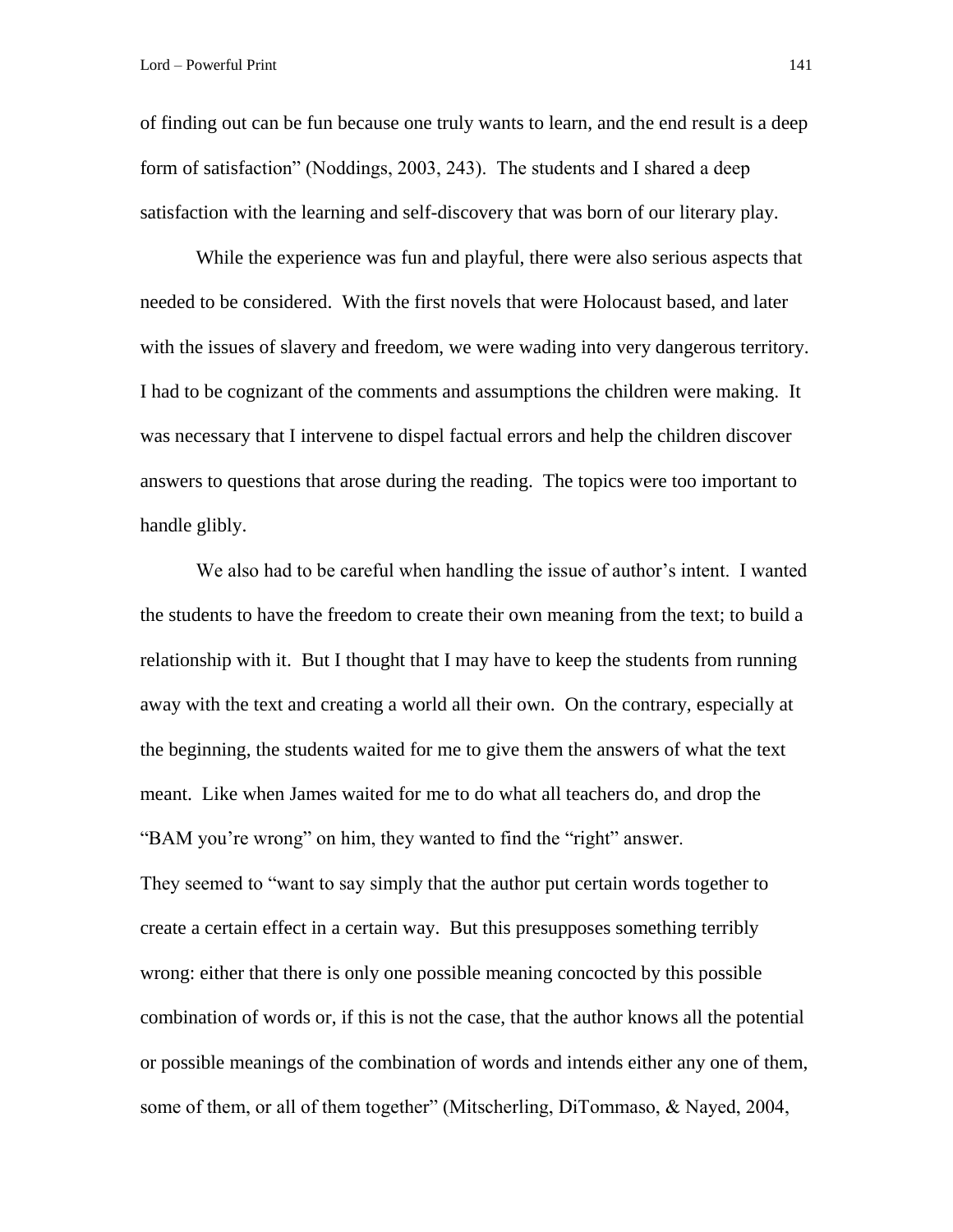108). This is not how transactional reading works. The author had a part to play in forming the meaning by writing the text, and the reader has a part to play by interpreting what is written. The author's intent is indeed valid and needs to be respected, but to believe that the author by nature of being the creator is, in fact, all knowing about the text, is "hermeneutically unsound" (Mitscherling et al., 2004, 108).

As the students became more comfortable with forming their own conclusions, they began to do so in ways that showed maturity and many showed a willingness to change their existing ideas when the text introduced something new, while some found this to be more difficult. They were able to respect the author's intent and draw their own conclusions at the same time. They gave the plot and characters a great deal of thought and consideration when forming their reactions to the print. What they never did consider, not even one child for one moment, was a hesitance to accept at face value the "facts" as they were presented in the novels. They wholly and completely accepted the power of the print to paint in their minds the portrait backdrop for the stories, and these backdrops were unilaterally accepted as actuality.

The next step in this research is to take it further. It would be fascinating to turn this study into a longitudinal study to see how these children are affected by their future reading, and how much they are aware of it. I would also like to see the perimeters of this research expanded in order to make it more generalizable. When this data was gathered, the CCGPS standards that are now in place had not yet taken effect. It would be most intriguing to see if the results were similar with fifth graders that have come up through an educational setting that is more focused on literature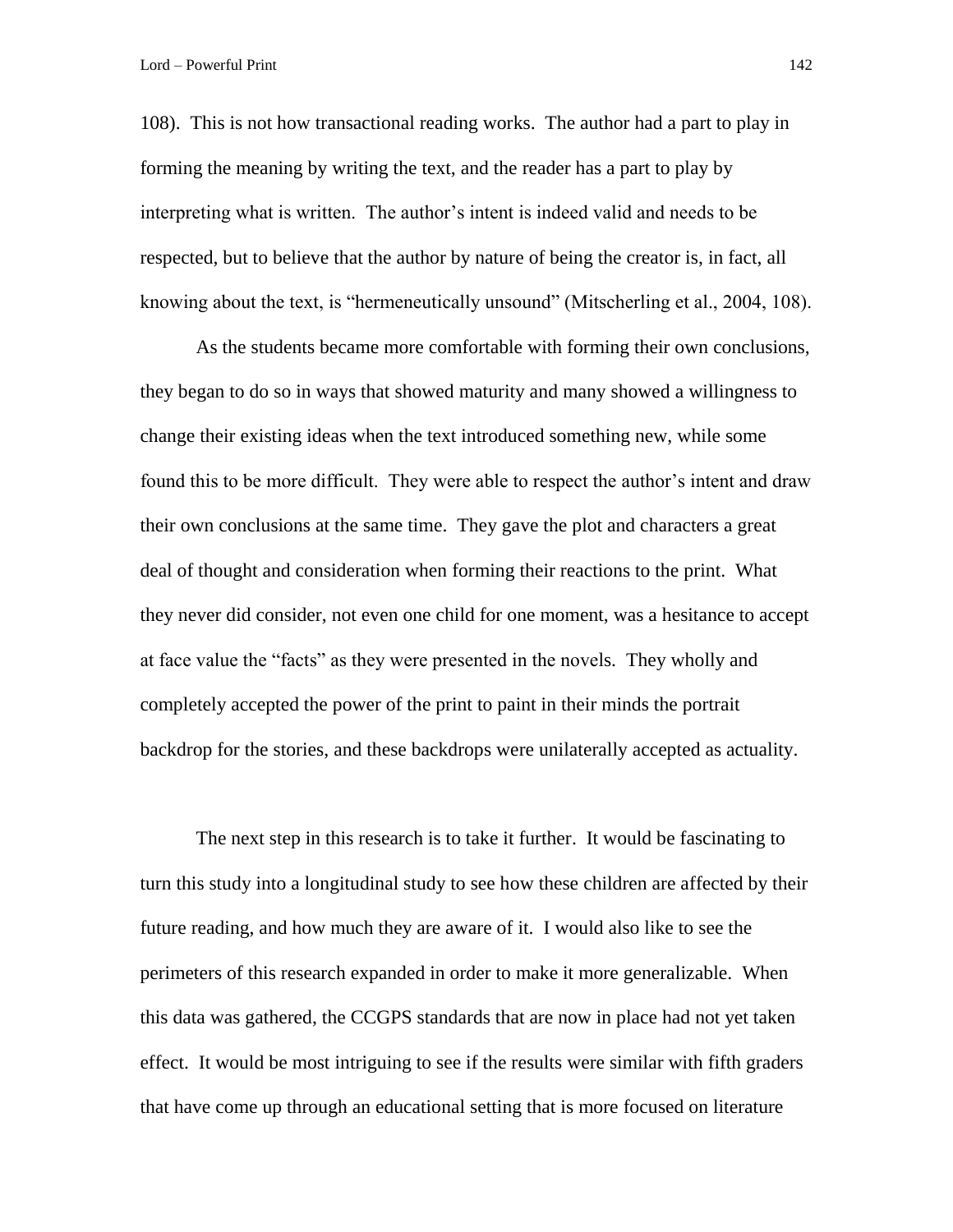interaction and writing such as we are currently using. Additionally, I would like to see this research taken beyond the realm of elementary school students, into middle or high school literature classes, as well as adult literature circles. People tend to think that they become savvier and less dupable as they age, but I am willing to guess that the results would be similar regardless of the clientele. We are changed by the power that print exerts in our lives, whether we like it or not. The key is not to fight it, but to recognize print's power.

As educators, we have a huge burden to not only educate our children, but also to shape the future. We do not always realize how much importance is granted to the words we speak. Like writing, if a teacher says it, it must be true. Teachers are granted an expert status that should not be abused and must not be forgotten. Now, combine that with the power of print, and we have real potential to shape the minds of these youngsters in our charge. What a daunting responsibility! The texts that teachers assign hold perhaps even more power than others, because they are imbued with the powers granted to print and those granted to teachers. We must choose carefully and responsibly.

Once print's power has been recognized, it can be harnessed. People will continue to believe what they read. I know I do. But at least I am now AWARE that I believe it. I make the choice to accept the truths that are presented to me. Now that I am more aware of the power or print, I find myself more prone to question the authenticity of, not only books, but also newspapers, magazines, and all forms of media. I find myself asking, "Where did he get his information?" or "Why did she choose to take that slant on this story. What is her agenda?" And the most important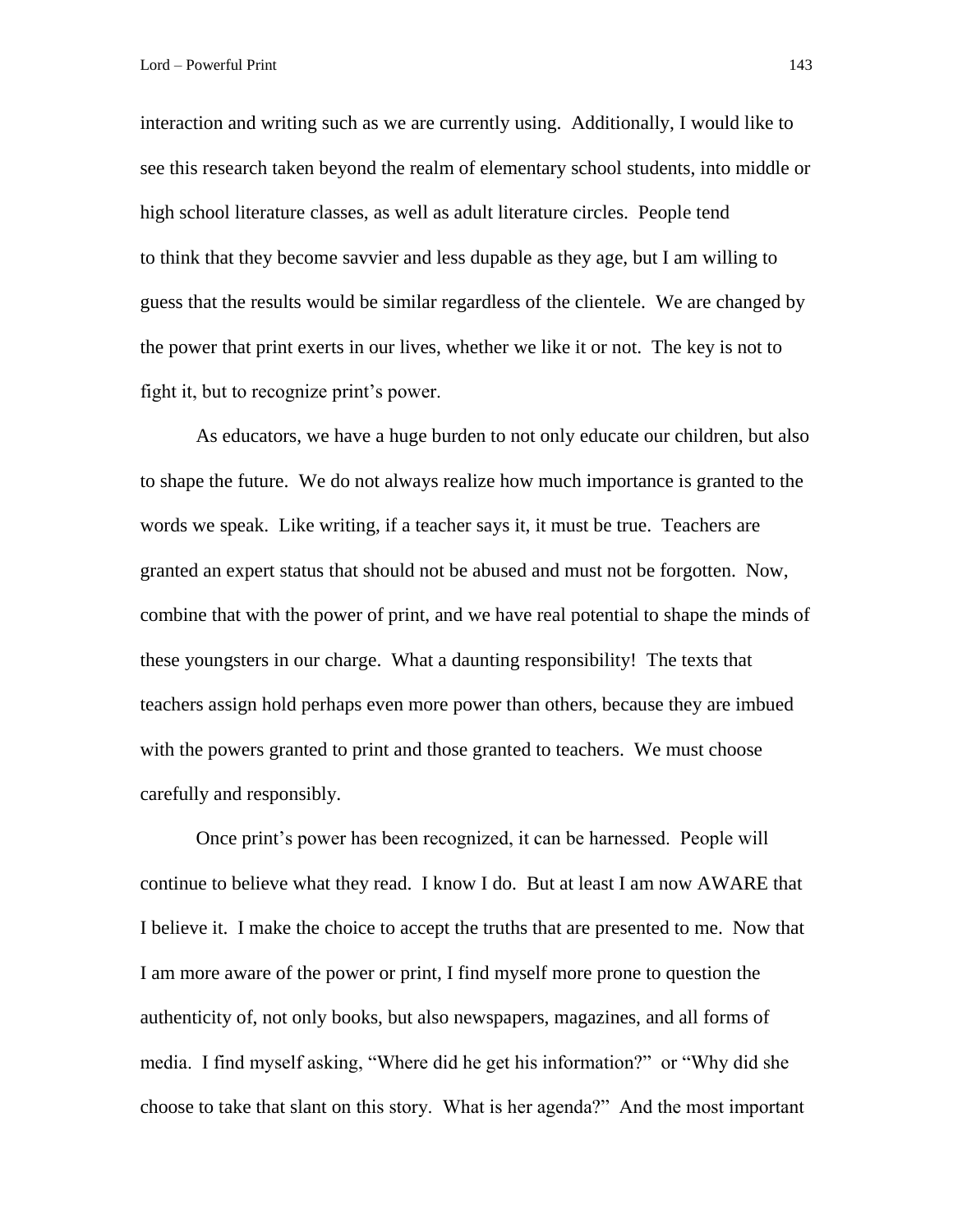question of all, "why do I believe what I believe about this? Where did I get my information?" I believe that I am now a savvier reader, not because of my age or my reading ability, but because I have discovered the elusive power of print. If that awareness is shared with others, perhaps that will give readers a little more power of their own.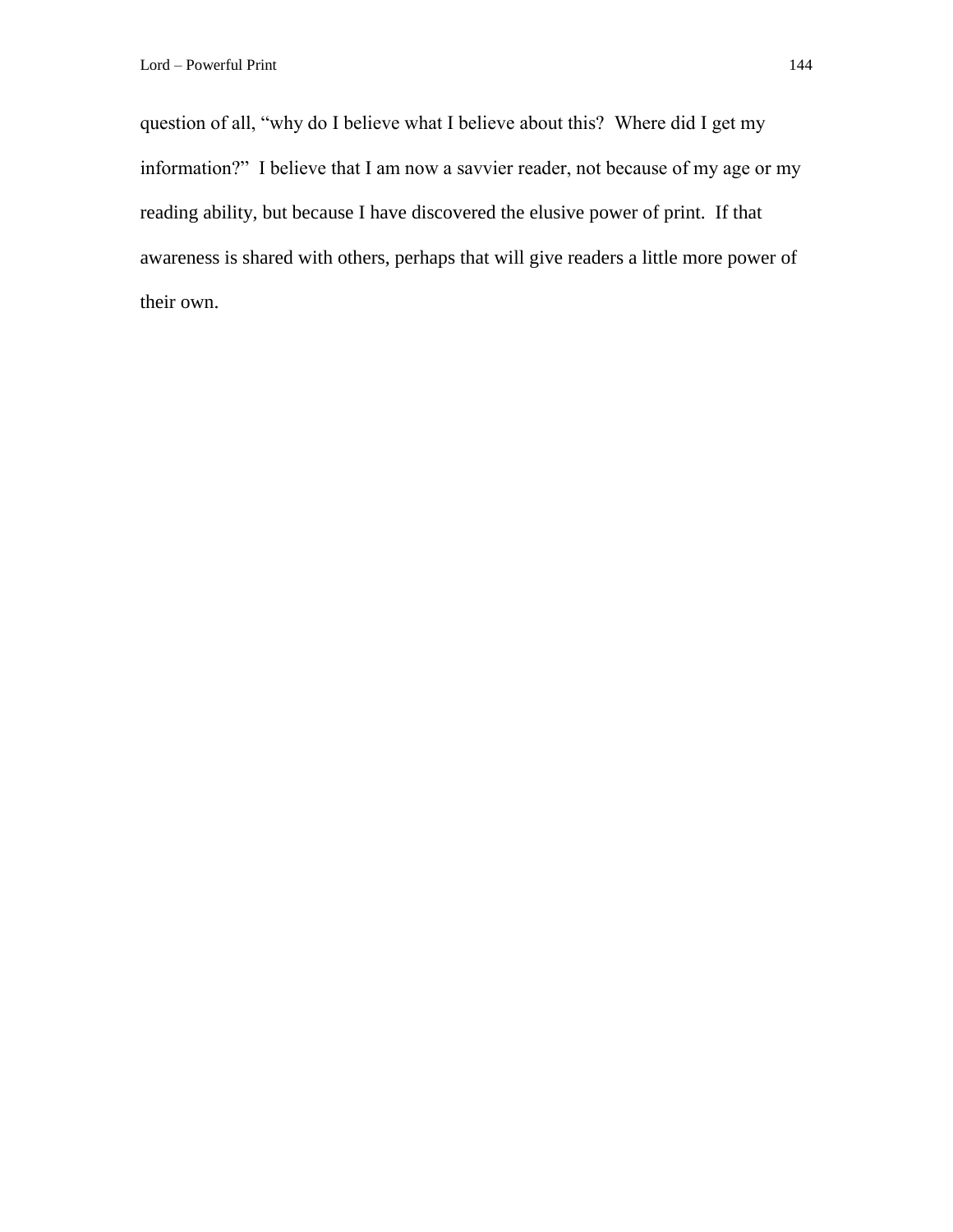## Works Cited

- Adorno, T. W. (1997). *Can One Live After Auschwitz?: A Philosophical Reader*. R. Tiedemann (Ed.). trans. by Rodney Livingstone et al, Cultural Memory in the Present. Stanford: Stanford University Press.
- Adorno, T. W. (1973). *Negative Dialects*. Great Britian: Routledge & Kegan Paul Ltd.
- Allen, S. (2008). Reading the other: Ethics of encounter. *Educational philosophy and theory, 40*(7), 888-899.
- Almasi, J. F., Gambrell, L. B. (1994). Sociocognitive conflict in peer-led and teacher-led discussions of literature. *Reading Research report No. 12*. National reading Research Center.
- Almasi, J. F. (1995). The nature of fourth graders' sociocognitive conflicts in peer-led and teacher-led discussions of literature. *Reading Research Quarterly, 30*(3), pp. 314-351.
- Ankersmit, F. (2009a). White's "new neo-kantianism": Aesthetics, ethics, and politics. In F. Ankersmit, E. Domanska, & H. Kellner (Eds.) *Re-figuring Hayden White*. pp. 34 – 53. Stanford, CA; Stanford University Press.
- Ankersmit, F. (2009b). Narrative, an introduction. In F. Ankersmit, E. Domanska, & H. Kellner (Eds.), *Re-figuring Hayden White* (pp. 77-80). Stanford, CA: Stanford University Press.
- Aoki, T. (1977). Theoritical dinensions of curriculum. *Canadian Journal of Education, 2*, p.1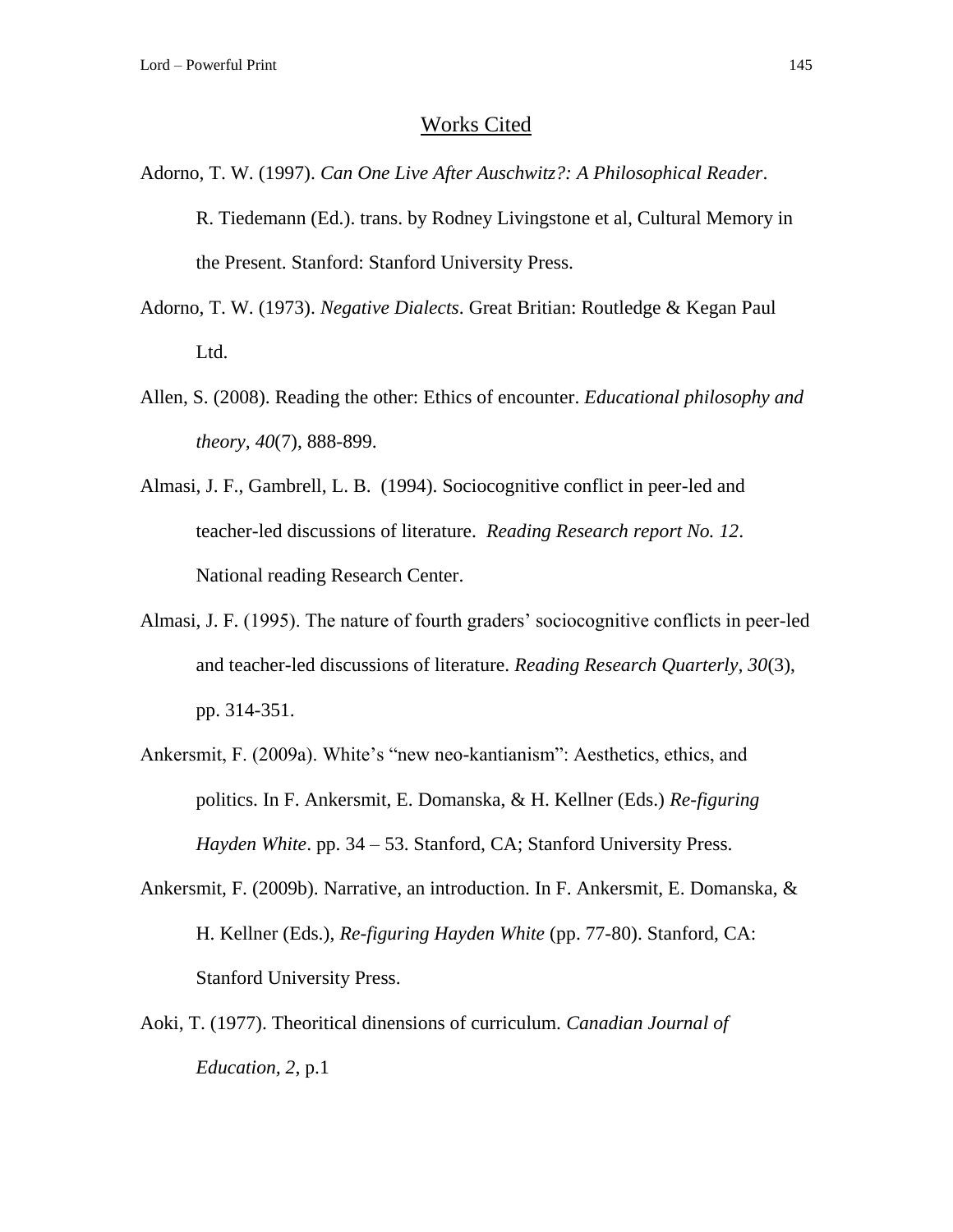- Apple, M., (1979). Curriculum and reproduction. *Curriculum Inquiry, 9*(3), 231-252.
- Apple, M. W. (1982) *Education and power*. New York: Ark Paperbacks.
- Apple, M. W. (1986) *Teachers and texts; A political economy of class and gender relations in education.* New York: Routledge.
- Applebee, A. N. (1974). *Tradition and reform in the teaching of English: a history*. Urbana, IL: New Council of Teachers of English.

Arendt, H. (1958). *The origins of totalitarianism.* New York: Hough Miffilin.

- Arendt, H. (1992). *Eichmann in Jerusalem: a report on the banality of evil.* New York: Penguin.
- Arendt, H. (1994). A reply to Eric Voegelin. In J. Kohn (Ed.), *Essays in understanding 1930-1954*. New York: Harcourt.
- Bachrach, S. (1994). *Tell them we remember: The story of the Holocaust*. New York: Little, Brown and Company.
- Barnitz, J. G., Gipe, J. P., Richards, J. C. (1999). Linguistic perspectives in literacy education. *The Reading Teacher, 52*(5), 528-531.
- Barr, R., Shadow, M. W., (1989) Influence of basal programs on fourth-grade reading instruction. *Reading Research Quarterly, 24,* 44-71.
- Barson, P. D. (2000). *Handbook of reading research* Vol. 3. Mahwah, NJ: Lawrence Erlbaum.
- Bartlett, L., Holland, D. (2002). "Theorizing the space of literacy practices". *Ways of knowing, 21*(1),10-22.
- Barlett, J. (Ed.) (1992). *Bartlett's Familiar Quotations.* Ney York: Little, Brown &Co.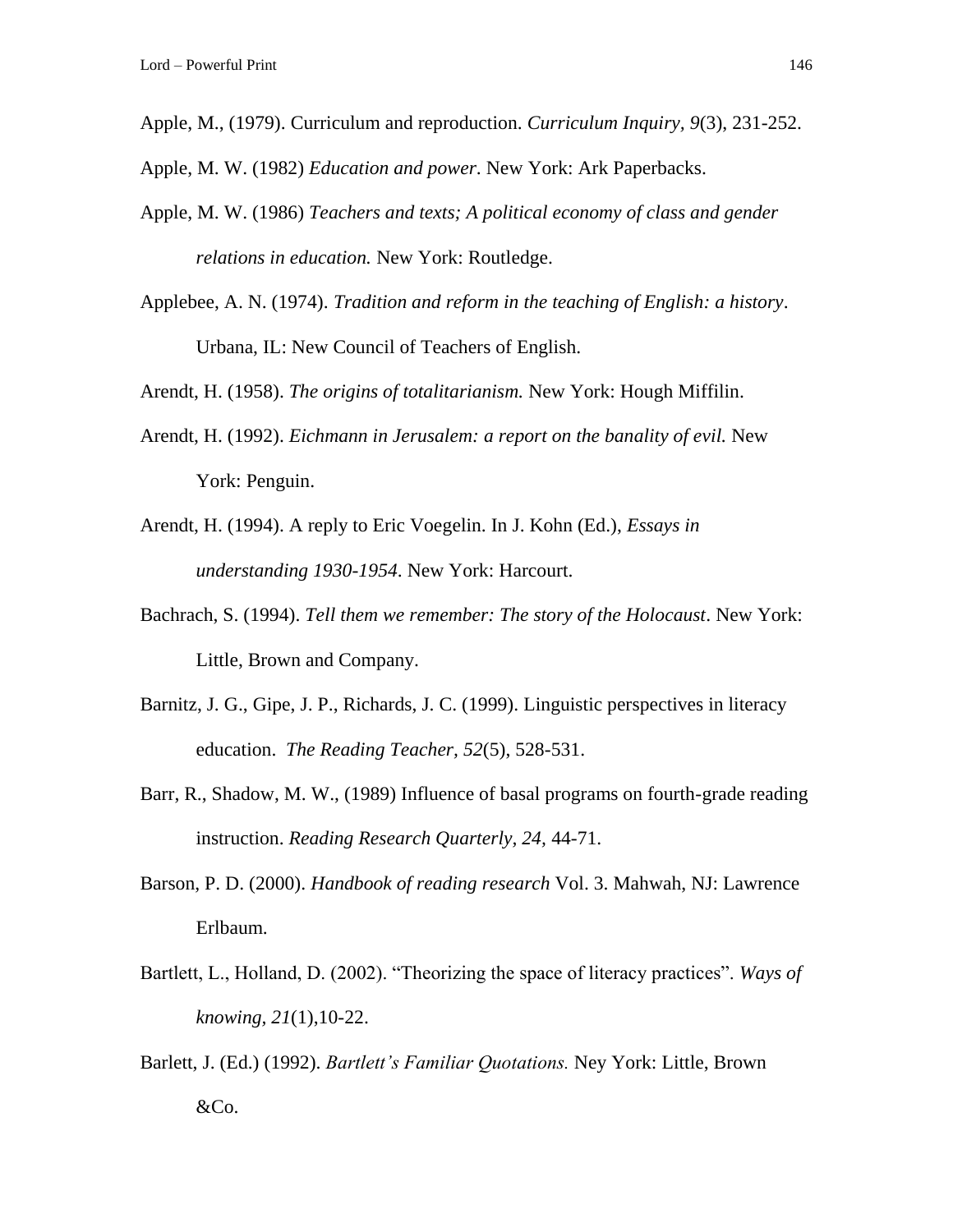- Barton, D. (1994). *Literacy: An introduction to the ecology of written language*. Blackwell: Oxford.
- Barton, D., Hamilton, M., & Ivanic, R. (2000). *Situated literacies: reading and writing in context.* Routledge: London.
- Bauerlein, M. (2007). What we owe the New Critics. *Chronicle of Higher Education, 54*(17), B6 – B8.
- Baumann, J. F. (1992) Basal reading programs and the deskilling of teachers: A critical examination of the argument. *Reading Research Quarterly, 27*, 390- 398.
- Baumann, J. F., Heubach, K. M. (1996). Do basal readers deskill teachers? A national survey of educator's use and opinions of basals. *The Elementary School Journal,96*(5), 511-526
- Baynham, M. (1995). Literacy Practices: Investigating literacy in social contexts. Routledge: London.
- Beck, I.L. and McKeown, M.G. (1991). Social studies texts are hard to understand: Mediating some of the difficulties*. Language Arts, 68*, 482-490.
- Beck, I. L., McKeown, M. G., & Gromoll, E. W. (1989). Learning from social studies texts. *Cognition and Instruction, 6*(2), 99–158. Hillsdale, NJ: Erlbaum.
- Berger, L. (1996). Reader response journals. You make the meaning . . . and how. *Journal of adolescent 7 adult literacy, 42*(2), 124-129.
- Berlowitz, M. (1984). Multicultural education: Fallacies and alternatives. In M. Berlowitz & R. Edari (Eds.), *Racism and the denial of human rights: Beyond ethnicity (129-136). Minneapolis, MN: Marxism Education Press.*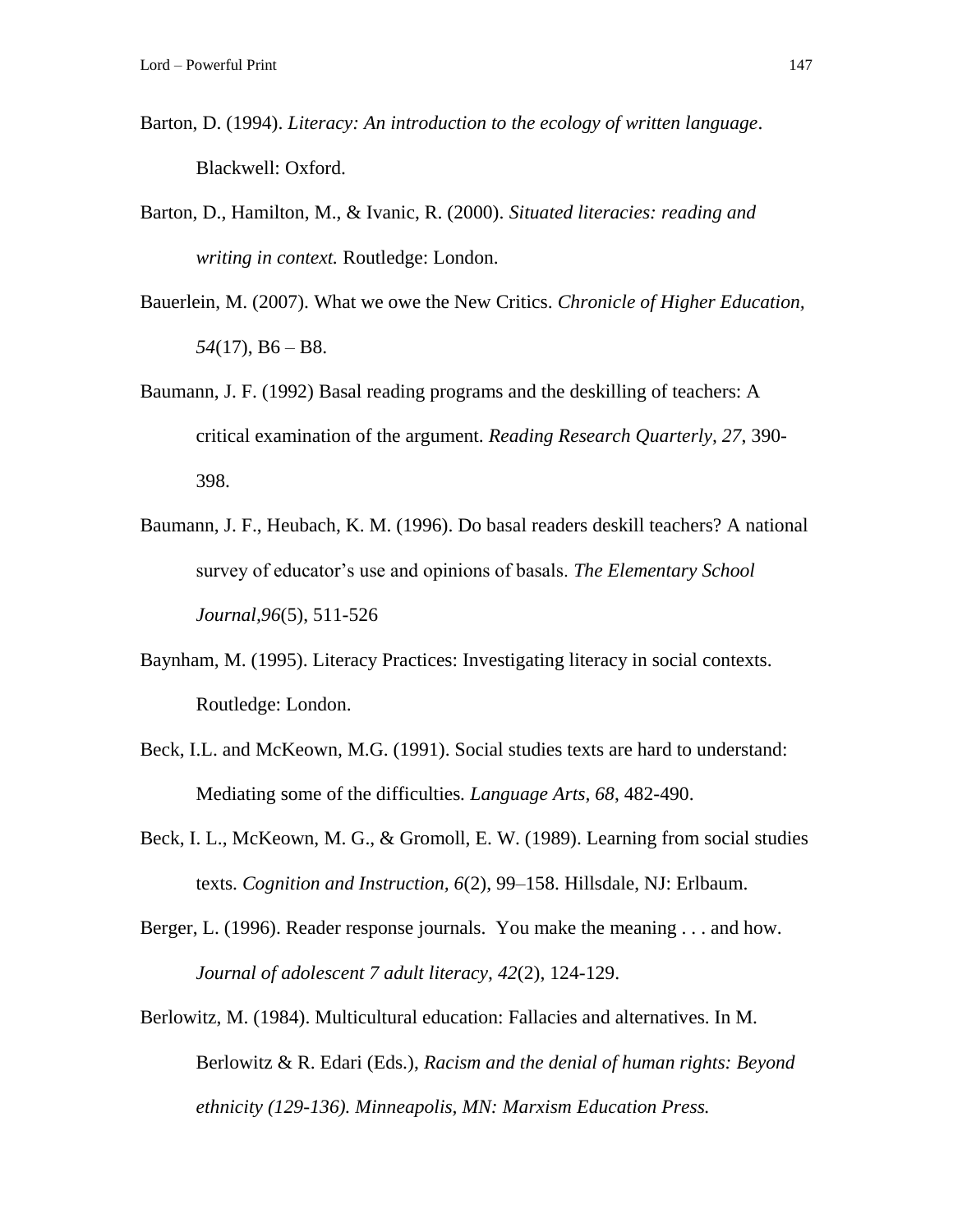Bloom, A. (1968), *The republic of Plato.* NY: Harper Collins Publishers

Boraks, N., Hoffman, A., & Bauer, D. (1997). Children's book preferences: Patterns, particulars, and possible implications. *Reding Psychology: An International Quarterly, 18*, 309-341.

Brooks, C. (1983). In search of the New Criticism. *American Scholar, 53*(1), 41 – 53.

- Butler, J. (1990). *Gender trouble: Feminism and the subversion of identity.* London, England: Routledge, Chapman, & Hall.
- Calderhead, J. (1981). Stimulated recall: A method for research on teaching. *British Journal of Educational Psychology 51,* 211–217.
- Carr, D. (2009). "On the metaphilosophy of history". In *Re-figuring Hayden White*. Eds. Frank Ankersmit, Ewa Domanska, & Hans Kellner. pp. 15-33. Stanford, CA; Stanford University Press.

Caruth, C. *Trauma: Explorations in memory.* Baltimore: Johns Hopkins.

Chartier, R. (2006). Genre between literature and history. *Modern Language Quarterly, 67*(1), 129-139.

Chen, T. (2005). Towards an ethics of knowledge. *MELUS 30*, 157-153.

- Childress, G.T. (1985). Gender gap in the library: Different choices for girls and boys. *Top of the News, 42*(1), 69-73.
- Clark, M. (1980). *Freedom crossing.* New York: Scholastic Inc.
- Collins, J. (1995) "Literacy and literacies". *Annual review of anthropology, 24*, 75- 93.
- Cox, C. & Many, J. (1992). Toward an understanding of the aesthetic response to literature. *Language Arts, 69, 28-33.*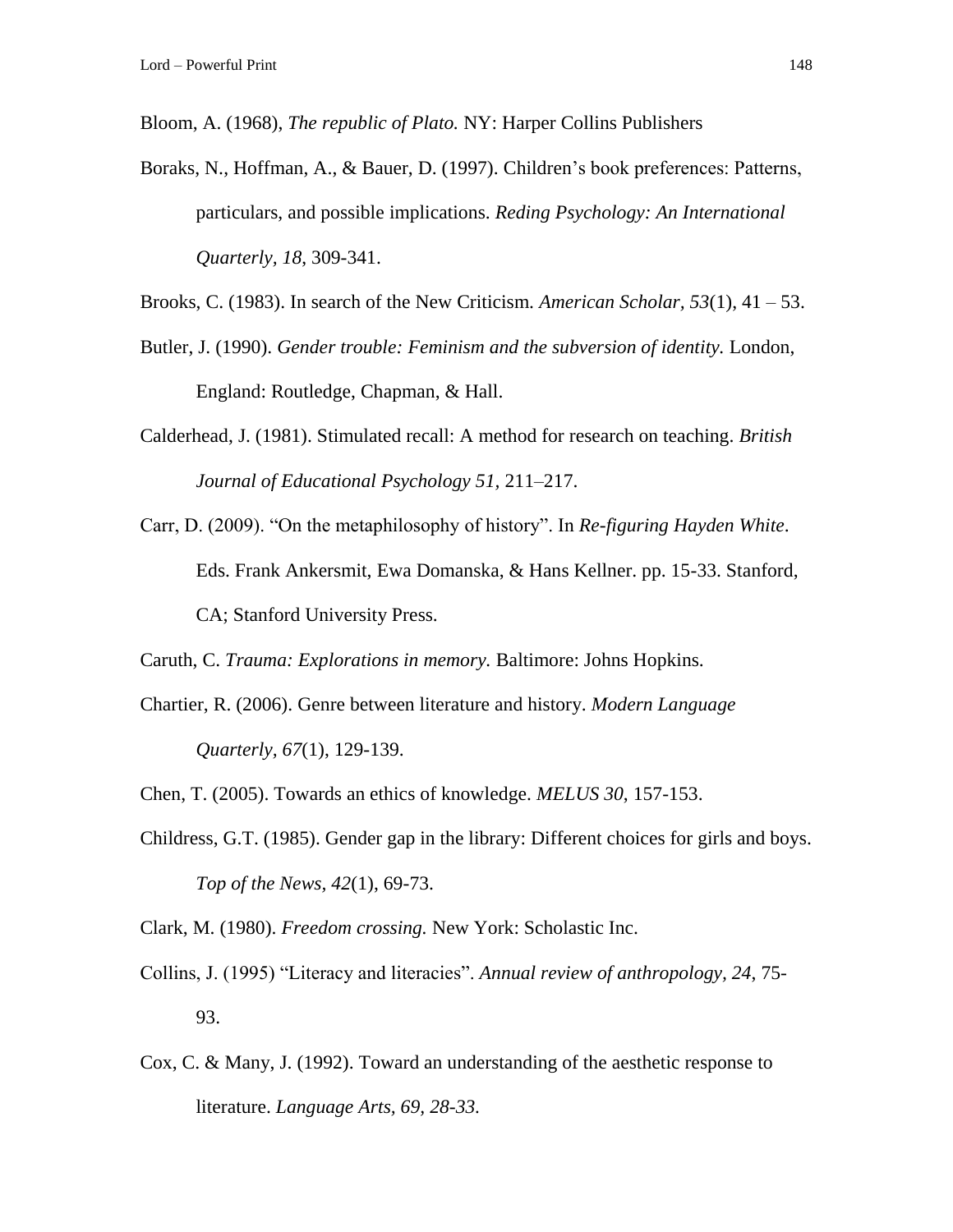Connell, J. (1996). Assessing the influence of Dewey's epistemology on Rosenblatt's Reader Response theory. *Educational Theory, 46*(4), 395-414.

Connelly, M. & Clandinin, J. (1990) *Educational researcher, 19*(4), pp. 2-14.

Conrad, J. (2011). *Heart of Darkness.* St. Martin's: Bedford.

Crawford, P. (1995). Early literacy: Emerging perspectives. *Journal of Research in Childhood Education, 10*(1), 71-86.

Daignautl, J. (1992). Traces at work from different places. In W. Pinar and W. Reynolds (Eds.) *Understand Curriculum as phenomenological and deconstructed text* (195-215). NY: Teachers college Press.

- Daignautl, J. (1989). *Curriculum as composition: Who is the composer?* Rimouski, Quebec, Canada: University of Quebec, unpublished manuscript.
- Danto, A. C. (1985). *Narration and knowledge.* New York: Columbia University Press.
- Darnton, R. (1982). *The literary underground of the old regime.* Boston: Harvard College.
- Davis, T. F., & Womack, K. (2002). *Formalist criticism and Reader-Response Theory.* New York: Palgrave.
- Delahoyde, M., (n.d.) *Introduction to literature: New criticism*. Retrieved Feb. 1, 2012 from<http://public.wsu.edu/~delahoyd/new.crit.html> .
- Deutscher, I. (1968). *The non-jewish Jew and other essays*. Oxford University Press: London.
- Dewey, J.& Bentley, A. F. (1949). *Knowing and the known*. Boston, MA: Bacon Press.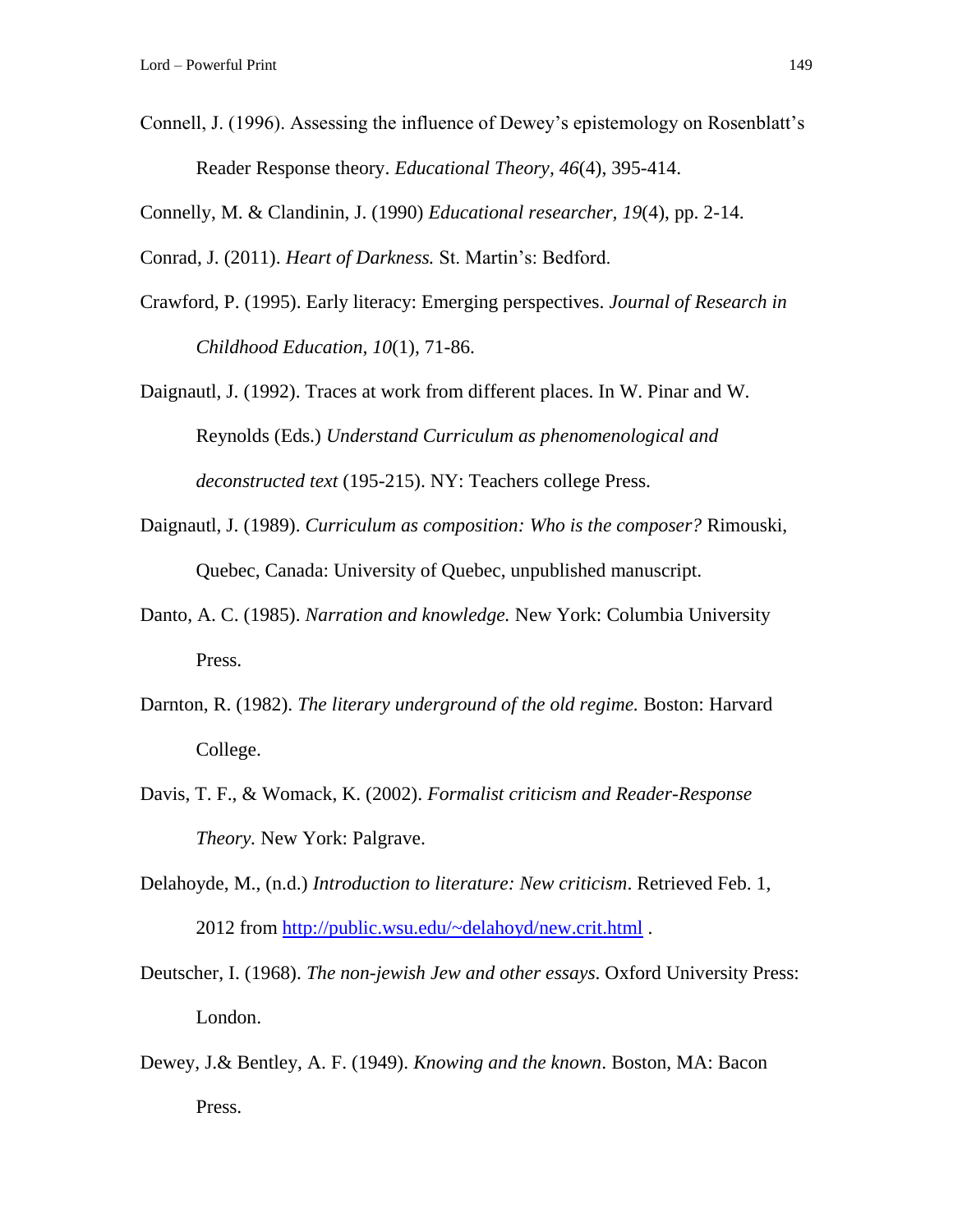- DeWitt J., & Osborne, J. (2010). Recollections of Exhibits: Stimulated recall interviews with primary school children about science center visits. *International Journal of Science Education, 32*(10), 1365–1388.
- Dixon, C. N., Johnston, C. (n.d.). Literacy: Intertextuality. *Gale encyclopedia of education.* Retrieved from [http://www.answers.com/topic/literacy](http://www.answers.com/topic/literacy-intertextuality)[intertextuality](http://www.answers.com/topic/literacy-intertextuality) . Nov. 5, 2012.
- Doll, M. A., (2006). Shaping the stone. English teaching: Practice and critique, 5(2), 109-116.
- Doll, Jr. W. (1990). Teaching a postmodern curriculum. In J. Sears & D. Marshal (Eds.) *Teaching and thinking about curriculum* (39-47). NY: Teachers College Press.
- Drucker, M., Halperin, M. (1993). *Jacob's Rescue*. New York: Yearling.
- Duthie, Christine. (1996). *True stories: Nonfiction literacy in the primary classroom.* York, ME: Stenhouse.
- Ediger, M. (2010). [Basal textbooks and the social studies.](javascript:%20void%200) *College Student Journal. 44*(3), 703-5.
- Edwards, J. (2009). New criticism. *Reading Theory with Jolliffe.* Retrieved from <http://jolliffereadingtheory.blogspot.com/> Feb. 2, 2012.
- Eisenstein, E. (1979). *The printing press as an agent of change.* Cambridge: Cambridge University Press.
- Ellis, E. (n. d.). *Holocaust Studies*. Retrieved March 15, 2005, from aish.com Web site: www.aish.com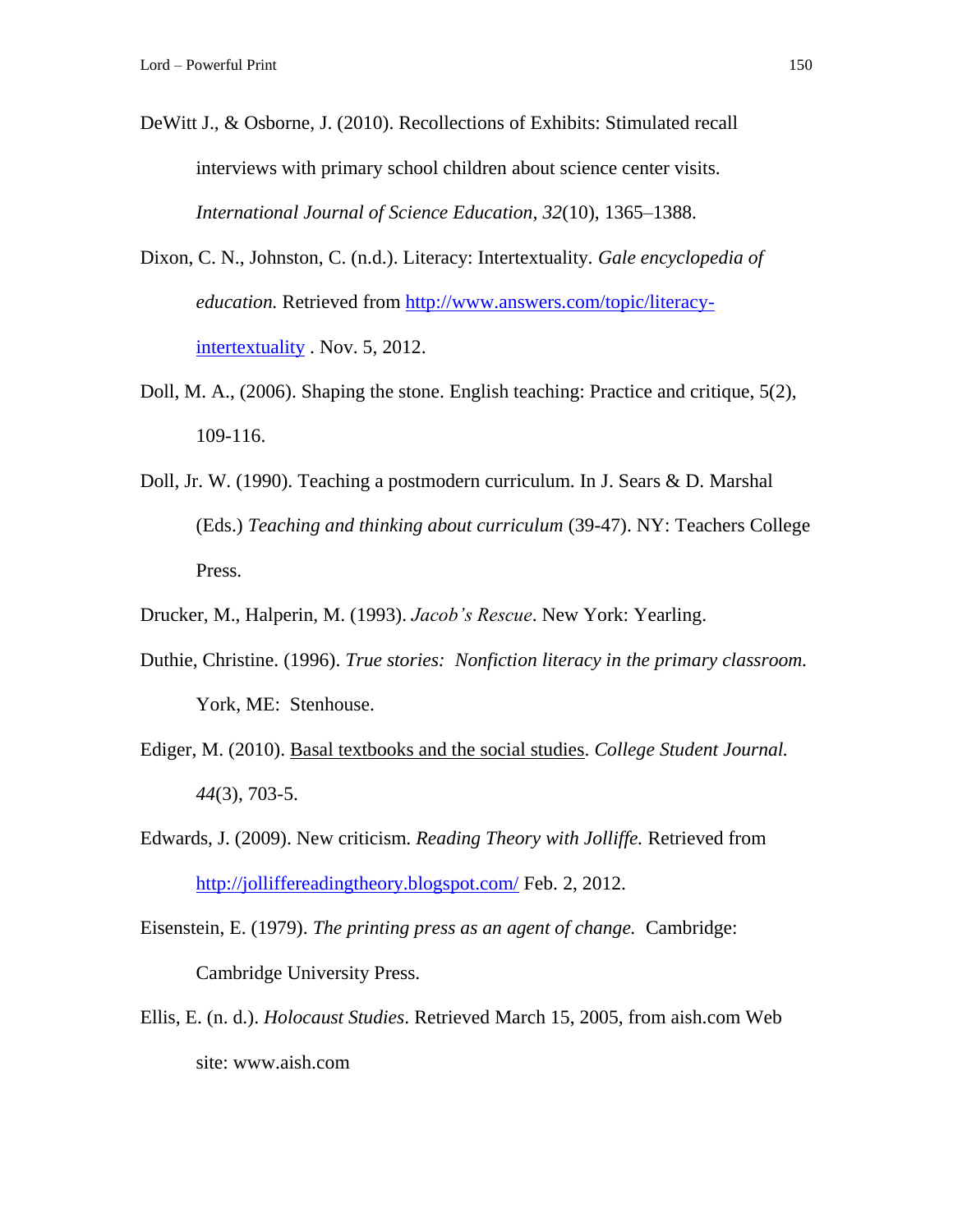- Ellsworth, E. (1984). Incorporation of feminist meanings in media texts. *Humanities in Society, 7*(1&2), pp. 65-75.
- Febure, L. & Martin, H. J. (1958). *L'Apparition de livre.* Available from <http://classiques.uqac.ca/classiques> .
- Feuerverger, G. (2002). My Yiddish voice. In M. Morris & J. Weaver (Eds.) *Difficult*  memories: Talk in a (post)Holocaust era. (pp. 13 – 24). New York: Peter Lang.

Fish, (1980). *Is there a text in this class? The authority of interpretive communities.* Cambridge, MA: Harvard University Press.

Freeman, E. B. (1995) Supporting children's learning: Informational books across the curriculum. In M. R. Sorensen, B. A. Lehman (Ed.), *Teaching with children's books: Paths to literature-based instruction* (Report No. 52929- 0015). Urbana, IL: National Council of Teachers of English.

- Freire, P. (1985). *The politics of education: Culture, power and liberation.* [D. Macedo, trans.] South Hadley, MA: Bergub & Garvey.
- Friedlander, S. (1984) From anti-semitism to extermination; A historiographical study of Nazi policies toward the Jews and essay in interpretation. In Yad Vashem Studies (ed. Aharon Weiss)
- Friedlander, S. (1989). The "Final Solution": On the Unease in Historical. History and Memory. 1(2), 61-76.
- Friedlander, S. (1992). Trauma, transference and working through in writing that history of the Shoah. History and Memory, 4(1), 39-59.
- Friedlander, S. (2000). History, memory and the historian: Dilemmas and responsibilities. *New German Critique*, 80, 3-15.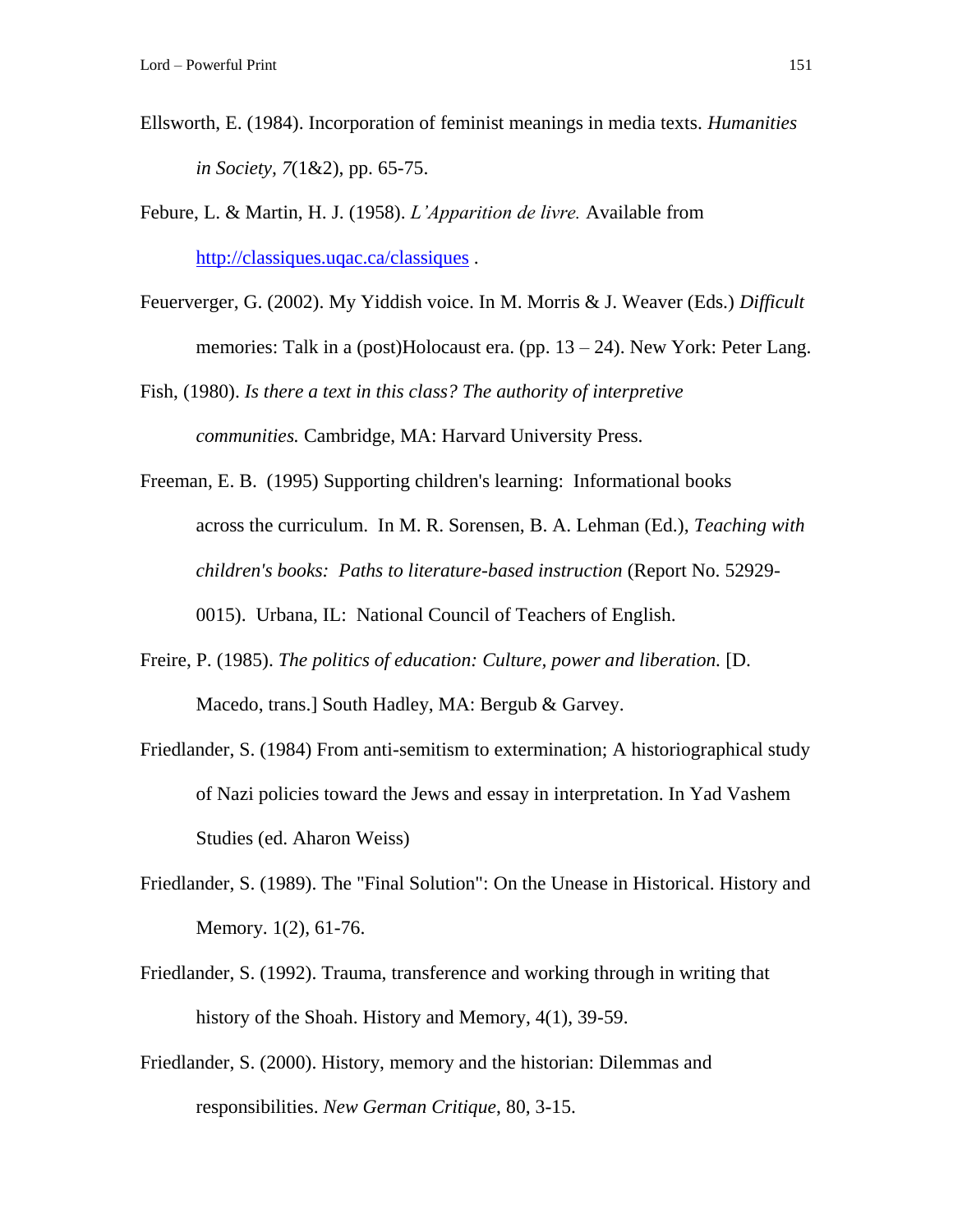- Gass, S.M., and Mackey A.. (2000). *Stimulated recall methodology in second language research*. Mahwah, NJ: Lawrence Erlbaum.
- Geddes, L. (2008). Towards an ethics of reading survivor testimonies. *Studies in the literary imagination, 41*(2), 1-15.
- Giroux, (1981). *Ideology, culture, and the process of schooling.* Philadelphia, PA: Temple University Press.
- Gliner, G., Goldman, S. R., Hubert, L. J. (1983). A methodological study on the evaluation of learning from story narratives. *Multivariate Behavioral Research, 18*, 9 –36.
- Goodman, J. (1988) The disenfranchisement of elementary teachers and strategies for resistance. *Journal of Curriculum and Supervision, 3*(3), pp. 201-220.
- Goodman, K. (1986). What's whole in whole language? New York: Scholastic.
- Greene, M. (1995). *Releasing the imagination: Essays on education, the arts and social change.* San Francisco, CA: Jossey-Bass.
- Greene, M. (2007a). Imagination and the healing arts. Available at [www.maxinegreene.org](http://www.maxinegreene.org/) .
- Greene, M. (2007b). Imagination and becoming. Available at [www.maxinegreene.org](http://www.maxinegreene.org/)

Grisham, J. (2003). *King of torts.* New York: Double Day.

- Grumet, (1981). Restitution and reconstruction of educational experience: An autobiographical method for curriculum theory. In M. Lawn & L. Barton (Eds.) *Rethinking curriculum studies*. London, England: Croom Helm.
- Harkrader, M.A. & Moore, R. (1997). Literature preferences of fourth graders. *Reading Research and Instruction, 36*(4), 325-339.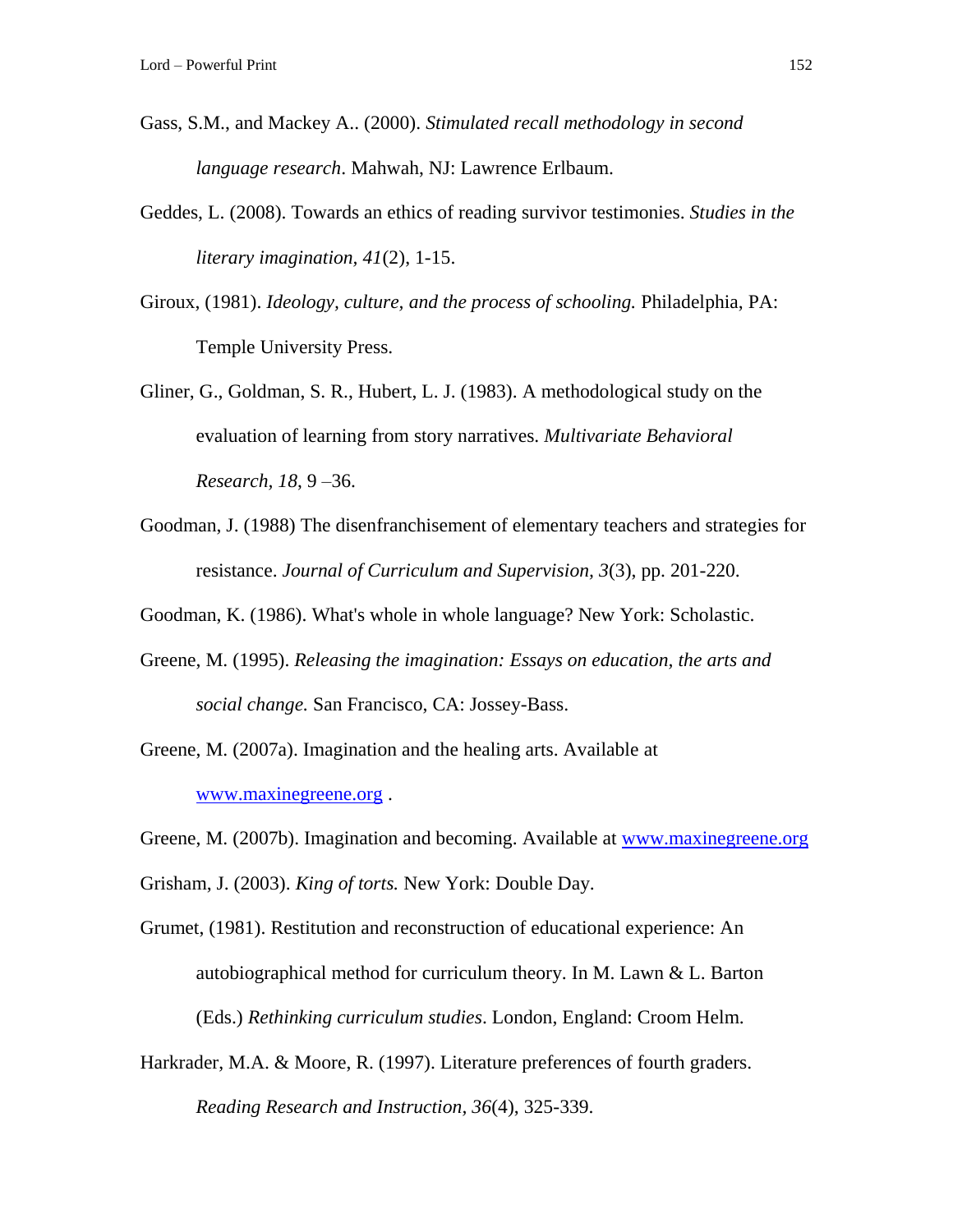- Harvey, Stephanie. (1998). *Nonfiction matters: Reading, writing, and research in grades 3-8.* York, ME: Stenhouse.
- Heath, S.B. (1982). *Ways with words: Language, life, and work in communities and classrooms.* Cambridge University Press: Cambridge.

Hemmingway, E. (1927). Men without women. New York: Simon & Schuster.

Hendry, P. (2011). Engendering Curriculum History. New York: Routledge.

- Hepler, Susan. (1998) Nonfiction books for children: New directions, new challenges. In R. A. Bamford, J. V. Kristo (Ed.), Making facts come alive: Choosing quality nonfiction literature K-8 (pp. 3-17). Norwood, MA: Christopher-Gordon.
- Hicks, E. (1981). Cultural Marxism: Nonsynchrony and feminist practice. In L. Sargent (Ed.), *Women and Revolution* (219-238). Boston, MA: South End Press.

## Hiemer, E. (n.d.) *The Poisonous Mushroom*. Available from [http://www.amazon.com/Poisonous-Mushroom-Julius-Streicher-](http://www.amazon.com/Poisonous-Mushroom-Julius-Streicher-Sturmer/dp/B000FFX124/ref=sr_1_1?s=books&ie=UTF8&qid=1339127415&sr=1-1#_)[Sturmer/dp/B000FFX124/ref=sr\\_1\\_1?s=books&ie=UTF8&qid=1339127415&](http://www.amazon.com/Poisonous-Mushroom-Julius-Streicher-Sturmer/dp/B000FFX124/ref=sr_1_1?s=books&ie=UTF8&qid=1339127415&sr=1-1#_)  $sr=1-1#$ .

Hirsch, R. (1967). *Printing, selling and reading.* Wiesbaden: Harrassowitz

Hoffman, J. V., McCarthey, S. J., Bayles, D., Price, D., Elliott, B., Dressman, M., & Abbott, J. (1995). Reading instruction in first-grade classrooms. Do basals control teachers? (Reading Research Rep. no 43.) Athens: University of Georgia, National Reading research Center.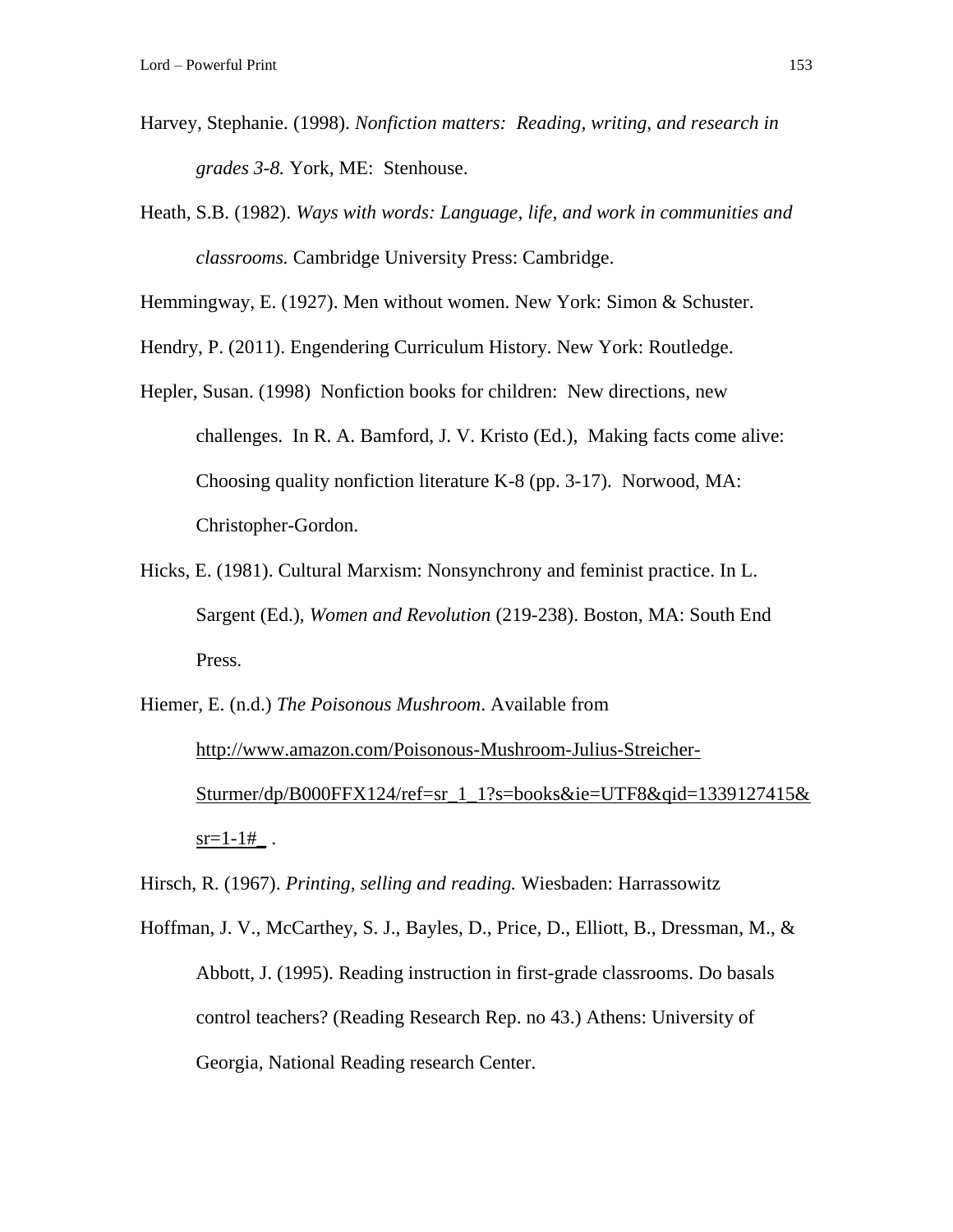- Houlihan, E. (2010). The ethics of reading the short story: Literary humanitarism in "The Gold Vanity Set". *College Literature, 37*(3), 62-83.
- Huebner, D. (2005). Education and spirituality. In H. Sui Shapiro & David E. Purple (Eds.) *Critical social issues in American education: Democracy and meaning in a global world.* (303-318). Mahwah, NJ: Lawrence Erlbaum Asociates Inc.
- Huebner, D. (1966).Curriculum as a field of study. In H. Robinson (ed.), *Precedents and promise in the curriculum field* (94-112). NY: Teachers College Press.
- Huey, E. B. (1908). *The psychology and pedagogy of reading: With a review of the history of reading and writing and of methods, texts, and hygiene in reading.* New York: The Macmillan Co.
- Hunsberger, M. (1985). When child and curriculum meet in reading class. *Reading-Canada-Lecture, 3*(2), pp. 101-108.
- Hunsberger, M. (1992). The time of texts. In W. Pinar & W. Reynolds (Eds.), *Understanding Curriculum as phenomenological and deconstructed text* (64- 91. NY: College Teachers Press.
- Jenkins, K. (2009). Nobody does it better: Radical history and Hayden White. In Refiguring Hayden White. Eds. Frank Ankersmit, Ewa Domanska, & Hans Kellner. pp. 105-123. Stanford, CA; Stanford University Press.

Jowett, B.(trans) (2000). *Selected dialogues of Plato*. New York: Modern Library.

- Kelly, A. V. (2009). *The curriculum theory and practice (6th ed).* London: SAGE.
- Kincheloe, J. L. (2002). *The Sign of the Burger*. Philadelphia: Temple University Press.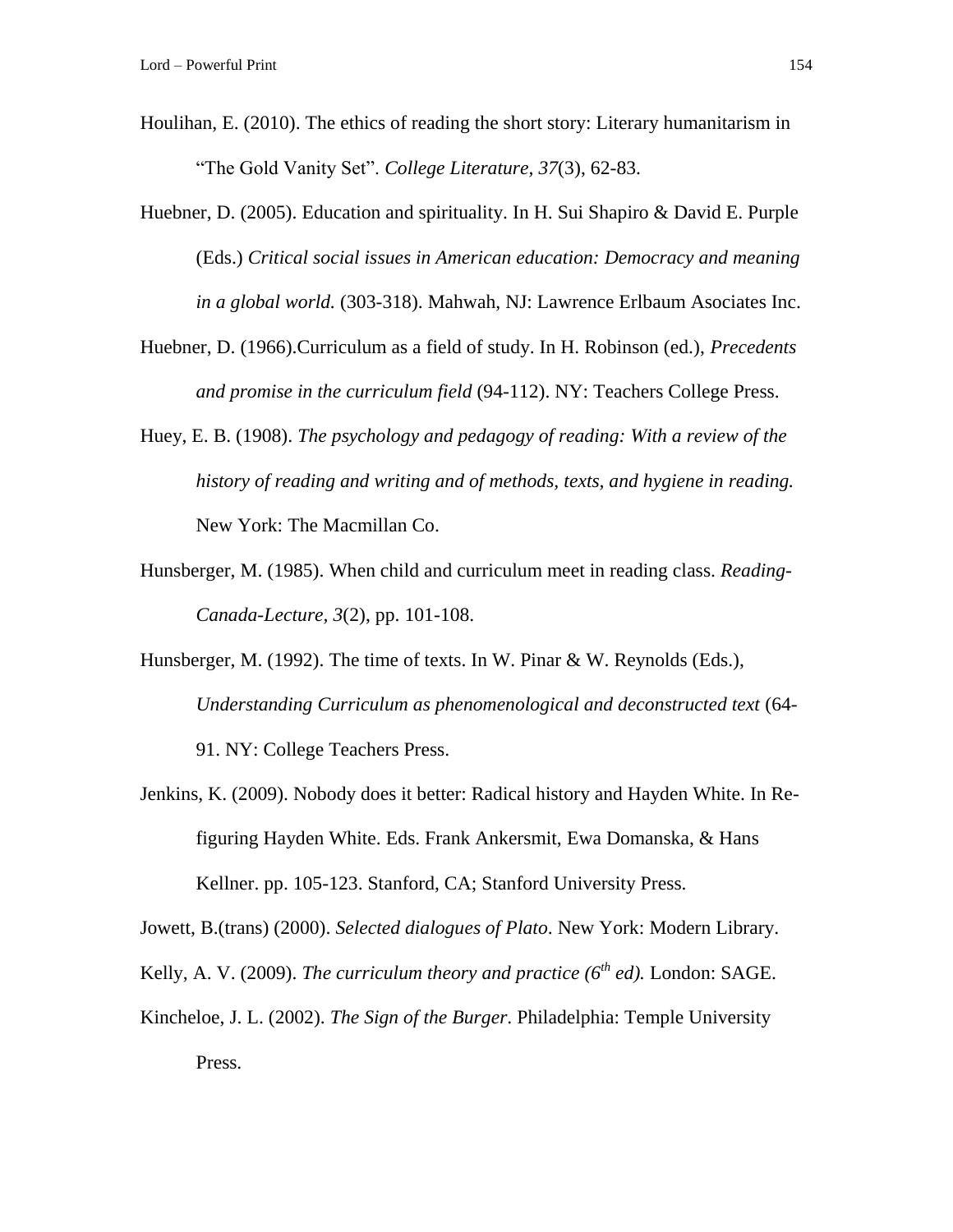Krondorfer, B. (1995). *Remembrance and reconciliation: Encounters between young Jews and Germans.* New Haven, CO.: Yale University Press.

Langeveld (1983). The secret place in the life of a child. *Phenomenology + Pedagogy, 1*(2), pp. 181-191.

- Lather, P. (1987). The absent presence: Patriarchy, capitalism, and the nature of teacher work. *Teacher Education Quarterly, 14*(2), pp. 25-38.
- Lasch, C. (1979). *Culture of narcissism: American life in an age of diminishing expectations.* New York: Norton and Company Ltd.
- Lawlor, L. (2006). Jacques Derrida. *The Stanford Encyclopedia of Philosophy.*  Retrieved from<http://plato.stanford.edu/entries/derrida> .
- Lawrence, D. H. (1962) *The collected letters of D. H. Lawrence.* (H. T. Moore, Ed.). New York: Viking.
- Leach, M. (1990). Toward writing feminist scholarship into the history of education. *Educational Theory, 40*(4), pp. 453-462.
- Levi, P. (2006). *Rewriting the Holocaust.* United Kingdom: Troubador Publishing ltd.
- Levi, P. (2000). *If not now, when?* London, England: Penguin Books

Manguel, A. (1996). *A History of reading*. New York: Viking Penguin.

- Marshall, D. G. (2002). The return of the repressed. *Journal of Aesthetic Education. (36)*3, 25-27.
- Martin, B. (1999). Lessons in geography: Maps, spellers, other grammars of nationalism in the early republix. *American Quarterly, 51*(2), 311-343.

Matas, C. (1993). *Daniel's Story*. New York: Daniel Weiss Associations, Inc.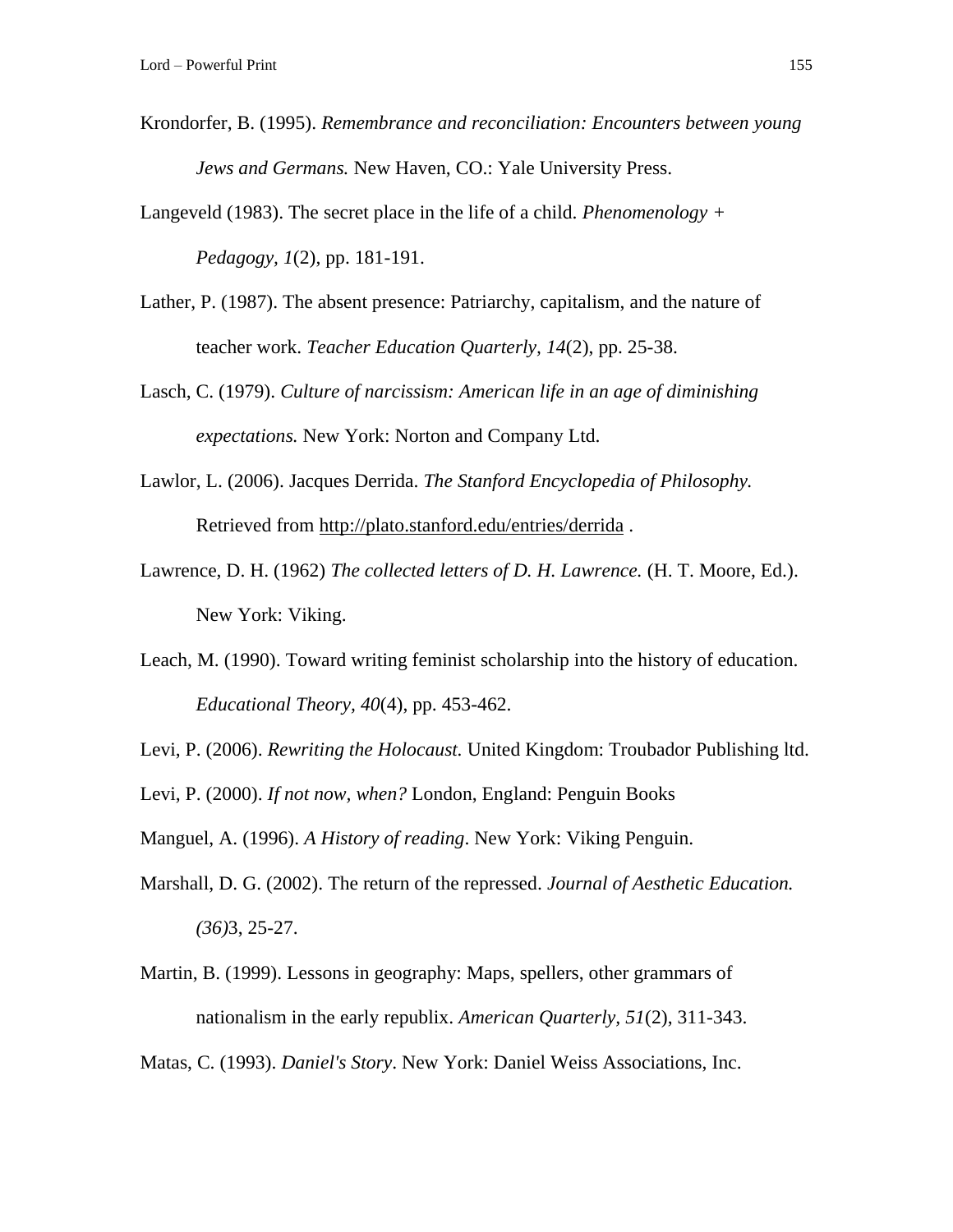- McCarthy, C. (1988). Rethinking liberal and radical perspectives on racial inequality in schooling: Making the case for nonsynchrony. *Harvard Educational Review,58*(3), pp. 265-279.
- McLaren, P. (1994). *Life in schools: an introduction to critical pedagogy in the foundations of education.* [2nd edition.] NY: Longman.
- McLaren, P. & Dantley, M. (1990). Leadership and a critical pedagogy of race: Cornel West, Stewart Hall, and the prophetic tradition. *Journal of Negro Education, 59*(1), pp. 29-44.

Mcleod, S. (2007) *Vygotsky.* Retrieved from www.simplypsychology.org .

Mejia, C. (1999). Moral capacities and other constraints. In A. Hadfield, D. Rainsford, and T. Woods (Eds.) *The ethics in literature*. New York: St. Martin's Press.

Miller, J. H. (2001). *Others.* Princeton, NJ: Princeton University Press.

- Mitscherling, J., DiTommaso, T., Nayed, A. (2004). *The author's intention.* Lanham, MD: Lexington Books.
- Moffett, J. (1989). *Bridges: From personal writing to the formal essay. Occasional paper no. 9.* Retrieved Nov. 21, 2007 from<http://web.ebscohost.com/ehost/> .
- Money, T. (1988). "Early literacy" in G. M. Blenkin & A. V. Kelly (Eds.) *Early childhood: A developmental curriculum.* London: Paul Chapman Publishing.
- Morris, M. (2001). *Curriculum and the Holocaust: Competing sites of memory and representation.* Mahwah, NJ: Lawrence Erlbaum Associates.
- Morris, M. (2006) *Jewish intellectuals and the university*. New York: Palgrave MacMillan.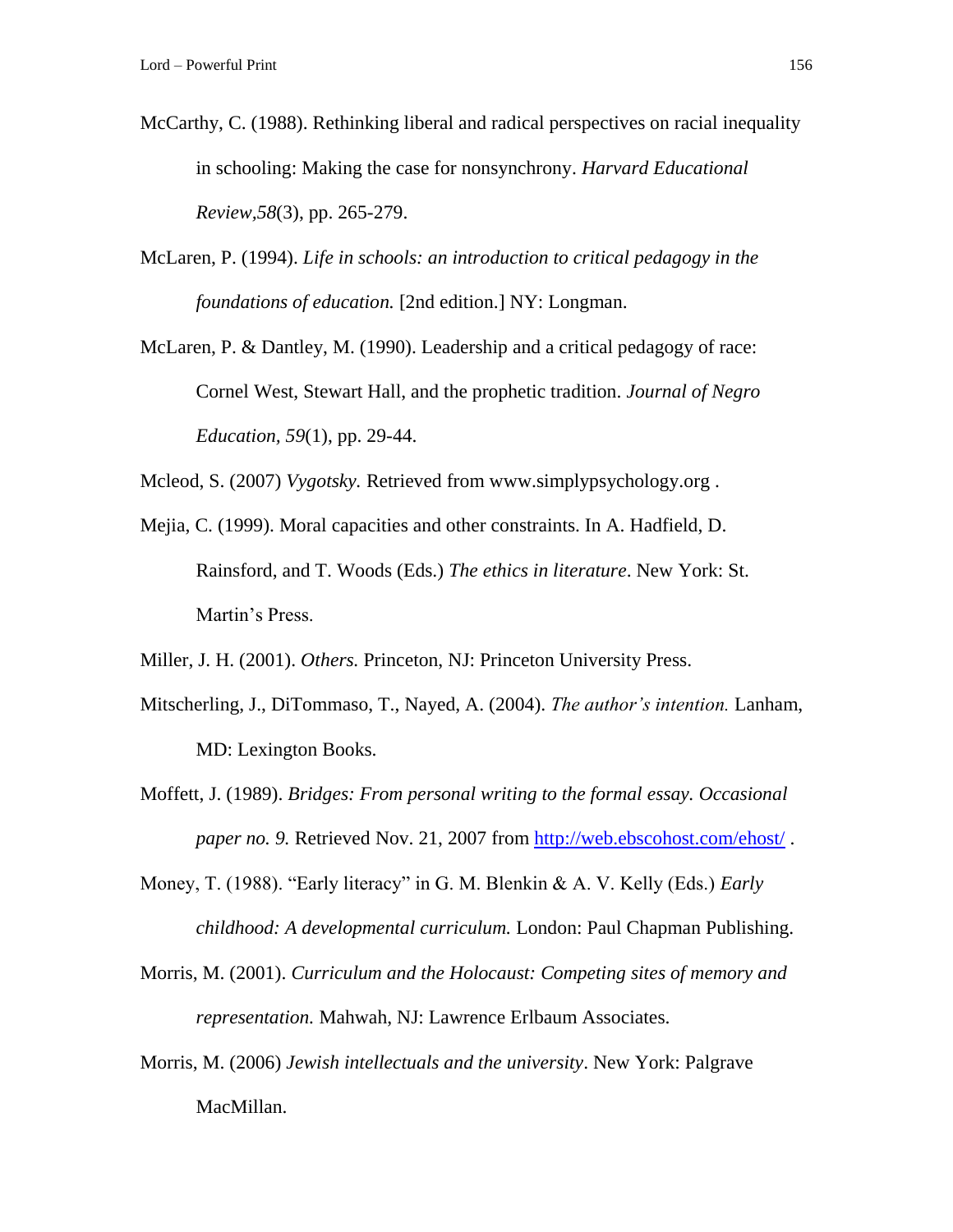- Morris, M. (2008). *Teaching through the ill body: A spiritual and aesthetic approach to pedagogy and illness.* New York: Sense.
- Morris, M. (2009). *On not being able to play: Scholars, musicians and the crisis of the psyche.* Rotterdam: Sense.
- Murray, L. (1824). *The English reader in prose and poetry selected from the best writers.* Haverhill, NH: White and Reed.
- Murray, L. (1824). *The English reader: A selection of pieces in prose and poetry calculated to improve the younger classes of learners in reading, and to imbue their minds with the love of virtue to which are added ruled and observations for assisting children to lead with propriety.* Philadelphia, PA: Edwin T. Scott.
- Murray, L. (1826). *The English reader: or pieces in prose and poetry.* Saratoga Springs, NY: Samuel Newton.
- Noddings, N. (2003). *Happiness and education.* United Kingdom: University of Cambridge.
- Novick, P. (1999). *The Holocaust in American life*. New York: Mariner Books.
- O'Dell, S. (1960). *Island of the Blue Dolphin.* New York: Houghton Mifflin Harcourt.
- Packer, M. J. (2008). Is Vygotsky relevant? Vygotsky's Marxist psychology. *Mind, Culture, and Activity, 15,* 8-31.
- Paine, T. (1826). *The age of reason; Part the first being an investigation of true and fabulous theology.* London: R. Carlile.
- Patnaik, J.N. (1982). *The aesthetics of New Criticism.* New Delhi: Intellectual Publishing House.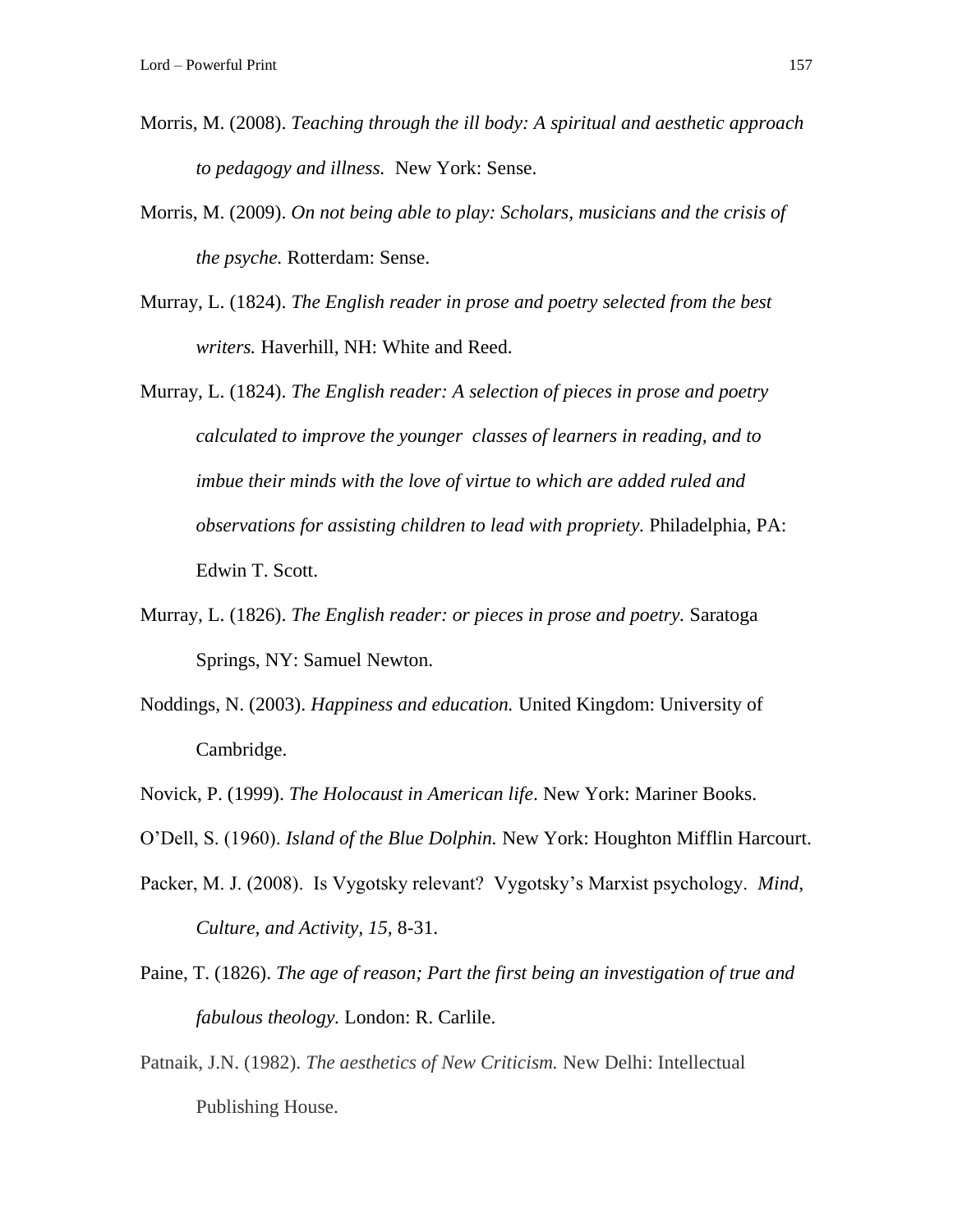Paulsen, G. (1996) *Hatchet*. New York: Aladdin Paperbacks.

- Payne, S. (n. d.) The McGuffy readers 1836 version. Retrieved from http://mcguffeyreaders.com/1836\_original.htm.
- Perencevich, K. C. (2004). *The associations of autonomy support and conceptual press with engaged reading and conceptual learning from text*. (Doctoral dissertation). Retrieved from DRUM.
- Peripoint, J. (1829). *The national reader; A selection of exercises in reading and speaking.* Boston, MA: Richardson, Lord, and Holbrook and Hilliard, Gray, Little and Wilkins.
- Pinar, W. F. (2012). *What is curriculum theory? 2nd ed.* New York, Routledge.
- Pinar, W. F. (2009). *The worldliness of a cosmopolitan education: Passionate lives in public service.* New York: Routledge.
- Pinar, W. F. (2008). *What is curriculum theory?* Mahwah, NJ: Lawrence Erlbaum Associates, Inc.
- Pinar, W. F., Reynolds, W.M., Slattery, P., Taubman, P. M. (1996). *Understanding curriculum.* New York: Peter Lang.
- Popper, K., (1966). *The open society and its enemies Vol. 1.* New Jersey: Princeton University Press.
- Probst, R. E. (1988). *Response and analysis: Teaching literature in junior and senior high school.* Portsmouth, NH: Boynton/ Cook Publishers.

Ransom, J. C. (1941). *The new criticism.* New York: New Directions.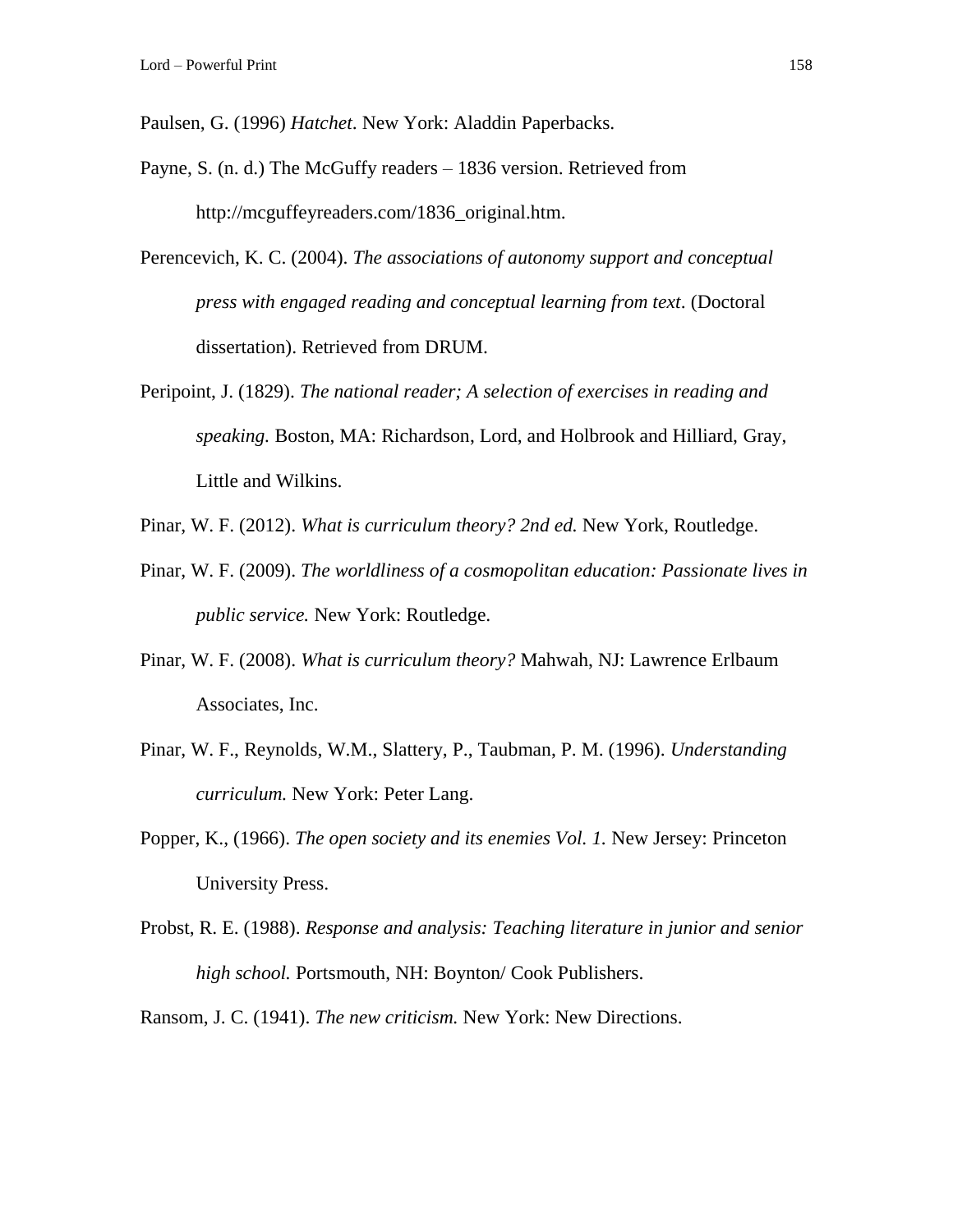- Reuter, K. (2007). Assessing aesthetic relevance: Children's book selection in a digital library. Journal of American Society for Information Science and Technology, 58(12), 1745-1763.
- Richards, J. C., & Anderson, N.A. (2003). How do you know? A strategy to help emergent readers make inferences. *The Reading Teacher, 57*(3), 290-293.
- Richardson, A. (2005). The ethical limitations of Holocaust literary representation. *ESharp(*5) Borders and Boundaries Retrieved Oct. 2, 2007 from <http://www.sharp.arts.gla.ac.uk/issue5/richardson.pdf> .
- Richardson, P. W., Eccles, J. S. (2007). Rewards of reading: Toward the development of possible selves and identities; *International Journal of Educational Research, 46*, 341-356.

Richter, H. P. (1987). *Friedrich.* New York; Puffin.

- Rodgers, G. E. (2004) *Why Noah Webster's way was the right way.* Retrieved from *[http://www.donpotter.net/PDF/WHY%20NOAH%20WEBSTER%20WAS%20R](http://www.donpotter.net/PDF/WHY%20NOAH%20WEBSTER%20WAS%20RIGHT.pdf) [IGHT.pdf](http://www.donpotter.net/PDF/WHY%20NOAH%20WEBSTER%20WAS%20RIGHT.pdf) .*
- Rosenblatt, L. M. (1938). *Literature as Exploration*. New York: Appleton Century.
- Rosenblatt, L. M. (1978). *The reader, the text, the poem: The transactional theory of literary work*. Carbondale, IL: Southern Illinois University Press.
- Rosenblatt, L. M. (1985). The transactional theory of the literary work: Implications for research. In C.R. Cooper (Ed.) *Researching response to literature and the teaching of literature,* pp. 33-53*.* Norwood, NJ: Ablex.
- Rosenblatt, L. (1982). The literary transaction: Evocation and response. *Theory into practice, 21*(4), 268-277.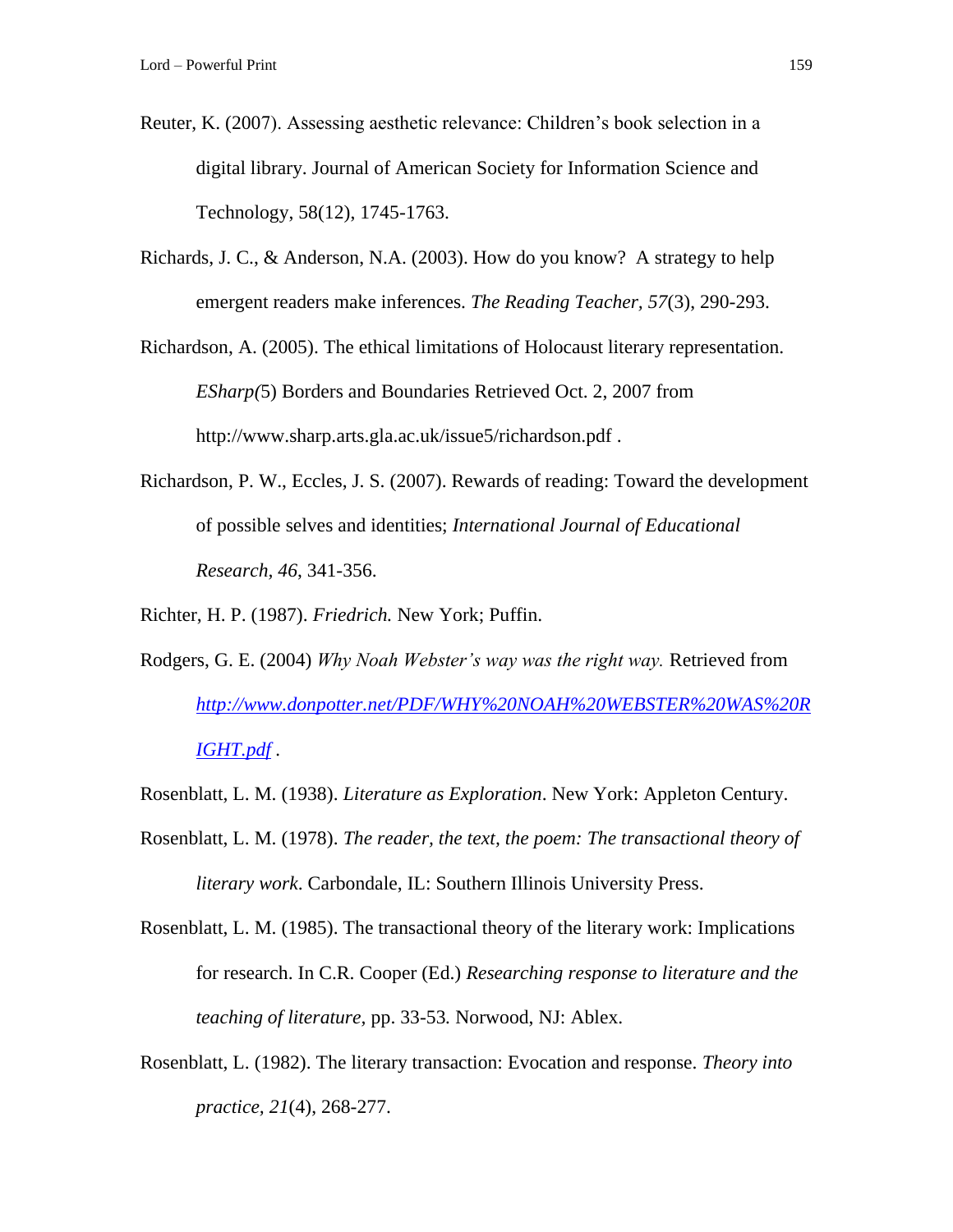- Rosenblatt, L. M. (1993). The transactional theory: Against dualisms. *College English, 55*(4), 377-386.
- Rosenblatt, L. M. (1998). Readers, texts, authors. *Transactions of the Charles S. Pierce Society. (34)*4, 885-921.
- Rosenblatt, L. M. (2001). The literary transaction: Evocation and response. *Theory into Practice (21)*4, 268-277.

Schaffer, R (1996). *Social Development.* Oxford: Blackwell.

- Schiller, F. (1988). *On the aesthetic education of man*. NY: Ungar Publishing.
- Scholes, R. (1989). *Protocols of Reading.* New Haven, CO: Yale University Press.
- Shannon, P. (1987). Commercial reading materials; A technological ideology and the deskilling of teachers. *Elementary School Journal, 87,* 307-329.
- Short, G. (1997). Learning through literatures: Historical fiction, autobiography, and the Holocaust. *Children's Literature in Education, 28*(4), 179 – 190.
- Simon, R. (1992) *Teaching against the grain.* South Hadley, MA: Bergin & Garvey.
- Simon, R. I. (2004). "The pedagogical insistence of public memory" in P. Seixas (Ed.) *Theorizing Historical Consciousness,* pp. 183 – 201. Toronto, CA: University of Toronto Press.
- Simpson, A. (1996). Fictions and facts: An investigation of the reading practices of girls and boys. *English Education, 28*(4), 268-279.
- Slaughter, J. (2006). *The rights of man: Or What are we reading for?* Paper presented at the conference of the humanities institute and the human rights institute, Storrs, Connecticut.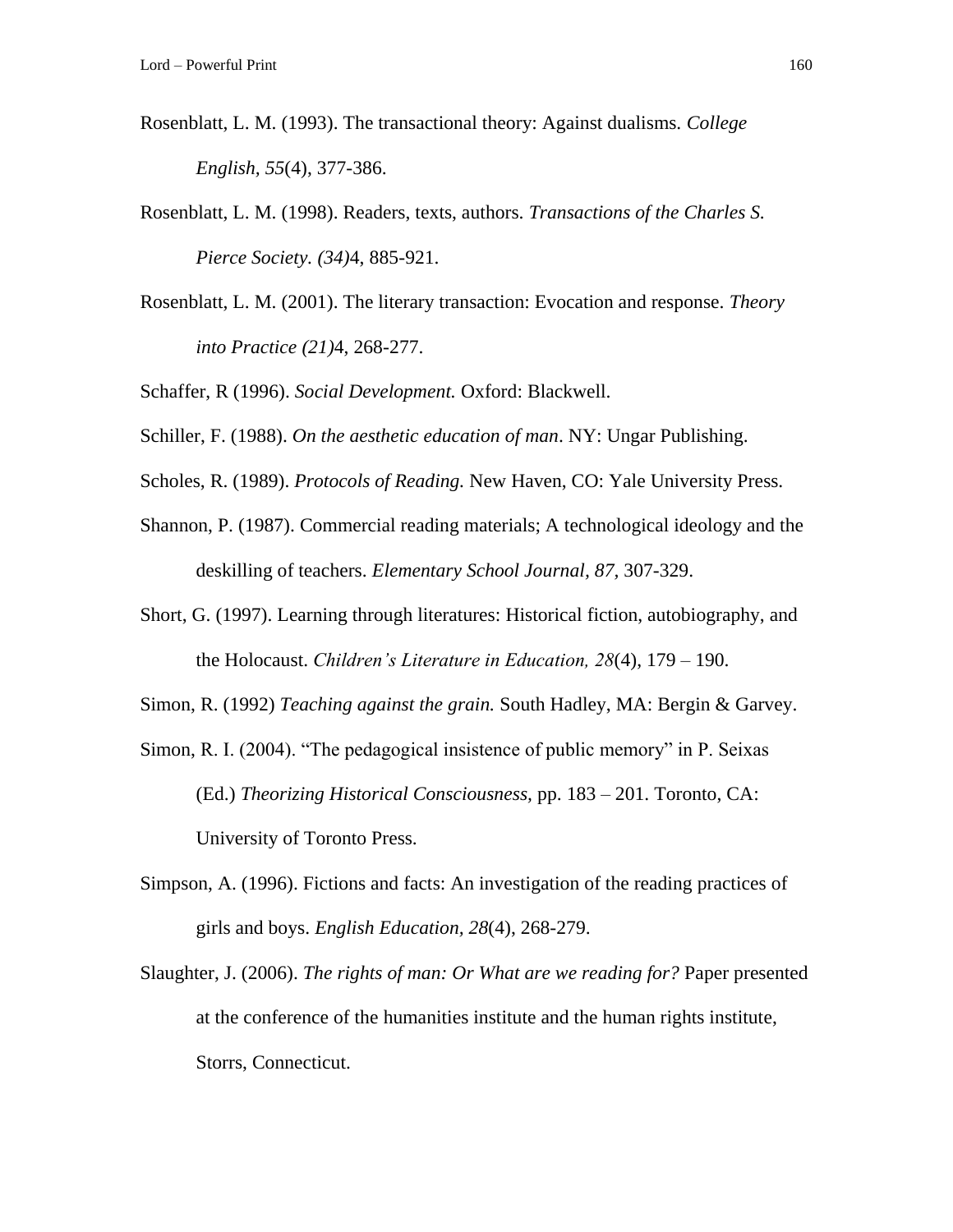- Smagorinsky, P. (2007). Vygotsky and the Social Dynamics of Classrooms. *English Journal, 97*(2), 61-66
- Smith, P. (1988). *Decentering the subject.* Minneapolis, MN: University of Minnesota Press.
- Smith, P. (1993). Interpreter's theatre: A tool for reaching literature. *The English Journal, 82*(7), 71 -72.
- Sosniak, L. A. & Stodolsk, S. S. (1993). Teachers and textbooks: Materials used in four fourth-grade classrooms. *Elementary School Journal, 93*, 249-275.
- Soublis, T., & Winkler, E. (2004). Transcending bias through Reader-Response Theory. *English Journal, 94*(2), 12 –14.
- Spiegelman, A. (1973). *Maus*. New York: Pantheon Books.
- Spiegel, D. L. (1998). Reader response approaches and the growth of readers. *Language Arts,* 76(1), 41 – 48.
- Steuer, L. O., & Steedom, S. S. (1979). From McGuffey to the eighties: American basic reading programs. *Teacher, 96*(9), 58, 63-64.
- Stiegler, B. (2010). *Taking care of youth and the generations.* Palo Olto, CA: Stanford University Press
- Street, B. (2000). "Literacy events and literacy practices" in M. Martin- Jones & K. Jones (Eds.) *Multilingual literacies: Comparative perspectives on research and practice* (pp. 17-29)*.* Amsterdam: John Benjamin's.
- Street, B. (2003) "What's new in new literacy Studies? Critical approaches to literacy in theory and practice. *Current issues in comparative education, 5*(2), 77-91.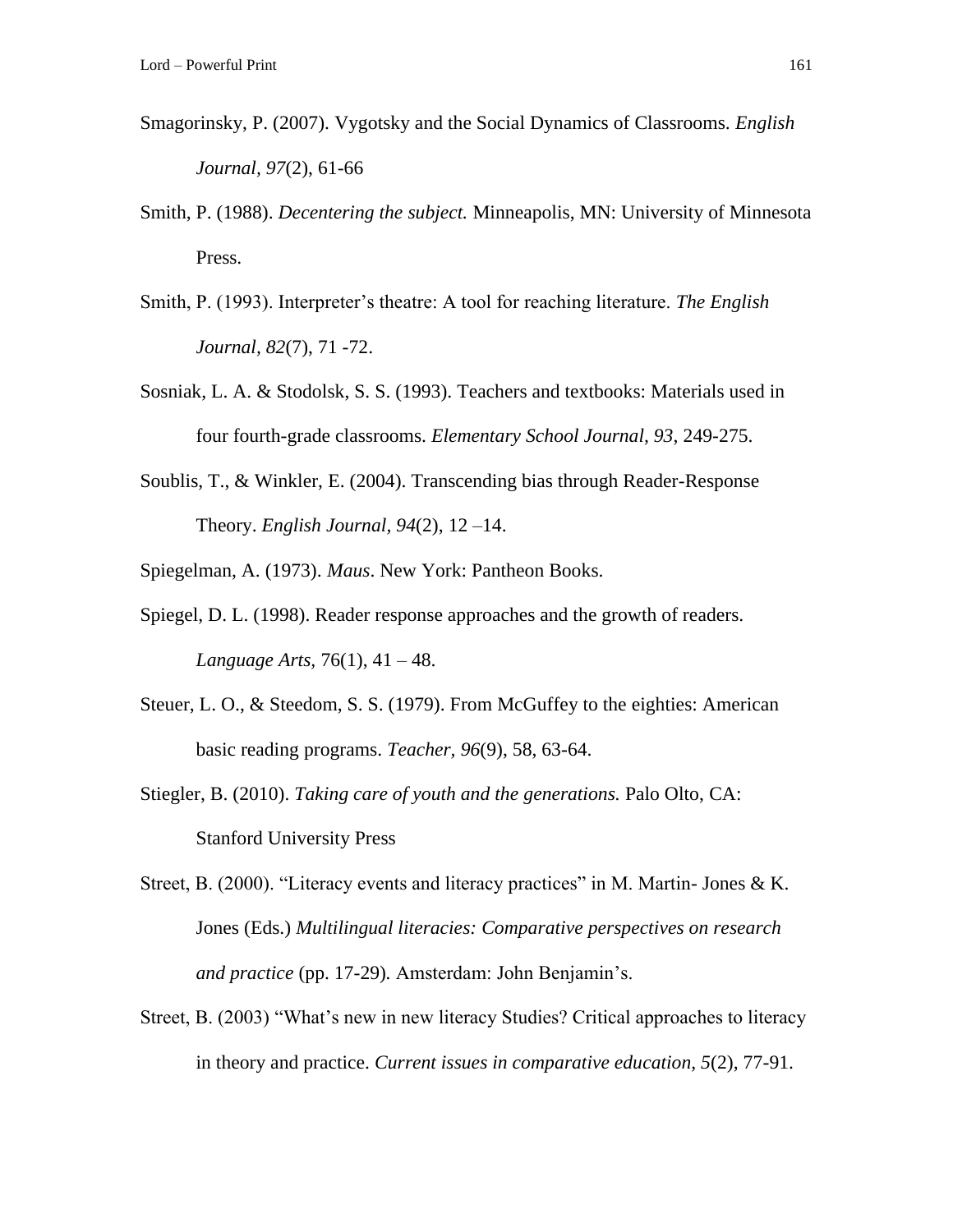- Sumara, D. (1996). Private reading in public: Schooling the literary imagination New York: Peter Lang
- Sumara, D. (2002). Why reading literature in school still matters; Imagination, interpretation, insight. Mahwah: Lawrence Erlabaum Publishers.
- Taubman, P. (1982). Gender and curriculum: Discourse and the politics of sexuality. *JCT, 4*(1), pp. 12-87.
- Taubman, P. (1992). Achieving the right distance. *Educational Theory, 40*(1), pp. 121-133.
- Thompkins, J. (1985). *Sensational designs.* New York: Oxford University Press.
- Totten, S. (2001). Introduction. In S. Totten (ed.), *Teaching Holocaust Literature* (pp. 1-88). Needham Heights, MA: Allyn & Bacon.
- Tyack, D. & Hansot, E. (1990). *Learning together: A History of coeducation in American schools.* New Haven, Conn: Yale University Press.
- United States Memorial Holocaust Museum. (2001). *Teaching about the Holocaust: a resource book for educators.* Washington, D.C.: U.S. Holocaust Memorial.
- Vensky, R. L. (1987). A history of the American reading textbook. *The Elementary School Journal. 87*(3), 285-297.
- Vesterinen, O., Toom, A., & Patrikainen, S. (2010). The stimulated recall method and ICTs in research on the reasoning of teachers. *International Journal of Research & Method in Education 33*(2), 183–197.
- Vine, H. A. & Faust, M. A. (1993). *Situated readers: Students making meaning of literature.* Urbana, IL: National Council of Teachers of English.

Vygotsky, L.S. (1962). *Thought and Language.* Cambridge MA: MIT Press.